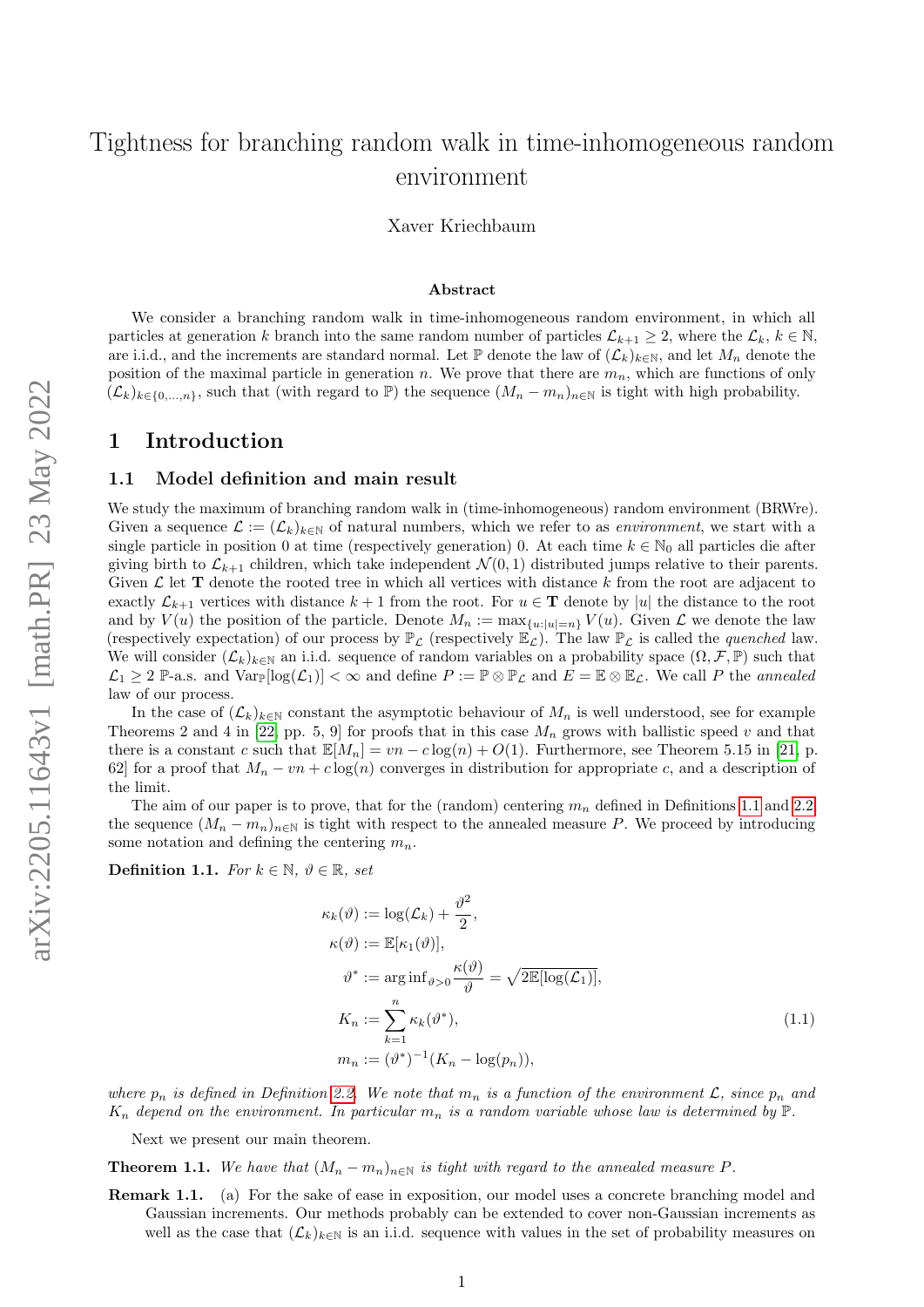N. However this extension poses various technical issues, which would add a significant burden to an already long paper. Thus, we chose to consider the simplest model, for which new techniques needed to be developed.

(b) It is natural to speculate that  $M_n - m_n$  converges in distribution (under either the annealed or quenched laws). While we expect that improvements of our techniques might lead to such a statement, significant challenges remain, and thus this remains an open problem, compare Section [3,](#page-3-0) in particular the stronger version of [\(3.3\)](#page-3-1) assumed in Section [3.1.](#page-4-0)

#### 1.2 Literature

Our main motivation is [\[17\]](#page-48-0). They consider a more general model variant of the model we use, in which  $(\mathcal{L}_k)_{k\in\mathbb{N}}$  is a sequence of point processes instead of a sequence of natural numbers. At each time  $k\in\mathbb{N}_0$  all particles die after generating children, whose placements are distributed according to  $\mathcal{L}_{k+1}$  relative to the position of their parent. They prove that under some integrability conditions on  $\mathcal{L}_1$  and  $\kappa_1$ , which are defined analogous to Definition [1.1,](#page-0-0) there is a constant  $\varphi$  such that in P-probability

$$
\lim_{n \to \infty} \mathbb{P}_{\mathcal{L}} \left[ M_n - \frac{1}{\vartheta^*} K_n \ge -\beta \log n \right] = \begin{cases} 1 & \text{if } \beta > \varphi, \\ 0 & \text{if } \beta < \varphi, \end{cases}
$$

in particular they prove that  $\lim_{n\to\infty}\frac{M_n-\frac{1}{\theta^*}K_n}{\log(n)}=-\varphi$  in P-probability. Their proof uses a ballot theorem for a random walk in random environment, see Theorem 3.3 in [\[17\]](#page-48-0), which is proved in [\[16\]](#page-48-1); this ballot theorem allows to evaluate the asymptotics of certain barrier probabilities, where the barrier itself is random. The main novel ingredient for the proof of Theorem [1.1](#page-0-1) is a variant of this ballot theorem, see [\(3.3\)](#page-3-1), which allows to compare different starting heights relative to the chosen barrier. The model of [\[17\]](#page-48-0) goes back to [\[1\]](#page-48-2) and in [\[9\]](#page-48-3) it is proved that  $M_n$  grows at a ballistic speed almost surely.

In [\[4\]](#page-48-4) a space-inhomogeneous branching random walk in random environment is considered. They take  $(\xi(x))_{x\in\mathbb{Z}}$  an i.i.d. family of random variables with  $0 < \cos(\xi(0)) < \cos(\xi(0)) < \infty$  and consider an initial configuration  $u_0 : \mathbb{Z} \to \mathbb{N}_0$ . Given  $\xi$  and  $u_0$  at each  $x \in \mathbb{Z}$  they place  $u_0(x)$  particles at time 0, which all move independently according to continuous time simple random walk with jump rate 1. Furthermore, while at site x, a particle splits into two with rate  $\xi(x)$  independently of everything else. They prove that under the right assumptions there is a velocity  $v_0$  and a constant  $\overline{\sigma}_{v_0} \in (0,\infty)$  such that the sequence of processes  $\left(\frac{M(nt)-v_0nt}{\bar{\sigma}+\sqrt{n}}\right)$  $\frac{(nt)-v_0nt}{\overline{\sigma}_{v_0}\sqrt{n}}\Big)$ converges in "annealed" distribution to a standard Brownian  $t \ge 0$ motion. We proved in [\[10\]](#page-48-5) that there are deterministic subsequences  $(t_k)_{k\in\mathbb{N}}$  and a function  $m_{t_k}^{\xi}$  of the environment such that  $(M_{t_k} - m_{t_k}^{\xi})_{k \in \mathbb{N}}$  is (annealed) tight. Another motivation for the study in this paper is that we hope that the techniques used to prove Theorem [1.1](#page-0-1) can be adapted to get tightness in the space-inhomogeneous model without the need to consider subsequences.

In [\[6\]](#page-48-6) branching random walks allowing time dependence as well as local dependence between siblings are considered. They give assumptions under which  $M_n$  is tight around the median of its distribution. The assumptions can be found in Sections 2 and 5 of [\[6\]](#page-48-6). This result implies P-a.s. quenched tightness for BRWre, provided that the assumptions from  $[6]$  hold  $\mathbb{P}\text{-almost surely.}$  While the quenched tightness in  $[6]$ is stronger than the annealed tightness we prove in Theorem [1.1,](#page-0-1) our result has the advantage, that we explicitly determine the correct centering  $m_n$ . Furthermore, the assumptions stated in [\[6\]](#page-48-6) do not cover the case that  $\mathcal{L}_1$  has unbounded support.

There are other studies of inhomogeneous branching random walks. Studies of branching random walk in deterministic time-inhomogeneous environments can be found in [\[2\]](#page-48-7), [\[7\]](#page-48-8), [\[14\]](#page-48-9), [\[15\]](#page-48-10), [\[18\]](#page-48-11). In [\[13\]](#page-48-12) branching Brownian motion in an environment which is periodic in space has been analyzed, the corresponding PDE has been studied in [\[8\]](#page-48-13). Branching Brownian motion in deterministic space-inhomogeneous environment were studied in [\[11\]](#page-48-14), [\[12\]](#page-48-15).

#### 1.3 Structure of the paper

In Section [2](#page-2-1) we do some preliminary work, by defining barrier events and stating the many-to-one lemma in our setting.

In Section [3](#page-3-0) we give a high-level description of the structure of the proof of Theorem [1.1.](#page-0-1)

Section [4](#page-5-0) is devoted to proving Theorem [1.1,](#page-0-1) while postponing some of the details to Sections [5](#page-9-0) to [7.](#page-15-0) The proof of the theorem is broken down into three parts: an upper bound on the right tail of  $M_n - m_n$ (proved in Sections [4.1](#page-5-1) and [5\)](#page-9-0), a lower bound on the right tail of  $M_n - m_n$  (proved in Sections [4.2](#page-6-0) and [6\)](#page-13-0), and an upper bound on the left tail of  $M_n - m_n$  (proved in Sections [4.3](#page-9-1) and [7\)](#page-15-0). Finally, in Section [4.4](#page-9-2) we prove Theorem [1.1,](#page-0-1) i.e. the tightness of  $M_n - m_n$ , by combining the upper bounds on the right and left tails of  $M_n - m_n$ .

The rest of the paper contains technical estimates concerning barriers, which were used in Section [5-](#page-9-0)[7.](#page-15-0)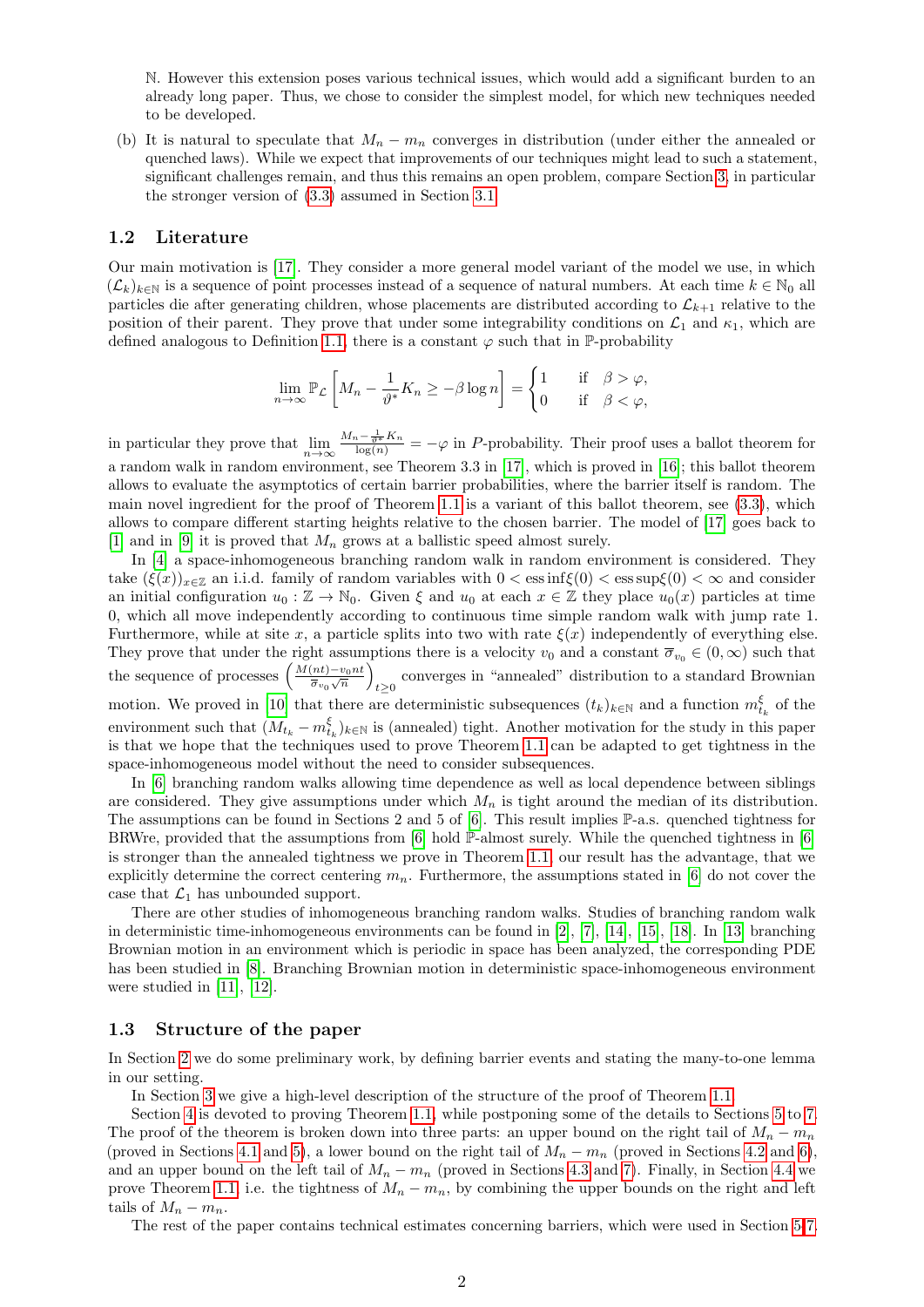In Section [8](#page-17-0) we compare the probability that a Brownian motion starting at  $y \leq x \leq c$  stays below a barrier, with the probability that a Brownian motion starting at x stays below the same barrier.

In Section [9](#page-28-0) we compare the probability to stay below a barrier shifted by a deterministic curve to the probability to stay below the same barrier without the added curve.

Section [10](#page-35-0) gives a very rough lower bound for a type of barrier event we frequently use.

These barrier estimates are proved in a rather general setup for the barrier, where certain time and barrier-dependent constants are assumed to be finite. We will need these families of constants to be tight for the environment we use. That this is the case is checked in Section [11](#page-38-0) using standard calculations.

Finally, Section [12](#page-42-0) combines the results of Sections [8](#page-17-0) to [11](#page-38-0) into the exact barrier estimates we use in the proof of Theorem [1.1.](#page-0-1)

#### 1.4 Notation

We use  $c_{\varepsilon}$ ,  $C_{\varepsilon}$  to denote positive constants depending on  $\varepsilon$ , which will change from line to line and c, C to denote positive constants, which will also change from line to line. Named constants will not change from line to line. We use  $\xi_0 \in \mathbb{N}_{\leq 0}$  to denote a fixed negative constant, which is smaller than  $-e-1$ .

Recall that **T** denotes the genealogical tree of our BRWre. For  $u \in \mathbf{T}$  we use  $(u_0, u_1, \ldots, u_{|u|})$  to denote the vector of ancestors of the particle. For  $u, v \in \mathbf{T}$  we denote by  $u \wedge v$  the last common ancestor of u and  $v$ .

Acknowledgements This project has received funding from the European Research Council (ERC) under the European Union's Horizon 2020 research and innovation programme (grant agreement No. 692452).

Thanks to Ofer Zeitouni for suggesting the problem and for many useful discussions.

### <span id="page-2-1"></span>2 Preliminaries: Barrier Events and a Many-to-One Lemma

We first give a rather general definition of barrier events and probabilities.

<span id="page-2-4"></span>**Definition 2.1** (Barrier Events). For  $I \subseteq \mathbb{R}$ ,  $t := \max I$ ,  $(Z_s)_{s \in I}$  a real valued process,  $f : I \to \mathbb{R}$  a function,  $y \in \mathbb{R}$  and  $J \subseteq \mathbb{R}$  an interval, define

$$
\mathcal{B}_{I,f}^{y,J}(Z) := \{ \forall_{s \in I} \, y + Z_s + f(s) \le 0, y + Z_t + f(t) \in J \}.
$$

If  $f = 0$  or  $y = 0$  we suppress them from the notation. Also set  $J_x := [x - 1, x]$  for  $x \in \mathbb{R}$ . If  $J = \mathbb{R}$  we supress it from notation. We call events of this form barrier events.

We recall Definition [1.1.](#page-0-0)

<span id="page-2-0"></span>**Definition 2.2.** For  $n \in \mathbb{N}$ , let  $(X_n)_{n \in \mathbb{N}}$  be i.i.d. with  $X_1 \sim \mathcal{N}(\vartheta^*, 1)$  and set

$$
S_n := \sum_{k=1}^n X_k \sim \mathcal{N}(n\vartheta^*, n), \quad B_n := S_n - n\vartheta^*, \quad W_n := K_n/\vartheta^* - n(\vartheta^*).
$$

We can realize  $(B_n)_{n\in\mathbb{N}}$  as the values at integer times of a Brownian motion  $(B_s)_{s>0}$  independent of  $\mathcal{L}$ . Furthermore we can define W<sub>s</sub> for all  $s \geq 0$  by linear interpolation. For  $s \geq 0$  set  $T_s := B_s - W_s$ . For  $t > 0$  define

<span id="page-2-3"></span>
$$
p_t := \mathbb{P}_{\mathcal{L}}\left[\mathcal{B}_{[0,t]}^{\xi_0,J_{\xi_0}}(T)\right].\tag{2.1}
$$

Finally, denote by  $\mathbb{P}_{\mathcal{L}}^k$  the measure using the environment  $(\mathcal{L}_{j+k})_{j\in\mathbb{N}}$ , under  $\mathbb{P}_{\mathcal{L}}^k$  we write  $S_n$  :=  $\sum_{j=k+1}^{k+n} X_j$ ,  $T_n = S_n - (\vartheta^*)^{-1} \sum_{j=k+1}^{k+n} \kappa_j(\vartheta^*)$ .

<span id="page-2-5"></span>**Remark 2.1.** Since  $(L_k)_{k \in \mathbb{N}}$  is i.i.d., so is  $(W_{k+1} - W_k)_{k \in \mathbb{N}}$ . Furthermore, by choice of  $\vartheta^*$  we have that  $\mathbb{E}[W_2 - W_1] = 0$  and finally, since we assume that  $\text{Var}[\log(\mathcal{L}_1)] < \infty$ , we have that  $\text{Var}[W_2 - W_1] < \infty$ . Thus we can apply the law of iterated logarithms for  $(W_k)_{k\in\mathbb{N}}$ , compare Theorem 5.17 in [\[19\]](#page-49-2).

Now we have defined all random variables necessary to state the many-to-one lemma for our model.

<span id="page-2-2"></span>**Lemma 2.1** (Lemma 2.1, equation (2.5) in [\[17\]](#page-48-0)). For any  $n \in \mathbb{N}$  and  $f : \mathbb{R}^n \to \mathbb{R}_{\geq 0}$  non-negative, we have that  $\mathbb{P}\text{-}a.s.$ 

$$
\mathbb{E}_{\mathcal{L}}\left[\sum_{|u|=n}f(V(u_j)-K_j/\vartheta^*,j\leq n)\right]=\mathbb{E}_{\mathcal{L}}[e^{-\vartheta^*T_n}f(T_1,\ldots,T_n)].
$$

We also have, remembering the convention that under  $\mathbb{P}_{\mathcal{L}}^k$  we write  $S_n = X_{k+1} + \cdots + X_{n+k}$ , the time-shifted version of this

$$
\mathbb{E}_{\mathcal{L}}^{k}\left[\sum_{|u|=n}f(V(u_{j})-K_{j}/\vartheta^{*},j\leq n)\right]=\mathbb{E}_{\mathcal{L}}^{k}\left[e^{-\vartheta^{*}S_{n}+\sum_{j=k+1}^{k+n}\kappa_{j}(\vartheta^{*})}f(T_{1},\ldots,T_{n})\right].
$$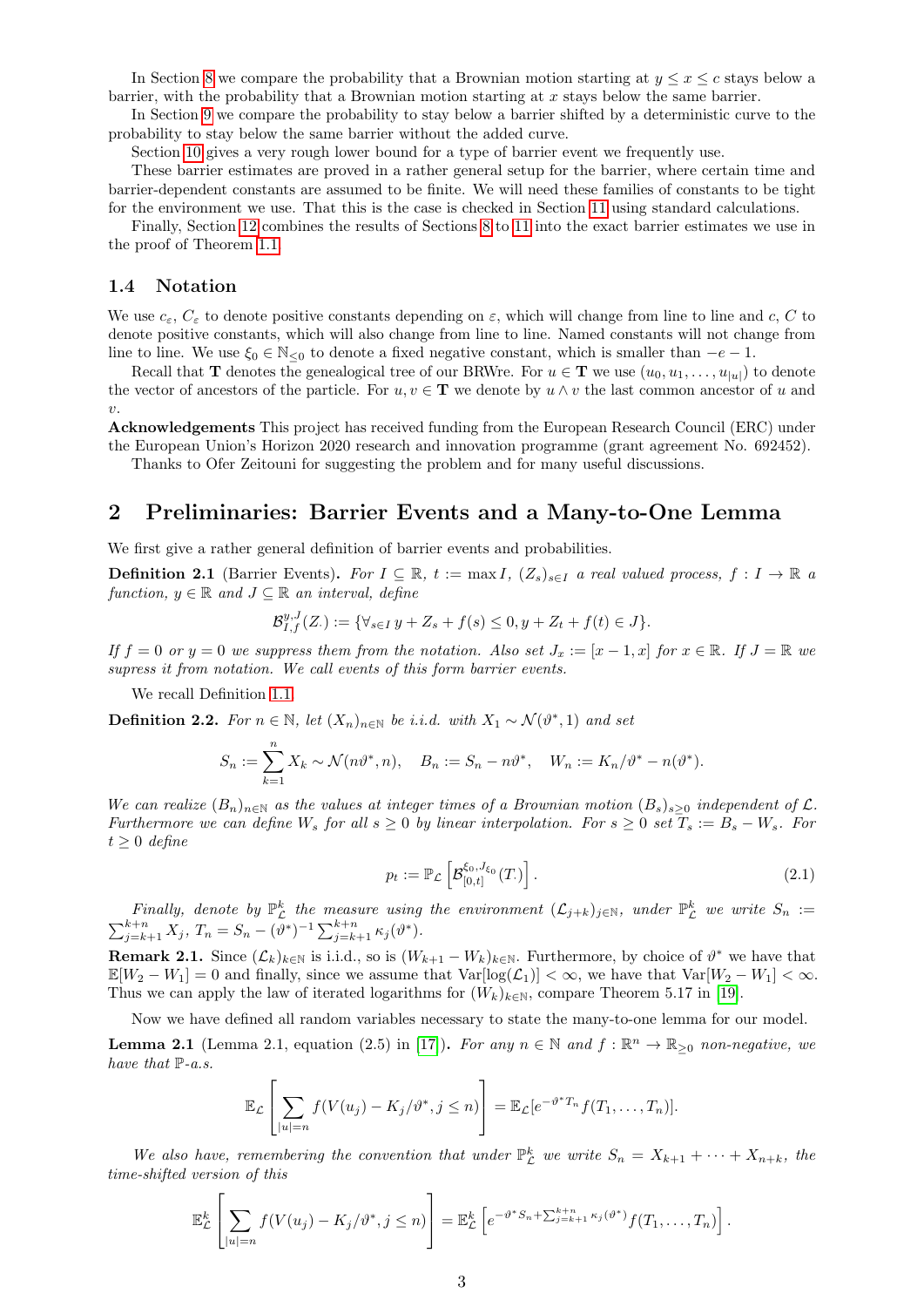**Remark 2.2.** Because of Theorem 3.3 in [\[17\]](#page-48-0) we expect that in P-probability as  $n \to \infty$  we have that

$$
\log(p_n)/\log(n) \to -\lambda,
$$

with  $\lambda$  as in equation (3.3) of [\[17\]](#page-48-0). We next state a weaker bound on  $\log(p_n)$ , which will be proved in Section [11.](#page-38-0)

<span id="page-3-7"></span>**Lemma 2.2.** There is a  $C > 0$  such that  $\mathbb{P}\text{-}a.s.$ 

<span id="page-3-3"></span><span id="page-3-2"></span>
$$
\limsup_{n \to \infty} \frac{|\log(p_n)|}{\log(n)} \le C.
$$

The following lemma allows us to factorize the probability of barrier events of Markov processes into two factors. This will be useful, since we mostly do barrier computations for time intervals  $[0, t]$  but want to apply them also for time intervals  $[0, t_1]$  and  $[t_1, t]$ , which equations [\(2.2\)](#page-3-2) and [\(2.3\)](#page-3-3) enable. The proof of Lemma [2.3](#page-3-4) is a straight forward application of the Markov property, which we omit.

<span id="page-3-4"></span>**Lemma 2.3.** Let  $I \subseteq \mathbb{R}$ ,  $t := \max I$ ,  $(Z_s)_{s \in I}$  be a real valued Markov process,  $f : I \to \mathbb{R}$  a function and  $z_1, z_2 \in \mathbb{R}$ . Take  $t_0 \in I$  and set  $I_1 := \{s \in I : s \leq t_0\}$ ,  $I_2 := \{s \in I : s \geq t_0\}$ . We have that for  $x_0 \in \mathbb{R}$ ,

$$
\text{Prob}\left[\mathcal{B}_{I,f}^{z_1,J_{z_2}}(Z.)\right] \ge \text{Prob}\left[\mathcal{B}_{I_1,f}^{z_1+1,J_{x_0}+f(t_0)}(Z.)\right] \inf_{x \in J_{x_0-1}} \text{Prob}\left[\mathcal{B}_{I_2,f}^{x,J_{z_2}}(Z.-Z_{t_0})\right],\tag{2.2}
$$

$$
\text{Prob}\left[\mathcal{B}_{I,f}^{z_1,[z_2-2,z_2]}(Z.)\right] \ge \text{Prob}\left[\mathcal{B}_{I_1,f}^{z_1,J_{x_0}+f(t_0)}(Z.)\right] \text{Prob}\left[\mathcal{B}_{I_2,f}^{x_0,J_{z_2}}(Z.-Z_{t_0})\right].\tag{2.3}
$$

### <span id="page-3-0"></span>3 Structure of the proof

The first step in the proof of Theorem [1.1](#page-0-1) is an upper bound on  $\mathbb{P}_{\mathcal{L}}[M_n - m_n \ge -y]$  for  $y < 0$ . We can get a good enough upper bound for  $\mathbb{P}_{\mathcal{L}}\left[M_n - m_n \geq \xi_0 + \log(n)^2\right]$  by applying Lemma [2.1.](#page-2-2) Thus we need to consider  $y \in [-\log(n)^2, \xi_0]$ . This is done using a first moment approach. For this we introduce the barrier  $((\vartheta^*)^{-1}\tilde{K}_k + \frac{k}{n\vartheta^*}\log(p_n) - y)_{k \in \{0,\ldots,n\}}$  and take  $\tau(y)$  to be the first time at which any particle in our system breaks this barrier. It is immediate that

$$
\mathbb{P}_{\mathcal{L}}\left[M_n - m_n \in [\xi_0 - y - 1, \xi_0 - y]\right] \leq \mathbb{P}_{\mathcal{L}}\left[\tau(y) < n\right] + \mathbb{P}_{\mathcal{L}}\left[\tau(y) = n, M_n - m_n \in [\xi_0 - y - 1, \xi_0 - y]\right] \\
\leq \mathbb{P}_{\mathcal{L}}\left[\tau(y) < n\right] + \mathbb{P}_{\mathcal{L}}\left[\bigcup_{u:|u|=n} \mathcal{B}_{\{0,\dots,n\},-(\vartheta^*)^{-1}(\frac{1}{n}\log(p_n) + K.)}(V(u))\right].\n\tag{3.1}
$$

Applying the Markov inequality and the many-to-one Lemma [2.1](#page-2-2) to the second summand in [\(3.1\)](#page-3-5) yields that

<span id="page-3-6"></span>
$$
\mathbb{P}_{\mathcal{L}}\left[M_n - m_n \in [\xi_0 - y - 1, \xi_0 - y]\right] \le \mathbb{P}_{\mathcal{L}}\left[\tau(y) < n\right] + C p_n^{-1} e^{\vartheta^* y} \mathbb{P}\left[\mathcal{B}_{\{0, \ldots, n\}, \frac{1}{n} \log(p_n)}^{y, J_{\xi_0}}(T)\right].\tag{3.2}
$$

The heart of the matter is now to prove that for all  $\varepsilon > 0$  there are  $c_{\varepsilon}, C_{\varepsilon}$  such that

<span id="page-3-5"></span><span id="page-3-1"></span>
$$
\liminf_{n \to \infty} \mathbb{P}\left[\frac{\mathbb{P}_{\mathcal{L}}\left[\mathcal{B}_{\{0,\ldots,n\},\frac{1}{n}\log(p_n)}^{y,J_{\xi_0}}(T)\right]}{p_n} \le C_{\varepsilon}|y|^{c_{\varepsilon}}\right] \ge 1 - \varepsilon,
$$
\n(3.3)

This barrier computation stands in for equation  $(3.4)$  in [\[17\]](#page-48-0). Equation  $(3.3)$  controls how much bigger the probability to stay above the barrier can get, from starting higher. We sketch below how equation [3.3](#page-3-1) is proved. Handling the second summand in [3.2](#page-3-6) is immediate once [\(3.3\)](#page-3-1) is established, the first summand can be handled using [\(3.3\)](#page-3-1) and standard techniques comparable to what is sketched in Remark 9 in [\[22,](#page-49-0) p. 16]. In the actual proof we need a slightly more complicated barrier, which has an additional (deterministic) curve added, this does only marginally change the proof of [\(3.3\)](#page-3-1), however we need to then remove this curve after we have moved the starting point. This is mostly an application of Girsanov.

The second step in the proof of Theorem [1.1](#page-0-1) is a lower bound on  $\mathbb{P}_{\mathcal{L}}[M_n - m_n \geq \xi_0 - y - 1]$  for  $y \in [-\log(n)^2, \xi_0]$ . This is done using a second moment approach, for this we define  $Z_n(y)$  to be the number of particles for which  $(V(u_k) - (\vartheta^*)^{-1} K_k)_{k \in \{0,\ldots,n\}}$  stays below  $(\frac{k}{n\vartheta^*} \log(p_n) - y)_{k \in \{0,\ldots,n\}}$ . Using Cauchy-Schwartz yields that

$$
\mathbb{P}_{\mathcal{L}}[M_n - m_n \ge \xi_0 - y - 1] \ge \mathbb{P}_{\mathcal{L}}[Z_n(y) \ge 1] \ge \frac{\mathbb{E}_{\mathcal{L}}[Z_n(y)]^2}{\mathbb{E}_{\mathcal{L}}[Z_n(y)^2]}
$$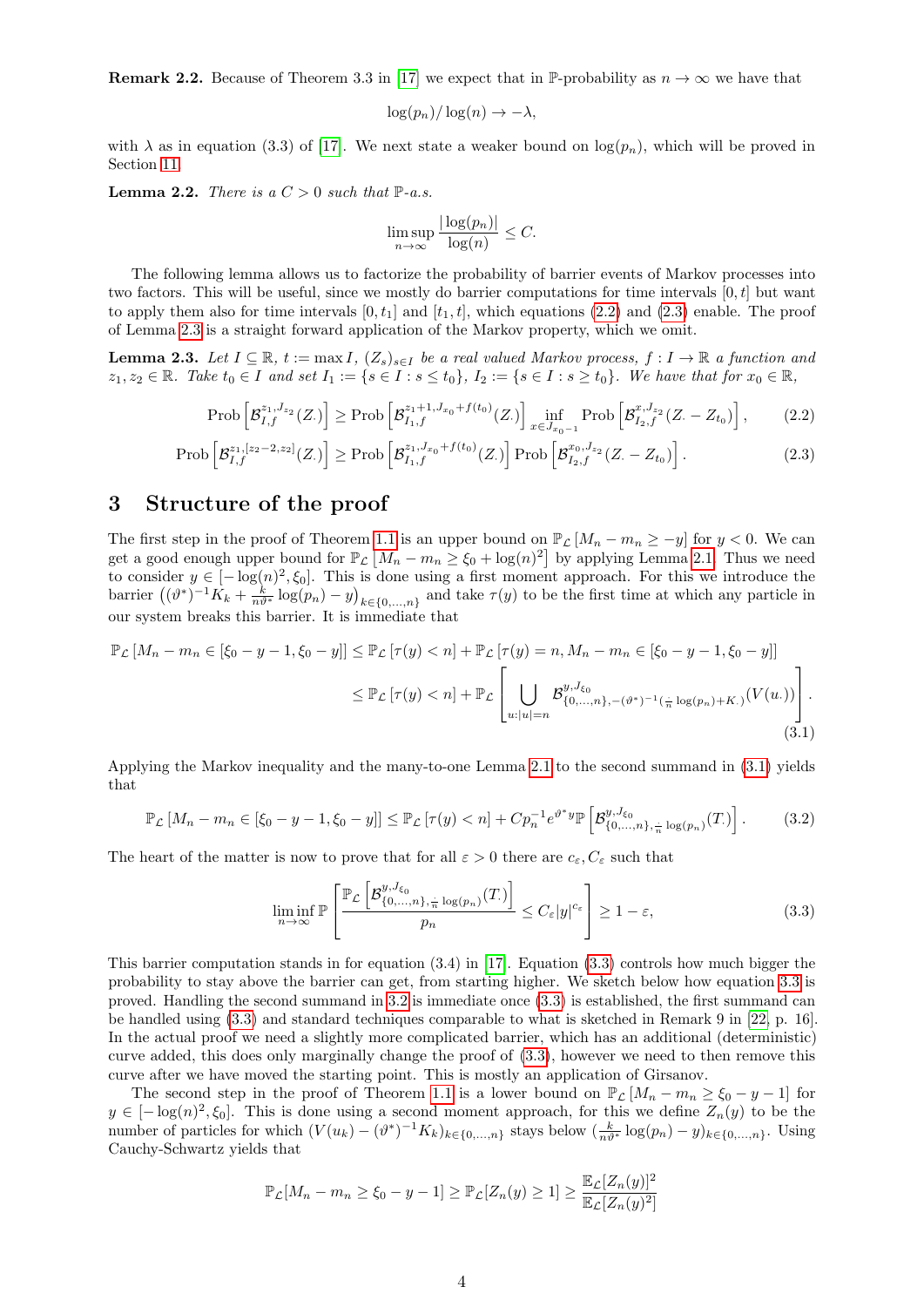and a lower bound on the right tail can be achieved by bounding  $\mathbb{E}_{\mathcal{L}}[Z_n(y)]$  and  $\mathbb{E}_{\mathcal{L}}[Z_n(y)^2]$ . The first is done similar to the calculation in the upper bound on the right tail of  $M_n - m_n$ , using that for all  $\varepsilon > 0$ there are  $c_{\varepsilon}, C_{\varepsilon}$  such that

$$
\liminf_{n \to \infty} \mathbb{P}\left[\frac{\mathbb{P}_{\mathcal{L}}\left[\mathcal{B}_{\{0,\ldots,n\},\frac{\cdot}{n}\log(p_n)}^{y,J_{\xi_0}}(T)\right]}{p_n} \ge C_{\varepsilon}|y|^{-c_{\varepsilon}}\right] \ge 1 - \varepsilon \tag{3.4}
$$

instead of [\(3.3\)](#page-3-1). For the bound on the second moment we use  $\Lambda_k(y)$  to denote the number of pairs of particles in generation n, which are both counted in  $Z_n(y)$ , whose last common ancestor is in generation k. By definition we have that

$$
Z_n(y)^2 = \sum_{k=0}^{n-1} \Lambda_k(y) + Z_n(y).
$$

Proving an upper bound on  $\mathbb{E}[\Lambda_k(y)]$  uses [\(3.3\)](#page-3-1) and beyond this mostly standard computations similar to Section 4.2 in [\[17\]](#page-48-0). As above in the proof it will be helpful to use a curved barrier instead of the straight barrier given here.

The upper bound on the left tail of  $M_n - m_n$  follows from the lower bound on the right tail by using the tree structure, compare the first half of page 17 in [\[22\]](#page-49-0). It is worth pointing out that this is the point at which the assumption that  $\mathcal{L}_1 \geq 2$  P-a.s. is used.

Having upper bounds on both the left and the right tail of  $M_n - m_n$  then quickly allows to prove Theorem [1.1,](#page-0-1) i.e. tightness of  $(M_n - m_n)_{n \in \mathbb{N}}$ .

We finish this section by sketching how we prove [\(3.3\)](#page-3-1), in our opinion this is the most interesting part of our paper. We ignore the random part and the log-term of the barrier in this sketch, the difficulties added by these are either already handled by [\[16\]](#page-48-1) or minor. We also switch to continuous time, which can be justified using standard arguments. Thus let  $(B_s)_{s>0}$  be a Brownian motion. As a first step we use a correlation inequality for Brownian bridges to prove that

$$
\mathrm{Prob}\left[\mathcal{B}_{[0,n]}^{y,J_0}(B_\cdot)\right]\leq \mathrm{Prob}\left[\mathcal{B}_{[0,y^2]}^{y,[-Cy^2,-cy^2]}(B_\cdot)\right]\mathrm{Prob}\left[\mathcal{B}_{[y^2,n]}^{y,J_0}(B_\cdot)\right].
$$

From [\[16\]](#page-48-1) we know that Prob  $\left[\mathcal{B}_{[0, u^2]}^{y, [-Cy^2, -cy^2]} \right]$  $\left[\psi_{[0,y^2]}^{(1)}[-Cy^2,-cy^2](B)\right] \leq Cy^{\gamma}$  with high probability and it remains to give a bound on Prob  $\left[\mathcal{B}_{[y^2,n]}^{y,J_0}(B)\right]$  /Prob  $\left[\mathcal{B}_{[y^2,n]}^{x,J_0}(B)\right]$ . Using the Markov property for Brownian motion this comes down to comparing  $g_{y,y^2}(z)$  to  $g_{x,y^2}(z)$ , where we use  $g_{\mu,\sigma^2}(z)$  to denote the density of a normal distribution with mean  $\mu$  and variance  $\sigma^2$ . For  $0 \ge z \ge y \log(|y|)$  we know that  $g_{y,y^2}(z)/g_{x,y^2}(z) \le Cy^c$ and this region is fine. The region  $z \ge -\log(t)$  is negligible, since we know from [\[16\]](#page-48-1) that Prob  $\left[\mathcal{B}_{[0,n]}^{y,J_0}(B)\right]$ is polynomial in t. The region  $z \in [-\log(t), y \log(|y|)]$  requires extra care, we handle this with an inductive scheme in which we recursively drop the barrier for a time interval depending on  $z$  and again split up the possible locations after this time interval into three regions. A more detailed overview of this inductive scheme is given in Section [8.5.](#page-20-0)

#### <span id="page-4-0"></span>3.1 Remarks on convergence in distribution

The natural next question is whether  $M_n - m_n$  converges in distribution. We think that this is the case and can be proved by improving our techniques and adopting the approach from [\[3\]](#page-48-16). We state an in our opinion sufficient improvement of [\(3.3\)](#page-3-1) next, after this we sketch how to use this improvement for proving convergence in distribution. For this purpose set  $\mathbb{P}_{\mathcal{L}}\left[\mathcal{B}_{\{0,\ldots,n\},\frac{1}{n}\log(p_n)}^{-z,J_{\xi_0}}(T)\right]/p_n =: f_n(z), z \in \mathbb{R}, n \in \mathbb{N}.$ One sufficient set of conditions on  $f_n$ , is to assume that there exists a  $f : \mathbb{R} \to \mathbb{R}$  such that for all big enough  $z \in \mathbb{R}$ ,  $a_l \to \infty$ 

<span id="page-4-2"></span><span id="page-4-1"></span>
$$
\lim_{n \to \infty} f_n(z) = f(z),\tag{3.5}
$$

$$
\lim_{l \to \infty} \frac{f(z + a_l)}{f(a_l)} = g(z), \qquad \lim_{z \to \infty} f(z) = \infty.
$$
\n(3.6)

Assuming [\(3.5\)](#page-4-1), [\(3.6\)](#page-4-2) the first step for proving convergence in distribution is to get precise estimates for  $\mathbb{P}_{\mathcal{L}}[M_n - m_n > z]$ . We assume in the following that it is possible to prove that

<span id="page-4-3"></span>
$$
\mathbb{P}_{\mathcal{L}}\left[M_n - m_n > z\right] \sim f(z)e^{-\vartheta^*z} \tag{3.7}
$$

as  $n \to \infty$ , i.e. that the second moment calculation in Section 3 of [\[3\]](#page-48-16) can be adapted to our setting. We have not carefully checked this.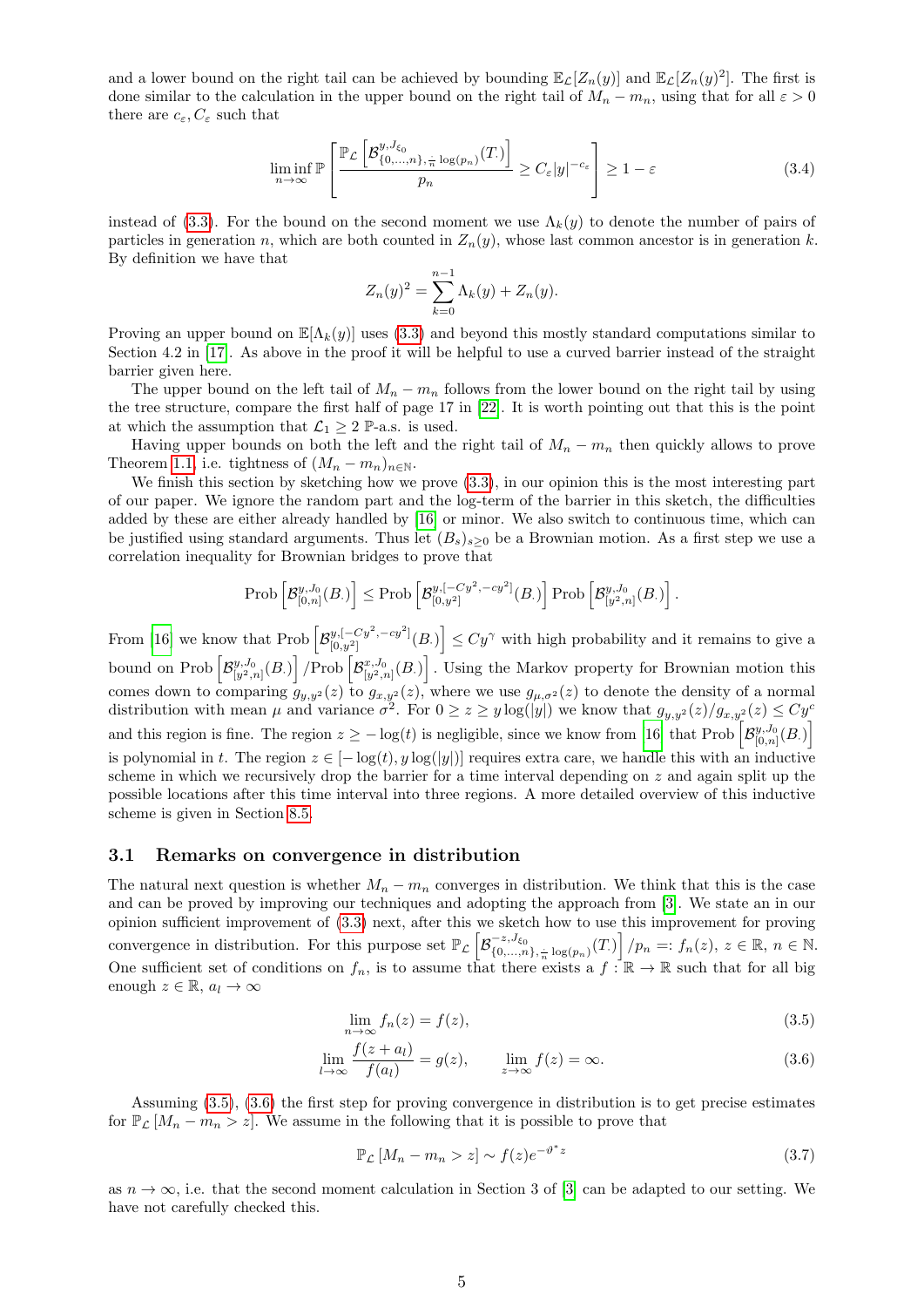The second step is to "cut the tree at depth l". For this fix  $l \in \{0, \ldots, n\}$  and set  $\mathcal{F}_l := \sigma(u, V(u) : |u| \leq$ l). Furthermore, use  $p_n^{(l)}$ ,  $M_n^{(l)}$ ,  $m_n^{(l)}$  for time-shifted versions of  $p_n$ ,  $M_n$ ,  $m_n$ , i.e. using the environment  $(\mathcal{L}_k)_{k\geq l}$  instead of  $(\mathcal{L}_k)_{k\geq 1}$ . Parallel to Section 4 in [\[3\]](#page-48-16), we see that for  $z \in \mathbb{R}$ 

<span id="page-5-2"></span>
$$
\mathbb{P}_{\mathcal{L}}\left[M_n - m_n \le z | \mathcal{F}_l\right] = \prod_{u:|u|=l} \mathbb{P}_{\mathcal{L}}\left[M_{n-l}^{(l)} - m_{n-l}^{(l)} \le m_n - m_{n-l}^{(l)} - V(u_l) + z\right].
$$
\n(3.8)

Set  $z_{u,l} := m_n - m_{n-l}^{(l)} - V(u_l) + z$ . Rough bounds on  $p_n$  allow to observe that  $m_n - m_{n-l}^{(l)} \sim m_l + o_n(1)$ for fixed l. Thus we can use Theorem [1.1](#page-0-1) to prove that  $m_n - m_{n-l}^{(l)} - V(u_l) \to \infty$  in P-probability and combining [\(3.7\)](#page-4-3) with [\(3.8\)](#page-5-2) yields that for large n and  $l \leq n$  with high P-probability

<span id="page-5-3"></span>
$$
\log \left( \mathbb{P}_{\mathcal{L}} \left[ M_n - m_n \le z | \mathcal{F}_l \right] \right) \sim \sum_{u: |u| = l} \log \left( 1 - f(z_{u,l}) \right). \tag{3.9}
$$

Equation [\(3.9\)](#page-5-3) implies that for l large and n (much) larger in P-probability

$$
\log (\mathbb{P}_{\mathcal{L}} \left[ M_n - m_n \le z | \mathcal{F}_l \right]) \sim \sum_{u: |u| = l} f(z_{u,l}) e^{-\vartheta^* z_{u,l}}
$$
  

$$
\stackrel{(3.6)}{\sim} e^{-\vartheta^* z} g(z) \sum_{u: |u| = l} f(m_l - V(u_l))(1 + o_l(1)) e^{-\vartheta^* (m_l - V(u_l))} =: e^{-\vartheta^* z} Z_l.
$$

From here standard techniques allow to conclude that  $M_n - m_n$  and  $Z_l$  converge in P-distribution as  $n \to \infty$  respectively  $l \to \infty$ .

## <span id="page-5-0"></span>4 Proof of Theorem [1.1](#page-0-1)

In this section we prove Theorem [1.1](#page-0-1) leaving quite some details and proofs to the later sections.

#### <span id="page-5-1"></span>4.1 Upper Bound on the Right Tail of  $M_n - m_n$

<span id="page-5-4"></span>In this section we prove the following theorem, postponing certain auxiliary estimates to Sections [5](#page-9-0) and [12.](#page-42-0) **Theorem 4.1.** For all  $\varepsilon > 0$ , there exists a  $y_{\varepsilon} < 0$  such that

$$
\liminf_{n \to \infty} \mathbb{P} \left[ \mathbb{P}_{\mathcal{L}} [M_n - m_n \ge -y_\varepsilon] \le \varepsilon \right] \ge 1 - \varepsilon.
$$

The proof of Theorem [4.1](#page-5-4) uses two ingredients. Lemma [4.2](#page-5-5) controls the probability that  $M_n - m_n$  is large and Proposition [4.3](#page-5-6) controls small to medium deviations of  $M_n - m_n$ .

<span id="page-5-5"></span>**Lemma 4.2** (Lemma 2.3 in [\[17\]](#page-48-0)). For any  $y < 0$ , we have that  $\mathbb{P}\text{-}a.s.$ 

$$
\mathbb{P}_{\mathcal{L}}\left[\exists u\in\mathbf{T}:V(u)+y>(\vartheta^*)^{-1}K_{|u|}\right]\leq e^{\vartheta^*y}.
$$

<span id="page-5-6"></span>**Proposition 4.3.** For all  $\varepsilon > 0$ , there are  $c_{\varepsilon}, C_{\varepsilon} > 0$  such that

$$
\liminf_{n\to\infty}\mathbb{P}\left[\bigcap_{y\in[-\log(n)^2,\xi_0]\cap\mathbb{Z}}\left\{\mathbb{P}_{\mathcal{L}}[M_n-m_n\in[\xi_0-y-1,\xi_0-y]]\leq C_\varepsilon e^{\vartheta^*y}|y|^{c_\varepsilon}\right\}\right]\geq 1-\varepsilon.
$$

Proof of Theorem [4.1](#page-5-4) assuming Proposition [4.3.](#page-5-6) Take  $y_{\varepsilon} \in \mathbb{Z}$  such that for  $c_{\varepsilon}, C_{\varepsilon}$  as in Proposition [4.3](#page-5-6)  $C_{\varepsilon/2} \sum_{y=-y_{\varepsilon}}^{\infty} |y|^{c_{\varepsilon}} e^{-\vartheta^* y} \leq \varepsilon/2$ . Then, by Proposition [4.3](#page-5-6)

$$
\liminf_{n \to \infty} \mathbb{P} \left[ \mathbb{P}_{\mathcal{L}} \left[ M_n - m_n \in [\xi_0 - y_\varepsilon, \xi_0 + \log(n)^2] \ge \varepsilon/2 \right] \le \varepsilon/2. \tag{4.1}
$$

On the other hand, from Lemma [4.2,](#page-5-5) P-a.s.,

$$
\mathbb{P}_{\mathcal{L}}\left[M_n - m_n \ge \xi_0 + \log(n)^2\right] \le e^{-\vartheta^* \log(n)^2 - \vartheta^* \xi_0 - \log(p_n)}.\tag{4.2}
$$

Combining [\(4.2\)](#page-5-7) and Lemma [2.2](#page-3-7) yields that

$$
\liminf_{n \to \infty} \mathbb{P} \left[ \mathbb{P}_{\mathcal{L}} \left[ M_n - m_n \ge \xi_0 + \log(n)^2 \right] \le \varepsilon/2 \right] \ge \varepsilon/2. \tag{4.3}
$$

<span id="page-5-9"></span><span id="page-5-8"></span><span id="page-5-7"></span> $\Box$ 

Combining [\(4.1\)](#page-5-8) and [\(4.3\)](#page-5-9) finishes the proof.

Thus it remains to prove Proposition [4.3,](#page-5-6) which uses barrier computations. For this we need the following definition, for which we recall [\(1.1\)](#page-0-2), [\(2.1\)](#page-2-3) and Definition [2.1.](#page-2-4)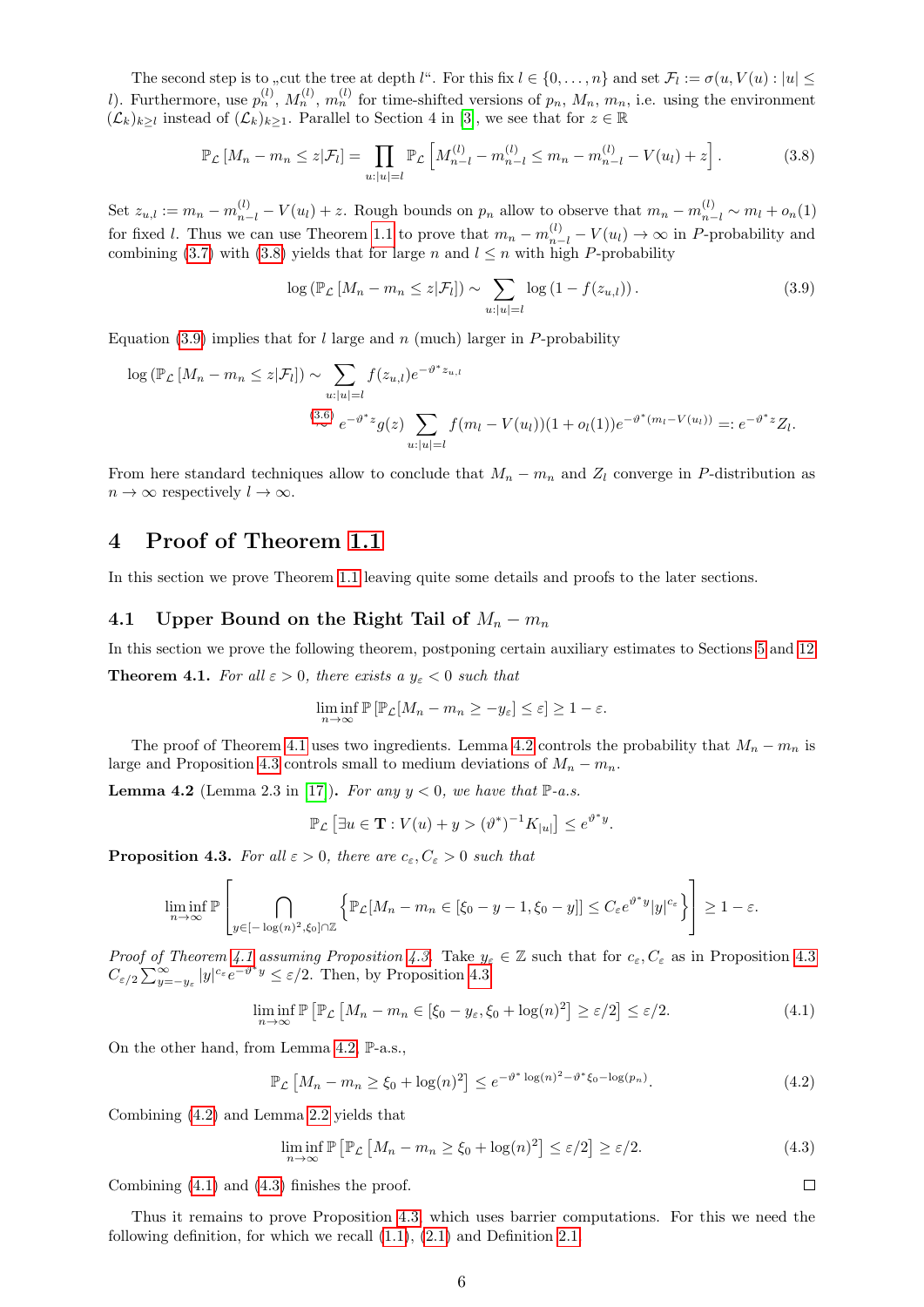<span id="page-6-7"></span>**Definition 4.1.** For  $t > 0$ ,  $y, x < 0$  and  $n \in \mathbb{N}$ , define

<span id="page-6-1"></span>
$$
h_t: [0, t] \to \mathbb{R}, \ s \mapsto -((1+s)^{1/6} \wedge (1+t-s)^{1/6} - 1),
$$
  
\n
$$
m_{t,h}(s) := h_t(s) - \frac{s}{t\vartheta^*} \log(p_t),
$$
  
\n
$$
p_n^{\frown x}(y) := \mathbb{P}_{\mathcal{L}}\left[\mathcal{B}_{\{0,\dots,n\},m_{n,h/2}}^{y,J_x}(T)\right],
$$
\n(4.4)

For u with  $|u|=n$ , let

$$
\tau(u, y) := \min \left\{ k \in \{0, \dots, n\} : V(u_k) - (\vartheta^*)^{-1} K_k + m_{n, h/2}(k) + y + 1 \ge 0 \right\}
$$

and  $\tau(y) := \min_{u:|u|=n} \tau(u, y) \wedge n$ . The dependency on n of  $\tau(y)$  is omitted from notation. Finally, define

<span id="page-6-3"></span>
$$
A_n(y,x) := \bigcup_{u:|u|=n} \mathcal{B}_{\{0,\ldots,n\},m_{n,h/2}}^{y,J_x}(V(u.) - (\vartheta^*)^{-1}K.).
$$

Directly from the definitions it follows that for all  $y < 0$ 

$$
\mathbb{P}_{\mathcal{L}}\left[M_n - m_n \in \left[\xi_0 - y - 1, \xi_0 - y\right]\right] \le \mathbb{P}_{\mathcal{L}}[\tau(y) < n] + \mathbb{P}_{\mathcal{L}}\left[A_n(y, \xi_0)\right].\tag{4.5}
$$

It will be useful to be able to compare  $p_n^{\frown x}(y)$  from [\(4.4\)](#page-6-1) to  $p_n$  from [\(2.1\)](#page-2-3). The next Proposition [4.4](#page-6-2) allows just that. Proposition [4.4](#page-6-2) will be proved in Section [12,](#page-42-0) the term  $|y|^{c_{\varepsilon}}|x-1|^{c_{\varepsilon}}$  in Proposition 4.4 comes from moving the start- and endpoint. Going from discrete to continuous time and removing the curve of the barrier does only cost a constant factor. We recall that  $\xi_0$  is negative.

<span id="page-6-2"></span>**Proposition 4.4.** For all  $\varepsilon > 0$ , there are  $c_{\varepsilon}, C_{\varepsilon} > 0$  such that

$$
\liminf_{n\to\infty}\mathbb{P}\left[\bigcap_{\substack{x\in[-\log(n),\xi_0]\cap\mathbb{Z}\\y\in[-\log(n)^2,\xi_0]\cap\mathbb{Z}}}\left\{\frac{p_n^{\frown,x}(y)}{p_n}\leq C_\varepsilon|y|^{c_\varepsilon}|x-1|^{c_\varepsilon}\right\}\right]\geq 1-\varepsilon.
$$

By [\(4.5\)](#page-6-3), proving Proposition [4.3](#page-5-6) is reduced to bounding  $\mathbb{P}_{\mathcal{L}}[A_n(y,\xi_0)]$  and  $\mathbb{P}_{\mathcal{L}}[\tau(y) < n]$ , which we do in Propositions [4.5](#page-6-4) and [4.6.](#page-6-5)

<span id="page-6-4"></span>**Proposition 4.5.** For all  $\varepsilon > 0$ , there are  $C_{\varepsilon}, c_{\varepsilon} > 0$  such that

$$
\liminf_{n\to\infty}\mathbb{P}\left[\bigcap_{y\in[-\log(n)^2,\xi_0]\cap\mathbb{Z}}\left\{\mathbb{P}_{\mathcal{L}}[A_n(y,\xi_0)]\leq C_\varepsilon e^{\vartheta^*y}|y|^{c_\varepsilon}\right\}\right]\geq 1-\varepsilon.
$$

*Proof of Proposition [4.5](#page-6-4) assuming Proposition [4.4.](#page-6-2)* Applying the many-to-one Lemma [2.1](#page-2-2) yields that  $\mathbb{P}$ a.s.

$$
\mathbb{P}_{\mathcal{L}}[A_n(y,\xi_0)] = \mathbb{E}_{\mathcal{L}}\left[e^{-T_n}; \mathcal{B}_{\{0,\ldots,n\},m_{n,h/2}}^{y,J_{\xi_0}}(T)\right] \le p_n^{-1}e^{\vartheta^*(1+y-\xi_0)}p_n^{-,\xi_0}(y).
$$

Applying Proposition [4.4](#page-6-2) and pulling the factor  $|\xi_0 - 1|^{c_{\varepsilon}} e^{\vartheta^*(1-\xi_0)}$  into the  $C_{\varepsilon}$ , which is possible, since  $\xi_0$ is a fixed (negative) constant, finishes the proof.  $\Box$ 

The proof of the forthcoming Proposition [4.6](#page-6-5) appears in Section [5.1.](#page-9-3)

<span id="page-6-5"></span>**Proposition 4.6.** For all  $\varepsilon > 0$ , there are  $c_{\varepsilon}, C_{\varepsilon} > 0$  such that

 $\mathbf{r}$ 

$$
\liminf_{n\to\infty}\mathbb{P}\left[\bigcap_{y\in[-\log(n)^2,\xi_0]\cap\mathbb{Z}}\left\{\mathbb{P}_{\mathcal{L}}[\tau(y)
$$

*Proof of Proposition [4.3](#page-5-6) assuming Proposition [4.6.](#page-6-5)* We combine  $(4.5)$ , Proposition [4.5](#page-6-4) and Proposition [4.6.](#page-6-5)  $\Box$ 

#### <span id="page-6-0"></span>4.2 Lower Bound on the Right Tail of  $M_n - m_n$

<span id="page-6-6"></span>**Theorem 4.7.** For all  $\varepsilon > 0$  there are  $c_{\varepsilon}, C_{\varepsilon} > 0$  such that for  $y \in [-\log(n)^2, \xi_0]$ ,

$$
\liminf_{n \to \infty} \mathbb{P}\left[\mathbb{P}_{\mathcal{L}}[M_n - m_n \ge \xi_0 - y - 1] \ge e^{\vartheta^* y} C_{\varepsilon} |y|^{-c_{\varepsilon}}\right] \ge 1 - \varepsilon.
$$

We will prove Theorem [4.7](#page-6-6) using a second moment approach. For this we need the following definition, for which we recall the Definitions [2.1,](#page-2-4) [1.1](#page-0-0) and [\(2.1\)](#page-2-3).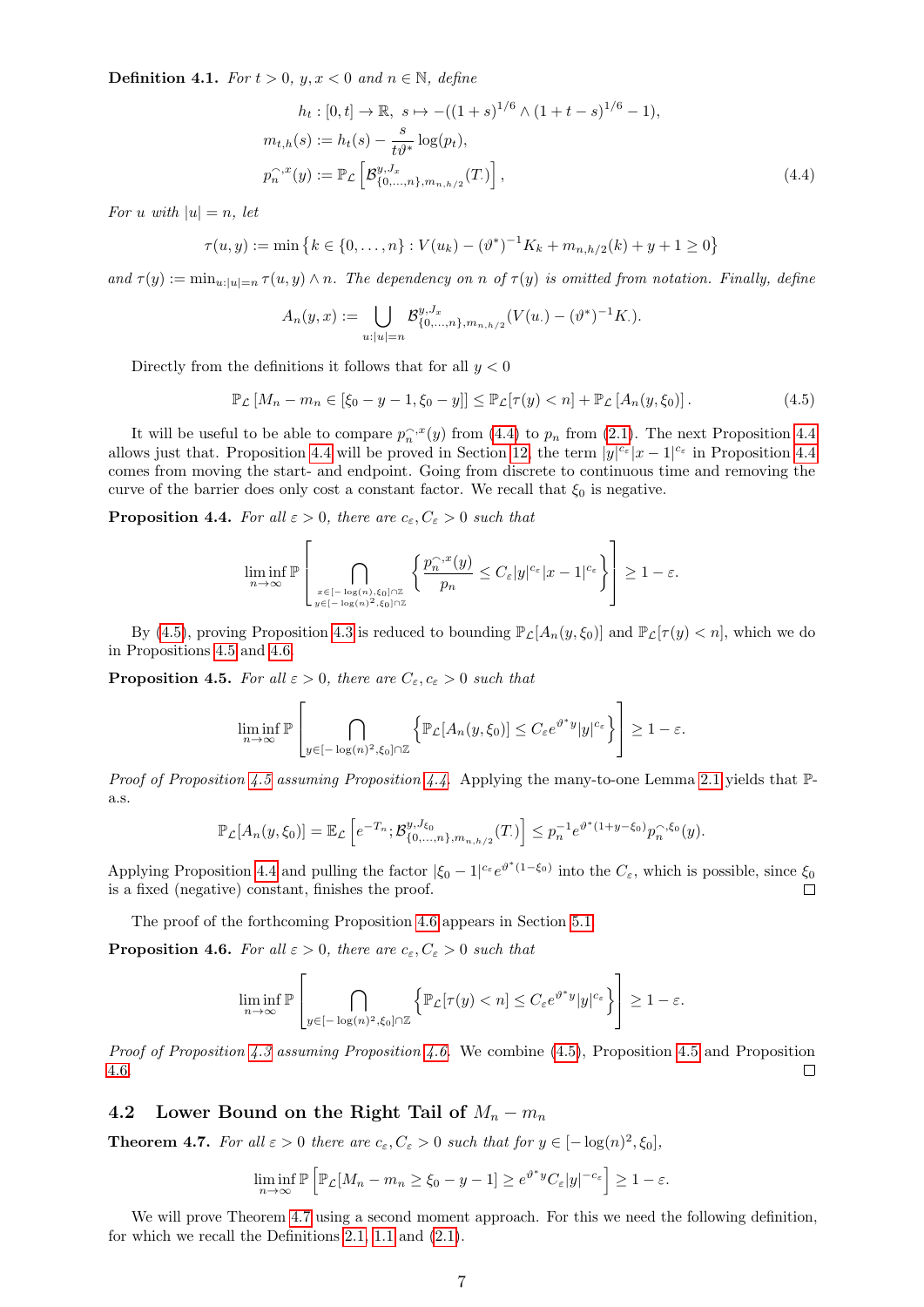<span id="page-7-8"></span>**Definition 4.2.** For  $t > 0$ ,  $s \in [0, t]$ ,  $y < 0$  and  $n \in \mathbb{N}$ , define

<span id="page-7-6"></span>
$$
h_t(s) := \left( ((1+s) \wedge (t-s+1))^{1/6} - 1 \right),
$$
  
\n
$$
m_{t,h,y}(s) := y + h_t(s) - \frac{s}{n\vartheta^*} \log(p_t), \quad m_{t,h}(s) := m_{t,h,0}(s)
$$
  
\n
$$
p_n^{\sim, \xi_0}(y) := \mathbb{P}_{\mathcal{L}} \left[ \mathcal{B}_{\{0,\dots,n\},m_{n,h,y}}^{J_{\xi_0}}(T) \right],
$$
  
\n
$$
Z_n(y) := \sum_{|u|=n} \mathbf{1}_{\mathcal{B}_{\{0,\dots,n\},m_{n,h,y}}^{J_{\xi_0}}(V(u \cdot) - (\vartheta^*)^{-1} K.)}.
$$
\n(4.6)

The random variable  $Z_n$  counts the number of particles, which stay below the barrier  $-m_{n,h,y}(j)$  and end up in  $[\xi_0 - y - 1, \xi_0 - y]$ , in particular we have that

$$
\mathbb{P}_{\mathcal{L}}[M_n - m_n \ge \xi_0 - y - 1] \ge \mathbb{P}_{\mathcal{L}}[Z_n(y) \ge 1] \ge \frac{\mathbb{E}_{\mathcal{L}}[Z_n(y)]^2}{\mathbb{E}_{\mathcal{L}}[Z_n(y)^2]},
$$
\n(4.7)

where the last step uses the Cauchy-Schwartz inequality. We will establish the following two Propositions [4.8,](#page-7-0) [4.9.](#page-7-1) We prove Proposition [4.8](#page-7-0) in Section [4.2.1.](#page-7-2) We sketch the proof of Proposition [4.9](#page-7-1) in Section [4.2.2](#page-7-3) and fill in the detail in Section [6.1.](#page-13-1)

<span id="page-7-0"></span>**Proposition 4.8.** For all  $\varepsilon > 0$  there are  $c_{\varepsilon}, C_{\varepsilon} > 0$  such that for all  $y \in [-\log(n)^2, 0]$ ,

$$
\liminf_{n\to\infty} \mathbb{P}\left[\mathbb{E}_{\mathcal{L}}[Z_n(y)] \ge C_{\varepsilon} e^{\vartheta^* y} |y|^{-c_{\varepsilon}}\right] \ge 1-\varepsilon.
$$

<span id="page-7-1"></span>**Proposition 4.9.** For all  $\varepsilon > 0$  there are  $c_{\varepsilon}, C_{\varepsilon} > 0$  such that for all  $y \in [-\log(n)^2, \xi_0]$ ,

$$
\liminf_{n\to\infty}\mathbb{P}\Big[\mathbb{E}_{\mathcal{L}}[Z_n(y)^2]\leq C_{\varepsilon}e^{\vartheta^*y}|y|^{c_{\varepsilon}}+\mathbb{E}_{\mathcal{L}}[Z_n(y)]\Big]\geq 1-\varepsilon.
$$

*Proof of Theorem [4.7](#page-6-6) assuming Propositions [4.8](#page-7-0) and [4.9.](#page-7-1)* Combining  $(4.7)$  and Proposition [4.9](#page-7-1) yields that there are  $c_{\varepsilon}, C_{\varepsilon} > 0$  such that

$$
1 - \varepsilon/2 \leq \liminf_{n \to \infty} \mathbb{P}\left[\mathbb{P}_{\mathcal{L}}[M_n - m_n \geq \xi_0 - y - 1] \geq \frac{\mathbb{E}_{\mathcal{L}}[Z_n(y)]}{1 + C_{\varepsilon}e^{\vartheta^*y}|y|^{c_{\varepsilon}}/\mathbb{E}_{\mathcal{L}}[Z_n(y)]}\right].
$$

Applying Proposition [4.8](#page-7-0) finishes the proof.

#### <span id="page-7-2"></span>4.2.1 Lower Bound on  $\mathbb{E}_{\mathcal{L}}[Z_n(y)]$

In this section we sketch the proof of Proposition [4.8,](#page-7-0) it closely resembles the proof of Proposition [4.5,](#page-6-4) with the forthcoming Proposition [4.10](#page-7-5) replacing Proposition [4.4.](#page-6-2)

The proof has two steps, first applying the many-to-one Lemma [2.1](#page-2-2) gives that

<span id="page-7-7"></span>
$$
\mathbb{E}_{\mathcal{L}}[Z_n(y)] \ge e^{\vartheta^* y - \vartheta^* \xi_0} p_n^{-1} p_n^{\prec, \xi_0}(y) \qquad \mathbb{P}-a.s.
$$
\n(4.8)

<span id="page-7-4"></span> $\Box$ 

 $\Box$ 

Similar to Proposition [4.4](#page-6-2) we prove a lower bound on  $p_n^{\leq \xi_0}(y)/p_n$ , recall [\(2.1\)](#page-2-3) and [\(4.6\)](#page-7-6). The following Proposition [4.10](#page-7-5) will be proved in Section [12.](#page-42-0)

<span id="page-7-5"></span>**Proposition 4.10.** For all  $\varepsilon > 0$  there are  $c_{\varepsilon}, C_{\varepsilon} > 0$  such that for  $y \in [-\log(n)^2, \xi_0]$ ,

$$
\liminf_{n\to\infty}\mathbb{P}\left[\frac{p_n^{\smile,\xi_0}(y)}{p_n}\geq C_\varepsilon|y|^{-c_\varepsilon}\right]\geq 1-\varepsilon.
$$

*Proof of Proposition [4.8](#page-7-0) assuming Proposition [4.10.](#page-7-5)* We combine [\(4.8\)](#page-7-7) with Proposition 4.10.

**Remark 4.1.** The  $|y|^{-c_{\varepsilon}}$  in Proposition [4.10](#page-7-5) is far from optimal, with more effort one can prove that the statement holds (as one expects) with  $|y|^{c_{\varepsilon}}$  instead, however we do not need that.

## <span id="page-7-3"></span>**4.2.2** Upper Bound on  $\mathbb{E}_{\mathcal{L}}[Z_n(y)^2]$

In this section we outline the proof of Proposition [4.9.](#page-7-1)

The random variable  $Z_n(y)^2$  roughly counts the number of pairs of particles u, v in generation n, for which both particles stay below the barrier  $-m_{n,h,y}(j)$  and end up in  $[\xi_0 - y, \xi_0 - y + 1]$ . We partition with regard to  $|u \wedge v|$ , which leads to the following definition.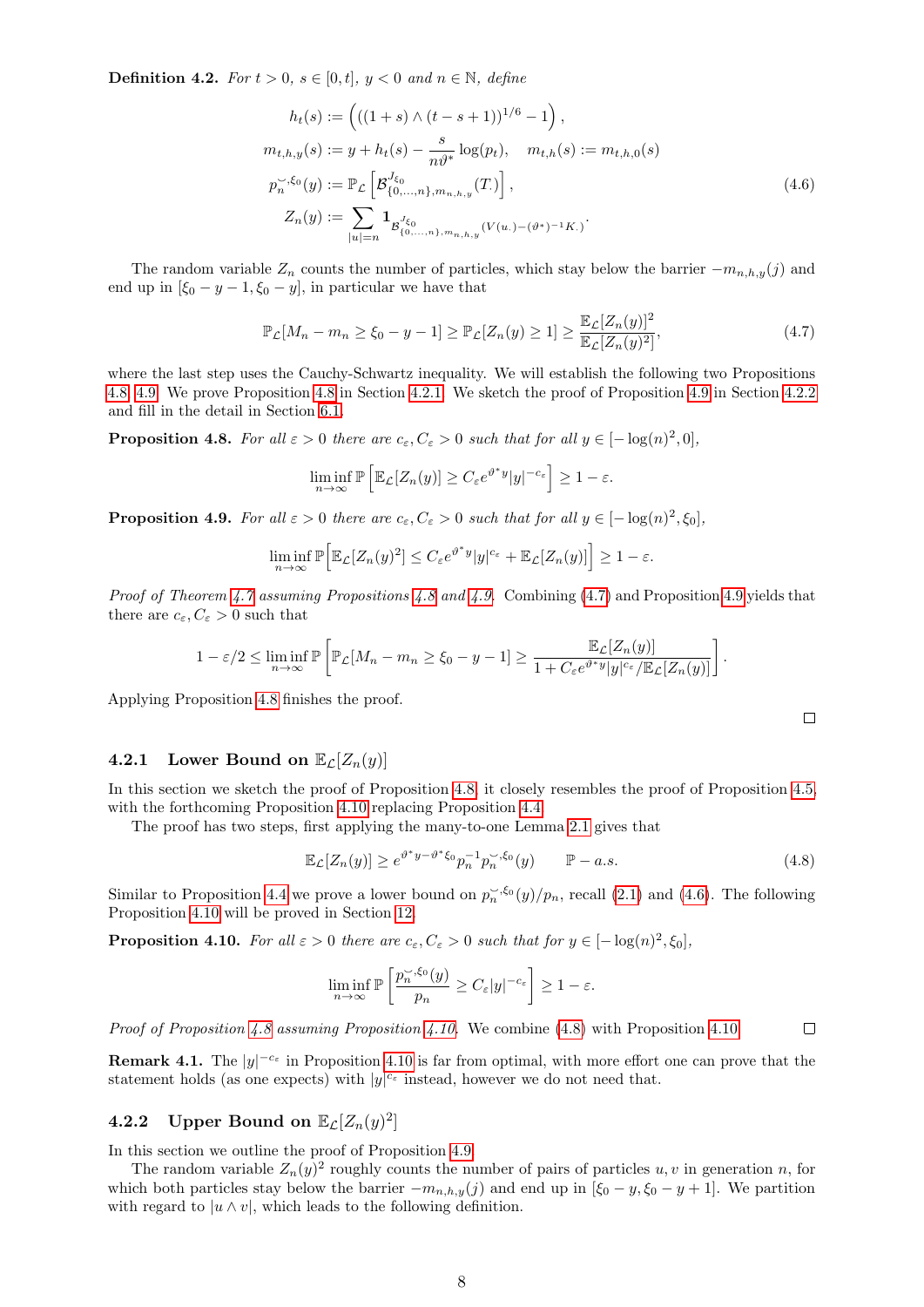**Definition 4.3.** For  $n \in \mathbb{N}$  and  $y \in [-\log(n)^2, \xi_0]$ , define

$$
\Lambda_k(y):=\sum_{|u|=k}\sum_{\substack{|u^1|=|u^2|=n\\u^1\wedge u^2=u}}\prod_{i=1}^2\mathbf{1}_{\mathcal{B}_{\{0,\ldots,n\},m_{n,h,y}(\cdot)}^{J_{\xi_0}}(V(u^i)-(\vartheta^*)^{-1}K.)}.
$$

We have that

<span id="page-8-9"></span><span id="page-8-7"></span>
$$
Z_n(y)^2 = \sum_{k=0}^n \Lambda_k(y) = \sum_{k=0}^{n-1} \Lambda_k(y) + Z_n(y),
$$
\n(4.9)

where the second equality uses that  $\Lambda_n(y) = Z_n(y)$ . Thus all we need to do to prove Proposition [4.9,](#page-7-1) is to bound  $\sum_{k=0}^{n-1} \mathbb{E}_{\mathcal{L}}[\Lambda_k(y)].$ 

To do this, we introduce some additional notation. We recall Definitions [1.1,](#page-0-0) [4.2](#page-7-8) and the convention that under  $\mathbb{P}_{\mathcal{L}}^{k'}$  we write  $T_n = \sum_{j=k+1}^{k+n} X_j - (\vartheta^*)^{-1} \kappa_j(\vartheta^*).$ 

<span id="page-8-8"></span>**Definition 4.4.** For  $n \in \mathbb{N}$ ,  $k \in \{0, ..., n-1\}$ ,  $y \leq 0$  and  $x \in \mathbb{R}$  define

$$
f_k(x) := \mathbb{E}_{\mathcal{L}}^k \left[ \sum_{|u|=n-k} \mathbf{1}_{\mathcal{B}_{\{0,\ldots,n-k\},m_{n,h,y}(k+\cdot)}^{x,J_{\xi_0}}(V(u,\cdot)-(\vartheta^*)^{-1}K_{k+\cdot})} \right],
$$
  

$$
q_k(x) := \mathbb{P}_{\mathcal{L}}^k \left[ \mathcal{B}_{\{0,\ldots,n-k\},m_{n,h,y}(k+\cdot)}^{x-K_k/\vartheta^*,J_{\xi_0}}(T) \right].
$$
 (4.10)

Both  $q_k(x)$  and  $f_k(x)$  depend on n and y, which we omit from notation.

By conditioning on  $\mathcal{F}_k := \sigma(u, V(u): |u| \leq k)$  we will prove the following upper bound on  $\mathbb{E}_{\mathcal{L}}[\Lambda_k(y)]$  in Section [6.1.1.](#page-13-2)

<span id="page-8-3"></span>**Proposition 4.11.** For  $n \in \mathbb{N}$ ,  $k \in \{0, ..., n-1\}$  and  $y \leq 0$ , we have that  $\mathbb{P}\text{-}a.s.$ 

$$
\mathbb{E}_{\mathcal{L}}[\Lambda_k(y)] \le ce^{\vartheta^*y - 2\vartheta^*\xi_0} p_n^{\frac{k}{n} - 2} e^{-\vartheta^*h_n(k)} p_n^{-,\xi_0}(y) \max_{x \ge 0} e^{-\vartheta^*x} q_k(K_k/\vartheta^* - m_{n,h,y}(k) - x).
$$

In particular, we have that

<span id="page-8-2"></span>
$$
\mathbb{E}_{\mathcal{L}}[\Lambda_k(y)] \le ce^{\vartheta^* y - 2\vartheta^* \xi_0} p_n^{\frac{k}{n} - 2} e^{-\vartheta^* h_n(k)} p_n^{\prec, \xi_0}(y). \tag{4.11}
$$

It will again be useful to derive an upper bound on  $p_n^{\leq 0}(y)/p_n$ , recall [\(2.1\)](#page-2-3) and [\(4.6\)](#page-7-6). This is done in the following proposition, which is proved in Section [12.](#page-42-0)

<span id="page-8-0"></span>**Proposition 4.12.** For all  $\varepsilon > 0$ , there are  $c_{\varepsilon}, C_{\varepsilon} > 0$  such that

$$
\liminf_{n\to\infty} \mathbb{P}\left[\bigcap_{y\in[-\log(n)^2,\xi_0]\cap\mathbb{Z}}\left\{\frac{p_n^{\sim,\xi_0}(y)}{p_n}\leq C_{\varepsilon}|y|^{c_{\varepsilon}}\right\}\right]\geq 1-\varepsilon.
$$

**Remark 4.2.** Proposition [4.12](#page-8-0) also holds, with minor changes in the proof, when one replaces  $J_{\xi_0}$  in [\(4.6\)](#page-7-6) by  $[\xi_0 - 2, \xi_0]$ , this version will be used in Section [6.1.2](#page-13-3) for the proof of Lemma [6.1.](#page-14-0)

The next two lemmata allow to bound  $\sum_{k=0}^{n-1} \mathbb{E}_{\mathcal{L}}[\Lambda_k]$ .

<span id="page-8-1"></span>**Lemma 4.13.** For all  $\varepsilon > 0$  there are  $c_{\varepsilon}, C_{\varepsilon} > 0$  such that for all  $y \in [-\log(n)^2, \xi_0]$ ,

<span id="page-8-6"></span><span id="page-8-5"></span><span id="page-8-4"></span>
$$
\liminf_{n \to \infty} \mathbb{P}\left[\sum_{k=\log(n)^7}^{n-1} \mathbb{E}_{\mathcal{L}}[\Lambda_k(y)] \le C_{\varepsilon} e^{\vartheta^* y} |y|^{c_{\varepsilon}}\right] \ge 1 - \varepsilon. \tag{4.12}
$$

Proof of Lemma [4.13](#page-8-1) assuming Proposition [4.12.](#page-8-0) Applying Proposition [4.12](#page-8-0) to equation [\(4.11\)](#page-8-2) of Propo-sition [4.11](#page-8-3) yields that there are  $c_{\varepsilon}, C_{\varepsilon} > 0$  such that for  $y \in [-2\log(n)^2, \xi_0]$ 

$$
\liminf_{n \to \infty} \mathbb{P}\left[\bigcap_{k \in [\log(n)^7, n-1]} \mathbb{E}_{\mathcal{L}}[\Lambda_k(y)] \le C_{\varepsilon} e^{\vartheta^* y} p_n^{\frac{k}{n}-1} e^{-\vartheta^* h_n(k)} |y|^{c_{\varepsilon}} \right] \ge 1 - \varepsilon. \tag{4.13}
$$

By Lemma [2.2](#page-3-7) there is a  $C > 0$  such that P-a.s.  $\limsup_{n\to\infty} \frac{|\log(p_n)|}{\log(n)} \leq C$ , which together with [\(4.13\)](#page-8-4) implies that there are  $c_{\varepsilon}, C_{\varepsilon} > 0$  such that for  $y \in [-2\log(n)^2, \xi_0]$ 

$$
1 - \varepsilon \le \liminf_{n \to \infty} \mathbb{P}\left[\sum_{k=\log(n)^7}^{n-1} \mathbb{E}_{\mathcal{L}}[\Lambda_k(y)] \le C_{\varepsilon} e^{\vartheta^* y} |y|^{c_{\varepsilon}} \sum_{k=\log(n)^7}^{n-1} e^{-\vartheta^* h_n(k)} e^{C \log(n) \left(1 - \frac{k}{n}\right)}\right].
$$
 (4.14)

We can bound  $\sup_n \sum_{k=\log(n)^7}^{\infty} e^{-\theta^* h_n(k)} e^{C \log(n) \left(1-\frac{k}{n}\right)} < \infty$ , which together with [\(4.14\)](#page-8-5) finishes the proof.  $\Box$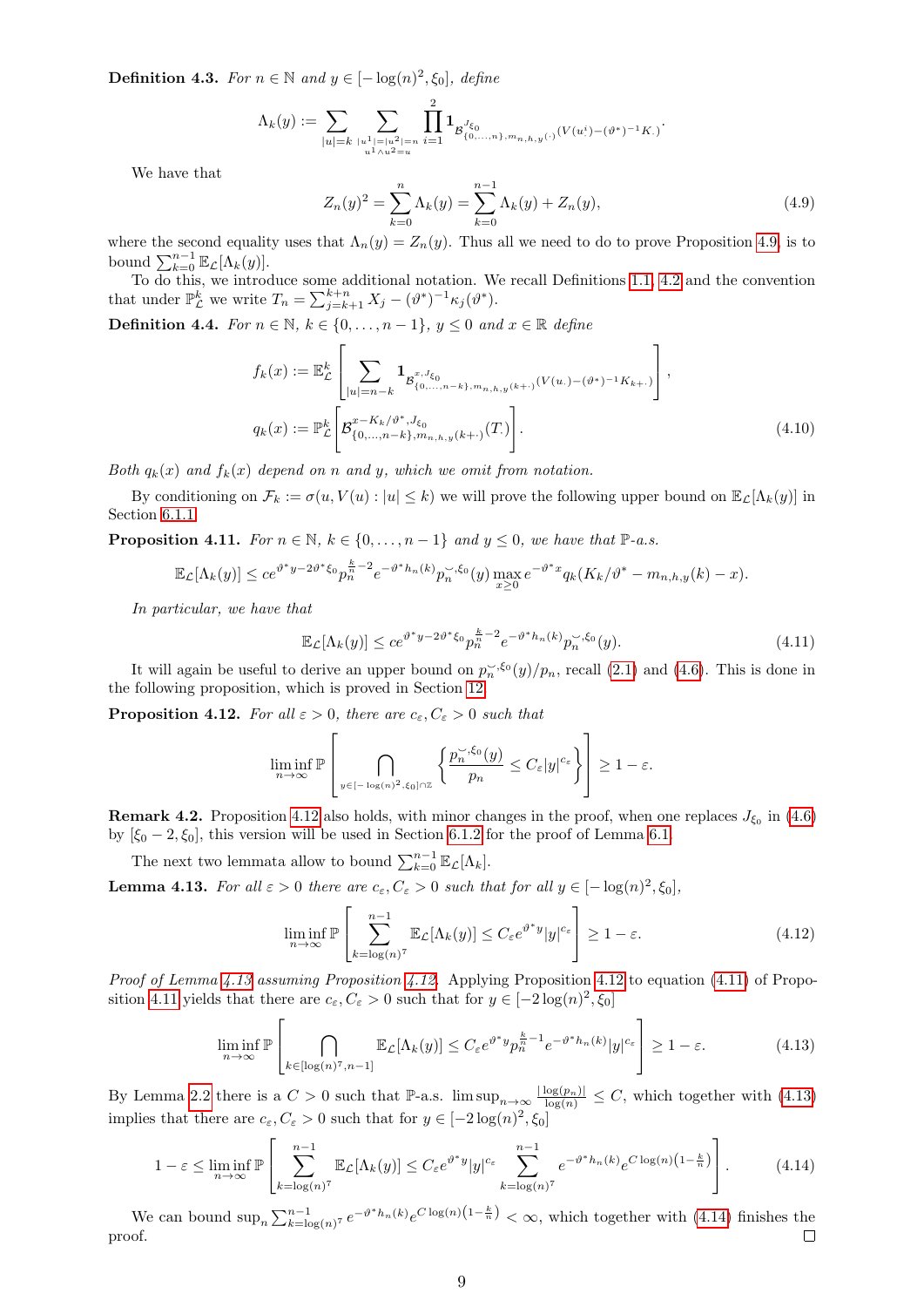Handling  $k < log(n)^7$  in [\(4.12\)](#page-8-6) requires a more nuanced argument because the gain from  $h_n(k)$  in [\(4.14\)](#page-8-5) is not sufficient. We prove the following lemma in Section [6.1.2.](#page-13-3)

<span id="page-9-4"></span>**Lemma 4.14.** For  $\varepsilon > 0$  there are  $c_{\varepsilon}, C_{\varepsilon} > 0$  such that for all  $y \in [-\log(n)^2, \xi_0]$ ,

$$
\liminf_{n\to\infty} \mathbb{P}\left[\sum_{k=0}^{\log(n)^7} \mathbb{E}_{\mathcal{L}}[\Lambda_k(y)] \le C_{\varepsilon} e^{\vartheta^* y} |y|^{c_{\varepsilon}}\right] \ge 1-\varepsilon.
$$

Proof of Proposition [4.9.](#page-7-1) We combine [\(4.9\)](#page-8-7) with Lemma [4.13](#page-8-1) and Lemma [4.14.](#page-9-4)

#### <span id="page-9-1"></span>4.3 Bound on the Left Tail of  $M_n - m_n$

The aim of this section is to prove the following theorem.

<span id="page-9-5"></span>**Theorem 4.15.** For all  $\varepsilon > 0$ , there is a  $y_{\varepsilon} \leq 0$  such that

$$
\liminf_{n \to \infty} \mathbb{P} \left[ \mathbb{P}_{\mathcal{L}} \left[ M_n - m_n \le y_\varepsilon \right] \le \varepsilon \right] \ge 1 - \varepsilon.
$$

The idea is, to cut the tree at depth l, use that there are at least  $2<sup>l</sup>$  particles in generation l, and then to finish the argument by applying the lower bound on the right tail proven in Theorem [4.7.](#page-6-6)

Slightly more detailed, we note that, similarly to Lemma [4.2,](#page-5-5) we get the following lemma.

<span id="page-9-8"></span>**Lemma 4.16.** For all  $\varepsilon > 0$  there are  $c'_{\varepsilon}, c''_{\varepsilon} > 0$  such that for all  $n \in \mathbb{N}$ ,

$$
\mathbb{P}\left[\mathbb{P}_{\mathcal{L}}\left[\min_{u:|u|=n}V(u)\leq-c'_{\varepsilon}l\right]\leq e^{-c''_{\varepsilon}l}\right]\geq1-\varepsilon.
$$

Then by cutting the tree at depth l one can make the calculation that there are  $c_{\varepsilon}, c'_{\varepsilon}, c''_{\varepsilon}$  and  $C_{\varepsilon}$  such that

$$
\liminf_{n\to\infty}\mathbb{P}\left[\mathbb{P}_{\mathcal{L}}[M_n - m_{n-l} \le y] \le e^{-c''_{\varepsilon}t} + \left(1 - C_{\varepsilon}|y + c'_{\varepsilon}t|^{-c_{\varepsilon}}\right)^{2^l}\right] \ge 1 - \varepsilon,
$$

and by choosing l, y right, but importantly independent of n, we get that  $e^{-c''_e l} + (1 - C_{\varepsilon}|y + c'_{\varepsilon} l|^{-c_{\varepsilon}})^{2^l} \leq \varepsilon$ , which allows us to conclude Theorem [4.15.](#page-9-5) In the final calculation we can't use  $m_{n-l}$ , but will instead need to use time-shifted objects, also it will be necessary to prove, that  $m_{n-l} - m_n$  isn't too big, to actually conclude Theorem [4.15.](#page-9-5) All of this is done in Section [7.](#page-15-0)

#### <span id="page-9-2"></span>4.4 Proof of Theorem [1.1](#page-0-1) assuming Theorems [4.1](#page-5-4) and [4.15](#page-9-5)

Let  $\varepsilon > 0$  and  $y \geq 0$ . Set

$$
A_{n,\varepsilon}(y) := \{ \mathbb{P}_{\mathcal{L}}[|M_n - m_n| \ge y] \le \varepsilon/2 \}.
$$

By applying Theorems [4.1](#page-5-4) and [4.15](#page-9-5) there is a  $y_{\varepsilon} \in \mathbb{R}$  such that

<span id="page-9-6"></span>
$$
\limsup_{n \to \infty} \mathbb{P}\left[A_{n,\varepsilon}(y_{\varepsilon})^c\right] \le \varepsilon/2. \tag{4.15}
$$

Furthermore, we have that

$$
P[|M_n - m_n| \ge y_{\varepsilon}] = \mathbb{E}\left[\mathbb{P}_{\mathcal{L}}\left[|M_n - m_n| \ge y_{\varepsilon}\right] \mathbf{1}_{A_{n,\varepsilon}(y_{\varepsilon})}\right] + \mathbb{E}\left[\mathbb{P}_{\mathcal{L}}\left[|M_n - m_n| \ge y_{\varepsilon}\right] \mathbf{1}_{A_{n,\varepsilon}(y_{\varepsilon})^c}\right]
$$
  

$$
\le \varepsilon/2 + \mathbb{P}\left[A_{n,\varepsilon}(y_{\varepsilon})^c\right]
$$
(4.16)

Combining [\(4.15\)](#page-9-6) and [\(4.16\)](#page-9-7) yields that

$$
\limsup_{n \to \infty} P[|M_n - m_n| \ge y_{\varepsilon}] \le \varepsilon,
$$

which gives that  $(M_n - m_n)_{n>0}$  is tight w.r.t. P.

# <span id="page-9-0"></span>5 Details for the Proof of Theorem [4.1](#page-5-4) – Upper Bound on the Right Tail of  $M_n - m_n$

#### <span id="page-9-3"></span>5.1 Proof of Proposition [4.6](#page-6-5)

We recall Definition [4.1.](#page-6-7) Proposition [4.6](#page-6-5) follows directly from the following two lemmata.

<span id="page-9-7"></span> $\Box$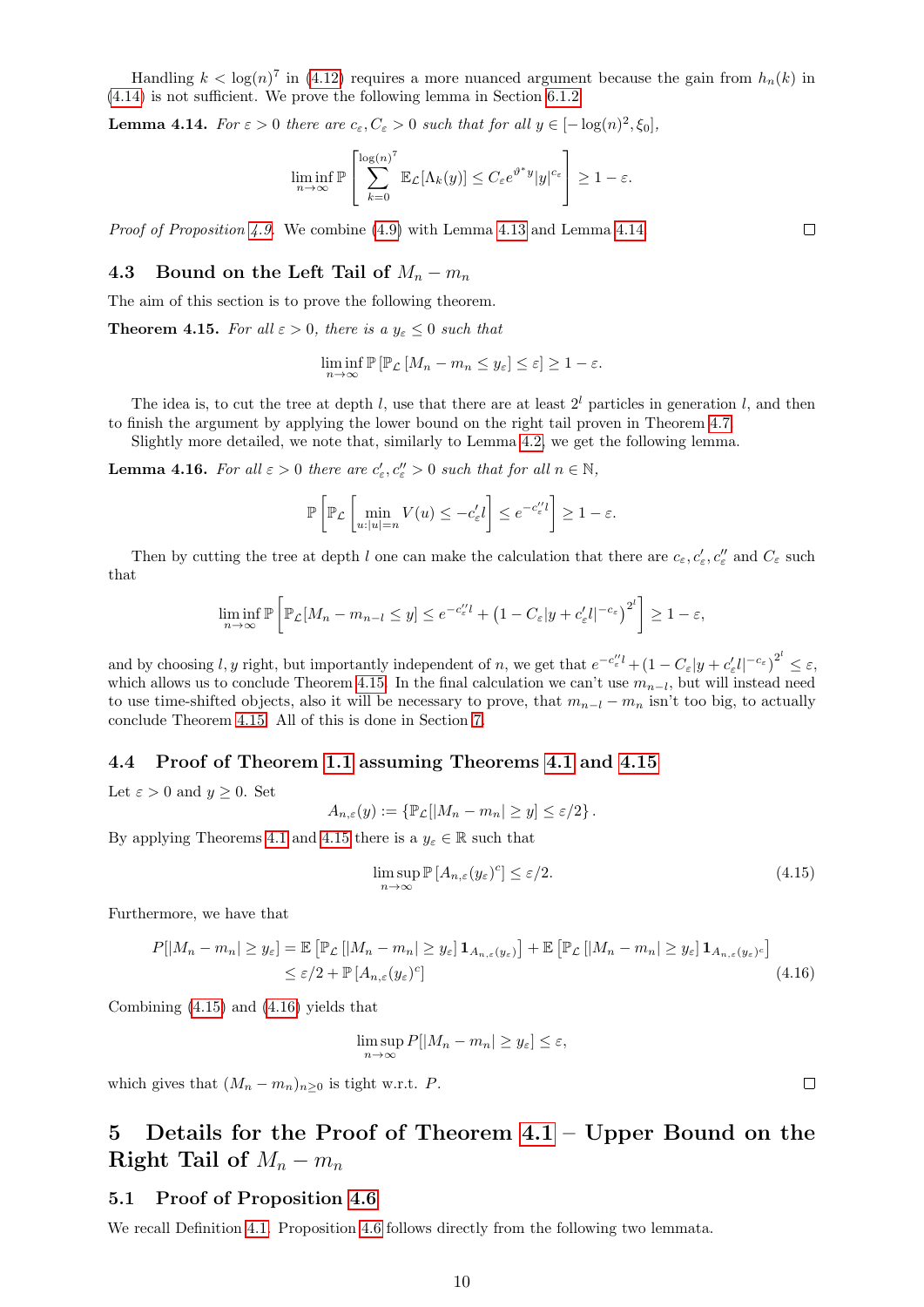<span id="page-10-0"></span>**Lemma 5.1.** For all  $\varepsilon > 0$ , there is a  $C_{\varepsilon} > 0$  such that

$$
\liminf_{n \to \infty} \mathbb{P}\left[\bigcap_{y \in [-\log(n)^2, \xi_0] \cap \mathbb{Z}} \left\{\mathbb{P}_{\mathcal{L}}\left[\tau(y) \le n - \log(n)^7\right] \le C_{\varepsilon} e^{\vartheta^*(y+1)}\right\}\right] \ge 1 - \varepsilon.
$$

<span id="page-10-3"></span>**Lemma 5.2.** For all  $\varepsilon > 0$ , there are  $C_{\varepsilon}, c_{\varepsilon} > 0$  such that

$$
\liminf_{n\to\infty} \mathbb{P}\left[\bigcap_{y\in[-\log(n)^2,\xi_0]\cap\mathbb{Z}} \left\{\mathbb{P}_{\mathcal{L}}\left[n-\log(n)^7 < \tau(y)< n\right]\leq C_{\varepsilon}e^{\vartheta^*y}|y|^{c_{\varepsilon}}\right\}\right] \geq 1-\varepsilon,
$$

*Proof of Lemma [5.1.](#page-10-0)* For all  $y < 0$  and all  $k \leq n - \log(n)^7$  we have that  $\mathbb{P}\text{-a.s.}$ 

$$
\mathbb{P}_{\mathcal{L}}[\tau(y) = k] \leq \mathbb{P}_{\mathcal{L}}\left[\sum_{u:|u|=k} \mathbf{1}_{\{V(u) - (\vartheta^*)^{-1}K_k + m_{n,h/2}(k) + y + 1 \geq 0\}} \geq 1\right]
$$
  

$$
\leq \mathbb{E}_{\mathcal{L}}\left[e^{-\vartheta^*T_k}; T_k + m_{n,h/2}(k) + y + 1 \geq 0\right]
$$
  

$$
\leq e^{\vartheta^*(y+1)}e^{h_n(k)/2}p_n^{-\frac{k}{n}}.
$$
 (5.1)

Combining Lemma [2.2](#page-3-7) with [\(5.1\)](#page-10-1) gives that

$$
1 - \varepsilon \le \liminf_{n \to \infty} \mathbb{P}\left[\forall_{y \in [-\log(n)^2, \xi_0] \cap \mathbb{Z}} \mathbb{P}_{\mathcal{L}}[\tau(y) \le n - \log(n)^7] \le e^{\vartheta^*(y+1)} \sum_{k=1}^{n - \log(n)^7} e^{h_n(k)/2} n^{Cn \frac{k}{n}}\right].
$$
 (5.2)

From  $\sup_{n\in\mathbb{N}}\sum_{k=1}^{n-\log(n)^7}e^{h_n(k)/2}n^{C\frac{k}{n}}<\infty$  and [\(5.2\)](#page-10-2) we can conclude the claim of the lemma.

The rest of this section is devoted to the proof of Lemma [5.2.](#page-10-3) First we need an additional definition, after this we will give a brief overview over the structure of the proof of Lemma [5.2.](#page-10-3) We recall the convention that w.r.t  $\mathbb{P}_{\mathcal{L}}^k$  we write  $T_n = \sum_{j=k+1}^{k+n} X_j - (\vartheta^*)^{-1} \kappa_j (\vartheta^*).$ 

<span id="page-10-6"></span>Definition 5.1. For  $n \in \mathbb{N}$  and  $k \leq n$  set

$$
N_k(y) := \begin{cases} u \in \mathbf{T}, |u| = n - k : \forall_{j \le n - k - 1} V(u_j) - (\vartheta^*)^{-1} K_j + m_{n, h/2}(j) + y + 1 \le 0, \end{cases} (5.3)
$$

$$
V(u_{n-k}) - (\vartheta^*)^{-1} K_{n-k} + m_{n,h/2}(n-k) + y + 1 \ge 0,
$$
\n(5.4)

<span id="page-10-8"></span><span id="page-10-7"></span><span id="page-10-4"></span><span id="page-10-2"></span><span id="page-10-1"></span> $\Box$ 

$$
T_j(y) := T_j + m_{n,h/2}(j) + y + 1,
$$
  
\n
$$
q_k(y) := \mathbb{P}_{\mathcal{L}} \left[ \forall_{j \le n-k-1} \widetilde{T}_j(y) \le 0, \widetilde{T}_j(y) \ge 0 \right].
$$

The dependence on n is omitted from the notation.

For  $l \in \mathbb{N}_0$ ,  $x < 0$  define

$$
\widetilde{q}_k(l) := \mathbb{P}_{\mathcal{L}}\left[\mathcal{B}_{\{0,\dots,n-k-1\},m_{n,h/2}}^{y+1,J_{-l}}(T.)\right],\tag{5.5}
$$

$$
q_{k,end}(x) := \mathbb{P}_{\mathcal{L}}^{n-k-1} \left[ \mathcal{B}_{\{0,\ldots,k+1\},m_{n,h/2}(n-k-1+\cdot)}^{x-m_{n,h/2}(n-k-1),J_{\xi_0}}(T) \right].
$$
 (5.6)

The dependence on n and y is omitted from the notation, we emphasize, that  $q_{k,end}(x)$  doesn't depend on y.

A direct consequence of Definition [4.1](#page-6-7) and [\(5.4\)](#page-10-4) is that  $\mathbb{P}_{\mathcal{L}}[\tau(y) = n - k] \leq \mathbb{P}_{\mathcal{L}}[|N_k(y)| \geq 1]$  and the Markov inequality together with the many-to-one Lemma [2.1](#page-2-2) yield that

<span id="page-10-9"></span>
$$
\mathbb{P}_{\mathcal{L}}\left[\tau(y) = n - k\right] \le p_n^{-\frac{n-k}{n}} e^{\vartheta^*(y+1) + \vartheta^* h_n(k)/2} q_k(y). \tag{5.7}
$$

The idea is to decompose  $q_k(y)$  according to the position of  $T_{n-k-1}$ . Lemmata [5.3](#page-11-0) and [5.4](#page-11-1) will establish, that

<span id="page-10-5"></span>
$$
q_k(y) \le \sum_{l=0}^{\infty} e^{-c_{\varepsilon}l^2} \widetilde{q}_k(l),
$$
\n(5.8)

i.e. that  $\widetilde{T}_{n-k-1} \approx l$  costs an  $e^{-c_{\varepsilon}l^2}$  factor. The term  $\widetilde{q}_k(l)$  then needs to be compared to  $p_n^{-1}$ , recall  $(2,1)$  for this we want to we the beginning computation of Proposition 4.4. To do this we nee  $(2.1)$ , for this we want to use the barrier computation of Proposition [4.4.](#page-6-2) To do this we need to compute an upper bound on  $\tilde{q}_k(l)(p_n^{\gamma,-l}(y))^{-1}$ , recall [\(4.4\)](#page-6-1). This is done in Corollary [5.5,](#page-11-2) which is proved using<br>Lomma 2.3. Corollary 5.6 does hardle the summation over  $l$  in (5.8). Finally we need one more harrier Lemma [2.3.](#page-3-4) Corollary [5.6](#page-11-3) does handle the summation over  $l$  in [\(5.8\)](#page-10-5). Finally, we need one more barrier computation, which is stated in Lemma [5.7](#page-12-0) and proven in Section [12.](#page-42-0)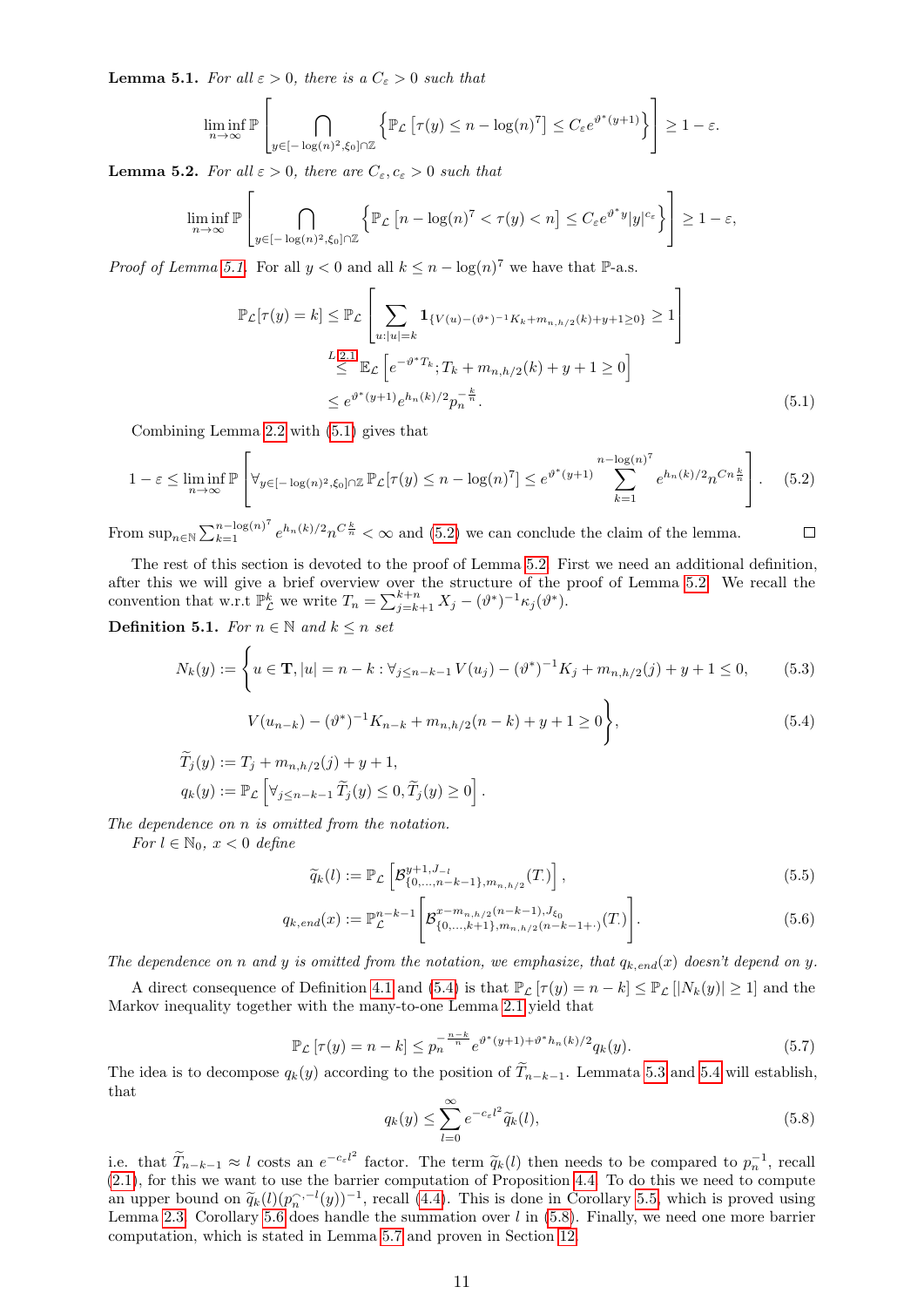<span id="page-11-0"></span>**Lemma 5.3.** For all  $\varepsilon > 0$  there are  $c, C > 0$  such that for  $x \ge 0$ ,

$$
\mathbb{P}_{\mathcal{L}}\left[ (T_{n-k} - T_{n-k-1}) \geq x \right] \leq Ce^{-cx^2}.
$$

Proof. We have that

$$
\mathbb{P}_{\mathcal{L}}\left[ (T_{n-k} - T_{n-k-1}) \ge x \right] = \mathbb{P}_{\mathcal{L}}\left[ X_{n-k} - (\vartheta^*)^{-1} \log(\mathcal{L}_{n-k}) - \frac{(\vartheta^*)}{2} \ge x \right]
$$
  
\n
$$
= \mathbb{P}_{\mathcal{L}}\left[ X_1 - \frac{(\vartheta^*)}{2} \ge x + (\vartheta^*)^{-1} \log(\mathcal{L}_{n-k}) \right]
$$
  
\n
$$
\le e^{-\frac{(x + (\vartheta^*)^{-1} \log(\mathcal{L}_{n-k}) - (\vartheta^*)/2)^2}{2}}
$$
  
\n
$$
\le Ce^{-cx^2}
$$

for some  $c, C > 0$ , since  $\log(\mathcal{L}_{n-k}) \geq 0$ . The second to last step has used that  $X_1 - (\vartheta^*)^2/2$  is  $\mathcal{N}((\vartheta^*)^2/2, 1)$ distributed.  $\Box$ 

<span id="page-11-1"></span>**Lemma 5.4.** For all  $\varepsilon > 0$ , there is a  $c_{\varepsilon,1} > 0$  such that

$$
\liminf_{n\to\infty} \mathbb{P}\left[\forall_{y\in[-\log(n)^2,\xi_0]\cap\mathbb{Z}} q_k(y)\leq \sum_{l=0}^{\infty}\widetilde{q}_k(l)Ce^{-c_{\varepsilon,1}l^2}\right] \geq 1-\varepsilon.
$$

*Proof.* This proof is mainly partitioning with respect to the value of  $\widetilde{T}_{n-k-1}$  and using that by Lemma [5.3](#page-11-0) having  $\widetilde{T}_{n-k-1} \approx -l$  and  $\widetilde{T}_{n-k} \ge 0$  costs roughly  $e^{-cl^2}$ , where considering  $\widetilde{T}_k$  instead of  $T_k$  will only change the c.

We have that P-a.s. for all  $y \in [-\log(n)^2, \xi_0] \cap \mathbb{Z}$ 

$$
q_k(y) = \sum_{l=0}^{\infty} \mathbb{P}_{\mathcal{L}} \left[ \forall_{j \le n-k-1} \widetilde{T}_j \le 0, \widetilde{T}_{n-k} \ge 0, \widetilde{T}_{n-k-1} \in [-l-1, -l] \right]
$$
  
\n
$$
\le \sum_{l=0}^{\infty} \mathbb{P}_{\mathcal{L}} \left[ \forall_{j \le n-k-1} \widetilde{T}_j \le 0, \widetilde{T}_{n-k-1} \in [-l-1, -l], \widetilde{T}_{n-k} - \widetilde{T}_{n-k-1} \ge l \right]
$$
  
\n
$$
L.5.3, D.5.1 \sum_{l=0}^{\infty} \widetilde{q}_k(l) Ce^{-c\left(\log(p_n)/(n\vartheta^*) + 1/2(k^{1/6} - (k-1)^{1/6}) + l\right)^2}.
$$
 (5.9)

The statement of the lemma follows from [\(5.9\)](#page-11-4) and Lemma [2.2.](#page-3-7)

We recall the definitions  $(4.4)$ ,  $(5.5)$  and  $(5.6)$ .

<span id="page-11-2"></span>Corollary 5.5. For  $l \leq |\xi_0|$ , we have that

<span id="page-11-6"></span><span id="page-11-4"></span>
$$
\widetilde{q}_k(l) \inf_{x \in [\xi_0 - 2, -1]} q_{k, end}(x) \le p_n^{\widehat{\zeta}_0}(y),\tag{5.10}
$$

For  $l \geq |\xi_0|$  we have that

<span id="page-11-7"></span>
$$
\widetilde{q}_k(l) \inf_{x \in [\xi_0 - 2, -1]} q_{k, end}(x) \le p_n^{\gamma, -l}(y). \tag{5.11}
$$

*Proof.* First, let  $l \le |\xi_0|$ . By applying [\(2.2\)](#page-3-2) from Lemma [2.3](#page-3-4) for  $f = m_{n,h/2}$ ,  $z_1 = y$ ,  $z_2 = \xi_0$ ,  $I = \{0, ..., n\}$ ,  $t_0 = n - k - 1$  and  $x_0 = -m_{n,h/2}(n - k - 1) - l$  we get, that

$$
p_n^{\gamma, \xi_0}(y) \ge \widetilde{q}_k(l) \inf_{x \in L_{x_0-1}} \mathbb{P}_{\mathcal{L}} \left[ \mathcal{B}_{\{n-k-1, \dots, n\}, m_{n,h/2}}^{x, J_{\xi_0}}(T) - T_{n-k-1} \right] = \widetilde{q}_k(l) \inf_{x \in [-l-2, -l-1]} q_{k, \text{end}}(x), \quad (5.12)
$$

where the last step follows from [\(5.6\)](#page-10-8) and a time shift. Since  $l \leq |\xi_0|$  equation [\(5.12\)](#page-11-5) implies [\(5.10\)](#page-11-6).

The case  $l \ge |\xi_0|$ , i.e. proving [\(5.11\)](#page-11-7), is analogous, but we take  $z_2 = -l$  instead, thus we get

$$
p_n^{\gamma, -l}(y) \ge \widetilde{q}_k(l) \inf_{x \in [-l-2, -l-1]} \mathbb{P}_{\mathcal{L}}^{n-k-1} \left[ \mathcal{B}_{\{0, \ldots, k+1\}, m_{n,h/2}(n-k-1+) }^{\pi - m_{n,h/2}(n-k-1), J_{-l}}(T) \right]
$$
  
=  $\widetilde{q}_k(l)$  inf<sub>x \in [\xi\_0 - 2, \xi\_0 - 1]}  $q_{k, \text{end}}(x)$</sub> 

and observing that  $[\xi_0 - 2, \xi_0 - 1] \subseteq [\xi_0 - 2, -1]$  finishes the proof.

<span id="page-11-3"></span>**Corollary 5.6.** For all  $\varepsilon > 0$ , there are  $C_{\varepsilon}, c_{\varepsilon} > 0$  such that

$$
\liminf_{n\to\infty} \mathbb{P}\left[\forall_{y\in[-\log(n)^2,\xi_0]\cap\mathbb{Z}} p_n^{-1}q_k(y)\leq \left(\inf_{x\in[\xi_0-2,-1]} q_{k,\text{end}}(x)\right)^{-1} C_{\varepsilon}|y|^{c_{\varepsilon}}\right] \geq 1-\varepsilon.
$$

<span id="page-11-5"></span> $\Box$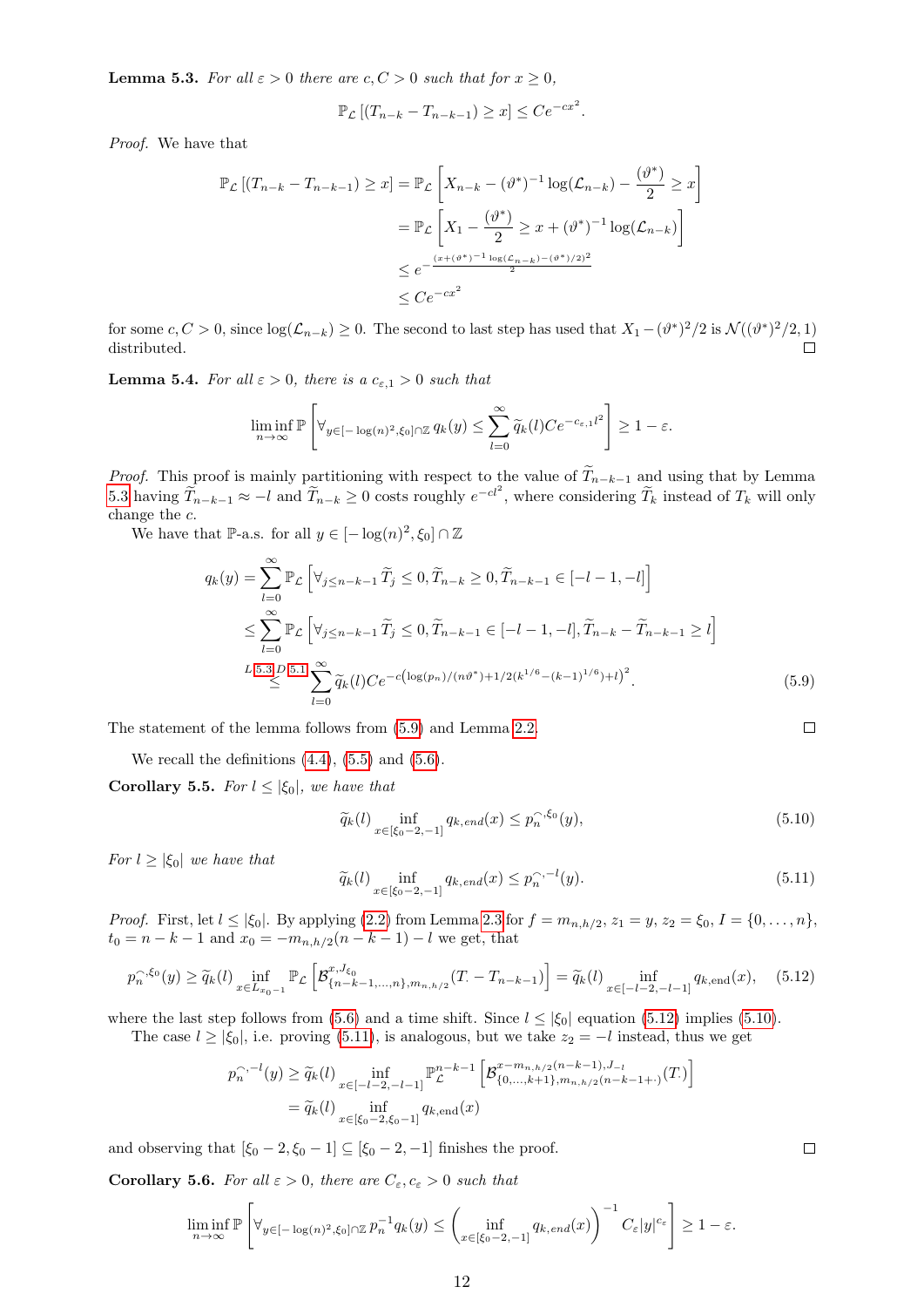*Proof.* With  $c_{\varepsilon,1}$  from Lemma [5.4](#page-11-1) we have that

<span id="page-12-2"></span><span id="page-12-1"></span>
$$
\liminf_{n \to \infty} \mathbb{P}\left[\forall_{y \in [-\log(n)^2, \xi_0] \cap \mathbb{Z}} p_n^{-1} q_k(y) \le \sum_{l=0}^{\infty} p_n^{-1} \widetilde{q}_k(l) C e^{-c_{\varepsilon, 1} l^2} \right] \ge 1 - \varepsilon. \tag{5.13}
$$

We first handle the summation from  $l = 0$  to  $|\xi_0|$  in [\(5.13\)](#page-12-1). By [\(5.10\)](#page-11-6) we have that

$$
\sum_{l=0}^{|\xi_0|} p_n^{-1} \widetilde{q}_k(l) C e^{-c_{\varepsilon,1} l^2} \le \left( \inf_{x \in [\xi_0 - 2, -1]} q_{k,\text{end}}(x) \right)^{-1} \sum_{l=0}^{|\xi_0|} p_n^{-\xi_0}(y) p_n^{-1} C e^{-c_{\varepsilon,1} l^2}.
$$
 (5.14)

By applying Proposition [4.4](#page-6-2) and using that  $e^{-c_{\varepsilon,1}l^2}$  is summable, [\(5.14\)](#page-12-2) implies that there are  $c_{\varepsilon}$ ,  $C_{\varepsilon}$  such that

<span id="page-12-3"></span>
$$
1 - \varepsilon/3 \le \liminf_{n \to \infty} \mathbb{P}\left[\forall_{y \in [-\log(n)^2, \xi_0] \cap \mathbb{Z}} \sum_{l=0}^{|\xi_0|} p_n^{-1} \widetilde{q}_k(l) C e^{-c_{\varepsilon, 1} l^2} \le \left(\inf_{x \in [\xi_0 - 2, -1]} q_{k, \text{end}}(x)\right)^{-1} C_{\varepsilon} |y|^{c_{\varepsilon}}\right] (5.15)
$$

Now we handle the summation from  $|\xi_0|$  to  $\sqrt{\log(n)\lambda/c_{\epsilon,1}}$  in [\(5.13\)](#page-12-1), where  $\lambda > 0$  is such that  $p_n^{-1}n^{-\lambda}$ converges to zero P-a.s. according to Lemma [2.2.](#page-3-7)

A completely parallel argument to the proof of [\(5.15\)](#page-12-3), but using the summability of  $e^{-c_{\varepsilon,1}l^2}l^{c_{\varepsilon}}$ , yields that there are  $c_{\varepsilon}, C_{\varepsilon} > 0$  such that

<span id="page-12-4"></span>
$$
1 - \varepsilon/3 \le \liminf_{n \to \infty} \mathbb{P}\left[\forall_{y \in [-\log(n)^2, \xi_0] \cap \mathbb{Z}} \sum_{l=|\xi_0|}^{\sqrt{\log(n)\lambda/c_{\varepsilon,1}}} p_n^{-1} \widetilde{q}_k(l) C e^{-c_{\varepsilon,1} l^2} \le \left(\inf_{x \in [\xi_0 - 2, -1]} q_{k, \text{end}}(x)\right)^{-1} C_{\varepsilon}|y|^{c_{\varepsilon}}\right]
$$
(5.16)

Finally, we handle  $l > \sqrt{\log(n)\lambda/c_{\varepsilon,1}}$  in [\(5.13\)](#page-12-1). Since  $\widetilde{q}_k(l)$  is a probability it is smaller than 1, which de that yields that

<span id="page-12-5"></span>
$$
\sum_{l=\sqrt{\log(n)\lambda/c_{\varepsilon,1}}}^{\infty} p_n^{-1} \widetilde{q}_k(l) C e^{-c_{\varepsilon,1}l^2} \le C_{\varepsilon} p_n^{-1} e^{-\lambda \log(n)} \tag{5.17}
$$

Since  $p_n^{-1}e^{-\lambda \log(n)} \to 0$  in probability, equations [\(5.13\)](#page-12-1), [\(5.15\)](#page-12-3), [\(5.16\)](#page-12-4) and [\(5.17\)](#page-12-5) finish the proof.

We need one more Lemma for the proof of Lemma [5.2,](#page-10-3) the proof of this lemma involves barrier computations and thus is done in Section [12.](#page-42-0) We recall the Definition [\(5.6\)](#page-10-8) of  $q_{k, end}(x)$ .

<span id="page-12-0"></span>**Lemma 5.7.** For all  $\varepsilon > 0$ , there is a  $C_{\varepsilon} > 0$  such that

$$
\liminf_{n\to\infty} \mathbb{P}\left[\sum_{k=1}^{\lfloor \log(n)^7 \rfloor} e^{\vartheta^* h_n(k)/2} \left( \inf_{x \in [\xi_0 - 2, -1]} q_{k, end}(x) \right)^{-1} \le C_{\varepsilon} \right] \ge 1 - \varepsilon.
$$

We have now collected all ingredients necessary to finish the proof of Lemma [5.2](#page-10-3)

*Proof of Lemma [5.2](#page-10-3) assuming Lemma [5.7.](#page-12-0)* By [\(5.7\)](#page-10-9) we have that P-a.s. for all  $y \in [-\log(n)^2, \xi_0] \cap \mathbb{Z}$ 

<span id="page-12-6"></span>
$$
\mathbb{P}_{\mathcal{L}}\left[n - \log(n)^7 < \tau(y) < n\right] \le \sum_{k=n - \log(n)^7} n^{-\theta^*(y+1)} p_n^{-1} q_k(y) e^{\theta^* h_n(k)/2}.\tag{5.18}
$$

Combining Corollary [5.6](#page-11-3) and Lemma [5.7](#page-12-0) implies that there are  $C_{\varepsilon}, c_{\varepsilon} > 0$  such that

<span id="page-12-7"></span>
$$
1 - \varepsilon \le \mathbb{P}\left[\forall_{y \in [-\log(n)^2, \xi_0] \cap \mathbb{Z}} \sum_{k=n-\log(n)^7}^{n} p_n^{-1} q_k(y) e^{\vartheta^* h_n(k)/2} \le C_{\varepsilon} |y|^{c_{\varepsilon}}\right]
$$
(5.19)

Equations [\(5.18\)](#page-12-6) and [\(5.19\)](#page-12-7) together imply the lemma.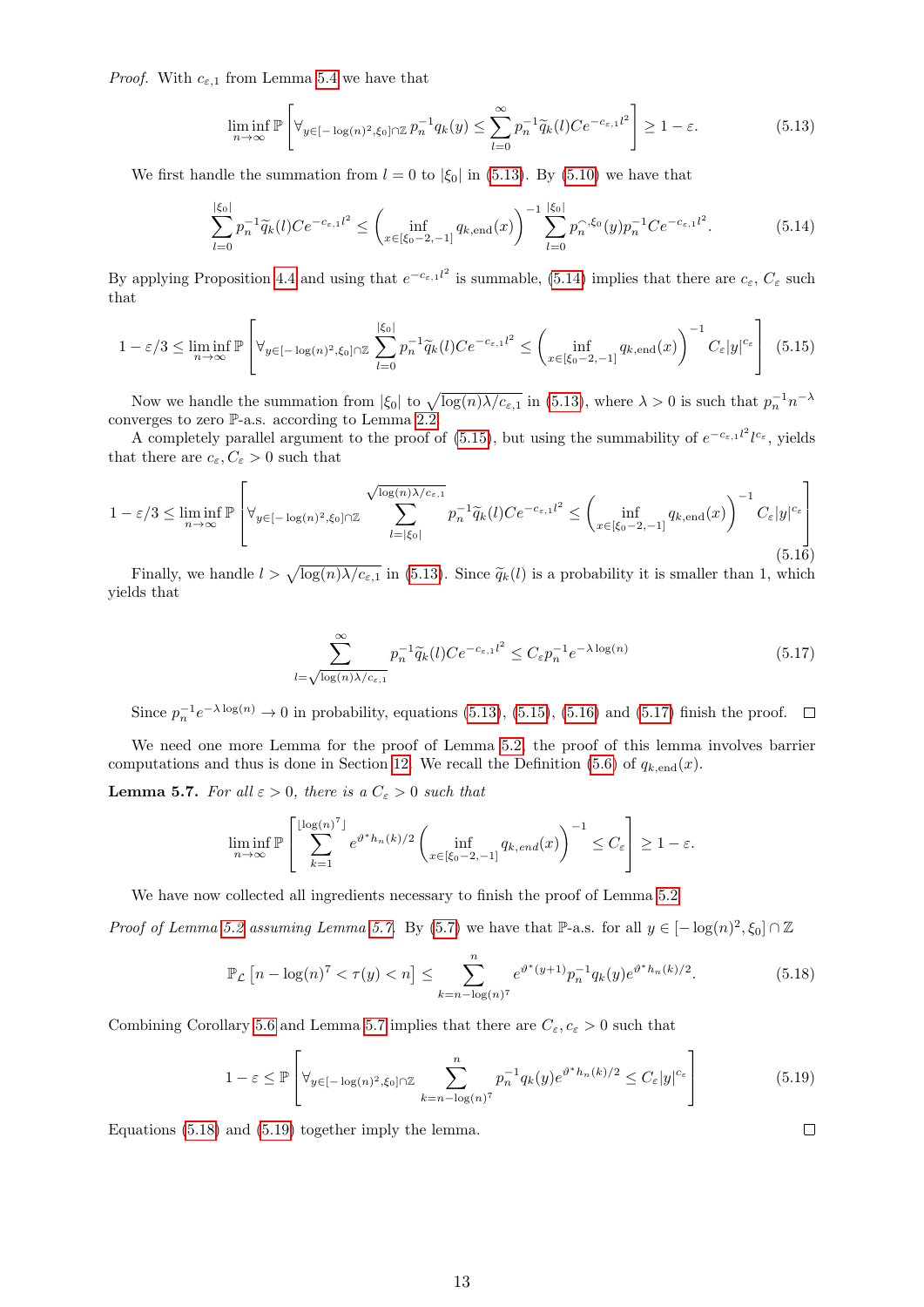# <span id="page-13-0"></span>6 Details for Theorem [4.7](#page-6-6) – Lower Bound on the Right Tail of  $M_n - m_n$

#### <span id="page-13-1"></span>6.1 Proof of Proposition [4.9](#page-7-1)

#### <span id="page-13-2"></span>6.1.1 Proof of Proposition [4.11](#page-8-3)

In this section fix  $n \in \mathbb{N}$ ,  $k \in \{0, ..., n-1\}$  and  $y \leq 0$ . We recall Definitions [4.2](#page-7-8) and [4.4.](#page-8-8) Furthermore, define

$$
\widetilde{V}(u,j) := V(u_j) - K_j/\vartheta^* + m_{n,h,y}(j),
$$
  
\n
$$
A_k(u) := \left\{ \forall_{j \leq k} \widetilde{V}(u,j) \leq 0 \right\},
$$
  
\n
$$
\widetilde{T}_j := T_j + m_{n,h,y}(j),
$$
  
\n
$$
\mathcal{F}_k := \sigma(u, V(u) : |u| \leq k).
$$

We will use two results on  $f_k$  and  $q_k$  in the proof of Proposition [4.11.](#page-8-3) First as a direct consequence of the many-to-one Lemma [2.1](#page-2-2) applied to  $\mathbb{P}^k_{\mathcal{L}}$  we have that for all  $x \in \mathbb{R}$ 

<span id="page-13-4"></span>
$$
f_k(x) \le ce^{\vartheta^* x + \vartheta^* y - \vartheta^* \xi_0 - K_k} p_n^{-1} q_k(x) \qquad \mathbb{P}\text{-a.s.}
$$
\n(6.1)

Furthermore, by conditioning on  $\mathcal{F}_k$  it follows directly from the definitions, that for all  $y < 0$ 

<span id="page-13-5"></span>
$$
p_n^{\sim,\xi_0}(y) = \mathbb{E}_{\mathcal{L}}\left[q_k((T_k + K_k)/\vartheta^*); \forall_{j \leq k} \widetilde{T}_j \leq 0\right] \qquad \mathbb{P}\text{-a.s.} \tag{6.2}
$$

*Proof of Proposition [4.11.](#page-8-3)* We first use the tree structure by conditioning on  $\mathcal{F}_k$ , which gives that

$$
\mathbb{E}_{\mathcal{L}}[\Lambda_k(y)|\mathcal{F}_k] \le c \sum_{|u|=k} \mathbf{1}_{A_k(u)} f_k(V(u))^2.
$$

The  $\mathbf{1}_{A_k(u)}$  just means that u stays below the barrier up until time k, and the  $f_k(V(u))^2$  is an upper bound for the number of pairs of particles, which descend from u for which both particles stay below the barrier in  $\{k, \ldots, n\}$  and end up at the right place. In this calculation we use that given  $V(u)$  and  $\mathcal L$  the events that two different particles behave this way are independent.

Applying [\(6.1\)](#page-13-4) to bound  $f_k(V(u))$  and taking expectation gives that  $\mathbb{P}\text{-a.s.}$ 

$$
\mathbb{E}_{\mathcal{L}}[\Lambda_k(y)] \leq c \Gamma_k \mathbb{E}_{\mathcal{L}}\left[\sum_{|u|=k} \mathbf{1}_{A_k(u)} \left(e^{\vartheta^* V(u) - K_k} q_k(V(u))\right)^2\right],
$$

where  $\Gamma_k := e^{2\vartheta^* y - 2\vartheta^* \xi_0} p_n^{-2}$ .

If we wouldn't have the square, applying the many-to-one Lemma [2.1](#page-2-2) and [\(6.2\)](#page-13-5) would allow us to bound  $\mathbb{E}_{\mathcal{L}}[\Lambda_k]$  by  $c\Gamma_k p_n^{\sim,\xi_0}(y)$ ; thus we want to pull the factor  $e^{\vartheta^*V(u)-K_k}q_k(V(u))$  out of the expectation. For this we bound it by  $\max_{x\geq 0} e^{-\vartheta^*x-\vartheta^*m_{n,h,y}(k)}q_k(K_k/\vartheta^*-m_{n,h,y}(k)-x)$ , which gives that  $\mathbb{P}_{-a.s.}$ 

$$
\mathbb{E}_{\mathcal{L}}[\Lambda_k(y)] \le c \Gamma_k e^{-\vartheta^* y - \vartheta^* h_n(k)} p_n^{\frac{k}{m}} \max_{x \ge 0} e^{-\vartheta^* x} q_k(K_k/\vartheta^* - m_{n,h,y}(k) - x)
$$

$$
\mathbb{E}\left[\sum_{|u|=k} \mathbf{1}_{A_k(u)} e^{\vartheta^* V(u) - K_k} q_k(V(u))\right].
$$

Applying Lemma [2.1](#page-2-2) then gives that  $\mathbb{P}\text{-a.s.}$ 

$$
\mathbb{E}_{\mathcal{L}}[\Lambda_k(y)] \le c \Gamma_k e^{-\vartheta^* y - \vartheta^* h_n(k)} p_n^{\frac{k}{n}} \mathbb{E}_{\mathcal{L}} \left[ q_k((T_k + K_k)/\vartheta^*); \forall_{j \le k} \widetilde{T}_j \le 0 \right]
$$

$$
\max_{x \le 0} e^{-\vartheta^* x} q_k(K_k/\vartheta^* - m_{n,h,y}(k) - x),
$$

Applying [\(6.2\)](#page-13-5) finishes the proof of Proposition [4.11](#page-8-3) .

#### <span id="page-13-3"></span>6.1.2 Proof of Lemma [4.14](#page-9-4)

We recall [\(2.1\)](#page-2-3) and Definitions [4.2,](#page-7-8) [4.4.](#page-8-8) In order to derive an upper bound on  $\sum_{k=0}^{\log(n)^7} \mathbb{E}_{\mathcal{L}}[\Lambda_k(y)]$  we will need an upper bound on  $p_n^{-1} \max_{x \geq 0} e^{-\vartheta^* x} q_k (K_k/\vartheta^* - m_{n,h,y}(k) - x)$ . For this we need one more definition.

```
\Box
```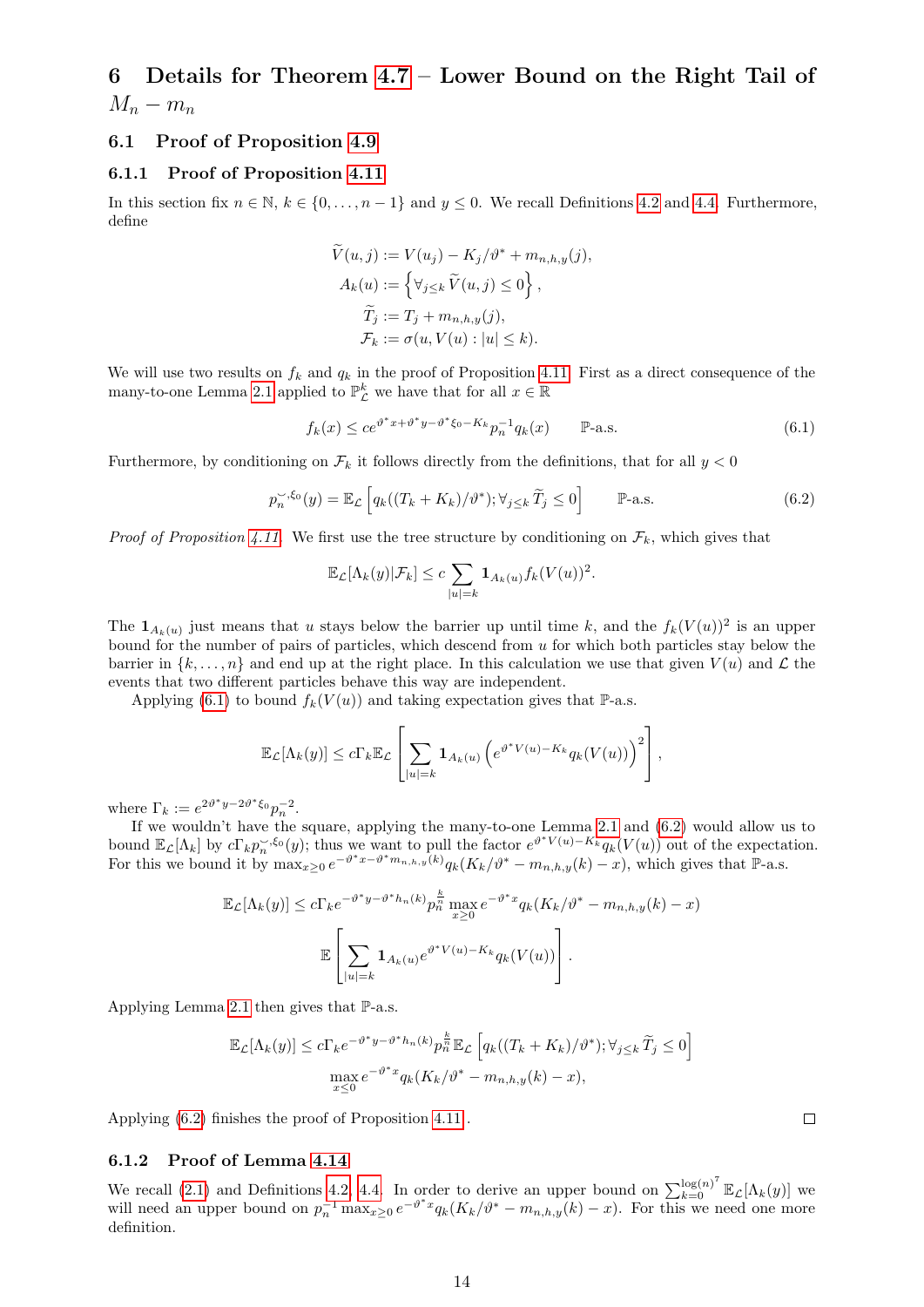#### <span id="page-14-7"></span>Definition 6.1. Set

$$
p_{start,k} := \inf_{x \in [\xi_0 - 1,0]} \mathbb{P}_{\mathcal{L}} \left[ \mathcal{B}_{\{0,\ldots,k\},m_{n,h}}^{\xi_0,J_x}(T) \right].
$$

The proof of Lemma [4.14](#page-9-4) is split into two further lemmata. The proof of Lemma [6.2](#page-14-1) involves barrier computations and thus is done in Section [12.](#page-42-0)

<span id="page-14-0"></span>**Lemma 6.1.** For all  $\varepsilon > 0$ , there is a  $C_{\varepsilon} > 0$  such that

$$
\liminf_{n\to\infty}\mathbb{P}\left[\bigcap_{k\leq\log(n)^7}\left\{p_n^{-1}\max_{x\geq 0}e^{-\vartheta^*x}q_k(K_k/\vartheta^*-m_{n,h,y}(k)-x)\leq C_\varepsilon(p_{start,k})^{-1}\right\}\right]\geq 1-\varepsilon.
$$

<span id="page-14-1"></span>**Lemma 6.2.** For all  $\varepsilon > 0$ , there is a  $C_{\varepsilon} > 0$  such that

$$
\liminf_{n \to \infty} \mathbb{P}\left[\sum_{k=0}^{\log(n)^7} e^{-\vartheta^* h_n(k)} (p_{start,k})^{-1} \le C_{\varepsilon}\right] \ge 1 - \varepsilon.
$$

Proof of Lemma [4.14](#page-9-4) assuming Lemma [6.1,](#page-14-0) [6.2](#page-14-1). Plugging Lemma [6.1](#page-14-0) and Lemma 6.2 into Proposition [4.11,](#page-8-3) yields that there exists a  $C_{\varepsilon} > 0$  such that

$$
1 - \varepsilon/2 \le \liminf_{n \to \infty} \mathbb{P}\left[\sum_{k=0}^{\log(n)^7} \mathbb{E}_{\mathcal{L}}[\Lambda_k(y)] \le C_{\varepsilon} e^{\vartheta^* y} p_n^{-1} p_n^{\prec, \xi_0}(y)\right],\tag{6.3}
$$

where  $e^{-2\vartheta^*\xi_0}$  has been pulled into the  $C_{\varepsilon}$ , which is fine, since  $\xi_0$  is a (negative) constant.

Applying Proposition [4.12](#page-8-0) yields that there are  $C_{\varepsilon}, c_{\varepsilon} > 0$  such that

<span id="page-14-3"></span>
$$
1 - \varepsilon/2 \le \liminf_{n \to \infty} \mathbb{P} \left[ p_n^{-1} p_n^{\sim, \xi_0}(y) \le C_{\varepsilon} |y|^{c_{\varepsilon}} \right]. \tag{6.4}
$$

Combining [\(6.3\)](#page-14-2) and [\(6.4\)](#page-14-3) yields the claim of Lemma [4.14.](#page-9-4)

<span id="page-14-5"></span><span id="page-14-4"></span><span id="page-14-2"></span> $\Box$ 

To prepare the proof of Lemma [6.1](#page-14-0) we need a statement parallel to Corollary [5.5.](#page-11-2) The proof is analogous, but using  $(2.3)$  instead of  $(2.2)$ . We recall  $(4.6)$  and  $(4.10)$ .

<span id="page-14-6"></span>**Corollary 6.3.** Fix  $k \leq n$ . For  $x \geq |\xi_0|$  we have that

$$
q_k(K_k/\vartheta^* - m_{n,h,y}(k) - x) \le \left(\sum_{j=0}^1 p_n^{\sim, \xi_0 - j}(-\lceil x \rceil)\right) \left(p_{start,k}\right)^{-1}.
$$
 (6.5)

For  $x \leq |\xi_0|$ , we have that

$$
q_k(K_k/\vartheta^* - m_{n,h,y}(k) - x) \le \left(\sum_{j=0}^1 p_n^{\sim, \xi_0 - j}(\xi_0)\right) \left(p_{start,k}\right)^{-1}.
$$
 (6.6)

*Proof.* We begin with the proof of [\(6.5\)](#page-14-4). We apply [\(2.3\)](#page-3-3) for  $f = m_{n,h}$ ,  $z_1 = -[x]$ ,  $z_2 = \xi_0$ ,  $I = \{0, ..., n\}$ ,  $t_0 = k$  and  $x_0 = -m_{n,h}(k) - x$  and get that

$$
\left(\sum_{j=0}^{1} p_n^{\sim, \xi_0-j}(-\lceil x \rceil)\right) \geq \mathbb{P}_{\mathcal{L}}\left[\mathcal{B}_{\{0,\ldots,k\},m_{n,h}}^{-\lceil x \rceil, J_{x_0}+m_{n,h}(k)}(T)\right] \mathbb{P}_{\mathcal{L}}\left[\mathcal{B}_{\{k,\ldots,n\},m_{n,h}}^{x_0,J_{\xi_0}}(T,-T_k)\right]
$$

$$
= \mathbb{P}_{\mathcal{L}}\left[\mathcal{B}_{\{0,\ldots,k\},m_{n,h}}^{-\lceil x \rceil, J_{-x}}(T)\right] q_k(K_k/\vartheta^* - m_{n,h,y}(k) - x)
$$

$$
\geq \mathbb{P}_{\mathcal{L}}\left[\mathcal{B}_{\{0,\ldots,k\},m_{n,h}}^{\xi_0,J_{\xi_0+\lceil x \rceil-x}}(T)\right] q_k(K_k/\vartheta^* - m_{n,h,y}(k) - x),
$$

where the last step used that  $-[x] \leq \xi_0$ . Since  $\xi_0 + [x] - x \in [\xi_0 - 1, 0]$  this allows to conclude [\(6.5\)](#page-14-4). In the case  $x \le |\xi_0|$  we take  $z_1 = \xi_0$  instead. The application of [\(2.3\)](#page-3-3) yields that

$$
\left(\sum_{j=0}^1 p_n^{\frown, \xi_0-j}(\xi_0)\right) \geq \mathbb{P}_{\mathcal{L}}\left[\mathcal{B}_{\{0,\dots,k\},m_{n,h}}^{\xi_0, J_{-x}}(T)\right] q_k(K_k/\vartheta^* - m_{n,h,y}(k) - x)
$$

and since  $-x \in [\xi_0 - 1, 0]$  this allows to conclude [\(6.6\)](#page-14-5).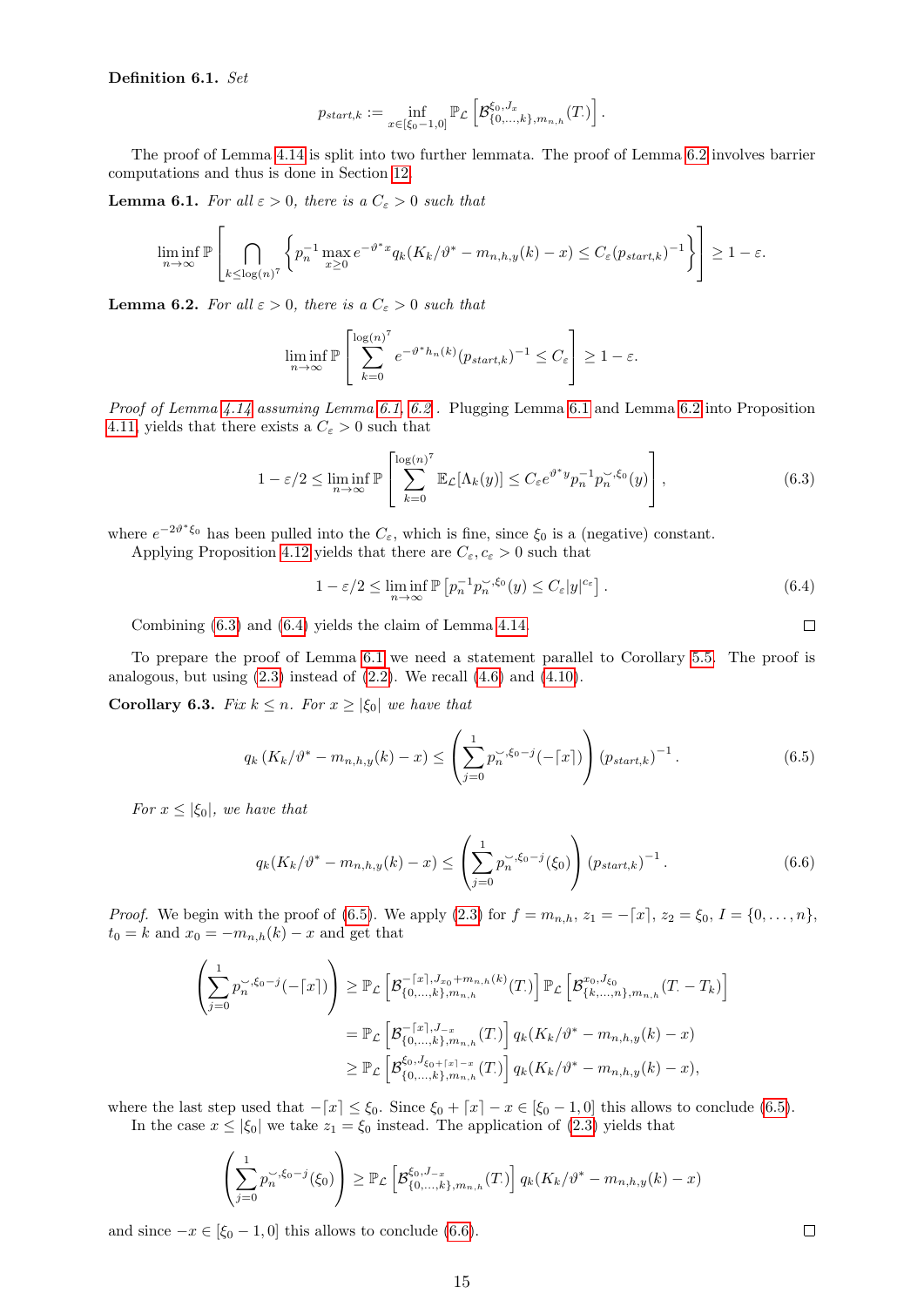*Proof of Lemma [6.1.](#page-14-0)* Define  $d_0 = 0$ ,  $d_1 = -\xi_0$ ,  $d_2 = \log(n)^2$  and  $d_3 = \infty$  and

$$
\pi_{j,k} := \max_{x \in [d_{j-1}, d_j]} e^{-\vartheta^* x} p_n^{-1} q_k(K_k/\vartheta^* - m_{n,h,y}(k) - x), \qquad j = 1, 2, 3, \quad k \leq (\log(n))^7.
$$

By definition we have that  $\max_{x\geq 0} e^{-\vartheta^*x} p_n^{-1} q_k(K_k/\vartheta^* - m_{n,h,y}(k) - x) = \max\{\pi_1, \pi_2, \pi_3\}$ , thus it suffices to prove that for  $j \in \{1, 2, 3\}$ , all  $\varepsilon > 0$  there is a  $C_{\varepsilon} > 0$  such that

<span id="page-15-3"></span>
$$
\liminf_{n \to \infty} \mathbb{P}\left[\bigcap_{k \leq \log(n)^7} \left\{\pi_{j,k} \leq C_{\varepsilon}(p_{\text{start},k})^{-1}\right\}\right] \geq 1 - \varepsilon/3. \tag{6.7}
$$

The case  $j = 1$ : By applying [\(6.6\)](#page-14-5) we have that P-a.s. for all  $k \leq \log(n)^7$ 

<span id="page-15-1"></span>
$$
\pi_{1,k} \le p_n^{-1} \left( \sum_{j=0}^1 p_n^{\sim, \xi_0 - j} (\xi_0 - 1) \right) (p_{\text{start},k})^{-1} \tag{6.8}
$$

Applying Proposition [4.12](#page-8-0) yields that there is a  $C_{\varepsilon} > 0$  such that

<span id="page-15-4"></span><span id="page-15-2"></span>
$$
1 - \varepsilon/3 \le \liminf_{n \to \infty} \mathbb{P}\left[p_n^{-1}\left(\sum_{j=0}^1 p_n^{\checkmark 0-j}(\xi_0 - 1)\right) \le C_{\varepsilon}\right] \tag{6.9}
$$

equations [\(6.8\)](#page-15-1) and [\(6.9\)](#page-15-2) yield [\(6.7\)](#page-15-3) for  $j = 1$ .

The case  $j = 2$ : By applying [\(6.5\)](#page-14-4) we have that P-a.s. for all  $k \leq \log(n)^7$ 

$$
\pi_{2,k} \leq \max_{-\xi_0 \leq x \leq -\log(n)^2} e^{-\vartheta^* x} \left( \sum_{j=0}^1 p_n^{\prec, \xi_0 - j} (-\lceil x \rceil) \right) \left( p_{\text{start},k} \right)^{-1} . \tag{6.10}
$$

Applying Proposition [4.12](#page-8-0) yields that there are  $c_{\varepsilon}, C_{\varepsilon} > 0$  such that

$$
1 - \varepsilon/3 \le \liminf_{n \to \infty} \mathbb{P}\left[\forall_{x \in [-\log(n), \xi_0] \cap \mathbb{Z}} p_n^{-1} \left(\sum_{j=0}^1 p_n^{\prec, \xi_0 - j}(x)\right) \le C_{\varepsilon} |x|^{c_{\varepsilon}}\right],\tag{6.11}
$$

and since  $\max_{x\geq 0} e^{-\vartheta^*x} [x]^{c_{\varepsilon}} \leq C_{\varepsilon} < \infty$  equations [\(6.10\)](#page-15-4) and [\(6.11\)](#page-15-5) yield [\(6.7\)](#page-15-3) for  $j=2$ .

The case  $j = 3$ : By bounding  $q_k(x) \leq 1$  we have that  $\pi_{3,k} \leq p_n^{-1} e^{-\log(n)^2}$ , which converges to 0 P-a.s. by Lemma [2.2.](#page-3-7) This gives  $(6.7)$  for  $j = 3$ .

Thus we have proved [\(6.7\)](#page-15-3) for  $j \in \{1, 2, 3\}$  which finishes the proof.  $\Box$ 

## <span id="page-15-0"></span>7 Proof of Theorem [4.15](#page-9-5) – Cutting the Tree

We recall Definitions [1.1,](#page-0-0) [2.1](#page-2-4) and [2.2.](#page-2-0)

*Proof of Lemma [4.16.](#page-9-8)* Since our jumps are symmetric, we have that  $\min_{u:|u|=n} V(u) \stackrel{d}{=} -M_n$ . Thus by Lemma [4.2](#page-5-5) we have that  $\mathbb{P}\text{-a.s.}$ 

<span id="page-15-5"></span>
$$
\mathbb{P}_{\mathcal{L}}\left[M_n < -2K_n/\vartheta^*\right] \le e^{-K_n}.
$$

It now suffices to prove, that there are  $c'_{\varepsilon}$ ,  $c''_{\varepsilon}$  such that for all  $n \in \mathbb{N}$ 

$$
\mathbb{P}[K_n \ge c_{\varepsilon}''n] \ge 1 - \varepsilon,
$$
  

$$
\mathbb{P}[K_n \le c_{\varepsilon}'n] \ge 1 - \varepsilon.
$$

This is true since  $K_n/n$  converges P-a.s. because the  $\kappa_k(\vartheta^*)$  are i.i.d. with finite variance.

Definition 7.1. For  $n, l \in \mathbb{N}$ , set

$$
K_n^{(l)} := \sum_{j=l+1}^{n+l} \kappa_j(\vartheta^*),
$$
  
\n
$$
p_n^{(l)} := \mathbb{P}_{\mathcal{L}}^l \left[ \forall_{s \le n} \xi_0 + T_s \le 0, \xi_0 + T_n \in [\xi_0 - 1, \xi_0] \right],
$$
  
\n
$$
m_n^{(l)} := K_n^{(l)}/\vartheta^* - \log(p_n^{(l)})/\vartheta^*.
$$

These are the by l time-shifted analogues of  $K_n$ ,  $p_n$  and  $m_n$ .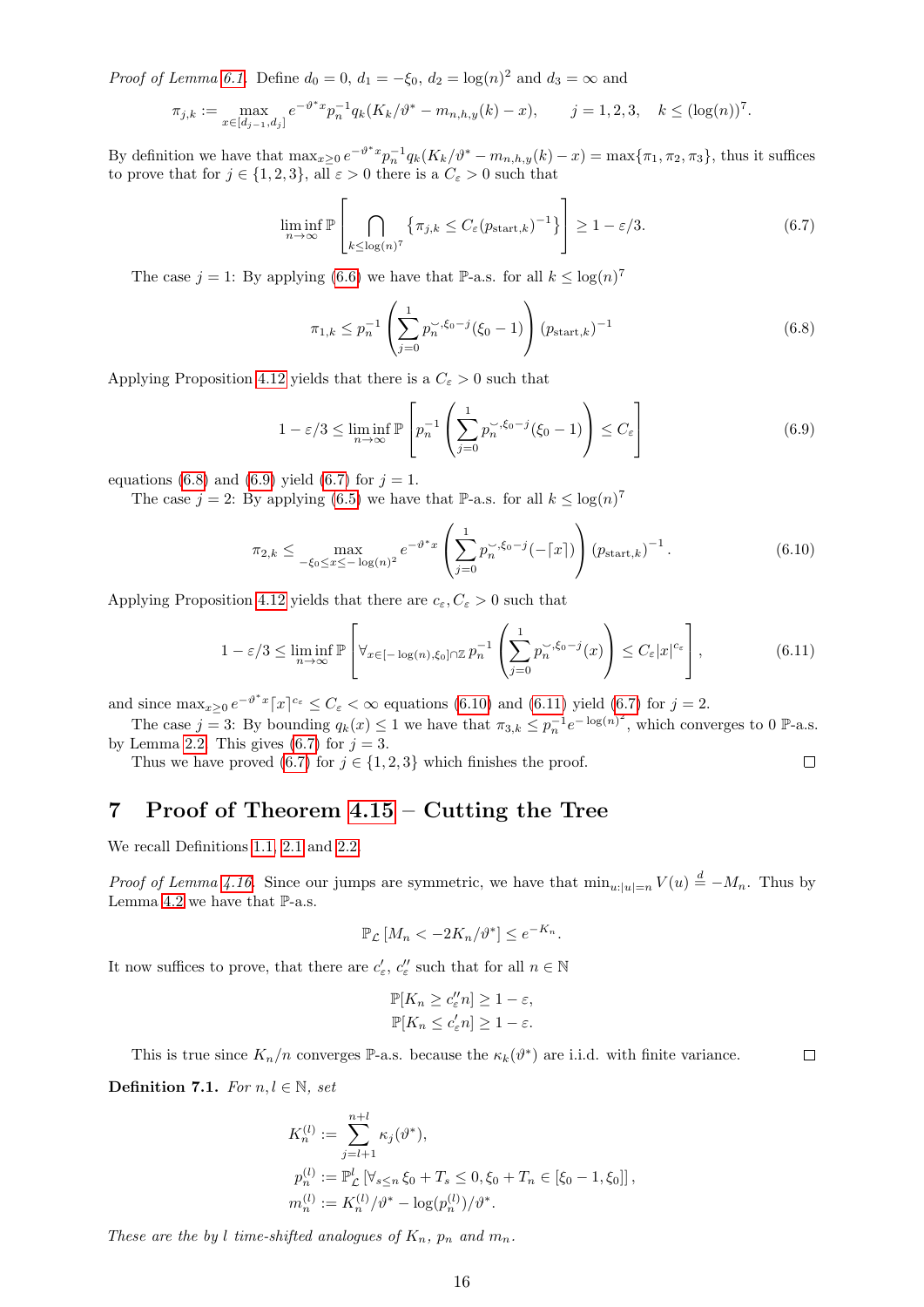We note that the following version of Theorem [4.7](#page-6-6) holds, since we only make a statement about the distribution of  $\mathbb{P}_{\mathcal{L}}[\dots]$ , which is invariant under time-shifts

<span id="page-16-0"></span>**Corollary 7.1.** For all  $\varepsilon > 0$  there are  $c_{\varepsilon}, C_{\varepsilon} > 0$  such that for  $y \in [-\log(n)^2, \xi_0]$ ,

$$
\liminf_{n \to \infty} \mathbb{P}\left[\mathbb{P}_{\mathcal{L}}[M_{n-l} - m_{n-l}^{(l)} \ge \xi_0 - y - 1] \ge e^{\vartheta^* y} C_{\varepsilon} |y|^{-c_{\varepsilon}}\right] \ge 1 - \varepsilon.
$$

<span id="page-16-1"></span>**Lemma 7.2.** For all  $\varepsilon > 0$  there are  $c_{\varepsilon}$ ,  $C_{\varepsilon}$ ,  $c'_{\varepsilon}$ ,  $c''_{\varepsilon} > 0$  such that for  $l \in \mathbb{N}$  and  $y \in [-c'_{\varepsilon}l + 1, 0]$ ,

$$
\liminf_{n \to \infty} \mathbb{P}\left[\mathbb{P}_{\mathcal{L}}[M_n - m_{n-l}^{(l)} \le y] \le e^{-c_{\varepsilon}^{\prime\prime} l} + \left(1 - C_{\varepsilon} |\xi_0 - c_{\varepsilon}' l - y - 1|^{-c_{\varepsilon}} e^{\vartheta^*(\xi_0 - c_{\varepsilon}' l - y - 1))}\right)^{2l}\right]
$$
\n
$$
\ge 1 - \varepsilon
$$

Proof. We have that P-a.s.

$$
\mathbb{P}_{\mathcal{L}}\left[M_n - m_{n-l}^{(l)} \le y\right]
$$
\n
$$
\le \mathbb{P}_{\mathcal{L}}[M_l \le -c'_{\varepsilon}l] + \mathbb{P}_{\mathcal{L}}\left[M_l \ge -c'_{\varepsilon}l, \forall_{v:|v|=l} \max_{u:|u|=n, u_l=v} V(u) - m_{n-l}^{(l)} \le c'_{\varepsilon}l + y\right]
$$
\n
$$
\le \mathbb{P}_{\mathcal{L}}[M_l \le -c'_{\varepsilon}l] + \mathbb{P}_{\mathcal{L}}^l\left[M_{n-l} - m_{n-l}^{(l)} \le c'_{\varepsilon}l + y\right]^{2l}
$$
\n
$$
= \mathbb{P}_{\mathcal{L}}[M_l \le -c'_{\varepsilon}l] + \left(1 - \mathbb{P}_{\mathcal{L}}^l\left[M_{n-l} - m_{n-l}^{(l)} \ge c'_{\varepsilon}l + y\right]\right)^{2l}.
$$

Now applying Lemma [4.16](#page-9-8) and Corollary [7.1](#page-16-0) yields the claim.

<span id="page-16-5"></span>**Lemma 7.3.** For all  $\varepsilon > 0$ , there are  $l_{\varepsilon} \in \mathbb{N}$ ,  $y_{\varepsilon} < 0$  such that

$$
\liminf_{n \to \infty} \mathbb{P}\left[\mathbb{P}_{\mathcal{L}}[M_n - m_{n-l_{\varepsilon}}^{(l_{\varepsilon})} \le y_{\varepsilon}] \le \varepsilon\right] \ge 1 - \varepsilon.
$$

*Proof.* Choosing  $y = -c'_{\varepsilon}l + 1$  in Lemma [7.2](#page-16-1) yields that

$$
1-\varepsilon \leq \liminf_{n\to\infty} \mathbb{P}\Bigg[\mathbb{P}_{\mathcal{L}}\left[M_n - m_{n-l_{\varepsilon}}^{(l_{\varepsilon})} \leq -c_{\varepsilon}' l + 1\right] \leq e^{-c_{\varepsilon}'' l} + \left(1 - C_{\varepsilon} |\xi_0 - 2|^{-c_{\varepsilon}} e^{\vartheta^*(\xi_0 - 2)}\right)^{2l}\Bigg].
$$

We can choose  $l_{\varepsilon}$  such that  $e^{-c_{\varepsilon}^{\prime\prime}l} + (1 - C_{\varepsilon}|\xi_0 - 2|^{-c_{\varepsilon}} e^{\vartheta^*(\xi_0 - 2)})^{2l} \leq \varepsilon$ , which yields the claim.

<span id="page-16-6"></span>**Lemma 7.4.** For all 
$$
\varepsilon > 0
$$
 there is a  $C_{\varepsilon} > 0$  such that for all  $l \in \mathbb{N}_{\geq 2}$ ,

$$
\liminf_{n \to \infty} \mathbb{P}\left[\left|K_n - K_{n-l}^{(l)}\right| \le C_{\varepsilon} l\right] \ge 1 - \varepsilon,
$$
  

$$
\liminf_{n \to \infty} \mathbb{P}\left[\log(p_n) - \log(p_{n-l}^{(l)}) \ge -C_{\varepsilon} l\right] \ge 1 - \varepsilon.
$$

Furthermore, there is a  $C_{\varepsilon} > 0$  such that for all  $l \in \mathbb{N}_{\geq 2}$ 

$$
\liminf_{n \to \infty} \mathbb{P}\left[m_{n-l}^{(l)} - m_n \le -C_{\varepsilon} l\right] \ge 1 - \varepsilon
$$

*Proof.* The first statement is immediate since by definition  $K_n - K_{n-l}^{(l)} = K_l$  and  $K_l/l \to 0$  P-a.s. For the proof of the second statement define

$$
\widetilde{p}_n := \mathbb{P}_{\mathcal{L}} \left[ \forall_{s \leq n} \xi_0 + T_s \leq 0, \xi_0 + T_n \in [\xi_0 - 2, \xi_0] \right].
$$

We can prove similarly to Proposition [4.4](#page-6-2) that there is a  $c_{\varepsilon} > 0$  such that

<span id="page-16-2"></span>
$$
\liminf_{n \to \infty} \mathbb{P}\left[\frac{p_n}{\widetilde{p}_n} \ge c_\varepsilon\right] \ge 1 - \varepsilon/2. \tag{7.1}
$$

Applying  $(2.3)$  yields as in Corollory [6.3](#page-14-6) that  $\mathbb{P}\text{-a.s.}$ 

<span id="page-16-4"></span><span id="page-16-3"></span>
$$
\widetilde{p}_n \ge \underbrace{\mathbb{P}_{\mathcal{L}}\left[B_{[0,l]}^{1+\xi_0,J_{\xi_0}}(T)\right]}_{p_{l,\text{start}}} p_{n-l}^{(l)}.
$$
\n(7.2)

Equations [\(7.1\)](#page-16-2) and [\(7.2\)](#page-16-3) imply that there is a  $c_{\varepsilon} > 0$ 

$$
\liminf_{n \to \infty} \mathbb{P}\left[\log(p_n) - \log(p_{n-l}^{(l)}) \ge \log(c_{\varepsilon}) + \log(p_{l, \text{start}})\right] \ge 1 - \varepsilon/2. \tag{7.3}
$$

 $\Box$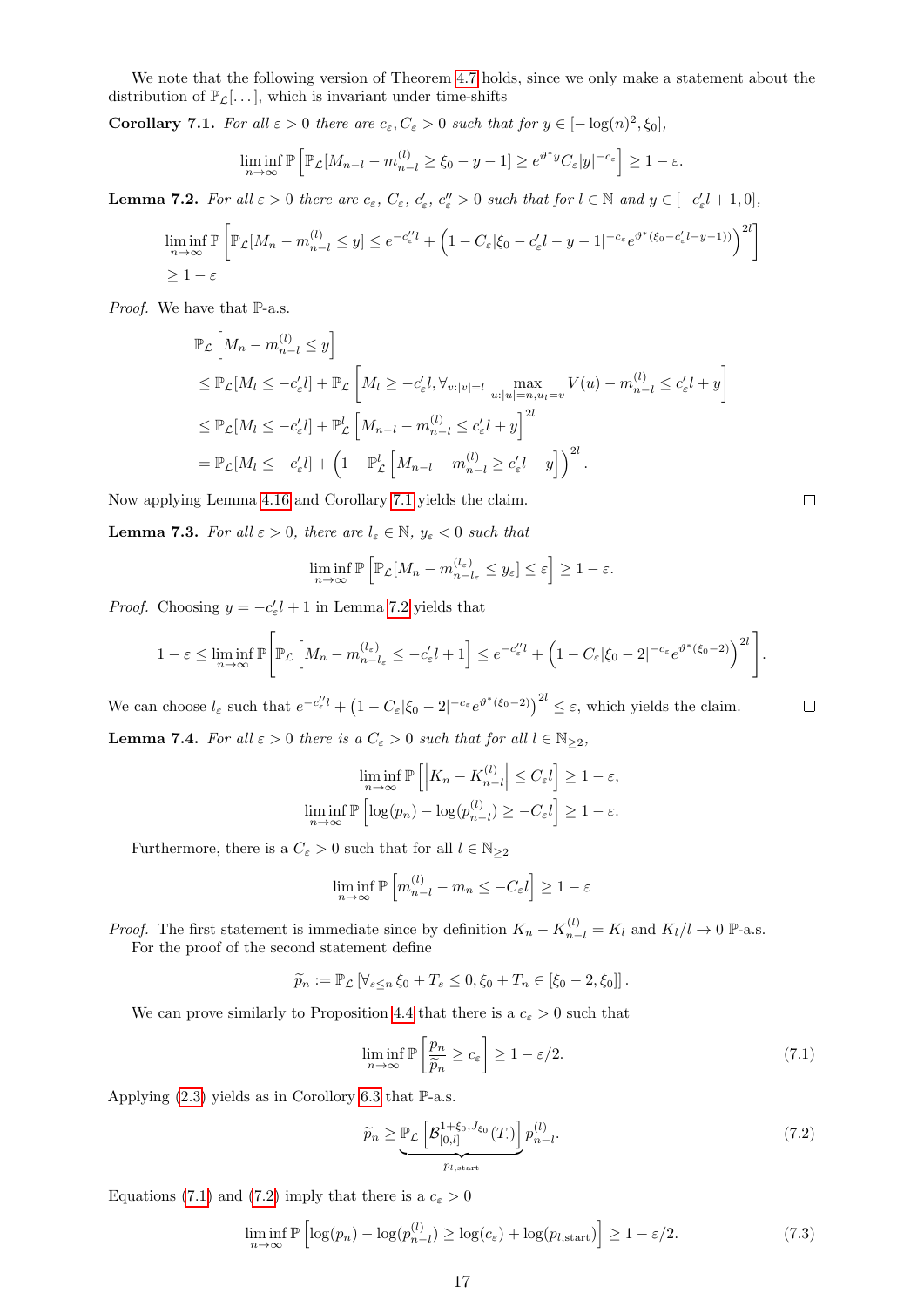By Lemma [2.2](#page-3-7) there is<sup>[1](#page-17-1)</sup> a  $C > 0$  such that P-a.s. lim sup<sub>l→∞</sub>  $\frac{|p_{l,\text{start}}|}{\log(l)} \leq C$ , and thus [\(7.3\)](#page-16-4) implies that there is a  $C_{\epsilon} > 0$  such that for  $l \geq 2$ 

$$
\liminf_{n \to \infty} \mathbb{P}\left[\log(p_n) - \log(p_{n-l}^{(l)}) \ge -C_{\varepsilon} \log(l)\right] \ge 1 - \varepsilon,
$$

which proves the second claim.

The third claim follows directly from the first two.

*Proof of Theorem [4.15.](#page-9-5)* By Lemma [7.3](#page-16-5) there are  $l_{\varepsilon} \in \mathbb{N}$ ,  $z_{\varepsilon} < 0$  such that

<span id="page-17-3"></span>
$$
1 - \varepsilon/2 \le \liminf_{n \to \infty} \mathbb{P}\left[\mathbb{P}_{\mathcal{L}}[M_n - m_{n-l_{\varepsilon}}^{(l_{\varepsilon})} \le z_{\varepsilon}] \le \varepsilon\right].\tag{7.4}
$$

Since for all  $y < 0$ 

$$
\mathbb{P}_{\mathcal{L}}[M_n - m_n \le y] = \mathbb{P}_{\mathcal{L}}[M_n - m_{n-l_{\varepsilon}}^{(l_{\varepsilon})} \le m_n - m_{n-l_{\varepsilon}}^{(l_{\varepsilon})} + y],
$$

Lemma [7.4](#page-16-6) implies that there is a  $C_{\epsilon} > 0$  such that for all  $y < 0$ 

<span id="page-17-2"></span>
$$
1 - \varepsilon/2 \le \liminf_{n \to \infty} \mathbb{P}\left[\mathbb{P}_{\mathcal{L}}[M_n - m_n \le y] \le \mathbb{P}_{\mathcal{L}}[M_n - m_{n-l_{\varepsilon}}^{(l_{\varepsilon})} \le y + C_{\varepsilon}l_{\varepsilon}]\right].
$$
\n(7.5)  
-  $C_{\varepsilon}l_{\varepsilon}$  in (7.5) and combining it with (7.4) yields the claim of the theorem.

Taking  $y_{\varepsilon} := z_{\varepsilon} - C_{\varepsilon} l_{\varepsilon}$  in [\(7.5\)](#page-17-2) and combining it with [\(7.4\)](#page-17-3) yields the claim of the theorem.

## <span id="page-17-0"></span>8 Shift of the Starting Point – Preparation for Section [12](#page-42-0)

In this section let B be a Brownian motion starting at x with regard to  $\mathbb{P}_x$ . For  $t \geq 0$  let  $W^{(t)} : [0, t] \to \mathbb{R}$ be continuous with  $W_0 = 0$  and let  $h_t : [0, t] \to \mathbb{R}$  be a continuous function with  $h_t(0) = h_t(t) = 0$ . We will use W and h as a shorthand for  $(W^{(t)})_{t\geq0}$ ,  $(h_t)_{t\geq0}$ , we will suppress the upper index of  $W_s^{(t)}$  and instead write  $W_s$ . Additional assumption on h and W are stated in Section [8.1](#page-17-4) together with further definitions, in Section [11](#page-38-0) we check that the assumptions hold for the specific  $W$  we use in the first half of the paper. In Section [8.2](#page-18-0) we will state the results of Section [8.](#page-17-0) Sections [8.3,](#page-18-1) [8.4,](#page-20-1) [8.5](#page-20-0) contain the proofs of Theorems [8.1,](#page-18-2) [8.2](#page-18-3) and [8.5](#page-20-0) respectively.

#### <span id="page-17-4"></span>8.1 Definitions and Assumptions

We recall Definition [2.1.](#page-2-4)

<span id="page-17-12"></span>**Definition 8.1.** For  $y_0, y, x \leq 0$ , define

$$
p_{t,h}^{(y_0)}(y) := \mathbb{P}_y \left[ \mathcal{B}_{[0,t],h_t(\cdot)-W_\cdot}^{J_{y_0}}(B_\cdot) \right],
$$
  

$$
p_{t,h}^{(y_0)}(y,x) := \mathbb{P}_y \left[ \mathcal{B}_{[x,t],h_t(\cdot)-W_\cdot}^{J_{y_0}}(B_\cdot) \right].
$$

For  $\mu \in \mathbb{R}, \sigma^2 > 0$  write

<span id="page-17-8"></span><span id="page-17-7"></span><span id="page-17-6"></span><span id="page-17-5"></span>
$$
g_{\mu,\sigma^2}(x) := \frac{1}{\sqrt{2\pi\sigma^2}} e^{-\frac{(x-\mu)^2}{2\sigma^2}} \tag{8.1}
$$

for the Gaussian density function.

Define

$$
1 \vee \sup_{s \in [e,t]} \frac{|W_s|}{\sqrt{s} \cdot \sqrt{\log(s)}} =: \mathcal{C}_{\log}(W,t) =: \mathcal{C}_{\log},\tag{8.2}
$$

<span id="page-17-11"></span><span id="page-17-10"></span><span id="page-17-9"></span>
$$
1 \vee \sup_{t \in \mathbb{R}} \sup_{s \in [0,t]} \left| \frac{h_t(s)}{\sqrt{1+s}} \right| =: C_1(h) := C_1,
$$
\n(8.3)

and assume that both quantities are finite. Furthermore, set

$$
\gamma := \gamma(W, h, t) := \inf \left\{ \gamma \ge 0 : \forall_{2 \le s \le t/2} \, \mathbb{P} \left[ \mathcal{B}_{[0, s], h_t(\cdot) - W}^{-1, [-4(C_1 - 1)\sqrt{t}, -2C_1\sqrt{t}]}(B) \right] \ge s^{-\gamma} \right\}.
$$
 (8.4)

We assume that  $\gamma > 0$ . Furthermore, define

$$
e^{-128-16C_1^2-80C_{\log}^2-134C_1-96C_{\log}-32C_1C_{\log}}=:C_2(W,h,t)=:C_2.
$$
\n(8.5)

The constants in the definition of  $C_2$  aren't important, what matters is, that  $C_2$  is a continuous function of  $\mathcal{C}_{\log}$  and  $C_1$ .

Finally, for  $\lambda > 0$  arbitrary but fixed, set

$$
c_1 := c_1(\lambda) := \sqrt{8(\lambda + 1)},\tag{8.6}
$$

$$
C_3 := C_3(W, h, \lambda, t) := \max\{48, 128\mathcal{C}_{\log}^2, 64\sqrt{3}C_1, (32\gamma + 128)^4, 5c_1, 96\mathcal{C}_{\log}\}.
$$
 (8.7)

<span id="page-17-1"></span><sup>&</sup>lt;sup>1</sup> Actually we have shifted the starting point by one compared to the precise statement of Lemma [2.2,](#page-3-7) this will not make a difference in the proof of the lemma we give in Section [11.](#page-38-0)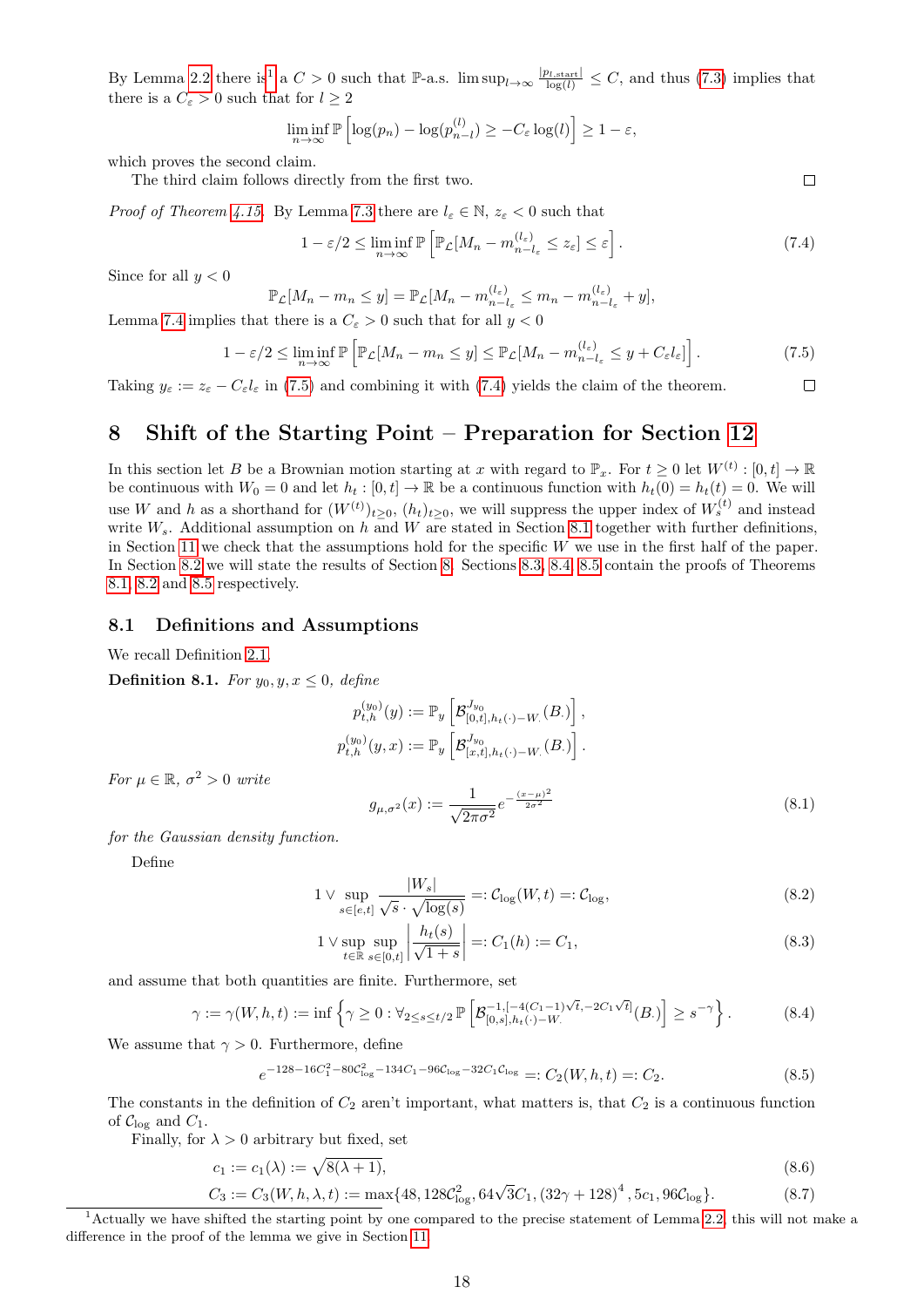#### <span id="page-18-0"></span>8.2 Summary of Results

<span id="page-18-2"></span>**Theorem 8.1.** Let  $-2t^{\frac{1}{4}} \leq y \leq x \leq -e$ ,  $y_0 \in [-2\log(t)^2, 0]$  and  $t \geq 64$ . We have that

<span id="page-18-5"></span>
$$
\frac{p_{t,h}^{(y_0)}(x,y^2)}{p_{t,h}^{(y_0)}(x)} \in \left[1, C_2^{-1}|y|^{2\gamma}\right].\tag{8.8}
$$

<span id="page-18-3"></span>**Theorem 8.2.** For  $t > 0$ ,  $y \in [-2\log(t)^2, -e]$ ,  $x \in [y, 0]$ ,  $y_0 \in (-\infty, 0]$ , we have that

$$
\frac{p_{t,h}^{(y_0)}(y,y^2)}{p_{t,h}^{(y_0)}(x,y^2)} \ge ce^{-2C_1}e^{-\mathcal{C}_{\log}\sqrt{\log(y^2)}}.
$$

Theorem [8.2](#page-18-3) can be proved by comparing the density of a Brownian motion at time  $y^2$  when starting at y to the same starting at x. We point out that we will only apply Theorem [8.2](#page-18-3) for positive  $h$ , in this case the term  $e^{-2C_1}$  in Theorem [8.2](#page-18-3) is not necessary.

<span id="page-18-4"></span>**Theorem 8.3.** For  $y \in [-2\log(t)^2, -e]$ ,  $x \in [y, -e]$ ,  $y_0 \in [-2\log(t)^2, 0]$  and  $\lambda > 0$  there is a  $t_0(\lambda) > 0$ such that for  $t \geq t_0(\lambda)$ ,

$$
\frac{p_{t,h}^{(y_0)}(y,y^2)}{p_{t,h}^{(y_0)}(x,y^2)} \le C_2^{-1} 4^{\gamma+2} e^{4C_1} |y|^{2\gamma+3C_3} + Ce^{-\lambda \log(t)} p_{t,h}^{(y_0)}(x)^{-1}.
$$
\n(8.9)

The proof of Theorem [8.3](#page-18-4) takes up most of the section, an overview is given in Section [8.5.1.](#page-20-2)

For these Theorems to be useful, it is necessary to control the constants defined in Section [8.1,](#page-17-4) for the specific choices of W and h relevant in the first half of the paper, we will do this in Section [11.](#page-38-0)

#### <span id="page-18-1"></span>8.3 Proof of Theorem [8.1](#page-18-2)

We proceed with the upper bound in [\(8.8\)](#page-18-5). We recall Definition [2.1.](#page-2-4) In this section we set for  $0 \le t_1$  <  $t_2 < \infty$ 

$$
A_{t_1,t_2} := \mathcal{B}_{[t_1,t_2],h_t(\cdot)-W_\cdot}(B_\cdot).
$$

We first condition on the endpoint. For  $x, y_0 \leq 0$ , we have that  $B_t - W_t \sim \mathcal{N}(x - W_t, t)$  under  $\mathbb{P}_x$  and thus, see  $(8.1)$ ,

$$
p_{t,h}^{(y_0)}(x) = \int_{y_0-1}^{y_0} g_{x-W_t,t}(z) \mathbb{P}_x \left[ A_{0,t} | B_t - W_t = z \right] \, \mathrm{d}z. \tag{8.10}
$$

Under  $\mathbb{P}_x[\cdot | B_t - W_t = z]$  the process  $(B_s)_{s \in [0,t]}$  is a Brownian bridge from x to  $z + W_t$ . We use that to prove that the marginals of  $(B_s)_{s\in[0,t]}$  are associated w.r.t. that measure.

<span id="page-18-7"></span>**Lemma 8.4.** Let  $(X_s)_{s\in[0,t]}$  be a Brownian bridge from x to y,  $x, y \in \mathbb{R}$ . Let  $t_1 < \cdots < t_n \in [0,t]$  and  $A, B$  be decreasing in  $(X_{t_1}, \ldots, X_{t_n})$ . Then

<span id="page-18-8"></span><span id="page-18-6"></span>
$$
\mathbb{P}[A \cap B] \ge \mathbb{P}[A]\mathbb{P}[B].
$$

*Proof.* Let  $(Y_t)_{t\geq0}$  be a Brownian motion starting at x, we have that  $(X_s)_{s\in[0,t]} \stackrel{d}{=} (Y_t - \frac{s}{t}(Y_t - y))_{s\in[0,t]},$ in particular  $(X_{t_1},...,X_{t_n})$  are normally distributed and a straight forward calculation yields that for  $j \leq k$ 

$$
Cov[X_{t_j}, X_{t_k}] = Cov\left[Y_{t_j} - \frac{t_j}{t}Y_t - \frac{t_j}{t}y, Y_{t_k} - \frac{t_k}{t}Y_t - \frac{t_k}{t}y\right] = t_j\left(\frac{t - t_k}{t}\right) \ge 0.
$$
 (8.11)

By [\[20\]](#page-49-3), equation [\(8.11\)](#page-18-6) implies that  $(X_{t_1},...,X_{t_n})$  are associated. Since  $\mathbf{1}_A$ ,  $\mathbf{1}_B$  are decreasing in  $(X_{t_1},\ldots,X_{t_n}),$  this gives that  $Cov[\mathbf{1}_A,\mathbf{1}_B]\geq 0.$ П

Lemma [8.4](#page-18-7) and [\(8.10\)](#page-18-8) imply that for  $t \geq 0$ ,  $0 \geq x \geq y$  and  $y_0 \leq 0$ ,

<span id="page-18-9"></span>
$$
p_{t,h}^{(y_0)}(x) \ge \int_{y_0-1}^{y_0} g_{x-W_t,t}(z) \mathbb{P}_x \left[ A_{0,y^2} | B_t - W_t = z \right] \mathbb{P}_x \left[ A_{y^2,t} | B_t - W_t = z \right] dz \tag{8.12}
$$

We want to pull the factor  $\mathbb{P}_x [A_{0,y^2} | B_t - W_t = z]$  in [\(8.12\)](#page-18-9) out of the integral and for this need to bound it uniformly for  $z \in [y_0 - 1, y_0]$ . This is done in Lemma [8.5](#page-19-0) whose proof is postponed. The main idea is, that conditioning on  $B_t - W_t = z$  does barely change the distribution of  $(B_s)_{s \le y^2}$  for y and z small enough.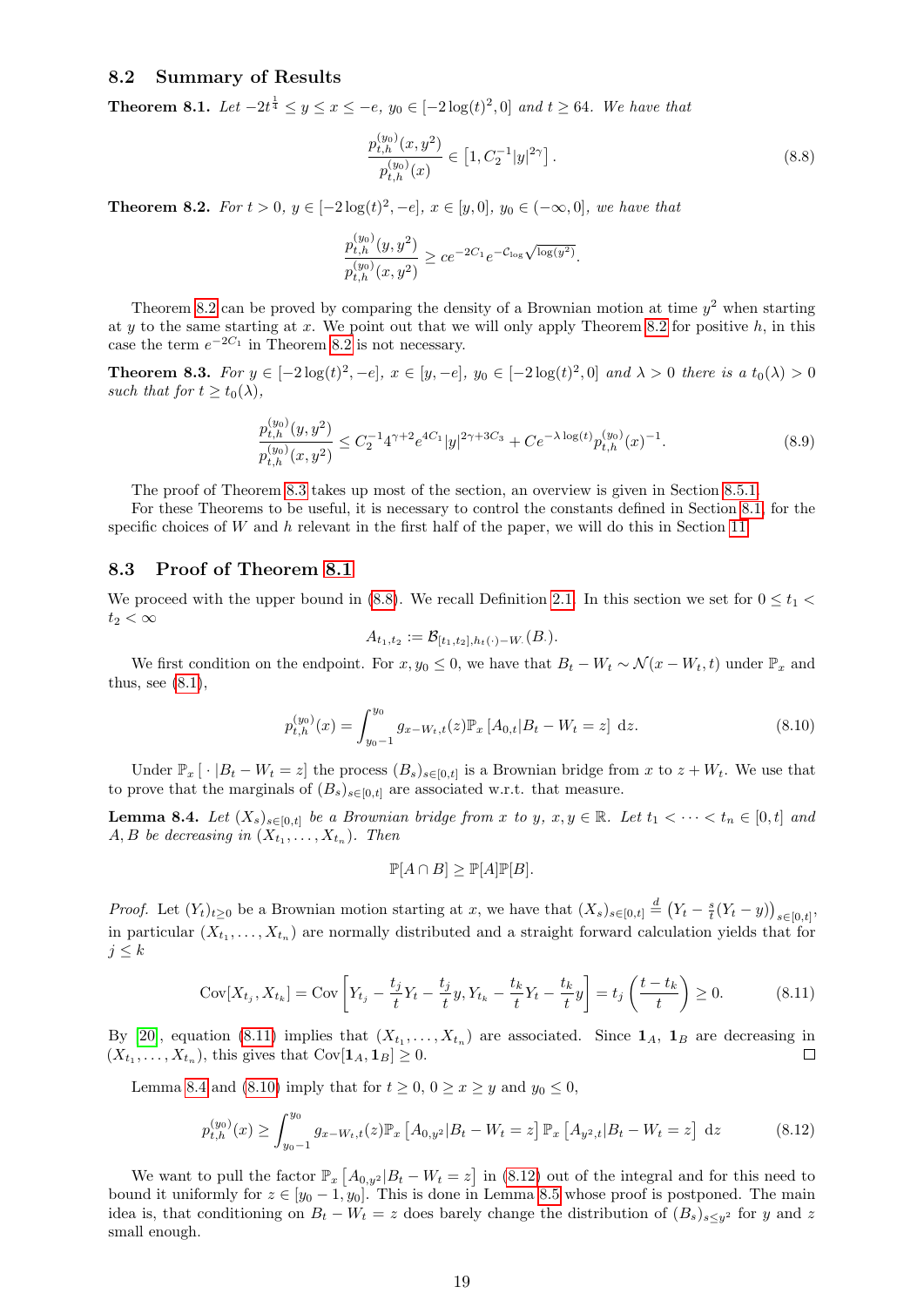<span id="page-19-0"></span>**Lemma 8.5.** For  $t \ge 64$ ,  $0 \ge x \ge y$ ,  $-2t^{\frac{1}{4}} \le y \le -e$ ,  $y_0 \in [-2\log(t)^2, 0]$  and  $z \in [y_0 - 1, y_0]$ , we have that

$$
\mathbb{P}_x \left[ A_{0,y^2} | B_t - W_t = z \right] \ge C_2 \mathbb{P}_x \left[ A_{0,y^2}, B_{y^2} - W_{y^2} \in [4C_1y, 2C_1y] \right].
$$

The bound  $t \geq 64$  is of no further significance and is just a more concrete way to say, that we need t big enough, but importantly not depending on W.

Equation [\(8.12\)](#page-18-9) and Lemma [8.5](#page-19-0) directly imply the following corollary.

<span id="page-19-1"></span>**Corollary 8.6.** For  $t \ge 64$ ,  $\eta \in [0, 1/4)$ ,  $0 \ge x \ge y \ge -2t^{\frac{1}{4}}$ ,  $y_0 \in [-2\log(t)^2, 0]$ , we have that

$$
p_{t,h}^{(y_0)}(x) \ge C_2 \mathbb{P}_x \left[ A_{0,y^2}, B_{y^2} - W_{y^2} \in [4C_1y, 2C_1y] \right] p_{t,h}^{(y_0)}(x, y^2).
$$

We can control  $\mathbb{P}_x [A_{0,y^2}, B_{y^2} - W_{y^2} \in [(4C_1 - 1)y, 2C_1y] ]$  for  $y \le x \le -1$  by applying [\(8.4\)](#page-17-6). This is done in the next lemma.

<span id="page-19-2"></span>**Lemma 8.7.** We have that for  $-2t^{\frac{1}{4}} \leq y \leq x \leq -1$  and  $t \geq 64$ ,

$$
\mathbb{P}_x \left[ A_{0,y^2}, B_{y^2} - W_{y^2} \in [4C_1y, 2C_1y] \right] \ge y^{-2\gamma}.
$$

Proof. We have that

$$
\mathbb{P}_x [A_{0,y^2}, B_{y^2} - W_{y^2} \in [4C_1y, 2C_1y]]
$$
  
\n
$$
\sum_{y \le x \le -1}^{y \le x \le -1} \mathbb{P}_x [\forall_{s \le y^2} B_s + h_t(s) - (1+x) \le W_s, B_{y^2} - (1+x) - W_{y^2} \in [(4C_1 - 1)y, 2C_1y]]
$$
  
\n
$$
= \mathbb{P}_{-1} [A_{0,y^2}, B_{y^2} - W_{y^2} \in [(4C_1 - 1)y, 2C_1y]] \stackrel{(8.4)}{\ge} y^{-2\gamma},
$$

where we note that the application of [\(8.4\)](#page-17-6) uses that  $y^2 \n\t\leq 4t^{1/2} \leq t/2$  for  $t \geq 64$ .

Proof of Theorem [8.1](#page-18-2) assuming Lemma [8.5.](#page-19-0) The lower bound in  $(8.8)$  is immediate by monotonicity. Combining Corollary [8.6](#page-19-1) and Lemma [8.7](#page-19-2) yields the upper bound in [\(8.8\)](#page-18-5).  $\Box$ 

Proof of Lemma [8.5.](#page-19-0) Define

$$
\mu_1 = x + y^2/t(z + W_t + x) - W_{y^2}, \quad \mu_2 = x - W_{y^2},
$$
  

$$
\sigma_1^2 = y^2 \frac{t - y^2}{t}, \qquad \sigma_2^2 = y^2,
$$

and recall [\(8.1\)](#page-17-5). The relevance of these is that the random variable  $B_{y^2} - W_{y^2}$  has the density function  $g_{\mu_2,\sigma_2^2}$  under  $\mathbb{P}_x$  and the density function  $g_{\mu_1,\sigma_1^2}$  under  $\mathbb{P}_x[\cdot|B_t-W_t=z]$ . The latter implies that

$$
\mathbb{P}_{x}\left[A_{0,y^{2}}|B_{t}-W_{t}=z\right] = \int_{-\infty}^{-h_{t}(y^{2})} g_{\mu_{1},\sigma_{1}^{2}}(r) \mathbb{P}_{x}\left[A_{0,y^{2}}|B_{t}-W_{t}=z,B_{y^{2}}-W_{y^{2}}=r\right]
$$
\n
$$
= \int_{-\infty}^{-h_{t}(y^{2})} g_{\mu_{1},\sigma_{1}^{2}}(r) \mathbb{P}_{x}\left[A_{0,y^{2}}|B_{y^{2}}-W_{y^{2}}=r\right],
$$
\n
$$
\stackrel{(8.3)}{\geq} \int_{4C_{1}y}^{2C_{1}y} \frac{g_{\mu_{1},\sigma_{1}^{2}}(r)}{g_{\mu_{2},\sigma_{2}^{2}}(r)} g_{\mu_{2},\sigma_{2}^{2}}(r) \mathbb{P}_{x}\left[A_{0,y^{2}}|B_{y^{2}}-W_{y^{2}}=r\right] dr.
$$
\n
$$
(8.13)
$$

We have that

$$
\frac{g_{\mu_1,\sigma_1^2}(r)}{g_{\mu_2,\sigma_2^2}(r)} = \sqrt{\frac{t}{t-y^2}} e^{\frac{(r-\mu_2)^2}{\sigma_2^2} - \frac{(r-\mu_1)^2}{\sigma_1^2}} \ge e^{\frac{(r-\mu_2)^2}{\sigma_2^2} - \frac{(r-\mu_1)^2}{\sigma_1^2}}.
$$
\n(8.14)

Direct calculation using that  $-2t^{1/4} \le y \le x \le -e$ ,  $z \in [y_0 - 1, y_0]$ ,  $y_0 \in [-2\log(t)^2, 0]$  and  $(8.2)$  yields that for  $r \in [4C_1y, 2C_1y]$ 

<span id="page-19-5"></span><span id="page-19-4"></span><span id="page-19-3"></span>
$$
e^{\frac{(r-\mu_2)^2}{\sigma_2^2} - \frac{(r-\mu_1)^2}{\sigma_1^2}} \ge C_2 \tag{8.15}
$$

Plugging [\(8.14\)](#page-19-3) and the inequality [\(8.15\)](#page-19-4) into [\(8.13\)](#page-19-5) yields that

$$
\mathbb{P}_x \left[ A_{0,y^2} | B_t - W_t = z \right] \ge C_2 \int_{4C_1y}^{2C_1y} g_{\mu_2, \sigma_2^2}(r) \mathbb{P}_x \left[ A_{0,y^2} | B_{y^2} - W_{y^2} = r \right] dr
$$
  
=  $C_2 \mathbb{P}_x \left[ A_{0,y^2}, B_{y^2} - W_{y^2} \in [4C_1y, 2C_1y] \right],$ 

where the last step uses that under  $\mathbb{P}_x$  the random variable  $B_{y^2} - W_{y^2}$  has the density  $g_{\mu_2,\sigma_2^2}(r)$ .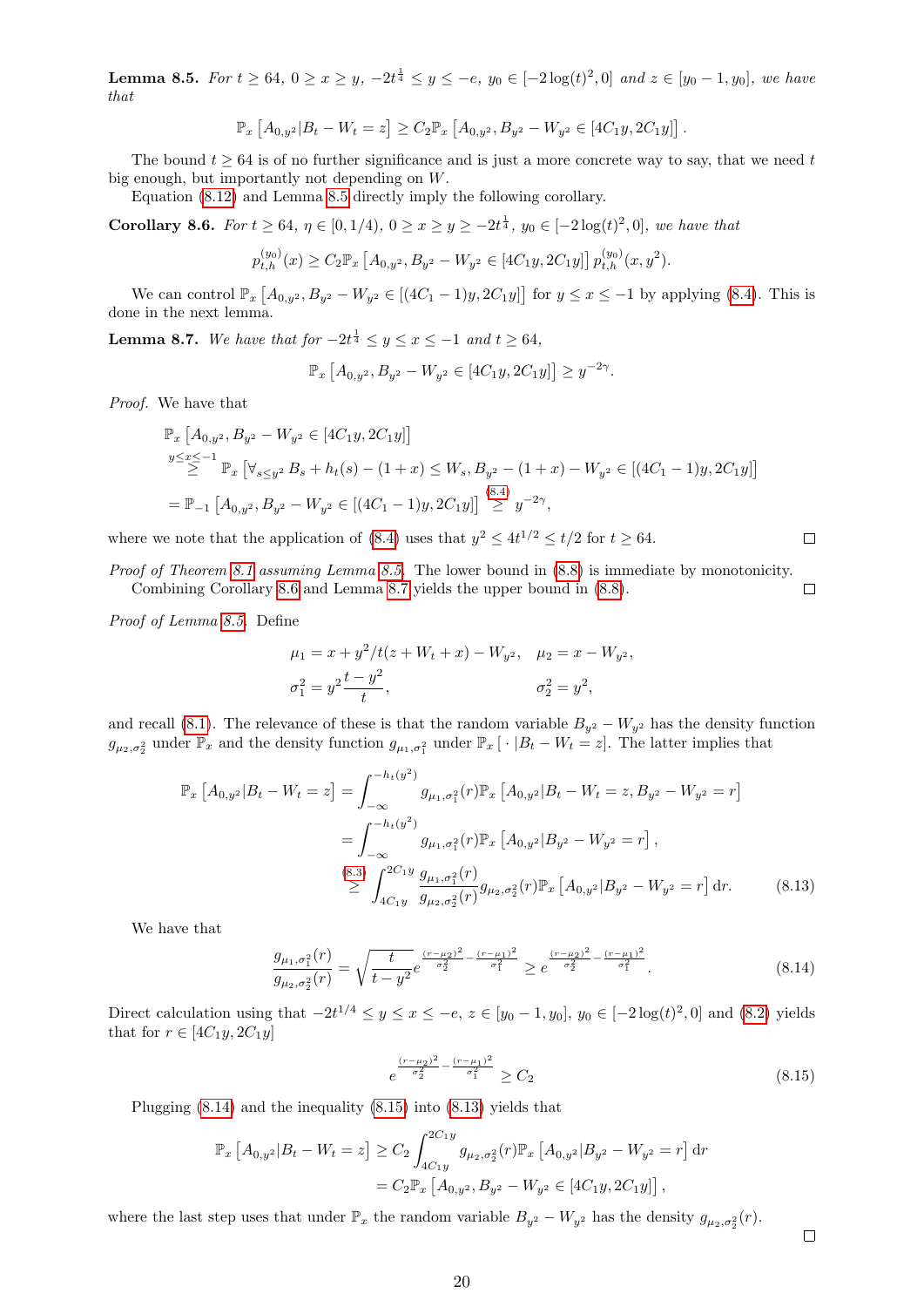#### <span id="page-20-1"></span>8.4 Proof of Theorem [8.2](#page-18-3)

For  $z \leq 0$  and  $r \in \mathbb{R}$ , define

$$
\mu_{z,y^2,h} := z + h_t(y^2) - W_{y^2},
$$
  
\n
$$
\Delta_{y^2,W,h}(s) := h_t(s + y^2) - h_t(y^2) - (W_{s+y^2} - W_{y^2}),
$$
  
\n
$$
p_{t;y^2,h}^{(y_0)}(r) := \mathbb{P}_r \Big[ \mathcal{B}_{[0,t-y^2],\Delta_{y^2,W,h}}^{J_{y_0}} \Big].
$$

We recall [\(8.1\)](#page-17-5). Using the Markov property we have that

<span id="page-20-3"></span>
$$
p_{t,h}^{(y_0)}(z,y^2) = \int_{-\infty}^0 g_{\mu_{z,y^2,h},y^2}(r) p_{t,y^2,h}^{(y_0)}(r) dr.
$$
 (8.16)

We finish the proof by taking  $z = y$  in [\(8.16\)](#page-20-3) and bounding  $g_{\mu_{y,y^2,h},y^2}(r)g_{\mu_{x,y^2,h},y^2}(r)^{-1}$ . A direct computation yields that

<span id="page-20-4"></span>
$$
g_{\mu_{y,y^2,h},y^2}(r)g_{\mu_{x,y^2,h},y^2}(r)^{-1} = \exp\left(\frac{r(y-x)}{y^2} + \frac{x^2 - y^2}{2y^2} + \frac{(W_{y^2} - h_t(y^2))(y-x)}{y^2}\right). \tag{8.17}
$$

Applying [\(8.16\)](#page-20-3) for  $z = y$  yields that

$$
p_{t,h}^{(y_0)}(y,y^2) = \int_{-\infty}^{0} g_{\mu_{y,y^2,h},y^2}(r) p_{t,y^2,h}^{(y_0)}(r) dr
$$
  
\n
$$
\stackrel{(8.17)}{=} e^{\frac{x^2-y^2}{2y^2} + \frac{(y-x)W_y^2}{y^2} - \frac{h_t(y^2)(y-x)}{y^2}} \int_{-\infty}^{0} e^{\frac{r(y-x)}{y^2}} g_{\mu_{y,y^2,h},y^2}(r) p_{t,y^2,h}^{(y_0)}(r) dr
$$
  
\n
$$
\stackrel{y-x \le 0}{\ge} e^{\frac{x^2-y^2}{2y^2} + \frac{(y-x)W_y^2}{y^2} - \frac{h_t(y^2)(y-x)}{y^2}} \int_{-\infty}^{0} g_{\mu_{y,y^2,h},y^2}(r) p_{t,y^2,h}^{(y_0)}(r) dr
$$
  
\n
$$
\stackrel{(8.16)}{=} e^{\frac{x^2-y^2}{2y^2} + \frac{(y-x)W_y^2}{y^2} - \frac{h_t(y^2)(y-x)}{y^2}} p_{t,h}^{(y_0)}(x,y^2)
$$
  
\n
$$
|y| \ge \epsilon, (8.2), (8.3) \quad ce^{-2C_1}e^{-C_{\log}\sqrt{\log(y^2)}} p_{t,h}^{(y_0)}(x,y^2).
$$

#### <span id="page-20-0"></span>8.5 Proof of Theorem [8.3](#page-18-4)

#### <span id="page-20-2"></span>8.5.1 Definitions and Outline

As in Section [8.4](#page-20-1) we will use [\(8.16\)](#page-20-3), but the factor  $e^{\frac{r(1+y)}{y^2}}$  is not a-priori controllable. To fix this we will split the domain of integration into  $[-L, 0]$ ,  $[-c_1t^{1/5}\log(t)^{1/2}, -L]$ ,  $(-\infty, -c_1t^{1/5}\log(t)^{1/2}]$ . On the first and the last interval we will be able to control the integrand. On the middle region we will use an analogue to [\(8.16\)](#page-20-3), which is stated in [\(8.21\)](#page-20-5). This will give us a double integral over  $[-L, -c_1t^{1/5}\log(t)^{1/2}] \times (-\infty, 0],$ we again split up the domain of integration into three parts and iterate the process. The  $L$  in the  $l$ -th iteration will depend on the variable of integration of the  $l-1$ -th iteration in a way such that the middle region is empty after finitely many iterations.

<span id="page-20-7"></span>Definition 8.2. For  $t \geq 0$ ,  $u, v \in [0, t]$ , set  $\Delta_{u,v}(W) := W_u - W_v$ ,  $\Delta_{u,v}(h_t) := h_t(u) - h_t(v)$  and  $\Delta_{u,v} := \Delta_{u,v}(h_t) - \Delta_{u,v}(W).$ 

For  $\sigma, z, z' \geq 0$  with  $\sigma \leq t$ ,  $\sigma + z \leq t$  and  $r \in \mathbb{R}$ , define

<span id="page-20-9"></span><span id="page-20-8"></span><span id="page-20-6"></span>
$$
p_{t,\sigma,h}^{(y_0)}(r) := \mathbb{P}_r \left[ \mathcal{B}_{[0,t-\sigma],\Delta_{\cdot+\sigma,\sigma}}^{J_{y_0}} \right],
$$
\n(8.18)

$$
p_{t; \sigma, h}^{(y_0)}(r, z) := \mathbb{P}_r \left[ \mathcal{B}_{[z, t-\sigma], \Delta_{\cdot + \sigma, \sigma}}^{J_{y_0}} \right],
$$
\n(8.19)

$$
\mu(z, \sigma, z', h) := z + \Delta_{\sigma + z', \sigma}.
$$
\n
$$
(8.20)
$$

If  $\sigma = 0$  it is suppressed from notation.

We recall [\(8.1\)](#page-17-5). A direct consequence of the Markov property for the Brownian motion is that for  $z \in \mathbb{R}$  and  $z', \sigma \geq 0$  with  $\sigma + z' \leq t$  we have that

<span id="page-20-5"></span>
$$
p_{t;\sigma,h}^{(y_0)}(z,z') = \int_{-\infty}^0 g_{\mu(z,\sigma,z',h),z'}(r) p_{t;\sigma+z',h}^{(y_0)}(r) dr.
$$
 (8.21)

<span id="page-20-10"></span>**Definition 8.3.** Fix  $\lambda > 0$  and  $k = \left[ (2\lambda \log(t))^{1/3} + 1 \right]$ . Set  $z_0 := y$ . For  $l \in \mathbb{N}$  and  $z_1, \ldots, z_l \in \mathbb{R}$  set  $\sigma_l(z_0,...,z_l) := \sum_{j=0}^l z_j^2$  and for  $j \leq l$  set  $L_j(z_{j-1}) := C_3 z_{j-1} \log(|z_{j-1}|)$ .

Introduce the shorthand  $\mu_j := \mu(z_j, \sigma_{j-1}, z_j^2, h)$ , using the notation introduced in [\(8.20\)](#page-20-6).

The dependence of  $L_j$  and  $\sigma_j$  on  $z_0, \ldots, z_j$  will be omitted in the following. Let  $L^{(l)}(y) := L_l(L^{(l-1)}(y)),$  $L^{(0)}(y) = y.$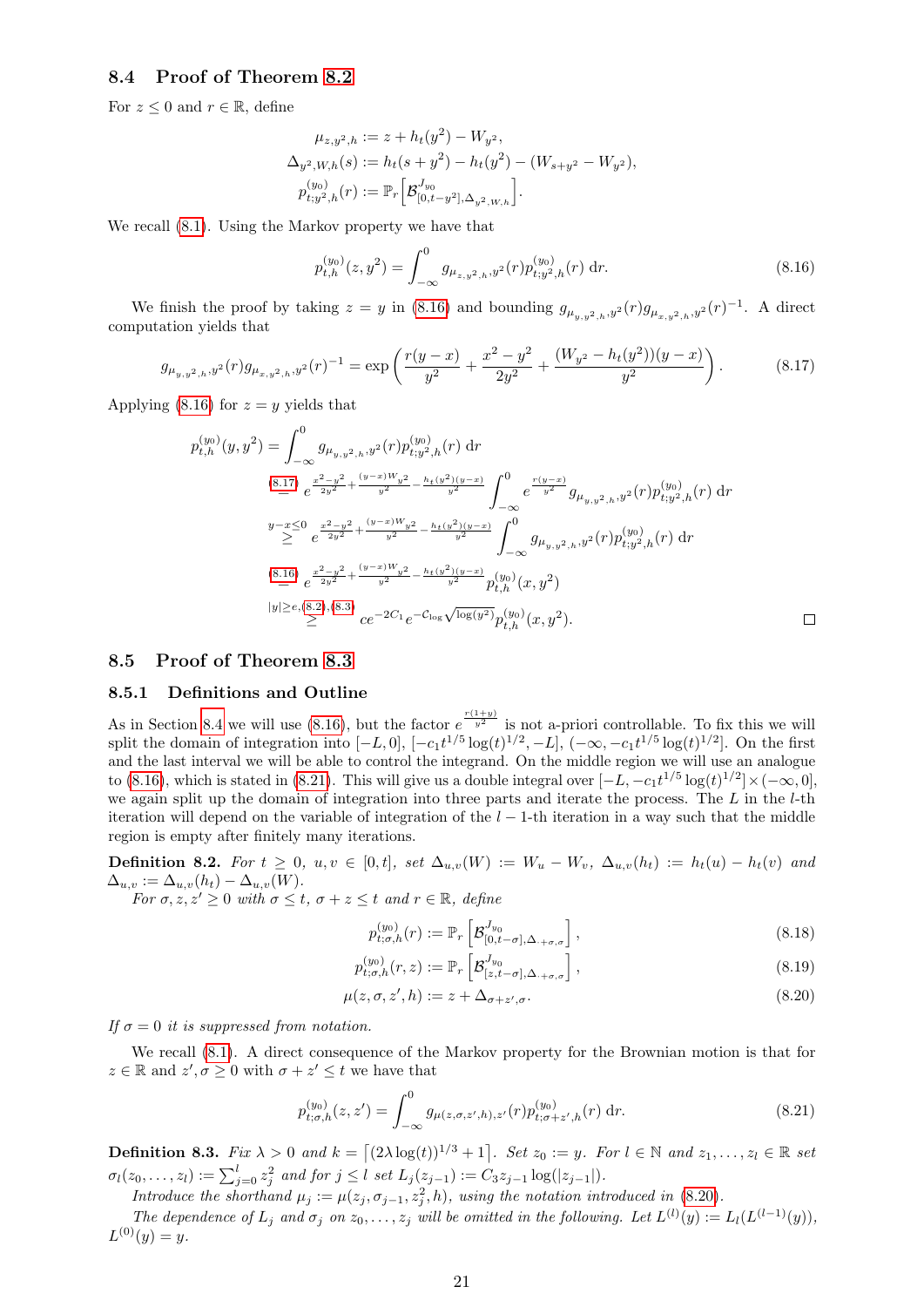

Figure 1: The events in Definition [8.2.](#page-20-7) The event in [\(8.18\)](#page-20-8) corresponds to a Brownian motion starting at time  $\sigma$  and location r staying below the blue line from time  $\sigma$  to time t and ending up in the gray interval, the green curve is an example trajectory in this event. The event in [\(8.19\)](#page-20-9) is the same, but ignoring the blue barrier until time  $\sigma + z$ , the red curve serves as an example trajectory.

We claim that under the assumption that  $k c_1 t^{1/5} \log(t)^{1/2} \leq t$ , which will be proved to hold for big enough t in Lemma [8.8,](#page-21-0)

$$
p_{t,h}^{(y_0)}(y,y^2)
$$
\n
$$
\leq \sum_{l=2}^k \int_{-c_1 t^{1/5} \log(t)^{1/2}}^{L_1} \cdots \int_{-c_1 t^{1/5} \log(t)^{1/2}}^{L_{l-1}} \int_{L_l}^0 \prod_{i=1}^l \left( g_{\mu_{i-1},z_{i-1}^2}(z_i) \right) p_{t; \sigma_{l-1},h}^{(y_0)}(z_l) \, dz_l \dots dz_1 \tag{8.22}
$$

<span id="page-21-1"></span>
$$
+\sum_{l=2}^{k-1} \int_{-c_1 t^{1/5} \log(t)^{1/2}}^{L_1} \cdots \int_{-c_1 t^{1/5} \log(t)^{1/2}}^{L_{l-1}} \int_{-\infty}^{L_l \wedge (-c_1 t^{1/5} \log(t)^{1/2})} \prod_{i=1}^l \left(g_{\mu_{i-1}, z_{i-1}^2}(z_i)\right) p_{t; \sigma_{l-1}, h}^{(y_0)}(z_l) \, \mathrm{d}z_l \dots \mathrm{d}z_1 \tag{8.23}
$$

<span id="page-21-4"></span><span id="page-21-3"></span>
$$
+\int_{-c_1t^{1/5}\log(t)^{1/2}}^{L_1}\cdots\int_{-c_1t^{1/5}\log(t)^{1/2}}^{L_{k-1}}\int_{-\infty}^{L_k}\prod_{i=1}^k\left(g_{\mu_{i-1},z_{i-1}^2}(z_i)\right)\,\mathrm{d}z_k\ldots\mathrm{d}z_1\tag{8.24}
$$

$$
+\int_{L_1}^0 g_{\mu(y,0,y^2,h),y^2}(z_1)p_{t;y^2,h}^{(y_0)}(z_1) dz_1
$$
\n(8.25)

$$
+\int_{-\infty}^{L_1 \wedge (-c_1 t^{1/5} \log(t)^{1/2})} g_{\mu(y,0,y^2,h),y^2}(z_1) p_{t,y^2,h}^{(y_0)}(z_1) dz_1.
$$
\n(8.26)

where all integrals for which the lower limit is bigger than the upper limit are defined to be 0. The previous display follows by repeatedly applying [\(8.21\)](#page-20-5) and noticing that  $p_{t; \sigma_{l-1},h}^{(y_0)}(z_l) \leq p_{t; \sigma_{l-1},h}^{(y_0)}(z_l, z_l^2)$  and that the condition  $kc_1t^{1/5}\log(t)^{1/2} \leq t$  guarantees that  $\sigma_{l-1} + z_l^2 \leq t$  on the region of integration considered. Example trajectories for the summands [\(8.22\)](#page-21-1) to [\(8.26\)](#page-21-2) are displayed in figure [2.](#page-22-0)

Remark 8.1. In terms of the iteration described at the beginning of this section the summands in [\(8.22\)](#page-21-1) correspond to the probability to stay in the "middle" region for the first  $l-1$  steps and then end up in  $[L_l, 0].$ 

The summands in [\(8.23\)](#page-21-3) correspond to the probability to stay in the middle region for the first  $l-1$ steps and then end up very low in the l-th step, this can be controlled, since in the l-th step a big jump is made.

The term in [\(8.24\)](#page-21-4) corresponds to the probability that a particle stays in the middle region for so long, that even though it never made a big jump, the particle has ended up very low. Here in every step we pick up a factor and will need to prove, that the product of these factors is small. In this step the choice of  $k$ , i.e. k being large, will be relevant.

The term in  $(8.25)$  corresponds to landing in  $[0, L<sub>1</sub>]$  in the first step. Here we can directly control the integrand without needing to iterate.

The term in [\(8.26\)](#page-21-2) corresponds to making a big jump in the first step, which has low probability.

We proceed by proving properties of the  $k$  we have chosen.

<span id="page-21-0"></span>**Lemma 8.8.** For  $k = \left[ (2\lambda \log(t))^{1/3} + 1 \right]$  and  $t \geq (3c_1\lambda)^{\frac{10}{3}}$ , we have that

<span id="page-21-6"></span><span id="page-21-5"></span><span id="page-21-2"></span>
$$
\frac{1}{8} \sum_{l=1}^{k} \frac{L^{(l)}(y)^2}{L^{(l-1)}(y)^2} \ge 2\lambda \log(t). \tag{8.27}
$$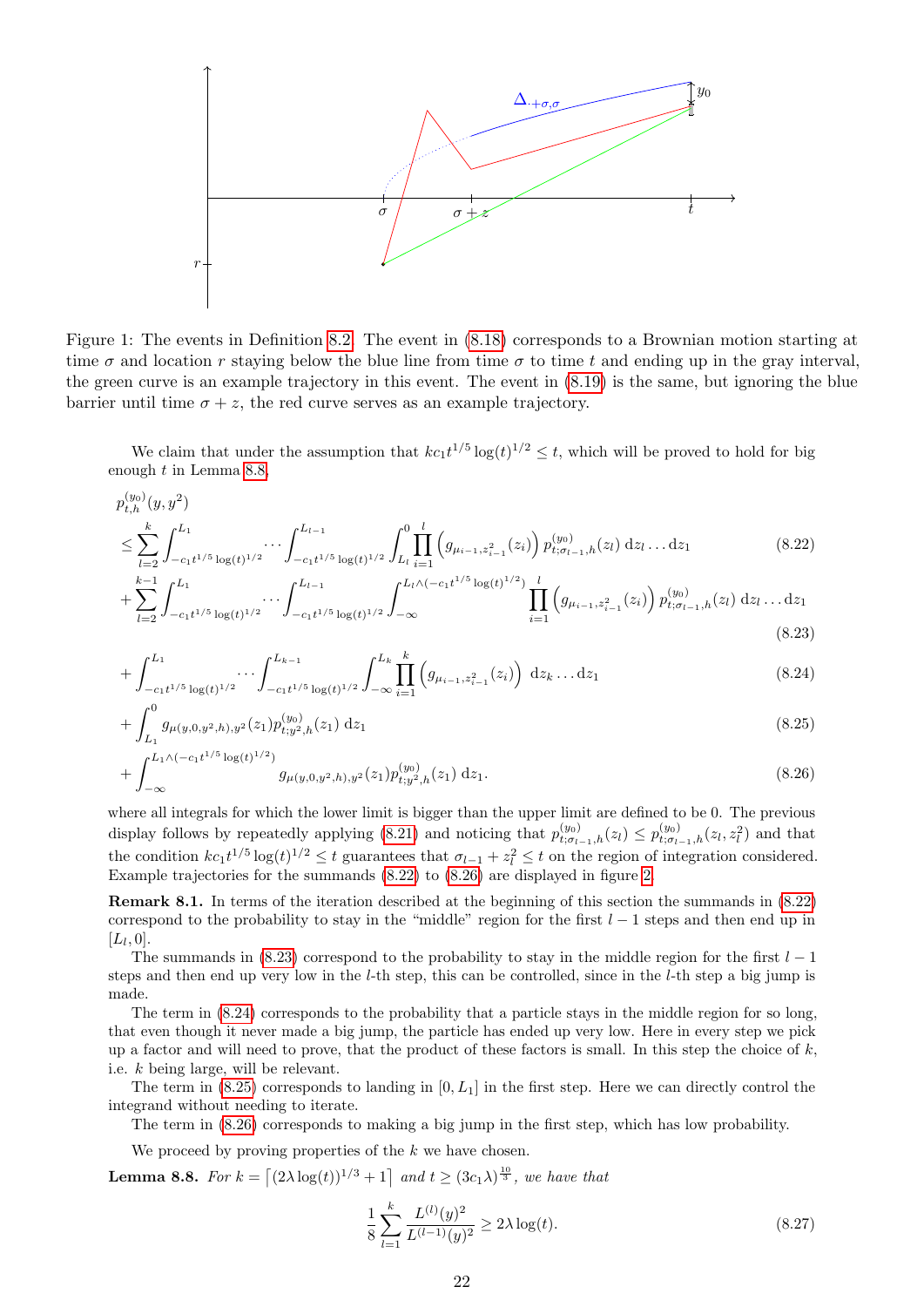

 $\iota$  $L_1$  $\hat{y}$ 2  $c_1t^{1/5}\log(t)^{1/2}$ 

(b) The blue line is the start of a trajectory in [\(8.25\)](#page-21-5), the red of a trajectory in [\(8.26\)](#page-21-2).

(a) The combination of the black and the blue line is the start of a trajectory in [\(8.22\)](#page-21-1), the combination of the black and the green of a trajectory in [\(8.24\)](#page-21-4) and the combination of the black and the red of a trajectory in [\(8.23\)](#page-21-3)

<span id="page-22-0"></span>Figure 2: Sketching the summands in [\(8.22\)](#page-21-1) to [\(8.26\)](#page-21-2) for  $k = 2$  and  $h = W = 0$ .

as well as  $kc_1t^{1/5}\log(t)^{1/2} < t$ .

*Proof.* It is immediate from the definitions that  $L^{(l)} \geq C_3^l \cdot |y|$ , where we use that  $\log(|y|) \geq 1$ . Thus we have that

$$
\frac{L^{(l)}(y)^2}{L^{(l-1)}(y)^2} = C_3^2 \log(|L_{l-1}(y)|)^2 \ge C_3^2 (l-1)^2 \log(C_3)
$$
  
 
$$
\ge C_3 (l-1)^2
$$

where in the last step we used that  $C_3 \ge e$ . Thus

$$
\frac{1}{8} \sum_{l=1}^{k} \frac{L^{(l)}(y)^2}{L^{(l-1)}(y)^2} \ge \frac{1}{8} C_3 \sum_{l=1}^{k-1} l^2 \ge (k-1)^3 \ge 2\lambda \log(t)
$$

by the choice of  $k$ . Furthermore, we have that

$$
kc_1t^{1/5}\log(t)^{1/2} \leq (3\lambda \log(t))^{1/3}c_1t^{1/5}\log(t)^{1/2} \leq t,
$$

since we assume that  $t \geq (3c_1\lambda)^{\frac{10}{3}}$ .

In the following we will consider the summands in the decomposition [\(8.22\)](#page-21-1) to [\(8.26\)](#page-21-2) one by one and provide bounds for them.

<span id="page-22-1"></span>8.5.2 Bounds for [\(8.22\)](#page-21-1) to [\(8.26\)](#page-21-2), proof of theorem [8.3](#page-18-4) assuming these bounds **Lemma 8.9.** For  $t > 0$ ,  $y \in [-2\log(t)^2, -e]$ ,  $y_0 \in [-2\log(t)^2, 0]$ , we have that

$$
\sum_{l=2}^{k} \int_{-c_1 t^{1/5} \log(t)^{1/2}}^{L_1} \cdots \int_{-c_1 t^{1/5} \log(t)^{1/2}}^{L_{l-1}} \int_{L_l}^{0} \prod_{i=1}^{l} (g_{\mu_{i-1}, z_{i-1}^2}(z_i)) p_{t; \sigma_{l-1}, h}^{(y_0)}(z_l) dz_l \dots dz_1
$$
  
 
$$
\leq C_2^{-1} 4^{\gamma+2} y^{2\gamma} \inf_{x \in [y, -e]} p_{t, h}^{(y_0)}(x, y^2)
$$

The main step in the proof of Lemma [8.9](#page-22-1) will be to bound  $\int_{L_l}^0 g_{\mu_{l-1},z_{l-1}^2}(z_l) dz_l$  by replacing  $g_{\mu_{l-1},z_{l-1}^2}(z_l)$ by  $g_{\mu(x,0,\sigma_{l-1},h),\sigma_{l-1}}(z_l)$ , which can be done since we have  $z_l \in [L_l,0]$ .

<span id="page-22-2"></span>**Lemma 8.10.** For  $t > 0$ ,  $-e \ge y \ge -2\log(t)^2$ ,  $y_0 \in [-2\log(t)^2, 0]$ , we have that

$$
\sum_{l=2}^{k-1} \int_{-c_1 t^{1/5} \log(t)^{1/2}}^{L_l} \cdots \int_{-c_1 t^{1/5} \log(t)^{1/2}}^{L_{l-1}} \int_{-\infty}^{L_l \wedge (-c_1 t^{1/5} \log(t)^{1/2})} \prod_{i=1}^l (g_{\mu_{i-1}, z_{i-1}^2}(z_i)) p_{t; \sigma_{l-1}, h}^{(y_0)}(z_l) \, dz_l \dots dz_1
$$
  

$$
\leq 8ke^{-\frac{c_1^2 \log(t)}{8}}.
$$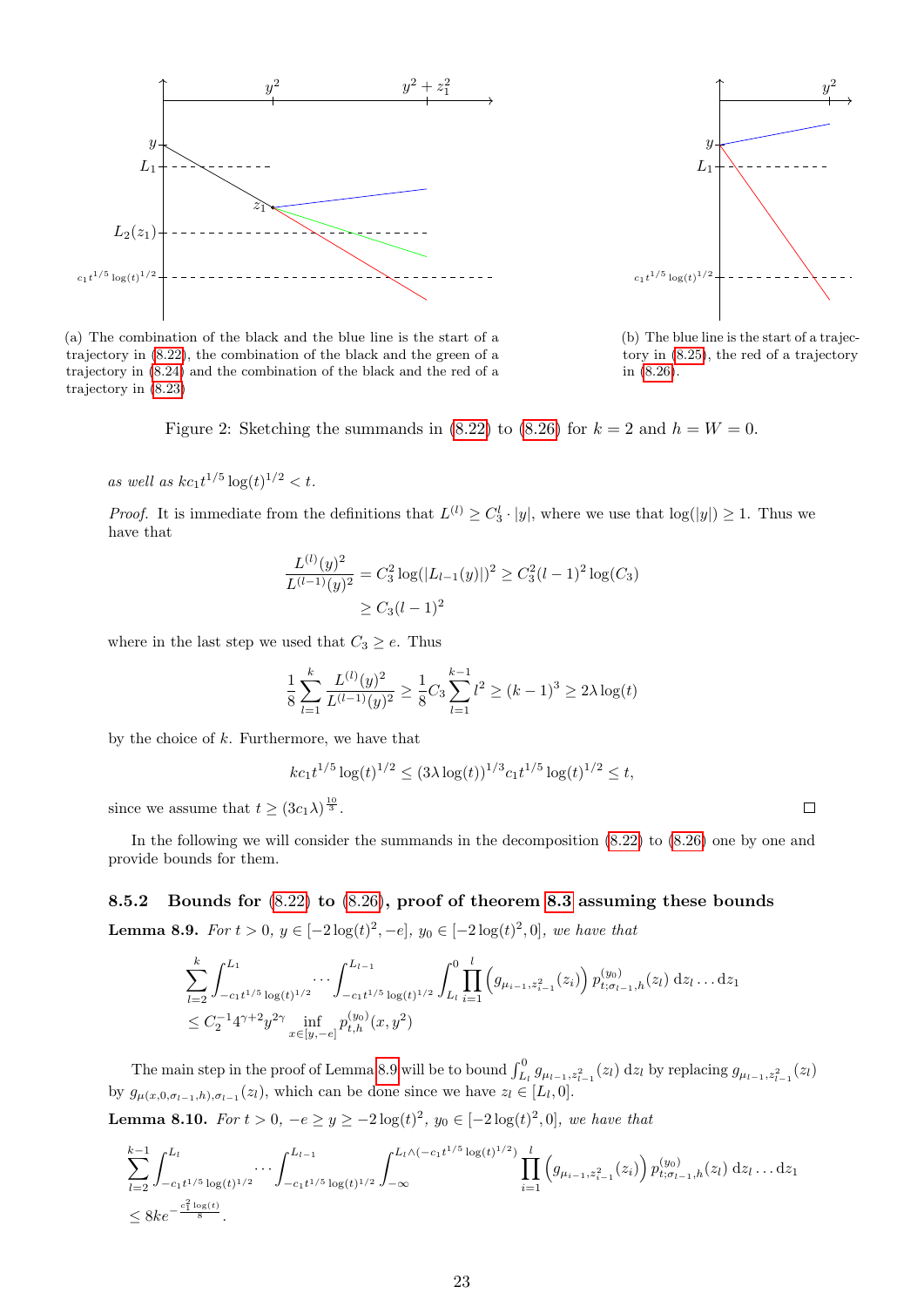For proving Lemma [8.10](#page-22-2) it suffices to bound  $p_{t; \sigma_{l-1}, h}^{(y_0)}(z_l)$  by 1 and to use, that  $|z_l|$  is big on the region of integration of the last integral, in particular the bound only involves the last two integrals, for the other integrals all we use is that the  $g_{\mu_{i-1},z_{i-1}^2}$  are density functions.

<span id="page-23-0"></span>**Lemma 8.11.** For  $t \ge (3c_1\lambda)^{\frac{10}{3}}$ ,  $y \in [-e, -2\log(t)^2]$ ,  $y_0 \in [-2\log(t)^2, 0]$ , we have that

$$
\int_{-c_1t^{1/5}\log(t)^{1/2}}^{L_1} \cdots \int_{-c_1t^{1/5}\log(t)^{1/2}}^{L_{k-1}} \int_{-\infty}^{L_k} \prod_{i=1}^k \left( g_{\mu_{i-1},z_{i-1}^2}(z_i) \right) \, \mathrm{d}z_k \ldots \mathrm{d}z_1 \le e^{-2\lambda \log(t)}.
$$

To prove Lemma [8.11](#page-23-0) we can again use  $p_{t,h}^{(y_0)}(z_l) \leq 1$ , but here the last two integrals alone aren't enough. Instead we prove by induction that in the *l*-th integral we pick up a factor  $e^{-\frac{1}{8} \frac{L^{(l)}(y)^2}{L^{(l-1)}(y)^2}}$ , [\(8.27\)](#page-21-6) then allows to conclude.

<span id="page-23-1"></span>**Lemma 8.12.** For  $t > 0$ ,  $y \in [-2\log(t)^2, -e]$ ,  $x \in [y, -e]$ ,  $y_0 \in [-2\log(t)^2, 0]$ , we have that

$$
\int_{L_1}^0 g_{\mu(y,0,y^2,h),y^2}(z_1) p_{t,y^2,h}^{(y_0)}(z_1) dz_1 \leq C e^{4C_1} e^{3C_3 \log(|y|)} \inf_{x \in [y,-e]} p_{t,h}^{(y_0)}(x,y^2).
$$

The proof of Lemma [8.12](#page-23-1) closely mirrors the proof of Theorem [8.2.](#page-18-3)

<span id="page-23-2"></span>**Lemma 8.13.** There is a  $t_0(\lambda) > 0$  such that for  $t \ge t_0(\lambda)$ ,  $y \in [-2\log(t)^2, -e]$ ,  $y_0 \in [-2\log(t)^2, 0]$ ,

$$
\int_{-\infty}^{L_1 \wedge (-c_1t^{1/5}\log(t)^{1/2})} g_{\mu(y,0,y^2,h),y^2}(z_1) p_{t;y^2,h}^{(y_0)}(z_1) dz_1 \leq 8e^{-\frac{c_1^2t^{2/5}\log(t)}{8y^2}}.
$$

Lemma [8.13](#page-23-2) is quickly proven by applying Gaussian tail estimates.

Proof of Theorem [8.3](#page-18-4) assuming Lemma [8.9](#page-22-1) to Lemma [8.13.](#page-23-2) Combining Lemma 8.9 to Lemma [8.13](#page-23-2) with [\(8.22\)](#page-21-1) to [\(8.26\)](#page-21-2) gives that

$$
\frac{p_{t,h}^{(y_0)}(y,y^2)}{p_{t,h}^{(y_0)}(x,y^2)} \leq C_2^{-1} 4^{\gamma+2} e^{4C_1} |y|^{2\gamma+3C_3} \n+ C p_{t,h}^{(y_0)}(x,y^2)^{-1} \cdot \left( k e^{-\frac{c_1^2 \log(t)}{8}} + e^{-\frac{c_1^2}{4} t^{2/5} \log(t)^{1-2\cdot 2}} + e^{-2\lambda \log(t)} \right).
$$
\n(8.28)

We recall our choice  $c_1 = \sqrt{8(\lambda + 1)}$  in [\(8.6\)](#page-17-9). Furthermore, we note that by definition  $k \leq t$  for  $t \geq ((2\lambda)^{1/3} + 2)^{3/2}$ , that for t big enough  $\frac{c_1^2}{4}t^{2/5}\log(t)^{1-2\cdot 2} \geq \lambda \log(t)$  and that by  $(8.8)$   $p_{t,h}^{(y_0)}(x, y^2)^{-1} \leq$  $p_{t,h}^{(y_0)}(x)^{-1}$ . Combining these observations with [\(8.28\)](#page-23-3) finishes the proof.  $\Box$ 

#### 8.5.3 Details

**Preparation** We recall  $(8.1)$  and Definition [8.2.](#page-20-7) The aim of this paragraph is to prove the following lemma, which allows to replace  $g_{\mu_{l-1},z_{l-1}}(z_l)$  by  $2g_{0,4z_{l-1}}(z_l)$ .

<span id="page-23-4"></span>**Lemma 8.14.** Fix  $l \in \mathbb{N}$ . Assume that for all  $r \leq l-1$  we have that  $z_r \leq C_3 z_{r-1} \log(|z_{r-1}|)$ . Then we have that for all  $r \leq l-1$ ,

<span id="page-23-3"></span>
$$
g_{\mu_r,z_r^2}(z_{r+1}) \le 2g_{0,4z_r^2}(z_{r+1}).
$$

To prove Lemma [8.14](#page-23-4) we will compare  $\sigma_r$  to  $z_r^2$ ,  $z_{r+1}^2$  and establish bounds on  $\Delta_{\sigma_{i-1},\sigma_{i-2}}(f), f \in \{W,h_t\}$ , these are stated in the next three lemmata, whose proofs are postponed, since they are mostly calculation.

<span id="page-23-6"></span>**Lemma 8.15.** Fix  $l \in \mathbb{N}$ . Assume that for all  $r \leq l-1$  we have that  $z_r \leq C_3 z_{r-1} \log(|z_{r-1}|)$ . Then we have that for all  $r \leq l-1$ 

<span id="page-23-8"></span><span id="page-23-7"></span>
$$
\sigma_r \le 2z_r^2,\tag{8.29}
$$

$$
\sigma_{r-1} \le 2 \frac{z_r^2}{\log(|z_{r-1}|)^2}.
$$
\n(8.30)

<span id="page-23-5"></span>**Lemma 8.16.** Fix  $l \in \mathbb{N}$ . Assume that for all  $r \leq l-1$  we have that  $z_r \leq C_3 z_{r-1} \log(|z_{r-1}|)$ . Then we have that for all  $r \leq l-1$ 

$$
|\Delta_{\sigma_{r-1}, \sigma_{r-2}}(W)| \le \frac{1}{8} |z_r - z_{r-1}|
$$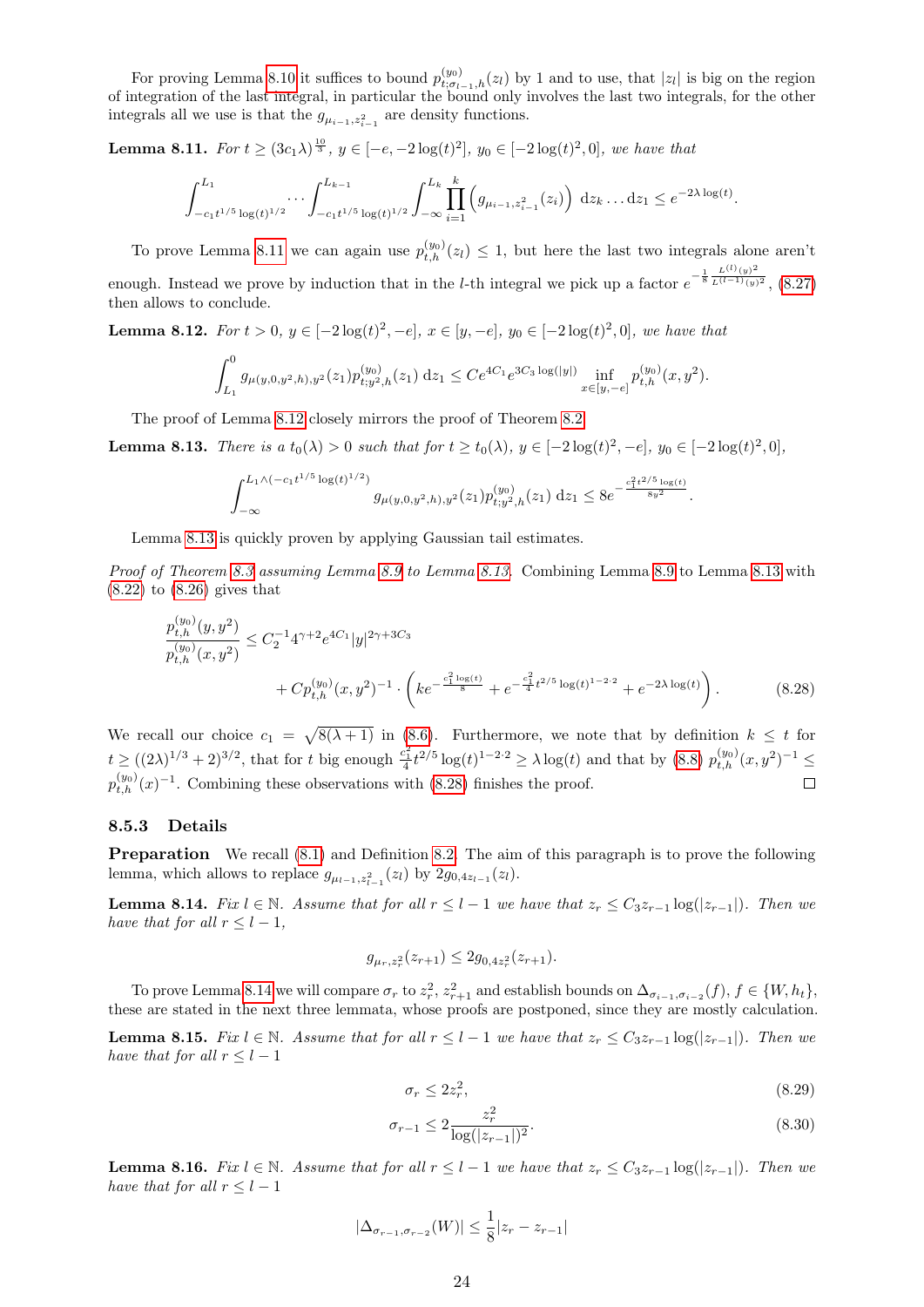<span id="page-24-0"></span>**Lemma 8.17.** Fix  $l \in \mathbb{N}$ . Assume that for all  $r < l-1$  we have that  $z_r < C_3z_{r-1} \log(|z_{r-1}|)$ . Then we have that for all  $r \leq l-1$ 

$$
|\Delta_{\sigma_{r-1}, \sigma_{r-2}}(h_t)| \leq \frac{1}{8} |z_r - z_{r-1}|.
$$

Proof of Lemma [8.14](#page-23-4) assuming Lemmata [8.16,](#page-23-5) [8.17](#page-24-0) . Follows by plugging Lemma [8.16,](#page-23-5) Lemma [8.17](#page-24-0) into the definition of  $g_{\mu_{r-1},z_{r-1}}(z_r)$  and noticing that  $z_r \leq 4z_{r-1}$  by [\(8.7\)](#page-17-10).  $\Box$ 

*Proof of Lemma [8.15.](#page-23-6)* Equation [\(8.30\)](#page-23-7) is implied by [\(8.29\)](#page-23-8) using that  $z_{r+1}^2 \geq \log(|z_r|)^2 z_r^2$ . Thus it remains to prove [\(8.29\)](#page-23-8).

We have that  $z_r \leq C_3 z_{r-1} \log(|z_{r-1}|)$  and since  $z_{r-1} \leq y \leq -e$  we have that  $\log(|z_{r-1}|) \geq 1$  and thus

$$
z_r \leq C_3 z_{r-1} < 0.
$$

Squaring and iterating this bound gives that for  $k \in \{0, \ldots, r\}$  we have  $z_{r-k}^2 \leq \frac{1}{C_3^{2k}} z_r^2$  which yields that

$$
\sigma_r = \sum_{k=0}^r z_k^2 \leq \sum_{k=0}^r \frac{1}{C_3^{2k}} z_r^2 \leq \frac{1}{1-1/C_3^2} z_r^2 \leq 2z_r^2
$$

where the second to last step uses that  $C_3^2 > 1$  and the last step uses that  $1 - 1/C_3^2 \ge 1/2$  since  $C_3^2 \ge 2$ . *Proof of Lemma [8.16.](#page-23-5)* Using the triangle inequality and  $|z_{i-1}| \leq \frac{1}{C_3} |z_i|$  shows that it suffices to prove that for  $k \in \{1, 2\}$ 

$$
|W_{\sigma_{i-k}}|\leq \frac{C_3-1}{16C_3}|z_i|.
$$

By [\(8.7\)](#page-17-10) we have that  $(C_3 - 1)/C_3 \ge \frac{1}{2}$  and thus it suffices to prove that

<span id="page-24-1"></span>
$$
\frac{|W_{\sigma_{i-k}}|}{|z_i|} \le \frac{1}{32} \tag{8.31}
$$

for  $k \in \{1, 2\}$ . We note that for  $i = 1$  and  $k = 2$  [\(8.31\)](#page-24-1) is trivial, since  $W_{\sigma_{-1}} = W_0 = 0$ . For the other pairs  $i, k$  by Lemma [8.15](#page-23-6) we have that

$$
0 < \sigma_{i-k} \leq 2z_{i-1}^2,
$$

which implies that

$$
\frac{|W_{\sigma_{i-k}}|}{|z_i|} = \frac{|W_{\sigma_{i-k}}|}{\sigma_{i-k}^{1/2} \log(\sigma_{i-k})} \frac{\sigma_{i-k}^{1/2} \log(\sigma_{i-k})}{|z_i|} \leq C_{\log} \frac{2|z_{i-1}| \log(2z_{i-1}^2)}{C_3|z_{i-1}| \log(|z_{i-1}|)} \leq \frac{1}{32}.
$$

where the last step uses  $(8.7)$ . This yields  $(8.31)$  and finishes the proof.

Proof of Lemma [8.17.](#page-24-0) As in Lemma [8.16](#page-23-5) it suffices to prove that

$$
\frac{|h_t(\sigma_{i-k})|}{|z_i|} \le \frac{1}{32}
$$

for  $k \in \{1, 2\}$ .

By [\(8.3\)](#page-17-7) we have that

$$
|\Delta_{\sigma_{i-1},\sigma_{i-2}}(h_t)| \le C_1 \left( |\sqrt{1+\sigma_{i-1}}| + |\sqrt{1+\sigma_{i-2}}| \right) \stackrel{L.8.15}{\le} C_1 \left( \sqrt{1+2z_{i-1}^2} + \sqrt{1+2z_{i-2}^2} \right)
$$
  

$$
\stackrel{|z_{i-1}|, |z_{i-2}| \ge 1}{\le} C_1 \sqrt{3} (|z_{i-1}| + |z_{i-2}|) \le 2C_1 \frac{\sqrt{3}}{C_3} |z_i|.
$$

Using [\(8.7\)](#page-17-10) this yields the claim.

**Proof of Lemma [8.9](#page-22-1)** The proof of this lemma is split into two steps. First we bound the last two integrals in [\(8.22\)](#page-21-1), which is done by controlling  $g_{\mu_{l-1},z_{l-1}^2}(z_l)g_{\mu(x,0,\sigma_{l-1},h),\sigma_{l-1}}(z_l)^{-1}$  for  $z_l \in [L_l,0]$ , giving the following lemma.

<span id="page-24-2"></span>**Lemma 8.18.** Let  $t > 0$ ,  $y \in [-2\log(t)^2, -e]$ ,  $y_0 \in [-2\log(t)^2, 0]$  and  $l \ge 2$ . Assume that for all  $r \le l - 1$ we have that  $z_r \leq C_3 z_{r-1} \log(|z_{r-1}|)$ . Then

$$
\int_{-c_1 t^{1/5} \log(t)^{1/2}}^{L_{l-1}} g_{\mu_{l-2}, z_{l-2}^2}(z_{l-1}) \int_{L_l}^0 g_{\mu_{l-1}, z_{l-1}^2}(z_l) p_{t; \sigma_{l-1}, h}^{(y_0)}(z_l) dz_l dz_{l-1}
$$
\n
$$
\leq C_2^{-1} 4^{\gamma+2} |z_{l-2}|^{2\gamma} e^{-\frac{C_3^2}{16}} \inf_{x \in [y, -e]} p_{t, h}^{(y_0)}(x, y^2)
$$

 $\Box$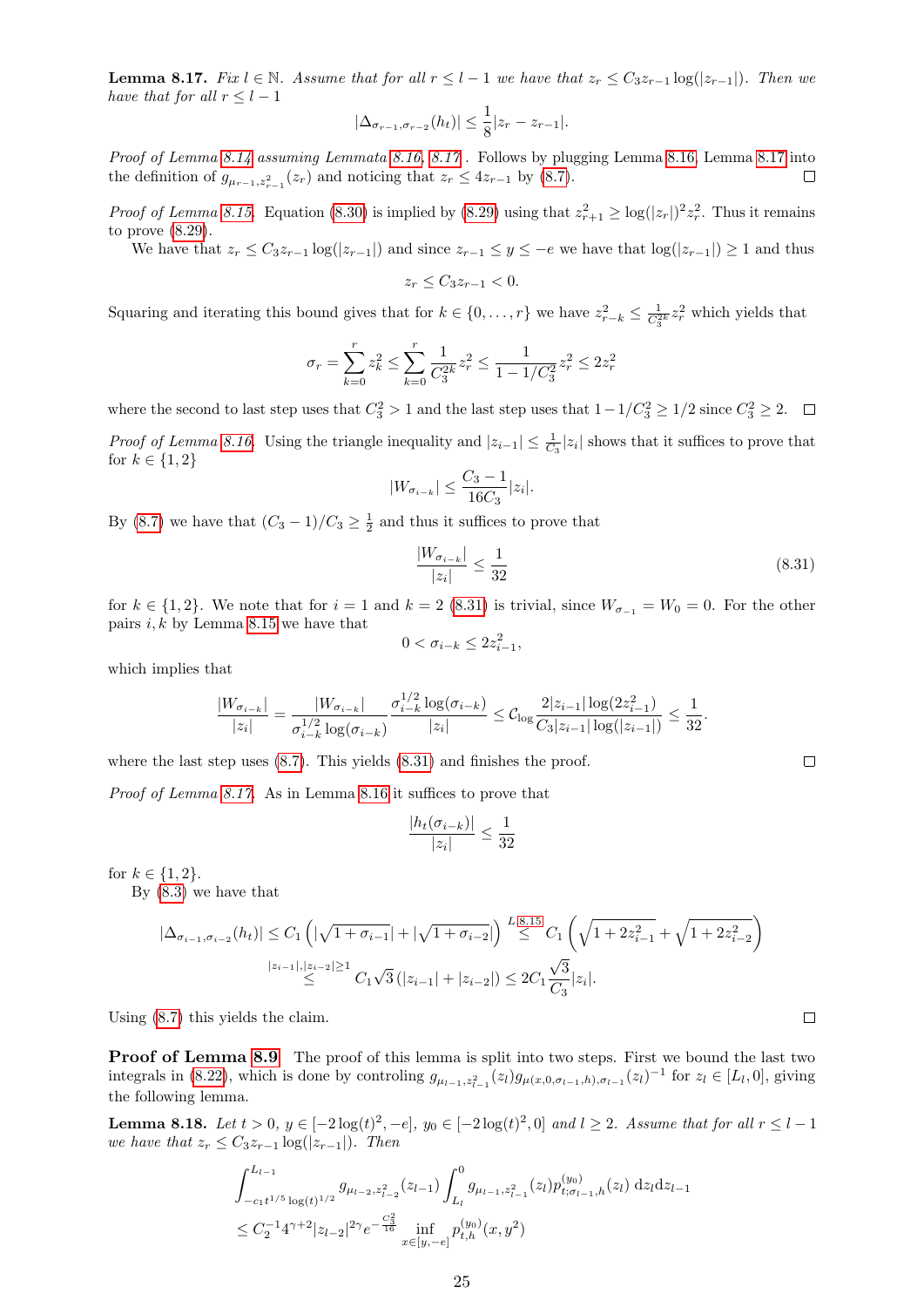After this we bound the other integrals in [\(8.22\)](#page-21-1) by induction giving the following lemma.

<span id="page-25-0"></span>**Lemma 8.19.** For  $y \le 0$  arbitrary and all  $l \in \mathbb{N}$ , we have that

$$
\int_{-\infty}^{L_1} \cdots \int_{-\infty}^{L_l} z_l^{2\gamma} \prod_{i=1}^l g_{\mu_{i-1}, z_{i-1}^2}(z_i) \, \mathrm{d}z_l \ldots \mathrm{d}z_1 \leq \sqrt{8} e^{-\frac{lC_3^2}{16}} |y|^{2\gamma}.
$$

Proof of Lemma [8.9](#page-22-1) assuming Lemmata [8.18](#page-24-2) and [8.19.](#page-25-0) Combining Lemma 8.18 and Lemma [8.19](#page-25-0) gives that

$$
\int_{-c_1 t^{1/5} \log(t)^{1/2}}^{L_1} \cdots \int_{-c_1 t^{1/5} \log(t)^{1/2}}^{L_{l-1}} \int_{L_l}^{0} \prod_{i=1}^l \left( g_{\mu_{i-1}, z_{i-1}^2}(z_i) \right) p_{t; \sigma_{l-1}, h}^{(y_0)}(z_l) dz_l \dots dz_1
$$
  

$$
\leq C_2^{-1} 4^{\gamma+2} |y|^{2\gamma} e^{-\frac{(l-1)C_3^2}{16}} \inf_{x \in [y, -e]} p_{t, h}^{(y_0)}(x, y^2).
$$

Summing this inequality over  $l \geq 2$  directly yields the claim of Lemma [8.9](#page-22-1) since by [\(8.7\)](#page-17-10) we have  $1/\left(1-e^{-\frac{C_3^2}{16}}\right) \leq 2.$  $\Box$ 

#### Proof of Lemma [8.18](#page-24-2)

<span id="page-25-2"></span>**Lemma 8.20.** We have that for  $y \in [-2\log(t)^2, -e]$ ,  $x \in [y, -e]$ ,  $l \ge 2$ ,  $z_l \in [L_l, 0]$ ,

$$
\frac{g_{\mu_{l-1},z_{l-1}^2}(z_l)}{g_{\mu(x,0,\sigma_{l-1},h),\sigma_{l-1}}(z_l)} \leq \sqrt{2}e^{C_3^{3/2}(\log(|z_{l-2}|))^{3/2}}.
$$

*Proof.* Using the definition of g in [\(8.1\)](#page-17-5), dropping negative terms, using that  $z_l \geq L_l$  and simplifying gives the bound

$$
g_{\mu_{l-1},z_{l-1}}(z_l)g_{\mu(x,0,\sigma_{l-1},h),\sigma_{l-1}}(z_l)^{-1} \leq \frac{\sqrt{\sigma_{l-1}}}{|z_{l-1}|}e^{\frac{L_l}{z_{l-1}} + \frac{L_l}{z_{l-1}}} \left(\frac{\sigma_{l-2}(|W\sigma_{l-1}| + |h_t(\sigma_{l-1})|)}{\sigma_{l-1}|z_{l-1}|} + \frac{|W\sigma_{l-2}| + |h_t(\sigma_{l-2})|}{|z_{l-1}|}\right)
$$

$$
\cdot e^{\frac{1 + h_t(\sigma_{l-1})^2 + W_{\sigma_{l-1}}^2 + 2|h_t(\sigma_{l-1})| + 2\sigma_{l-1}| + 2|h_t(\sigma_{l-1})| \cdot |W_{\sigma_{l-1}}|}{2\sigma_{l-1}}}.
$$
(8.32)

This upper bound can be simplified further by plugging in the definition of  $L_l$  and bounding the terms involving W and h. Using Assumptions  $(8.3)$ ,  $(8.2)$  and Lemma [8.15](#page-23-6) direct calculation gives that

<span id="page-25-1"></span>
$$
\frac{|W_{\sigma_{l-1}}|\sigma_{l-2}}{\sigma_{l-1}z_{l-1}} \leq 8C_{\log} (\log(|z_{l-1}|))^{1/2},
$$

$$
\frac{|W_{\sigma_{l-2}}|}{z_{l-1}} \leq 8C_{\log}
$$

$$
\frac{W_{\sigma_{l-1}}^2}{\sigma_{l-1}} \leq C_{\log}^2 \log(2z_{l-1}^2),
$$

$$
\left|\frac{W_{\sigma_{l-1}}}{\sigma_{l-1}}\right| \leq C_{\log},
$$

$$
\frac{|h_t(\sigma_{l-1})| \cdot |W_{\sigma_{l-1}}|}{\sigma_{l-1}} \leq C_1 C_{\log} (\log(2z_{l-1}^2)))^{1/2}.
$$

Plugging these and the definition of  $L_l$  in Definition [8.3](#page-20-10) into [\(8.32\)](#page-25-1) and simplifying yields the claim of the Plugging these and the definition of  $L_l$  in Definition 8.3 into (8.32) and simplifying yields the claim of the lemma, we note that while simplifying we also used Assumption [\(8.7\)](#page-17-10) as well as that  $\sqrt{\sigma_{l-1}}/|z_{l-1}| \leq \sqrt{2$  $\Box$ by Lemma [8.15.](#page-23-6)

Lemma [8.20](#page-25-2) and the inequality [\(8.8\)](#page-18-5) allow us to bound the last integral in [\(8.22\)](#page-21-1).

<span id="page-25-3"></span>**Lemma 8.21.** For  $y \in [-2\log(t)^2, -e]$ ,  $y_0 \in [-2\log(t)^2, 0]$ ,  $l \ge 2$  and  $z_j \in [-c_1t^{1/5}\log(t)^{1/2}, 0]$  we have that for all  $j \leq l-1$ ,

$$
\int_{L_l}^0 g_{\mu_{l-1},z_{l-1}^2}(z_l) p_{t;\sigma_{l-1},h}^{(y_0)}(z_l) \, \mathrm{d}z_l \leq C_2^{-1} \sqrt{2} 2^{2\gamma} e^{C_3^{3/2} (\log(|z_{l-1}|))^{3/2}} |z_{l-1}|^{2\gamma} \inf_{x \in [y,-e]} p_{t,h}^{(y_0)}(x,y^2).
$$

*Proof.* Fix  $x \in [y, -e]$  arbitrary. We have that

$$
\int_{L_l}^0 g_{\mu_{l-1},z_{l-1}^2}(z_l) p_{t;\sigma_{l-1},h}^{(y_0)}(z_l) \,dz_l
$$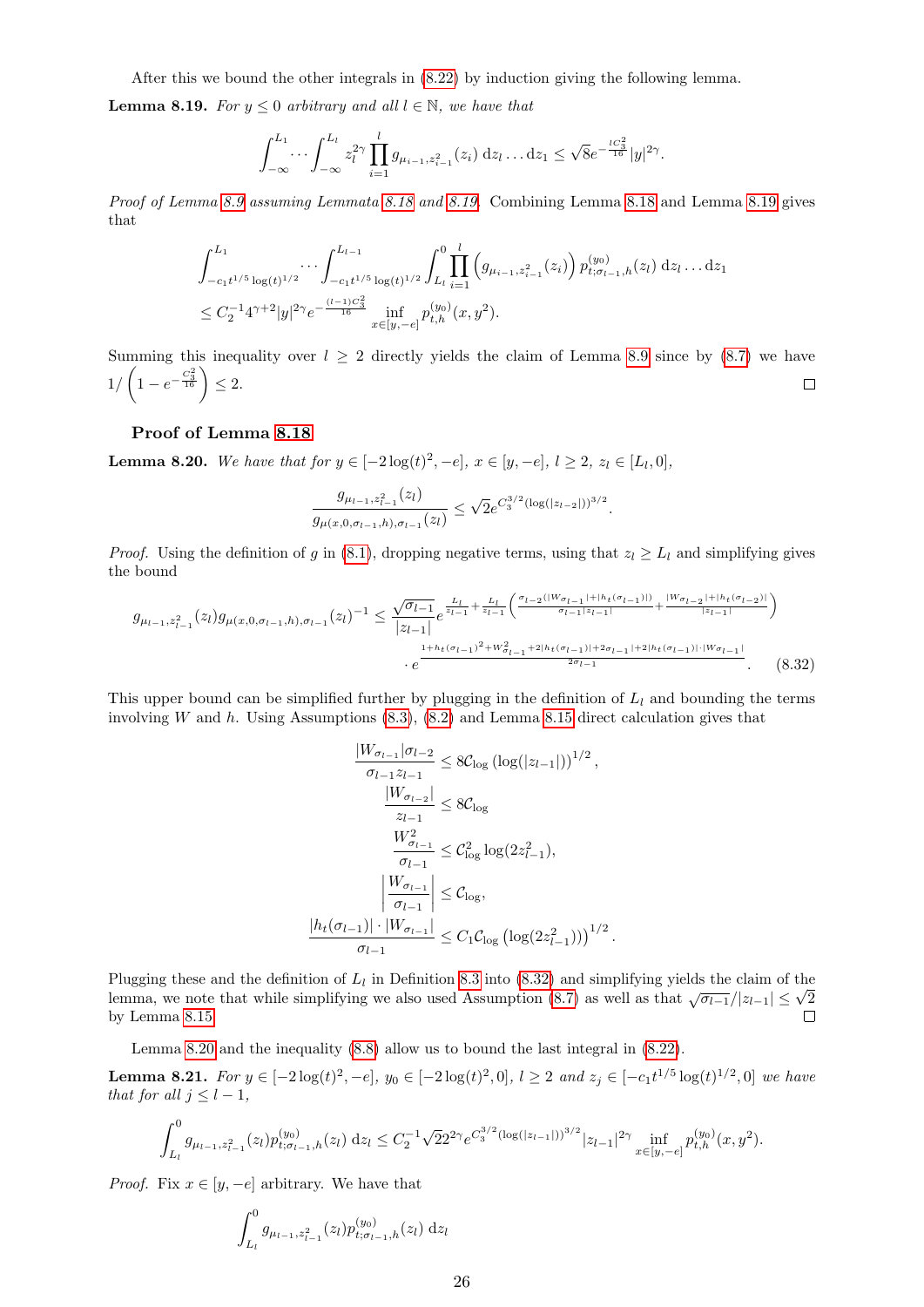$$
\overset{L.8.20}{\leq} \sqrt{2}e^{C_3^{3/2}(\log(|z_{l-1}|))^{3/2}} \int_{-\infty}^0 g_{\mu(x,0,\sigma_{l-1},h),\sigma_{l-1}}(z_l) p_{t;\sigma_{l-1},h}^{(y_0)}(z_l) dz_l
$$
\n
$$
\overset{(8.21)}{\leq} \sqrt{2}e^{C_3^{3/2}(\log(|z_{l-1}|))^{3/2}} p_{t,h}^{(y_0)}(x,\sigma_{l-1}).
$$
\n
$$
(8.33)
$$

Since  $z_j \in [-c_1 t^{1/5} \log(t)^{1/2}, 0]$  for all  $j \leq l-1$  we have that

$$
\sqrt{\sigma_{l-1}} \le \sqrt{2}|z_{l-1}| \le \sqrt{2}c_1t^{1/5}\log(t)^{1/2}.
$$

Thus we can apply [\(8.8\)](#page-18-5) to conclude

$$
p_{t,h}^{(y_0)}(x, \sigma_{l-1}) \stackrel{(8.8)}{\leq} C_2^{-1} p_{t,h}^{(y_0)}(x) \sigma_{l-1}^{\gamma}
$$
  
*L.8.15*  

$$
\leq C_2^{-1} p_{t,h}^{(y_0)}(x, y^2) |z_{l-1}|^{2\gamma} 2^{2\gamma}.
$$
 (8.34)

Together [\(8.33\)](#page-26-0), [\(8.34\)](#page-26-1) and the fact that  $x \in [y, -e]$  was arbitrary, finish the proof.

A direct calculation gives that for  $s \geq C_3 \log(|z_{l-2}|)$ 

<span id="page-26-2"></span>
$$
s^{2\gamma} e^{C_3^{3/2} \log(s|z_{l-2}|)^{3/2}} \le e^{\frac{s^2}{16}}.
$$
\n(8.35)

<span id="page-26-1"></span><span id="page-26-0"></span> $\Box$ 

With this we have all tools needed for the proof of Lemma [8.18.](#page-24-2)

Proof of Lemma [8.18.](#page-24-2) Set

$$
I(z_{l-1}) := \int_{-c_1 t^{1/5} \log(t)^{1/2}}^{L_{l-1}} g_{\mu_{l-2}, z_{l-2}^2}(z_{l-1}) \int_{L_l}^0 g_{\mu_{l-1}, z_{l-1}^2}(z_l) p_{t; \sigma_{l-1}, h}^{(y_0)}(z_l) \,dz_l dz_{l-1}.
$$

Using Lemma [8.21](#page-25-3) and Lemma [8.14](#page-23-4) yields that

$$
\frac{I(z_{l-1})}{\sqrt{2}2^{2\gamma}C_{2}^{-1}p_{t,h}^{(y_{0})}(x,y^{2})}
$$
\n
$$
\leq \int_{-\infty}^{L_{s}^{2}} g_{\mu_{l-2},z_{l-2}^{2}}(z_{l-1})e^{C_{3}^{3/2}(\log(|z_{l-1}|))^{3/2}}|z_{l-1}|^{2\gamma} dz_{l-1}
$$
\n
$$
\leq \int_{-\infty}^{L_{s}^{2}} \int_{-\infty}^{C_{3}z_{l-2}\log(|z_{l-2}|)} |z_{l-1}|^{2\gamma} 2g_{0,4z_{l-2}^{2}}(z_{l-1})e^{C_{3}^{3/2}(\log(|z_{l-1}|))^{3/2}} dz_{l-1}
$$
\n
$$
s=\frac{z_{l-1}}{z_{l-2}}, (8.35)
$$
\n
$$
\leq |z_{l-2}|^{2\gamma}\sqrt{8}\int_{C_{3}\log(|z_{l-2}|)}^{\infty} g_{0,8}(s) ds \leq 8|z_{l-2}|^{2\gamma}e^{-\frac{C_{3}^{2}\log(|z_{l-2}|)^{2}}{16}}
$$
\n
$$
\leq 8|z_{l-2}|^{2\gamma}e^{-\frac{C_{3}^{2}}{16}},
$$

where the second to last step used Gaussian tail estimates<sup>[2](#page-26-3)</sup> and the last that by our assumptions  $|z_{l-2}| \ge |y| \ge e$ . Rearranging yields the claim.  $\Box$ 

**Proof of Lemma [8.19](#page-25-0)** We prove this by induction. Induction basis  $(l = 1)$ : By applying Lemma [8.14](#page-23-4) and [\(8.35\)](#page-26-2) we get analogously to the calculation in the proof of Lemma [8.18](#page-24-2)

$$
\int_{-\infty}^{L_1} |z_1|^{2\gamma} g_{\mu_0, z_0^2}(z_1) dz_1 \leq |z_0|^{2\gamma} \int_{C_3}^{\infty} \sqrt{8} g_{0,8}(s) ds \leq \sqrt{8}|z_0|^{2\gamma} e^{-\frac{C_3^2}{16}}.
$$

Induction step  $(l \rightarrow l + 1)$ : We have that

$$
\int_{-\infty}^{L_1} \cdots \int_{-\infty}^{L_{l+1}} |z_{l+1}|^{2\gamma} \prod_{i=1}^l g_{\mu_{i-1},z_{i-1}^2}(z_i) dz_{l+1} \dots dz_1 \leq \int_{-\infty}^{H} |z_1|^{2\gamma} e^{-\frac{tC_3^2}{16}} g_{\mu_0,z_0^2}(z_1) dz_1
$$

$$
\stackrel{\text{IB}}{\leq} e^{-\frac{tC_3^2}{16}} |y|^{2\gamma} e^{-\frac{C_3^2}{16}}
$$

$$
= |y|^{2\gamma} e^{-\frac{(l+1)C_3^2}{16}}.
$$

<span id="page-26-3"></span><sup>2</sup>See for example Theorem 1.2.6 in  $[5, p. 13]$  $[5, p. 13]$ .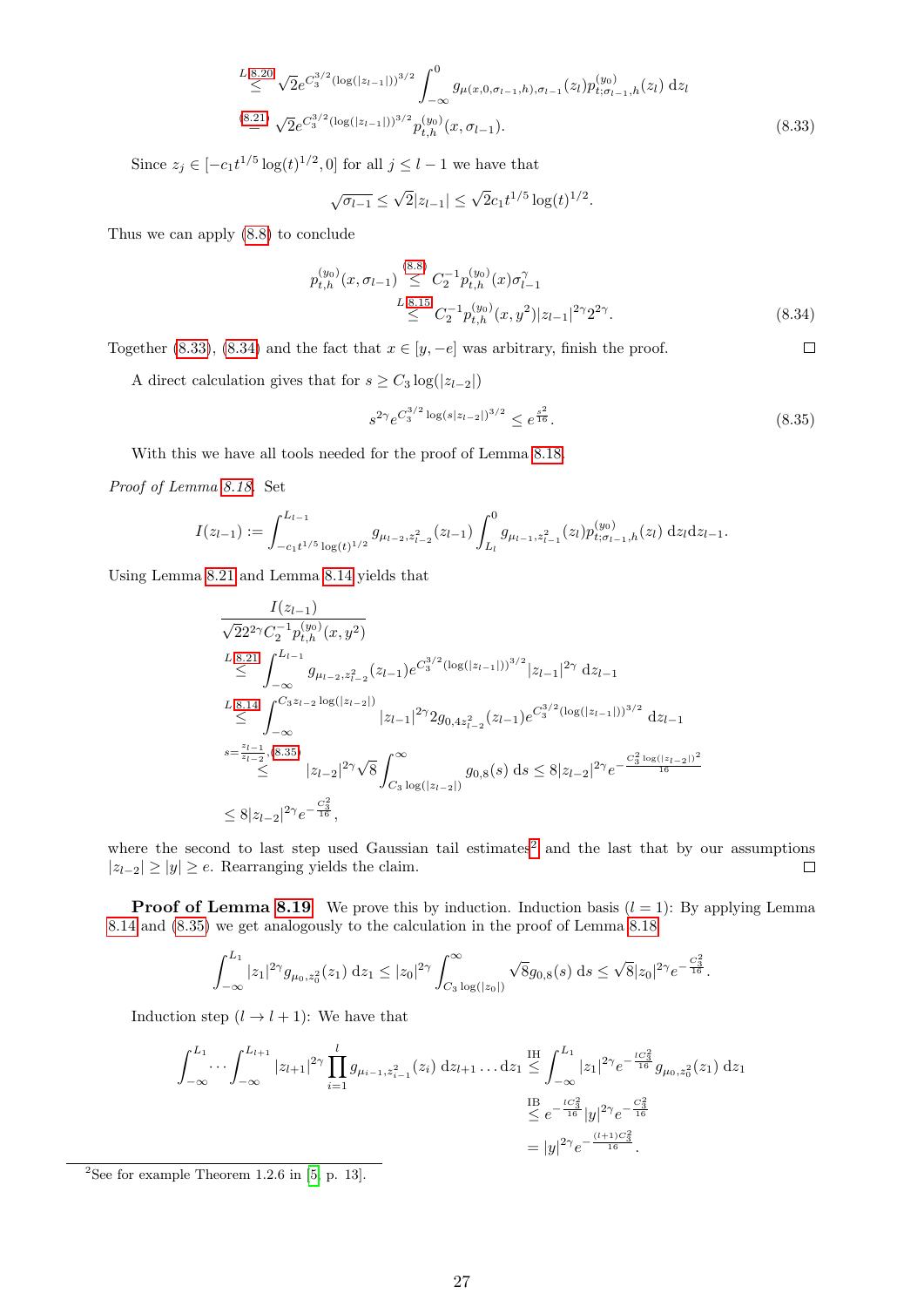**Proof of Lemma [8.10](#page-22-2)** Let  $l \in \{2, ..., k-1\}$ . To keep notation slightly lighter, we will as in the proof of Lemma [8.9](#page-22-1) handle the last two integrals in [\(8.23\)](#page-21-3) first. Since  $p_{t; \sigma_{l-1}, h}^{(y_0)}(z_l) \leq 1$  we have that

$$
\int_{-c_1 t^{1/5} \log(t)^{1/2}}^{L_{l-1}} \int_{-\infty}^{-c_1 t^{1/5} \log(t)^{1/2} \wedge L_l} \prod_{i=l-1}^{l} \left( g_{\mu_{i-1}, z_{i-1}^2}(z_i) \right) p_{t; \sigma_{l-1}, h}^{(y_0)}(z_l) \, dz_l dz_{l-1}
$$
\n
$$
\leq \int_{-c_1 t^{1/5} \log(t)^{1/2}}^{L_{l-1}} \int_{-\infty}^{-c_1 t^{1/5} \log(t)^{1/2} \wedge L_l} \prod_{i=l-1}^{l} \left( g_{\mu_{i-1}, z_{i-1}^2}(z_i) \right) \, dz_l dz_{l-1}
$$
\n
$$
\leq \int_{-c_1 t^{1/5} \log(t)^{1/2}}^{L_{l-1}} \int_{-\infty}^{-c_1 t^{1/5} \log(t)^{1/2} \wedge L_l} \prod_{i=l-1}^{l} 2g_{0, 4z_{i-1}^2}(z_i) \, dz_l dz_{l-1}
$$
\n
$$
\leq 4 \int_{-c_1 t^{1/5} \log(t)^{1/2}}^{L_{l-1}} g_{0, 4z_{l-2}^2}(z_{l-1}) e^{-\frac{(-c_1 t^{1/5} \log(t)^{1/2} \wedge L_l)^2}{8z_{l-1}^2}} dz_{l-1}
$$
\n
$$
(8.36)
$$

On  $[-t^{1/5}, L_{l-1}]$  we have that

<span id="page-27-2"></span><span id="page-27-1"></span><span id="page-27-0"></span>
$$
e^{-\frac{(-c_1t^{1/5}\log(t)^{1/2}\wedge L_l)^2}{8z_{l-1}^2}}\leq e^{-\frac{c_1^2\log(t)}{8}}
$$

and on  $[-c_1t^{1/5}\log(t)^{1/2}, -t^{1/5}]$  we have that

$$
e^{-\frac{(-c_1t^{1/5}\log(t)^{1/2}\wedge L_l)^2}{8z_{l-1}^2}} \le e^{-\frac{C_3^2\log(|z_{l-1}|)^2}{8}} \le e^{-\frac{c_1^2\log(t)}{8}},
$$

where the last step used that by  $(8.7) C_3^2 \geq 5c_1^2$ .

Plugging both of these into [\(8.36\)](#page-27-0) and using that  $g_{\mu_{l-2},z_{l-2}^2}$  is a density function gives that

$$
\int_{-c_1 t^{1/5} \log(t)^{1/2}}^{L_{l-1}} \int_{-\infty}^{-c_1 t^{1/5} \log(t)^{1/2} \wedge L_l} \prod_{i=l-1}^l \left( g_{\mu_{i-1}, z_{i-1}^2}(z_i) \right) p_{t; \sigma_{l-1}, h}^{(y_0)}(z_l) \, \mathrm{d}z_l \mathrm{d}z_{l-1} \leq 8 e^{-\frac{c_1^2 \log(t)}{8}} \tag{8.37}
$$

Since for  $i < l-1$  all  $g_{\mu_{i-1},z_{i-1}^2}$  are density functions, [\(8.37\)](#page-27-1) implies that

$$
\int_{-c_1 t^{1/5} \log(t)^{1/2}}^{L_l} \cdots \int_{-c_1 t^{1/5} \log(t)^{1/2}}^{L_{l-1}} \int_{-\infty}^{L_l \wedge (-c_1 t^{1/5} \log(t)^{1/2})} \prod_{i=1}^l \left( g_{\mu_{i-1}, z_{i-1}^2}(z_i) \right) p_{t; \sigma_{l-1}, h}^{(y_0)}(z_l) \, dz_l \dots dz_1
$$
\n
$$
\leq 8e^{-\frac{c_1^2 \log(t)}{8}}.
$$
\n
$$
(8.38)
$$

Finally, summing [\(8.38\)](#page-27-2) for  $l \in \{2, \ldots, k-1\}$  yields the statement of Lemma [8.10.](#page-22-2)  $\Box$ 

**Proof of Lemma [8.11](#page-23-0)** One preparatory lemma is needed for this.

<span id="page-27-3"></span>Lemma 8.22. For  $m \in \mathbb{N}$  arbitrary,  $y \leq 0$ 

$$
\int_{-\infty}^{L_1} \cdots \int_{-\infty}^{L_{m-1}} \prod_{i=1}^{m-1} \frac{1}{\sqrt{2\pi} |z_{i-1}|} e^{-\frac{z_i^2}{8z_{i-1}^2}} e^{-\frac{L_m^2}{8z_{m-1}^2}} \, \mathrm{d}z_{m-1} \dots \mathrm{d}z_1 \leq e^{-\frac{1}{8} \sum_{l=1}^m \frac{L^{(l)}(y)^2}{L^{(l-1)}(y)^2}}.
$$

*Proof.* We prove this using induction. Induction basis  $(m = 1)$ : Here no integrals remain and the statement trivially holds by definition of  $L^{(1)}(y)$  and  $L^{(0)}(y)$ .

Induction step  $(m \to m + 1)$ : We have that

$$
\int_{-\infty}^{L_1} \cdots \int_{-\infty}^{L_m} \prod_{i=1}^m \frac{1}{\sqrt{2\pi} |z_{i-1}|} e^{-\frac{z_i^2}{8z_{i-1}^2} - \frac{L_{m+1}^2}{8z_m^2}} dz_m \dots dz_1
$$
  

$$
\stackrel{\text{IH}}{\leq} \int_{-\infty}^{L_1} \frac{1}{\sqrt{2\pi} |y|} e^{-\frac{z_1^2}{8y^2}} e^{-\frac{1}{8} \sum_{l=1}^m \frac{L^{(l)}(z_1)^2}{L^{(l-1)}(z_1)^2}} dz_1
$$

since  $\frac{L^{(l)}(x)^2}{L^{(l-1)}(x)}$  $\frac{L^{(i)}(x)^2}{L^{(i-1)}(x)^2} = C_3^2 \log(|L^{(i-1)}(x)|)^2$  is decreasing in x for  $x \leq -1$  and  $z_1 \leq y$ , which can be seen directly from the definition in [8.3,](#page-20-10) we have that

$$
\int_{-\infty}^{L_1} \cdots \int_{-\infty}^{L_m} \prod_{i=1}^m \frac{1}{\sqrt{2\pi} |z_{i-1}|} e^{-\frac{z_i^2}{8z_{i-1}^2} - \frac{L_m^2 + 1}{8z_m^2}} dz_m \cdots dz_1
$$
\n
$$
\leq e^{-\sum_{l=1}^m \frac{L^{(l)}(L_1(y))^2}{L^{(l-1)}(L_1(y))^2}} \int_{-\infty}^{L_1} \frac{1}{\sqrt{2\pi} |y|} e^{-\frac{z_1^2}{8y^2}} dz_1 \leq e^{-\sum_{l=2}^{m+1} \frac{L^{(l)}(y)^2}{L^{(l-1)}(y)^2}} e^{-\frac{L_1(y)^2}{8y^2}}.
$$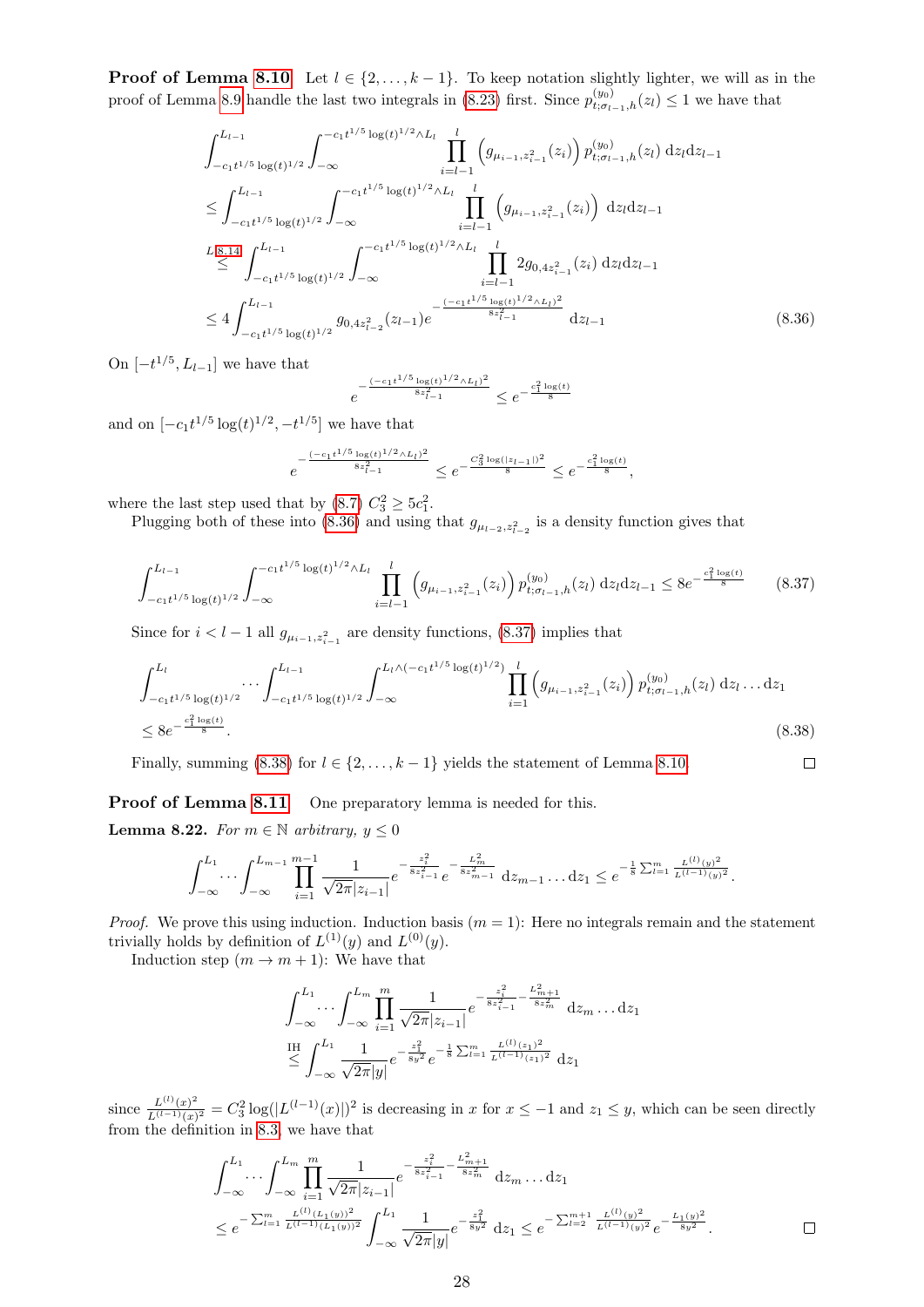Proof of Lemma [8.11.](#page-23-0) Repeating the calculation in Lemma [8.10](#page-22-2) we get that

$$
\int_{-c_1 t^{1/5} \log(t)^{1/2}}^{L_1} \cdots \int_{-c_1 t^{1/5} \log(t)^{1/2}}^{L_{k-1}} \int_{-\infty}^{L_k} \prod_{i=1}^k \left( g_{\mu_{i-1}, z_{i-1}^2}(z_i) \right) dz_k \dots dz_1
$$
\n
$$
\leq \int_{-\infty}^{L_1} \cdots \int_{-\infty}^{L_{k-1}} \prod_{i=1}^{k-1} \frac{1}{\sqrt{2\pi} |z_{i-1}|} e^{-\frac{z_i^2}{8z_{i-1}^2}} e^{-\frac{L_k^2}{8z_{k-1}^2}} dz_{k-1} \dots dz_1 \leq e^{-\frac{1}{8} \sum_{i=1}^k \frac{L^{(i)}(y)^2}{L^{(i-1)}(y)^2}}
$$
\n
$$
\leq e^{-2\lambda \log(t)}.
$$
\n(8.27)  $e^{-2\lambda \log(t)}$ .

Proof of Lemma [8.12](#page-23-1) We have that

$$
\int_{L_1}^{0} g_{\mu(y,0,y^2,h),y^2}(z_1) p_{t,y^2,h}^{(y_0)}(z_1) dz_1
$$
\n
$$
\stackrel{(8.17)}{=} e^{\frac{x^2-y^2}{2y^2} + \frac{(y-x)W_{y^2}}{y^2} - \frac{h_t(y^2)(y-x)}{y^2}} \int_{L_1}^{0} e^{\frac{z_1(y-x)}{y^2}} g_{\mu(x,0,y^2,h),y^2}(z_1) p_{t,y^2,h}^{(y_0)}(z_1) dz_1
$$
\n
$$
\leq e^{\frac{x^2-y^2}{2y^2} + \frac{(y-x)W_{y^2}}{y^2} - \frac{h_t(y^2)(y-x)}{y^2}} e^{\frac{C_3y \log(|y|)(y-x)}{y^2}}
$$
\n
$$
\int_{-\infty}^{0} g_{\mu(x,0,y^2,h),y^2}(z_1) p_{t,y^2,h}^{(y_0)}(z_1) dz_1
$$
\n
$$
\stackrel{(8.16),(8.2),(8.3)}{\leq} C e^{4C_1} e^{2C_{\log} \sqrt{\log(y^2)}} e^{2C_3 \log(|y|)} p_{t,h}^{(y_0)}(x,y^2)
$$
\n
$$
\stackrel{(8.7)}{\leq} C e^{4C_1} e^{3C_3 \log(|y|)} p_{t,h}^{(y_0)}(x,y^2).
$$

 $\Box$ 

**Proof of Lemma [8.13](#page-23-2)** Using that  $|y| \leq 2 \log(t)^2$  we have that  $L_1 = L_1(y) < -c_1 t^{1/5} \log(t)^{1/2}$  for t big enough (independent of  $W$ ), and thus get that

$$
\int_{-\infty}^{L_1 \wedge (-c_1 t^{1/5} \log(t)^{1/2})} g_{\mu(y,0,y^2,h),y^2}(z_1) p_{t;y^2,h}^{(y_0)}(z_1) dz_1 \stackrel{L.8.16,8.17}{\leq} \int_{-\infty}^{-c_1 t^{1/5} \log(t)^{1/2}} 2g_{0,4y^2}(z_1) dz_1
$$
  

$$
\leq 8e^{-\frac{c_1^2 t^{2/5} \log(t)}{8y^2}}.
$$

## <span id="page-28-0"></span>9 Getting rid of  $h_t$  – Preparation for Section [12](#page-42-0)

In all of this section assume that  $t \geq 0$ ,  $y \in [-\log(t)^2, 0]$ ,  $y_0 \in [-\log(t)^2, 0]$  are fixed.

Furthermore, let  $(X_s)_{s>0}$  be the universal object in what follows and assume that under  $\mathbb{P}_y$  it is distributed as a Brownian motion with start in y. In this section we will analyze how adding a shift  $h_t$  to a barrier changes the probability that  $X_s$  stays below the barrier. In Section [9.1](#page-28-1) the additional shift will be linear, in Sections [9.3](#page-30-0) and [9.4](#page-34-0) we add a positive/negative banana. The main tool in this section is the Girsanov theorem, we define measures with regard to which  $(X_s + h_t(s))_{s \in [0,t]}$  is a Brownian motion and control the corresponding Radon-Nikodym derivatives.

#### <span id="page-28-1"></span>9.1 Linear Shifts

We recall Definition [2.1.](#page-2-4)

**Definition 9.1.** Consider  $(c_t)_{t\geq0}$  in  $\mathbb R$  and set

$$
A_{t,h}^{(y_0)} := \mathcal{B}_{[0,t],h_t(\cdot)-W}^{J_{y_0}}(X.),
$$
  

$$
A_{t,h,c}^{(y_0)} := \mathcal{B}_{[0,t],h_t(\cdot)-W}^{J_{y_0}}(X_s + sc_t).
$$

In this section we prove the following theorem.

<span id="page-28-2"></span>**Theorem 9.1.** We have that for  $t \ge 0$  and  $y, y_0 \le 0$ ,

$$
\frac{\mathbb{P}_y[A_{t,h,c}^{(y_0)}]}{\mathbb{P}_y[A_{t,h}^{(y_0)}]} \le e^{-\frac{tc_t^2}{2}} e^{-yc_t - h_t(t)c_t + |y_0 - 1| \cdot |c_t|} e^{W_t c_t},
$$
  

$$
\frac{\mathbb{P}_y[A_{t,h}^{(y_0)}]}{\mathbb{P}_y[A_{t,h}^{(y_0)}]} \ge e^{-\frac{tc_t^2}{2}} e^{-yc_t - h_t(t)c_t - |y_0 - 1| \cdot |c_t|} e^{W_t c_t}.
$$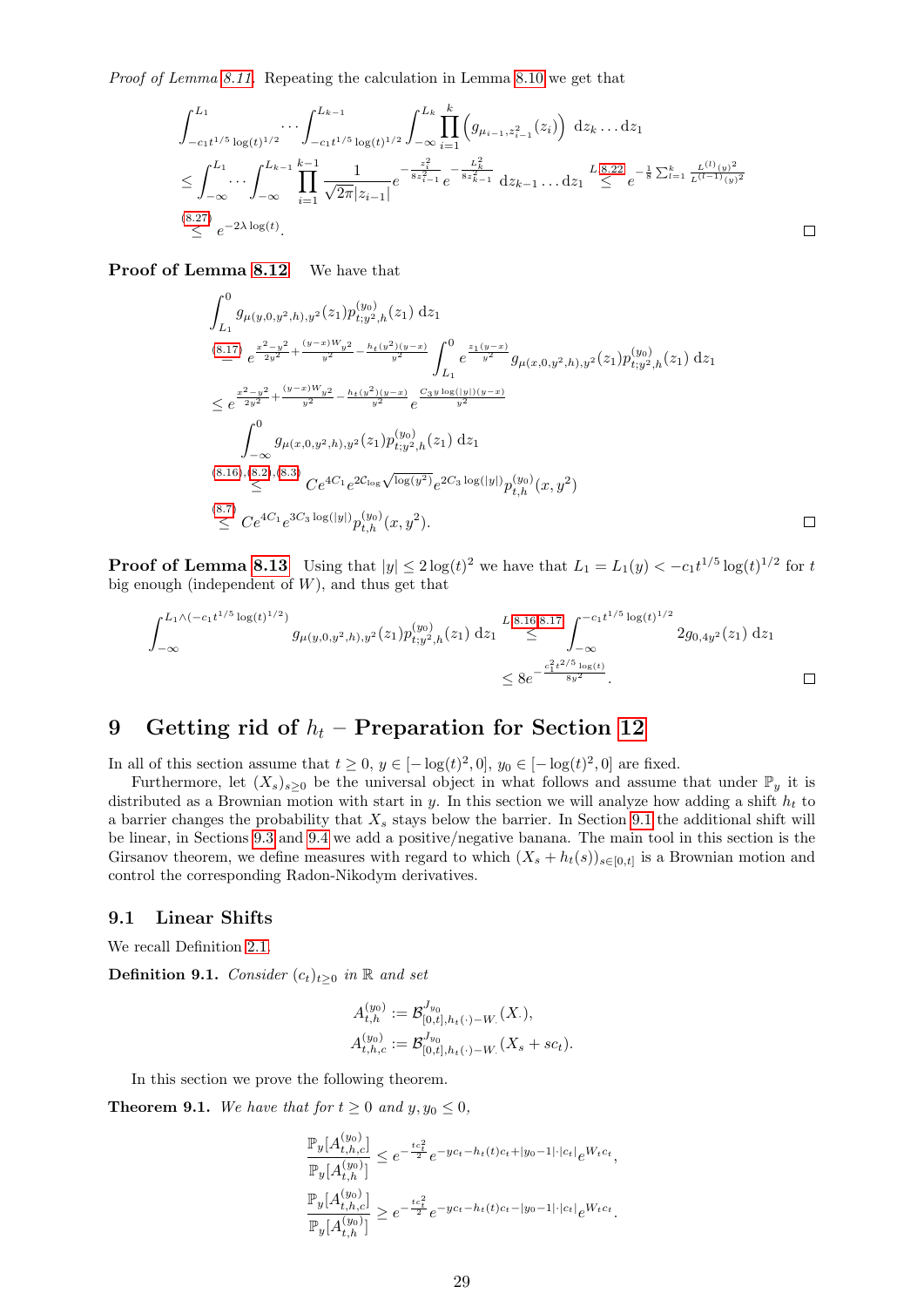Proof. Set

$$
Z_t := \frac{dQ_y}{dP_y} := \exp\left(-\int_0^t c_t \, dX_s - \frac{1}{2} \int_0^t c_t^2 \, ds\right) = \exp\left(-c_t(X_t - X_0) - \frac{tc_t^2}{2}\right)
$$

The Girsanov Theorem then gives

$$
\mathbb{P}_{y}\left[A_{t,h,c}^{(y_0)}\right] = \mathbb{E}_{\mathbb{Q}_y}\left[ (Z_t)^{-1} \mathbf{1}_{A_{t,h,c}^{(y_0)}} \right] = e^{\frac{tc_t^2}{2}} \mathbb{E}_{\mathbb{Q}_y}\left[ e^{c_t X_t - y c_t} \mathbf{1}_{A_{t,h,c}^{(y_0)}} \right].
$$
\n(9.1)

On  $A_{t,h,c}^{(y_0)}$  we have that

<span id="page-29-0"></span> $W_t - tc_t + y_0 - 1 - h_t(t) \leq X_t \leq W_t - tc_t - h_t(t) + y_0.$  (9.2)

Plugging [\(9.2\)](#page-29-0) into [\(9.1\)](#page-29-1) yields that

$$
\mathbb{P}_{y}\left[A_{t,h,c}^{(y_{0})}\right] \leq e^{\frac{tc_{t}^{2}}{2}} \mathbb{E}_{\mathbb{Q}_{y}}\left[e^{(W_{t}-tc_{t}-h_{t}(t)+y_{0}-\mathbf{1}_{c_{t}<0})c_{t}-yc_{t}}\mathbf{1}_{A_{t,h,c}}\right]
$$
\n
$$
\leq e^{-\frac{tc_{t}^{2}}{2}} e^{-yc_{t}-h_{t}(t)c_{t}+|y_{0}-1|\cdot|c_{t}|} e^{W_{t}c_{t}} \mathbb{P}_{y}\left[A_{t,h}^{(y_{0})}\right],
$$
\n
$$
\mathbb{P}_{y}[A_{t,h,c}^{(y_{0})}] \geq e^{\frac{tc_{t}^{2}}{2}} \mathbb{E}_{\mathbb{Q}_{y}}\left[e^{(W_{t}-tc_{t}+y_{0}-\mathbf{1}_{c_{t}>0}-h_{t}(t))c_{t}-yc_{t}}\mathbf{1}_{A_{t,h,c}^{(y_{0})}}\right]
$$
\n
$$
\geq e^{-\frac{tc_{t}^{2}}{2}} e^{-yc_{t}-h_{t}(t)c_{t}-|y_{0}-1|\cdot|c_{t}|} e^{W_{t}c_{t}} \mathbb{P}_{y}\left[A_{t,h}^{(y_{0})}\right].
$$

Rearranging yields the claim.

#### 9.2 General Setup

Fix  $t > 0$  and  $h_t : [0, t] \to \mathbb{R}$  with  $h_t(t) = 0 = h_t(0)$ . Set  $\chi(t) := \log(t)^{1.5}$ . Define  $\widehat{W}$  via  $\widehat{W}_s := W_{t-s} - W_t$ ,  $s \in [0, t]$ . We recall Section [8.1,](#page-17-4) we use C to denote variants of constants using W instead of W, for example we set  $\widehat{\mathcal{C}}_{\log} := \mathcal{C}_{\log}(\widehat{W}, t)$ .

From now on we will need two additional assumptions. Namely we assume that

<span id="page-29-4"></span>
$$
\log(t)^{-0.5} \max\{\mathcal{C}_{\log}, \widehat{\mathcal{C}}_{\log}\} \le \frac{1}{3}
$$
\n(9.3)

and that there are  $C_4 := C_4(W, t) < \infty$ ,  $\widehat{C}_4 := C_4(\widehat{W}, t) < \infty$ ,  $c_2 := c_2(W, t) > 0$ ,  $\widehat{c}_2 := c_2(\widehat{W}, t) > 0$  such that for all  $r \leq \chi(t)$ 

$$
\mathbb{P}_{-1}\left[\mathcal{B}_{[0,r], -W}^{J_0}(X.)\right] \ge c_2 (1+r)^{-C_4},\tag{9.4}
$$

$$
\mathbb{P}_{-1}\left[\mathcal{B}_{[0,r], -\widehat{W}}^{J_0}(X)\right] \ge \widehat{c}_2(1+r)^{-\widehat{C}_4}.
$$
\n(9.5)

We will check in Section [11](#page-38-0) that these assumptions hold for the specific  $W$  we use in the first half of the paper.

<span id="page-29-3"></span>**Definition 9.2.** For  $t \ge 0$ ,  $h_t : [0, t] \to \mathbb{R}$ ,  $y \in [-\log(t)^2, 0]$ ,  $y_0 \in [-\log(t)^2, 0]$  define

$$
\begin{aligned}\n\widetilde{p}_{t,h}^{(y_0)}(y) &:= \mathbb{P}_y \left[ \widetilde{A}_{t,h}^{(y_0)} \right] := \mathbb{P}_y \left[ \mathcal{B}_{[0,t], -W_\cdot}^{J_{y_0}}(X_\cdot + h_t(\cdot) + \frac{1}{t} W_t) \right], \\
p_{t,h}^{(y_0)}(y) &:= \mathbb{P}_y \left[ A_{t,h}^{(y_0)} \right] := \mathbb{P}_y \left[ \mathcal{B}_{[0,t], -W_\cdot}^{J_{y_0}}(X_\cdot + h_t(\cdot)) \right] \\
p_t^{(y_0)}(y) &:= \mathbb{P}_y \left[ A_t^{(y_0)} \right] := \mathbb{P}_y \left[ \mathcal{B}_{[0,t], -W_\cdot}^{J_{y_0}}(X_\cdot) \right].\n\end{aligned}
$$

Set

$$
Z_t := \frac{dQ_y}{dP_y} = \exp\left(\int_0^t -h'_t(s) - \frac{W_t}{t} dX_s - \frac{1}{2} \int_0^t \left(h'_t(s) + \frac{W_t}{t}\right)^2 ds\right)
$$
  
= 
$$
\exp\left(h'_t(t)X_t - h'_t(0)y + \frac{W_t X_t}{t} - \int_0^t h''_t(s)X_s ds + \frac{1}{2} \int_0^t h'_t(s)^2 + 2h'_t(s)\frac{W_t}{t} + \frac{W_t^2}{t^2} ds\right)
$$
(9.6)

We have that

<span id="page-29-5"></span><span id="page-29-2"></span>
$$
\widetilde{p}_{t,h}^{(y_0)}(y) = \mathbb{P}_y \left[ \widetilde{A}_{t,h}^{(y_0)} \right] = \mathbb{E}_{\mathbb{Q}_y} \left[ (Z_t)^{-1} \mathbf{1}_{\widetilde{A}_{t,h}^{(y_0)}} \right] \tag{9.7}
$$

<span id="page-29-6"></span><span id="page-29-1"></span>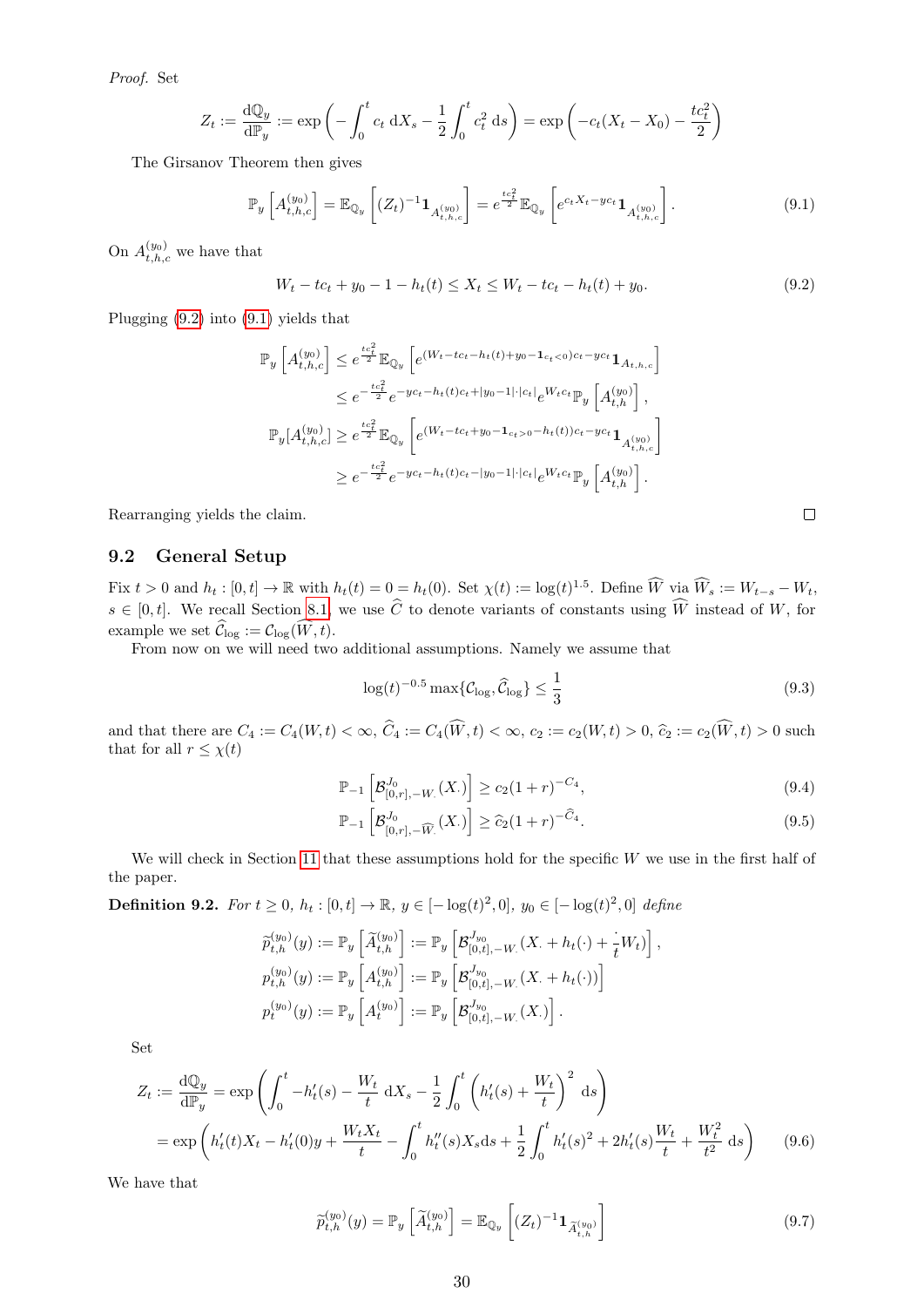and since Girsanov implies that  $(X_s + h_t(s) + \frac{s}{t}W_t)_{s \le t}$  is a Brownian motion with regard to  $\mathbb{Q}_y$  [\(9.7\)](#page-29-2) reduces controlling  $\tilde{p}_{t,h}^{(y_0)}(y)/p_t^{(y_0)}(y)$  to controlling  $(Z_t)^{-1}$  on  $\mathbf{1}_{\tilde{A}_{t,h}^{(y_0)}}$ . Furthermore, Section [9.1](#page-28-2) allows us to control  $\widetilde{p}_{t,h}^{(y_0)}(y)/p_{t,h}^{(y_0)}(y)$ , since applying Theorem [9.1](#page-28-2) with  $c_t = \frac{W_t}{t}$  yields that for  $t \ge e, y, y_0 \in [-2\log(t)^2, 0]$ 

<span id="page-30-8"></span>
$$
\frac{\tilde{p}_{t,h}^{(y_0)}(y)}{p_{t,h}^{(y_0)}(y)} \le e^{\frac{W_t^2}{2t}} e^{-y\frac{W_t}{t}} e^{|y_0 - 1|} \cdot \left| \frac{W_t}{t} \right| \overset{(8.2)}{\le} e^{\frac{W_t^2}{2t}} e^{10 \mathcal{C}_{\log}},\tag{9.8}
$$

<span id="page-30-2"></span>
$$
\frac{\widetilde{p}_{t,h}^{(y_0)}(y)}{p_{t,h}^{(y_0)}(y)} \ge e^{\frac{W_t^2}{2t}} e^{-y\frac{W_t}{t}} e^{-|y_0 - 1| \cdot \left|\frac{W_t}{t}\right|} \stackrel{(8.2)}{\ge} e^{\frac{W_t^2}{2t}} e^{-10C_{\log}}.
$$
\n(9.9)

#### <span id="page-30-0"></span>9.3 Bound Used in the Upper Bound of the Right Tail

In this section let  $h_t : [0, t] \to \mathbb{R}, s \mapsto -(( (1 + s) \wedge (1 + t - s))^{1/6} - 1).$ 

The aim of this section is to derive an upper bound on  $p_{t,h}^{(y_0)}(y)/p_t^{(y_0)}(y)$ , to formulate this upper bound we need some additional definitions. We recall [\(8.2\)](#page-17-8), [\(8.4\)](#page-17-6) and [\(8.5\)](#page-17-11). We recall Definition [9.2.](#page-29-3)

<span id="page-30-5"></span>**Definition 9.3.** For  $\hat{W} := (W_{t-s} - W_t)_{s \in [0,t]}$  and  $y, y_0 \in [-\log(t)^2, 0]$  set

$$
p_t^* := p_t^*(W, t, h)^{-1} := e^{5C_{\log} + C_{\log}^2} C_2^{-1} c_2^{-1} (1 + \chi(t))^{C_4} \log(t)^{4\gamma} p_{t, h}^{(y_0)}(y)^{-1},
$$
  

$$
\widehat{p}_t^* := \widehat{p}_t^*(W, t, h)^{-1} := e^{5\widehat{C}_{\log} + \widehat{C}_{\log}^2} \widehat{C}_2^{-1} \widehat{c}_2^{-1} (1 + \chi(t))^{C_4} \log(t)^{4\widehat{\gamma}} \widehat{p}_{t, h}^{(y_0)}(y)^{-1},
$$

where  $\widehat{p}_t^{(y_0)}(y)$  uses  $\widehat{W}$  instead of W.

Choose  $\kappa := \kappa(W, W, t, h, y, y_0) > 0$  such that

<span id="page-30-7"></span><span id="page-30-6"></span>
$$
\forall_{s \le \chi(t)} \qquad -\kappa(1+s)^{\frac{2}{3}} - h_t(s) \le -2(\max\{\mathcal{C}_{\log}, \widehat{\mathcal{C}}_{\log}\})(1+s)^{\frac{2}{3}} \tag{9.10}
$$

Furthermore, fix  $1/8 \ge \delta > 0$  and choose  $\eta := \eta(W, \widehat{W}, t, h, \delta, y, y_0) < 0$  such that

$$
\sum_{l=1}^{\infty} 6e^{-\frac{\kappa^2 l_3^{\frac{4}{3}-1} + \eta^2 l^{-1}}{2}} e^{15C_{\log} + C_{\log}^2} c_2^{-1} (l+1)^{C_4} C_2^{-2} e^{4C_1} 4^{\gamma+2} \left( |y| + 3C_{\log} (1+l)^{\frac{2}{3}} + |\eta| \right)^{4\gamma+3C_3} \le \delta, \quad (9.11)
$$
  

$$
\sum_{l=1}^{\infty} 6e^{-\frac{\kappa^2 l_3^{\frac{4}{3}-1} + \eta^2 l^{-1}}{2}} e^{15\widehat{C}_{\log} + \widehat{C}_{\log}^2} \widehat{c}_2^{-1} (l+1)^{\widehat{C}_4} \widehat{C}_2^{-2} e^{4C_1} 4^{\widehat{\gamma}+2} \left( |y| + 3\widehat{C}_{\log} (1+l)^{\frac{2}{3}} + |\eta| \right)^{4\widehat{\gamma}+3\widehat{C}_3} \le \delta. \quad (9.12)
$$

In this section we will prove the following theorem.

<span id="page-30-1"></span>**Theorem 9.2.** There exist  $c, C > 0$  such that for  $\lambda > 0$  arbitrary there is a  $t_0(\lambda) \geq 0$  such that for  $t \ge t_0(\lambda)$  with  $(9.3)$  and  $y, y_0 \in [-\log(t)^2, 0],$ 

$$
\begin{split} &p_{t,h}^{(y_0)}(y) - \frac{\delta}{1-\delta} \left( \sum_{j=0}^2 p_{t,h}^{(y_0-1)}(y-j) \right) \\ &p_t^{(y_0)}(y) \\ &\leq C e^{c(\mathcal{C}_{\log}+\kappa-\eta)} \left( 1 + t^{-\lambda} p_t^{(y_0)}(y)^{-1} \right) + C t^{-\lambda} ((p_t^*)^{-1} + (\hat{p}_t^*)^{-1}) p_t^{(y_0)}(y)^{-1}. \end{split}
$$

<span id="page-30-9"></span>**Remark 9.1.** We note that  $\eta$  and  $\kappa$  can be chosen as continuous functions of y, y<sub>0</sub>, C<sub>log</sub>, C<sub>log</sub>, C<sub>2</sub><sup>-1</sup>,  $\hat{C}_2^{-1}$ ,  $\hat{C}_2^{-1}$ ,  $\gamma, \, \hat{\gamma}, \, C_4, \, c_2^{-1}, \, C_1(\widehat{W}, t), \, c_1(\widehat{W}, t)^{-1}, \, \delta.$ 

<span id="page-30-3"></span>**Definition 9.4.** To slightly shorten the following definitions shorten  $X_s^h := X_s + h_t(s)$ . Using this define

$$
\tilde{A}_{t,h,start} := \{ \forall_{s \leq \chi(t)} X_s^h \geq -\kappa (1+s)^{\frac{2}{3}} + y + \eta \},
$$
\n
$$
\tilde{A}_{t,h,end} := \{ \forall_{s \geq t - \chi(t)} X_s^h \geq -\kappa (1+t-s)^{\frac{2}{3}} + X_t + \eta \},
$$
\n
$$
\tilde{A}_{t,h,\chi(t)}^{(y_0)} := \tilde{A}_{t,h}^{(y_0)} \cap \tilde{A}_{t,h,start} \cap \tilde{A}_{t,h,end},
$$
\n
$$
B_{t,h,\chi(t),k} := \left\{ \min \left\{ \min_{\chi(t) \leq s \leq t/2} \frac{X_s^h + s/tW_t - y}{(1+s)^{\frac{2}{3}}}, \min_{t/2 \leq s \leq t - \chi(t)} \frac{X_s^h - (t-s)/tW_t - y_0}{(1+t-s)^{\frac{2}{3}}} \right\} \in [-k, -k+1) \right\},
$$
\n
$$
\tilde{p}_{t,h,\chi(t)}^{(y_0)}(y) := \mathbb{P}_y \left[ \tilde{A}_{t,h,\chi(t)}^{(y_0)} \right].
$$

Note that

 $l=1$ 

<span id="page-30-4"></span>
$$
\mathbb{Q}_y\left[\widetilde{A}_{t,h,\chi(t)}^{(y_0)}\right] \le \mathbb{Q}_y\left[\widetilde{A}_{t,h}^{(y_0)}\right] = p_t^{(y_0)}(y),\tag{9.13}
$$

using that under  $\mathbb{Q}_y$  we have that  $(X_s^h + \frac{s}{t}W_t)_{s \leq t}$  is a Brownian motion starting at y.

The proof of Theorem [9.2](#page-30-1) is split into the following two propositions.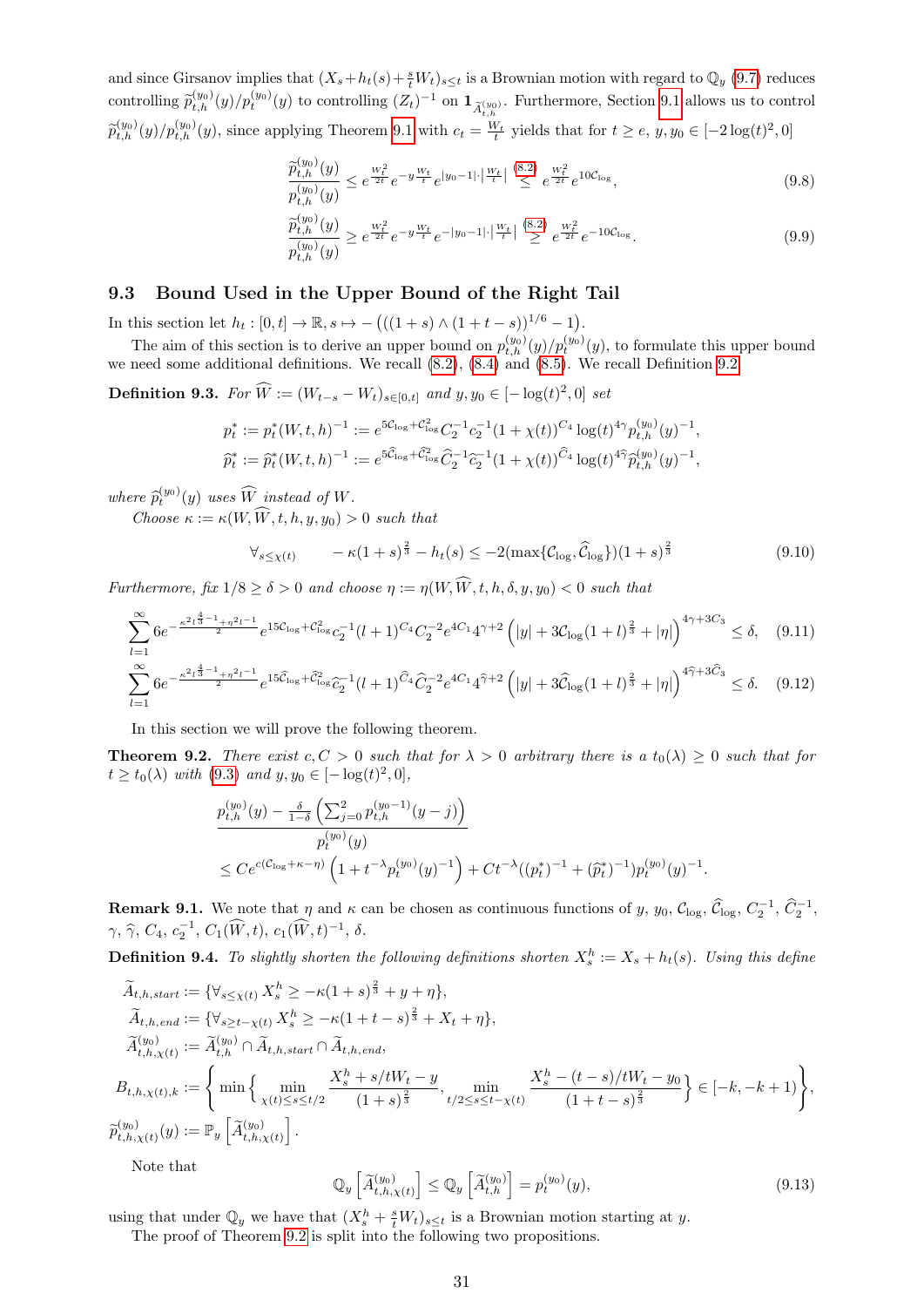<span id="page-31-0"></span>**Proposition 9.3.** There are  $c, C > 0$  such that for  $y, y_0 \in [-\log(t)^2, 0]$  and  $\lambda > 0$  there is a  $t_0(\lambda) > 0$ such that for all  $t > t_0(\lambda)$ ,

$$
\frac{\tilde{p}_{t,h,\chi(t)}^{(y_0)}(y)}{p_t^{(y_0)}(y)} \le Ce^{c(\kappa - \eta + \mathcal{C}_{\log})} \exp\left(\frac{W_t^2}{2t}\right) \left(1 + t^{-\lambda} p_t^{(y_0)}(y)^{-1}\right).
$$

<span id="page-31-1"></span>**Proposition 9.4.** There is a  $C > 0$  such that for  $y, y_0 \in [-\log(t)^2, 0]$ ,  $\lambda > 0$  there is a  $t_0(\lambda) > 0$  such that for  $t \geq t(\lambda)$ , for which additionally [\(9.3\)](#page-29-4) holds,

$$
\frac{\hat{p}_{t,h}^{(y_0)}(y) - \frac{\delta}{1-\delta} \left( \sum_{j=0}^2 \hat{p}_{t,h}^{(y_0-1)}(y-j) \right)}{\hat{p}_{t,h,\chi(t)}^{(y_0)}(y)} \le 2 + Ct^{-\lambda} ((p_t^*)^{-1} + (\hat{p}_t^*)^{-1}) \hat{p}_{t,h,\chi(t)}^{(y_0)}(y)^{-1}.
$$

Proof of Theorem [9.2](#page-30-1) assuming Propositions [9.3](#page-31-0) and [9.4.](#page-31-1) Combine [\(9.9\)](#page-30-2) with Proposition [9.3](#page-31-0) and Proposition [9.4.](#page-31-1)  $\Box$ 

<span id="page-31-2"></span>**Lemma 9.5.** There is a  $C > 0$  such that for  $y, y_0 \in [-\log(t)^2, 0]$  and for all  $k \ge 2$ ,

$$
\mathbb{Q}_y \left[ \widetilde{A}_{t,h,\chi(t)}^{(y_0)} \cap B_{t,h,\chi(t),k} \right] \leq C e^{-\frac{(k-1)^2}{2} (\lfloor \chi(t) \rfloor - 1)^{\frac{4}{3}}}.
$$

Proof of Proposition [9.3](#page-31-0) assuming Lemma [9.5.](#page-31-2)

We have that

$$
\widetilde{p}_{t,h,\chi(t)}^{(y_0)}(y) = \mathbb{P}_y \left[ \widetilde{A}_{t,h,\chi(t)}^{(y_0)} \right] = \mathbb{E}_{\mathbb{Q}_y} \left[ (Z_t)^{-1} \mathbf{1}_{\widetilde{A}_{t,h,\chi(t)}^{(y_0)}} \right] = \sum_{k=1}^{\infty} \mathbb{E}_{\mathbb{Q}_y} \left[ (Z_t)^{-1} \mathbf{1}_{\widetilde{A}_{t,h,\chi(t)}^{(y_0)}} \mathbf{1}_{B_{t,h,\chi(t),k}} \right] \tag{9.14}
$$

We can infer by direct calculation from  $(9.6)$  and Definition [9.4](#page-30-3) that there are  $c, C > 0$  such that on  $\widetilde{A}^{(y_0)}_{t,h,\chi(t)} \cap B_{t,h,\chi(t),k}$ 

<span id="page-31-4"></span><span id="page-31-3"></span>
$$
(Z_t)^{-1} \le Ce^{c(\mathcal{C}_{\log} + \kappa - \eta + k)} \exp\left(\frac{W_t^2}{2t}\right). \tag{9.15}
$$

In this calculation we use assumption [\(8.2\)](#page-17-8) as well as  $|y|, |y_0| \leq \log(t)^2$ . Plugging [\(9.15\)](#page-31-3) into [\(9.14\)](#page-31-4) yields that

$$
\tilde{p}_{t,h,\chi(t)}^{(y_0)}(y) \le Ce^{c(\kappa - \eta + C_{\log})} \exp\left(\frac{W_t^2}{2t}\right) \sum_{k=1}^{\infty} e^{ck} \mathbb{Q}_y \left[\tilde{A}_{t,h,\chi(t)}^{(y_0)} \cap B_{t,h,\chi(t),k}\right]
$$
\n
$$
\le \text{L.9.5,(9.13)} \ C e^{c(\kappa - \eta + C_{\log})} \exp\left(\frac{W_t^2}{2t}\right) \left(p_t^{(y_0)}(y) + \sum_{k=2}^{\infty} e^{ck} \chi(t)^{1 - \frac{4}{3}} e^{-\frac{(k-1)^2}{2}(\lfloor \chi(t) \rfloor - 1)^{\frac{4}{3}}}\right)
$$
\n
$$
\le C \left(e^{c(\kappa - \eta + C_{\log})} \exp\left(\frac{W_t^2}{2t}\right) \left(p_t^{(y_0)}(y) + e^{-\frac{1}{2}(\lfloor \chi(t) \rfloor - 1)^{\frac{4}{3}}}\right)\right)
$$

Since  $e^{-1/2[\chi(t)]-1}$ <sup>4</sup> $t^{\lambda} \to 0$  for  $t \to \infty$  and all  $\lambda > 0$ , rearranging this yields the claim of Proposition [9.3.](#page-31-0)

Proof of Lemma [9.5.](#page-31-2) We have that

$$
\mathbb{Q}_y \left[ B_{t,h,\chi(t),k} \right] \leq \sum_{l=\lfloor \chi(t) \rfloor}^{\lceil \frac{t}{2} \rceil} \mathbb{Q}_y \left[ \min_{l-1 \leq s \leq l} X_s^h + s/tW_t - y < -(k-1) \cdot l^{\frac{2}{3}} \right] + \sum_{l=\lfloor \frac{t}{2} \rfloor}^{\lceil t-\chi(t) \rceil} \mathbb{Q}_y \left[ \min_{l \leq s \leq l+1} X_s^h - (t-s)/tW_t - y_0 < -(k-1)(t-l)^{\frac{2}{3}}, X_t \in [y_0-1, y_0] \right]. \tag{9.16}
$$

First handle the sum from  $\lfloor \chi(t) \rfloor$  to  $\lceil \frac{t}{2} \rceil$  in [\(9.16\)](#page-31-5). Since under  $\mathbb{Q}_y$   $(X_s^h + s/tW_t - y)_{s \in [0,t]}$  is a Brownian motion starting at 0 with regard to  $\overline{\mathbb{Q}}_y^{\sim}$  we have that

<span id="page-31-5"></span>
$$
\sum_{l=\lfloor \chi(t) \rfloor}^{\lceil \frac{t}{2} \rceil} \mathbb{Q}_y \left[ \min_{l-1 \le s \le l} X_s^h + s/tW_t - y < -(k-1) \cdot l^{\frac{2}{3}} \right] \le \sum_{l=\lfloor \chi(t) \rfloor}^{\lceil \frac{t}{2} \rceil} 4e^{-\frac{\left((k-1)^2 l^{\frac{4}{3}}\right)}{2}} \le C e^{-\frac{(k-1)^2}{2} (\lfloor \chi(t) \rfloor - 1)^{\frac{4}{3}}} \tag{9.17}
$$

The second sum in [\(9.16\)](#page-31-5) can be handled analogously. Combining [\(9.16\)](#page-31-5) and the last two facts proves the lemma.  $\Box$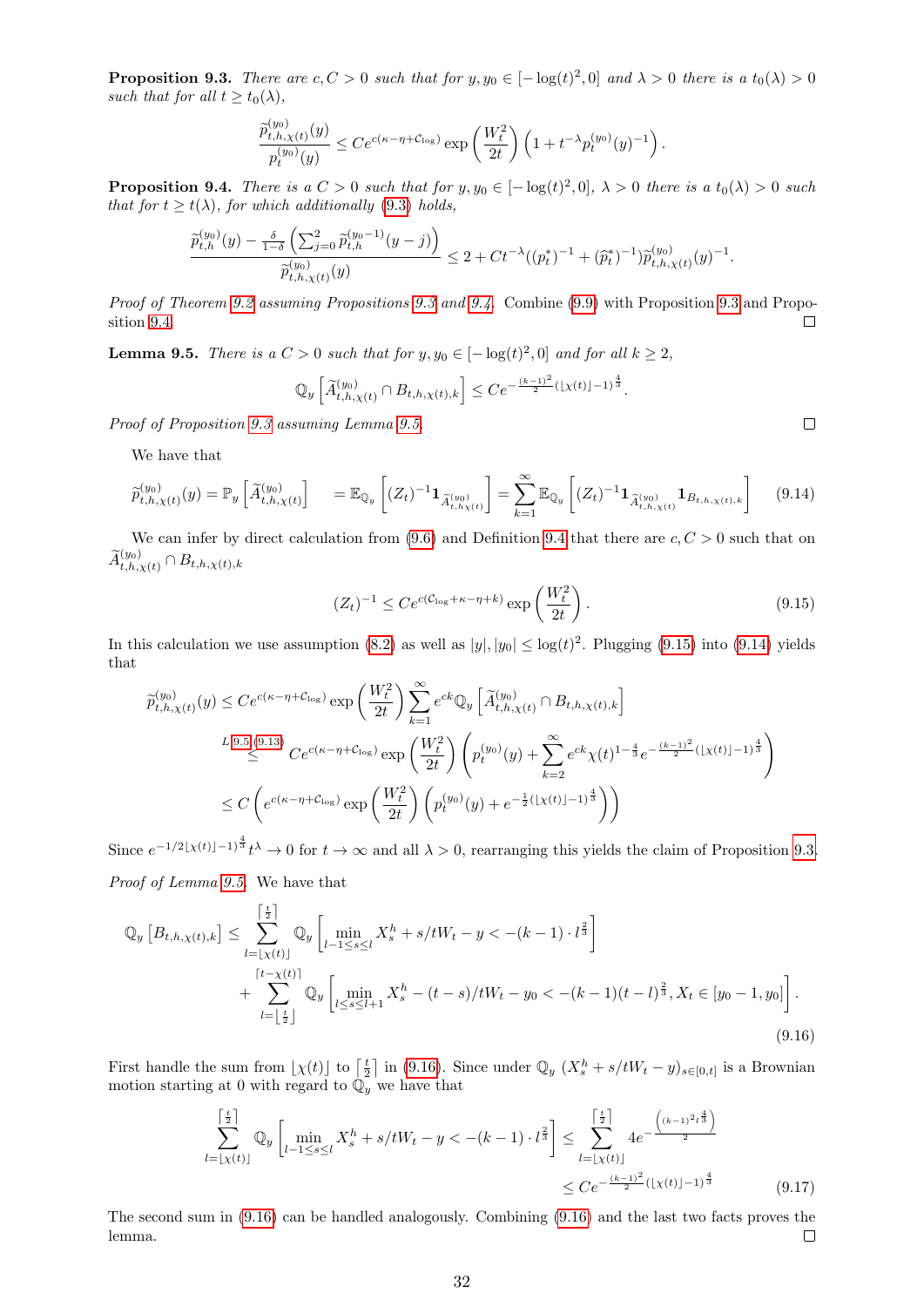Proof of Proposition [9.4](#page-31-1) We recall Definitions [9.3](#page-30-5) and [9.4.](#page-30-3) We have that

<span id="page-32-2"></span>
$$
\widetilde{p}_{t,h,\chi(t)}^{(y_0)}(y) \ge \widetilde{p}_{t,h}^{(y_0)}(y) - \mathbb{P}_y \left[ \widetilde{A}_{t,h}^{(y_0)} \cap \widetilde{A}_{t,h,\text{start}}^c \right] - \mathbb{P}_y \left[ \widetilde{A}_{t,h}^{(y_0)} \cap \widetilde{A}_{t,h,\text{end}}^c \right]. \tag{9.18}
$$

We proceed by proving upper bounds for  $\mathbb{P}_y \left[ \widetilde{A}_{t,h}^{(y_0)} \cap \widetilde{A}_{t,h,\text{start}}^c \right]$  and  $\mathbb{P}_y \left[ \widetilde{A}_{t,h}^{(y_0)} \cap \widetilde{A}_{t,h,\text{end}}^c \right]$ , we do this in detail for the first term and handle the second term by symmetry. Thus we aim to prove the following two propositions.

<span id="page-32-1"></span>**Proposition 9.6.** There is a  $C > 0$  such that for  $y, y_0 \in [-\log(t)^2, 0]$ ,  $\lambda > 0$  there is a  $t_0(\lambda) > 0$  such that for  $t \geq t_0(\lambda)$ , for which [\(9.3\)](#page-29-4) holds,

$$
\mathbb{P}_y\left[\widetilde{A}_{t,h}^{(y_0)} \cap \widetilde{A}_{t,h,start}^c\right] \le \frac{\widetilde{p}_{t,h}^{(y_0-1)}(y) + \widetilde{p}_{t,h}^{(y_0)}(y)}{8} + Ct^{-\lambda}(p_t^*)^{-1}.
$$

<span id="page-32-0"></span>**Proposition 9.7.** There is a  $C > 0$  such that for  $y, y_0 \in [-\log(t)^2, 0]$ ,  $\lambda > 0$  there is a  $t_0(\lambda) > 0$  such that for  $t \geq t_0(\lambda)$ , for which [\(9.3\)](#page-29-4) holds,

$$
\mathbb{P}_y\left[\widetilde{A}_{t,h}^{(y_0)} \cap \widetilde{A}_{t,h,end}^c\right] \le \frac{\widetilde{p}_{t,h}^{(y_0-1)}(y-2) + \widetilde{p}_{t,h}^{(y_0-1)}(y-1)}{8} + Ct^{-\lambda}(\widehat{p}_t^*)^{-1}.
$$

Remark 9.2. We prove Proposition [9.7](#page-32-0) by time reversal, thus essentially copying the proof of Proposition [9.6.](#page-32-1)

Proof of Proposition [9.4](#page-31-1) assuming Proposition [9.6](#page-32-1) and [9.7.](#page-32-0) Plugging Propositions [9.6,](#page-32-1) [9.7](#page-32-0) into equality [\(9.18\)](#page-32-2) directly implies the claim.  $\Box$ 

We need one further definition before proceeding with the proof of Proposition [9.6.](#page-32-1)

#### Definition 9.5. For  $r \leq \chi(t)$  set

<span id="page-32-8"></span><span id="page-32-7"></span>
$$
\tau := \inf \left\{ s \le t : X_s - y \le -2C_{\log}(1+s)^{\frac{2}{3}} + \eta \right\},
$$
  
\n
$$
w_r := y - 2C_{\log}(1+r)^{\frac{2}{3}} + W_t r/t + \eta,
$$
  
\n
$$
m_r(s) := W_{s+r} - h_t(s+r).
$$
\n(9.19)

The rough strategy is to bound

$$
\mathbb{P}_{y}\left[\widetilde{A}_{t,h}^{(y_0)} \cap \widetilde{A}_{t,h,\text{start}}^c\right] \leq \sum \mathbb{P}_{y}\left[\tau \in [l-1,l]\right] \mathbb{P}_{w_r-W_tr/t}\left[\mathcal{B}_{[0,t-r],-m_r(\cdot)+W_t(r+\cdot)/t}^{J_{y_0}}(X_\cdot)\right],
$$

use that  $\tau$  has exponential tails and bound

$$
\mathbb{P}_{w_r-W_tr/t} \left[ \forall_{s \leq t-r} X_s \leq m_r(s), X_{t-r} - W_t \in [y_0 - 1, y_0] \right]
$$

by applying Theorems [9.1,](#page-28-2) [8.1](#page-18-2) and [8.3.](#page-18-4) We break this up into a few lemmata, which we state next. After this we will prove Proposition [9.6](#page-32-1) assuming the lemmata. Finally, we will prove the lemmata.

<span id="page-32-3"></span>**Lemma 9.8.** We have that for  $t \ge e$  and  $y, y_0 \in [-\log(t)^2, 0]$ ,

$$
\mathbb{P}_{y}\left[\widetilde{A}_{t,h}^{(y_0)} \cap \widetilde{A}_{t,h,start}^c\right] \leq \sum_{l=1}^{\lceil \chi(t) \rceil} \mathbb{P}_{y}\left[\tau \in [l-1,l]\right] \max_{r \in [l-1,l]} \left(e^{\frac{W_t^2}{t} - \frac{W_t^2}{2t} \frac{t-r}{t} + 5C_{\log \mathbb{P}_{w_r}}}\left[\mathcal{B}_{[0,t-r],-m_r}^{J_{y_0}}(X.)\right]\right).
$$

<span id="page-32-5"></span>**Lemma 9.9.** For  $l \in \mathbb{N}$  and  $y, y_0 \in [-\log(t)^2, 0]$ , we have that

$$
\mathbb{P}_y\left[\tau \in [l-1,l]\right] \leq 2e^{-\frac{(2C_{\log})^2l^{\frac{4}{3}-1}+\eta^2l^{-1}}{2}}.
$$

<span id="page-32-6"></span>**Lemma 9.10.** We have that for  $t > 0$  and  $y, y_0 \in [-\log(t)^2, 0]$ ,

$$
\mathbb{P}_{w_r}\left[\mathcal{B}_{[0,t-r],-m_r}^{J_{y_0}}(X_\cdot)\right] \leq \left(p_{t,h}^{(y_0-1)}(w_r-W_r)+p_{t,h}^{(y_0)}(w_r-W_r)\right)\mathbb{P}_{-1}\left[\mathcal{B}_{[0,r],-W_\cdot}^{J_0}(X_\cdot)\right]^{-1}.
$$

<span id="page-32-4"></span>**Lemma 9.11.** We have that for  $y, y_0 \in [-\log(t)^2, 0]$ ,  $\lambda > 0$  arbitrary and t for which [\(9.3\)](#page-29-4) holds,

$$
p_{t,h}^{(y_0)}(w_r - W_r) \le p_{t,h}^{(y_0)}(y)C_2^{-2}e^{4C_1}4^{\gamma+2}\left(|w_r - W_r|\right)^{4\gamma+3C_3} + Ce^{-5C_{\log} - C_{\log}^2}t^{-\lambda}(p_t^*)^{-1}.
$$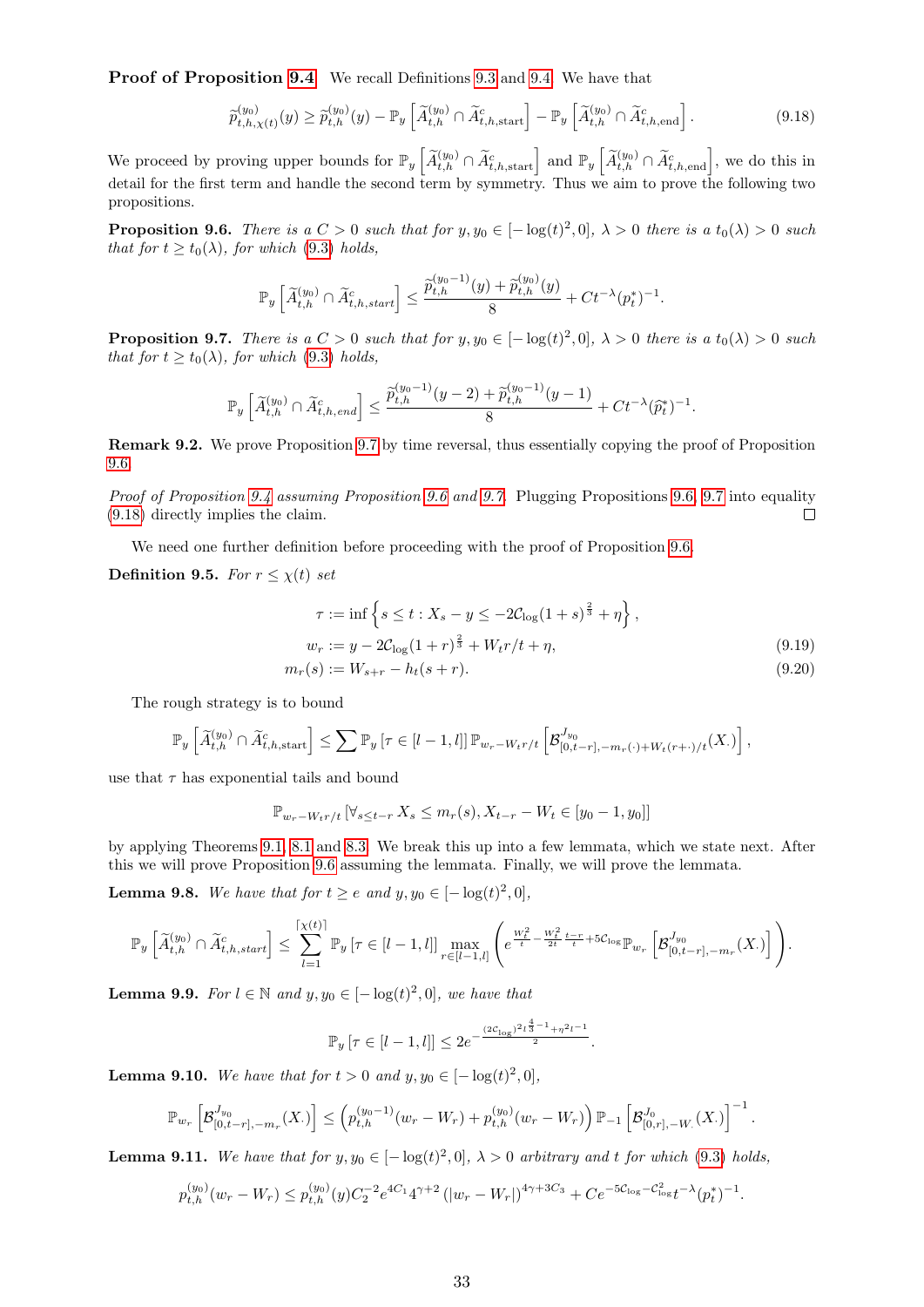Proof of Proposition [9.6](#page-32-1) assuming Lemmata [9.8–](#page-32-3)[9.11.](#page-32-4) By [\(9.9\)](#page-30-2) we have that

<span id="page-33-0"></span>
$$
p_{t,h}^{(y_0)}(y) \le e^{-\frac{W_t^2}{2t}} e^{10C_{\log}} \tilde{p}_{t,h}^{(y_0)}(y).
$$
\n(9.21)

Equation [\(9.21\)](#page-33-0), Assumption [\(9.4\)](#page-29-6) and Lemmata [9.8,](#page-32-3) [9.9,](#page-32-5) [9.10,](#page-32-6) [9.11](#page-32-4) imply that for  $\lambda > 0$  arbitrary

$$
\mathbb{P}_{y}\left[\widetilde{A}_{t,h}^{(y_{0})} \cap \widetilde{A}_{t,h,\text{start}}^{c}\right]
$$
\n
$$
\leq \sum_{l=1}^{\lceil X^{(t)} \rceil} 2e^{-\frac{(2C_{\log})^{2}l^{\frac{4}{3}-1} + \eta^{2}l^{-1}}{2}} \max_{r \in [l-1,l]} \left(e^{\frac{W_{t}^{2}}{t} - \frac{W_{t}^{2}}{2t} \frac{t-r}{t} + 5C_{\log}} \left( \left(p_{t,h}^{(y_{0}-1)}(w_{r}-W_{r}) + p_{t,h}^{(y_{0})}(w_{r}-W_{r})\right) \right) \right)
$$
\n
$$
\cdot \mathbb{P}_{-1}\left[\mathcal{B}_{[0,r],-W_{-}}^{J_{0}}(X_{\cdot})\right]^{-1}\right) \tag{9.22}
$$

$$
\leq Ce^{-c_{\log}^{2} + \frac{W_{t}^{2}}{2t} - \frac{W_{t}^{2}}{2t} \frac{t - \lceil \chi(t) \rceil}{t} t^{-\lambda} (p_{t}^{*})^{-1} + \left( \tilde{p}_{t,h}^{(y_{0}-1)}(y) + \tilde{p}_{t,h}^{(y_{0})}(y) \right) C_{2}^{-2} e^{4C_{1}} 4^{\gamma + 2} e^{15C_{\log} + C_{\log}^{2}}
$$

$$
\cdot \left( \sum_{l=1}^{\lceil \chi(t) \rceil} 2e^{-\frac{(2C_{\log})^{2} \frac{t}{2} - 1}{2} + \eta^{2} l^{-1}} c_{2}^{-1} (l+1)^{C_{4}} e^{\frac{W_{t}^{2}}{2t} - \frac{W_{t}^{2}}{2t} \frac{t - l}{t}} \max_{r \in [l-1,l]} |w_{r} - W_{r}|^{4\gamma + 3C_{3}} \right). \tag{9.23}
$$

Using  $l \leq \lceil \chi(t) \rceil$  and the definition of  $w_r$  in [\(9.19\)](#page-32-7) yields that

$$
\max_{r \in [l-1,l]} |w_r - W_r| \le |y| + 3C_{\log}(1+l)^{\frac{2}{3}} + |\eta|,
$$
\n(9.24)

<span id="page-33-3"></span><span id="page-33-2"></span><span id="page-33-1"></span>
$$
\frac{W_t^2}{2t} - \frac{W_t^2}{2t} \frac{t - l}{t} \le \frac{W_t^2 \lceil \chi(t) \rceil}{2t^2} \stackrel{(8.2)}{\le} C_{\text{log}}^2. \tag{9.25}
$$

Plugging [\(9.24\)](#page-33-1) and [\(9.25\)](#page-33-2) into [\(9.23\)](#page-33-3) and remembering the choice of  $\eta$  in [\(9.11\)](#page-30-6) finishes the proof of Proposition [9.6.](#page-32-1)  $\Box$ 

Proof of Lemma [9.8.](#page-32-3) By the choice of  $\kappa$  in [\(9.10\)](#page-30-7) we have that  $-\kappa(1+s)^{\frac{2}{3}}-h_t(s) \leq -2\mathcal{C}_{\log}(1+s)^{\frac{2}{3}}$  for all  $s \leq \chi(t)$ . Thus we have that

$$
\mathbb{P}_{y}\left[\tilde{A}_{t,h}^{(y_{0})} \cap \tilde{A}_{t,h,\text{start}}^{c}\right] \n= \mathbb{P}_{y}\left[\tilde{A}_{t,h} \cap \left\{\exists_{s \leq \chi(t)} : X_{s} - y \leq -\kappa(1+s)^{\frac{2}{3}} - h_{t}(s) + \eta\right\}\right] \n\leq \mathbb{P}_{y}\left[\tilde{A}_{t,h} \cap \left\{\exists_{s \leq \chi(t)} : X_{s} - y \leq -2C_{\log}(1+s)^{\frac{2}{3}} + \eta\right\}\right] \n\leq \sum_{l=1}^{\lceil \chi(t) \rceil} \mathbb{P}_{y}\left[\tau \in [l-1,l]\right] \cdot \max_{r \in [l-1,l]} \mathbb{P}_{w_{r} - W_{t}r/t}\left[\mathcal{B}_{[0,t-r], -m_{r}}^{J_{y_{0}}}(X_{s} + W_{t}(s+r)/t)\right] \n= \sum_{l=1}^{\lceil \chi(t) \rceil} \mathbb{P}_{y}\left[\tau \in [l-1,l]\right] \cdot \max_{r \in [l-1,l]} \mathbb{P}_{w_{r}}\left[\mathcal{B}_{[0,t-r], -m_{r}}^{J_{y_{0}}}(X_{s} + W_{t}s/t)\right] \n\leq \sum_{l=1}^{\lceil \chi(t) \rceil} \mathbb{X}_{y}\left[\tau \in [l-1,l]\right] \max_{r \in [l-1,l]} e^{\frac{W_{t}^{2}}{t} - \frac{W_{t}^{2}}{2t} \frac{t-r}{t} + 5C_{\log} \mathbb{P}_{w_{r}}}\left[\mathcal{B}_{[0,t-r], -m_{r}}^{J_{y_{0}}} (X_{\cdot})\right],
$$

where in the last step we applied Theorem [9.1](#page-28-2) for time  $t - r$  and  $c_{t-r} = \frac{W_t}{t}$ .

Proof of Lemma [9.9.](#page-32-5) We have that

$$
\mathbb{P}_y\left[\tau \in [l-1,l]\right] \le \mathbb{P}_y\left[\min_{s \in [0,l]} X_s - y \le -2\mathcal{C}_{\log}l^{\frac{2}{3}} + \eta\right] = 2\mathbb{P}_y\left[\left(X_l - y\right)/\sqrt{l} \le -2\mathcal{C}_{\log}l^{\frac{2}{3}-1/2} + \eta l^{-1/2}\right]
$$
  

$$
\le 2e^{-\frac{(2\mathcal{C}_{\log})^2l^{\frac{4}{3}-1} + \eta^2l^{-1}}{2}}.
$$

*Proof of Lemma [9.10.](#page-32-6)* Applying [\(2.3\)](#page-3-3) from Lemma [2.3](#page-3-4) for  $z_1 = w_r - W_r$ ,  $z_2 = y_0$ ,  $I = [0, t]$ ,  $t_0 = r$ ,  $f(s) = h_t(s) - W_s$  and  $x_0 = w_r$  yields that

$$
p_{t,h}^{(y_0-1)}(w_r-W_r)+p_{t,h}^{(y_0)}(w_r-W_r)\geq \mathbb{P}_{w_r-W_r}\left[\mathcal{B}_{[0,r],h_t(\cdot)-W_r}^{J_{w_r+h_t(r)-W_r}}(X_\cdot)\right]\mathbb{P}_{w_r}\left[\mathcal{B}_{[r,t],h_t(\cdot)-W_r}^{J_{y_0}}(X_\cdot-X_r)\right].
$$

Using  $(X_s - X_r)_{s \ge r} \stackrel{d}{=} (X_s)_{s \ge 0}$  and the definition of  $m_r$  in [\(9.20\)](#page-32-8) yields that

$$
\mathbb{P}_{w_r}\left[\mathcal{B}_{[r,t],h_t(\cdot)-W}^{J_{y_0}}(X_{\cdot}-X_{r})\right]=\mathbb{P}_{w_r}\left[\mathcal{B}_{[0,t-r],-m_r}^{J_{y_0}}(X_{\cdot})\right]
$$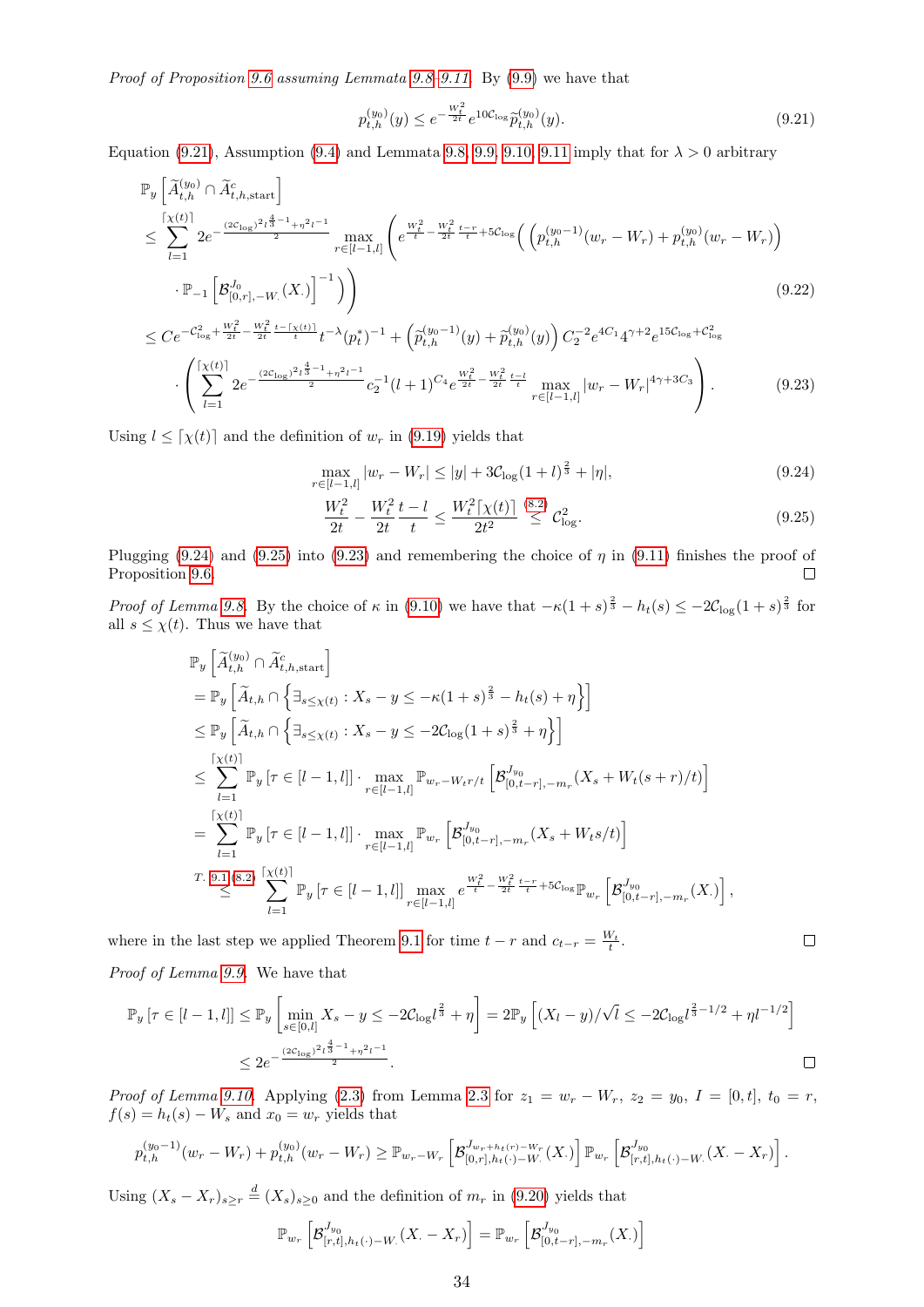and thus it remains to prove that

<span id="page-34-1"></span>
$$
\mathbb{P}_{w_r-W_r} \left[ \mathcal{B}_{[0,r],h_t(\cdot)-W_r}^{J_{w_r+h_t(r)-W_r}}(X_\cdot) \right] \geq \mathbb{P}_{-1} \left[ \mathcal{B}_{[0,r],-W_r}^{J_0}(X_\cdot) \right]. \tag{9.26}
$$

Equation [\(9.26\)](#page-34-1) is an immediate consequence of the facts that on the one hand  $w_r - W_r \leq -1$  by the definition of  $\mathcal{C}_{\text{log}}$  and  $w_r$  in [\(8.2\)](#page-17-8) and [\(9.19\)](#page-32-7) and on the other hand  $h_t(s) \leq 0$  for all  $s \leq 0$ .  $\Box$ 

*Proof of Lemma [9.11.](#page-32-4)* Since  $r \leq \chi(t)$ , recalling [\(9.19\)](#page-32-7) and applying [\(8.2\)](#page-17-8) yields that

$$
|w_r - W_r| \leq \log(t)^2 + (\mathcal{C}_{\log})(1 + \log(t)^{1.5}) + \log(t)^{1.5}\mathcal{C}_{\log} \leq 2\log(t)^2
$$

by assumption [\(9.3\)](#page-29-4). Furthermore, using the definition of  $C_{\text{log}}$  and  $\eta < 0$ , yields that

<span id="page-34-3"></span><span id="page-34-2"></span>
$$
w_r - W_r = y - 2C_{\log}(1+r)^{\frac{2}{3}} + W_t r/t + \eta - W_r \le y.
$$

Thus we can apply Theorems [8.1](#page-18-2) and [8.3](#page-18-4) to get that there is a  $t_0(\lambda)$  such that for  $t \geq t_0(\lambda)$ 

$$
p_{t,h}^{(y_0)}(w_r - W_r) \le p_{t,h}^{(y_0)}(y)C_2^{-2}e^{4C_1}4^{\gamma+2}\left(|w_r - W_r|\right)^{4\gamma+3C_3} + CC_2^{-1}\log(t)^{4\gamma}t^{-\lambda}p_{t,h}^{(y_0)}(y)^{-1},
$$

which is what we wanted to prove.

*Proof of Proposition [9.7.](#page-32-0)* Define  $Y_s := X_{t-s} - X_t$ . We have that

$$
\mathbb{P}_{y}\left[\widetilde{A}_{t,h}^{(y_{0})} \cap \widetilde{A}_{t,h,\text{end}}^{c}\right] \leq \mathbb{P}\left[\mathcal{B}_{[0,t],-\widetilde{W}}^{y_{0}-1,J_{y}}\left(Y_{\cdot}+h_{t}(s)+\frac{s}{t}\widehat{W}_{t}\right), \exists_{s \in [0,\chi(t)]} Y_{s} \leq -\kappa(1+s)^{\frac{2}{3}} - h_{t}(s) + y_{0} + \eta\right]
$$
(9.27)

Furthermore, we have that

$$
\widetilde{p}_{t,h}^{(y_0)}(y) = \mathbb{P}\left[\mathcal{B}_{[0,t],-W}^{y,J_{y_0}}\left(X_s + h_t(s) + \frac{s}{t}W_t\right)\right] \ge \mathbb{P}\left[\mathcal{B}_{[0,t],-\widehat{W}}^{y_0,J_{y+1}}\left(Y_t + h_t(s) + \frac{s}{t}\widehat{W}_t\right)\right]
$$
(9.28)

We notice that  $(Y_s)_{s\in[0,t]} \stackrel{d}{=} (X_s)_{s\in[0,t]}$ . Thus rerunning the argument proving Proposition [9.6,](#page-32-1) while considering equations [\(9.27\)](#page-34-2) and [\(9.28\)](#page-34-3), finishes the proof.

#### <span id="page-34-0"></span>9.4 Bounds Used in the Lower Bound of the Right Tail

Consider  $h_t : [0, t] \to \mathbb{R}, s \mapsto (((1 + s) \wedge (1 + t - s))^{1/6} - 1)$  and  $y \in [-\log(t)^2, 0], y_0 \in [-\log(t)^2, 0].$ We prove the following theorem.

<span id="page-34-4"></span>**Theorem 9.12.** For  $\eta$ ,  $\kappa$  defined analogously to Theorem [9.2,](#page-30-1) but with the h we have in this section, we have that there are  $c, C > 0$  such that for arbitrary  $\lambda > 0$  there is a  $t_0(\lambda) > 0$  such that for  $t \ge t_0(\lambda)$  with [\(9.3\)](#page-29-4) and for  $y, y_0 \in [-\log(t)^2, 0],$ 

$$
\frac{p_{t,h}^{(y_0)}(y)}{p_t^{(y_0)}(y) - \frac{\delta}{1-\delta} \sum_{j=0}^2 p_t^{(y_0-1)}(y-j)} \ge C e^{-c(C_{\log}+\kappa-\eta)} \left(\frac{1}{2} - Ct^{-\lambda} \left((p_t^*)^{-1} + (\widehat{p}_t^*)^{-1} + 1\right) p_t^{(y_0)}(y)^{-1}\right).
$$

Sketch of the proof of Theorem [9.12.](#page-34-4) We recall [\(9.6\)](#page-29-5). Furthermore, define

$$
B_{t,h,\chi(t),2} := \left\{ \min_{\chi(t) \le s \le t/2} \frac{X_s^h + s/tW_t - y}{(1+s)^{\frac{2}{3}}} \ge -2 \right\} \cap \left\{ \min_{t/2 \le s \le t-\chi(t)} \frac{X_s^h - (t-s)/tW_t - y_0}{(1+t-s)^{\frac{2}{3}}} \ge -2 \right\}.
$$
\n(9.29)

As in [\(9.15\)](#page-31-3) we can infer from [\(9.6\)](#page-29-5) and [\(9.29\)](#page-34-5) that there are  $C, c > 0$  such that

$$
\widetilde{p}_{t,h}^{(y_0)}(y) = \mathbb{E}_{\mathbb{Q}_y} \left[ (Z_t)^{-1} \mathbf{1}_{\widetilde{A}_{t,h}} \right] \ge \mathbb{E}_{\mathbb{Q}_y} \left[ (Z_t)^{-1} \mathbf{1}_{\widetilde{A}_{t,h,\chi(t)}} \mathbf{1}_{B_{t,h,\chi(t),2}} \right] \n\ge C e^{-c(C_{\log} + \kappa - \eta)} \exp\left( \frac{W_t^2}{2t} \right) \mathbb{Q}_y \left[ \widetilde{A}_{t,h,\chi(t)} \cap B_{t,h,\chi(t),2} \right].
$$
\n(9.30)

We have that  $\mathbb{Q}_y \left[ \widetilde{A}_{t,h,\chi(t)} \cap B_{t,h,\chi(t),2} \right] \geq \mathbb{Q}_y \left[ \widetilde{A}_{t,h,\chi(t)} \right] - \mathbb{Q}_y \left[ \widetilde{A}_{t,h,\chi(t)} \cap B_{t,h,\chi(t),2}^c \right]$ . As in Lemma [9.5](#page-31-2) we have that

<span id="page-34-7"></span><span id="page-34-6"></span><span id="page-34-5"></span>
$$
\mathbb{Q}_y \left[ \widetilde{A}_{t,h,\chi(t)} \cap B_{t,h,\chi(t),2}^c \right] \leq C t^{-\lambda} \tag{9.31}
$$

for t big enough, depending on  $\lambda$ , but not on W.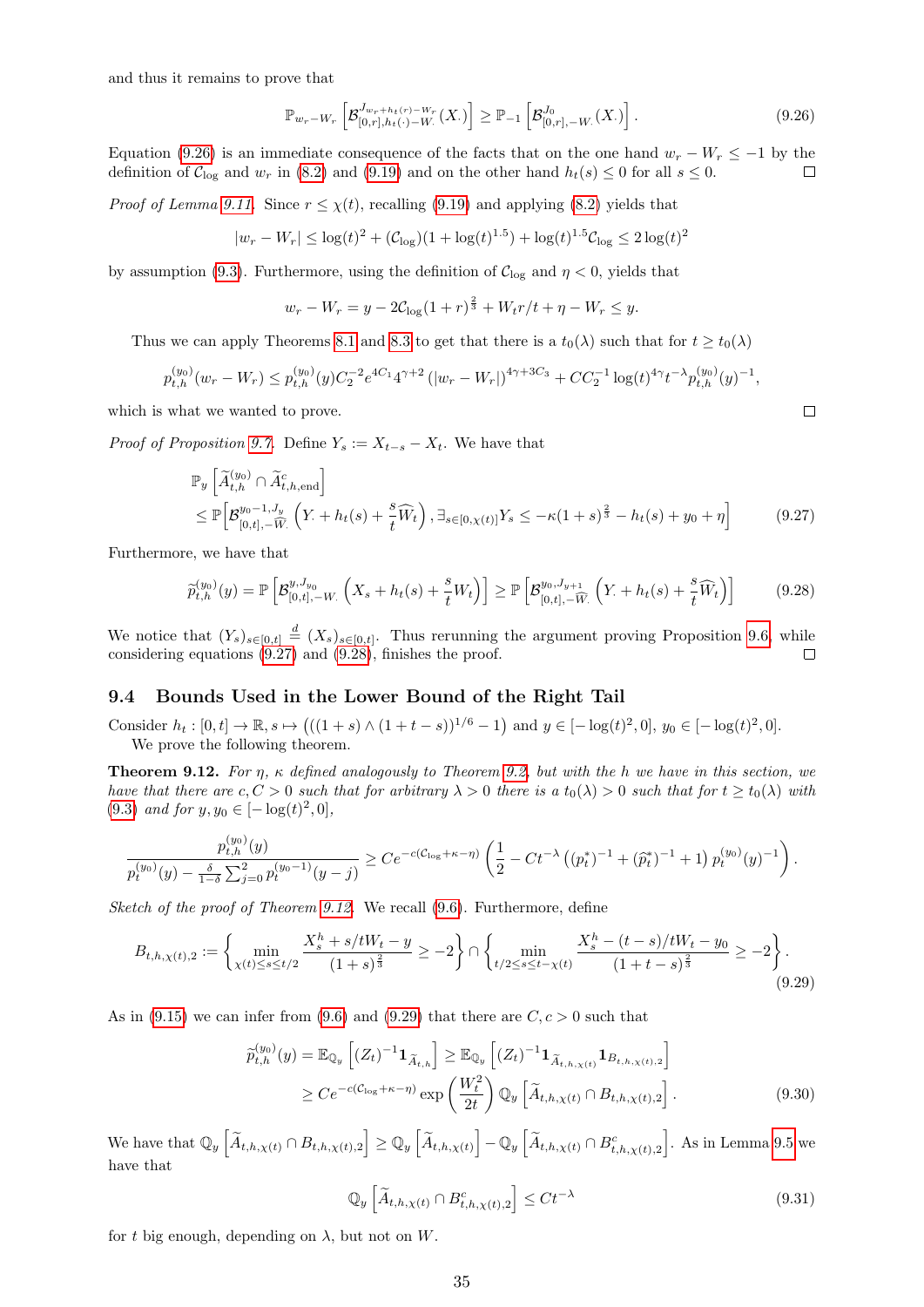Equations [\(9.30\)](#page-34-6) and [\(9.31\)](#page-34-7) imply that for t big enough depending on  $\lambda$ , but not on W,

<span id="page-35-2"></span>
$$
\widetilde{p}_{t,h}^{(y_0)}(y) \ge C e^{-c(C_{\log} + \kappa - \eta)} \exp\left(\frac{W_t^2}{2t}\right) \left(\mathbb{Q}_y \left[\widetilde{A}_{t,h,\chi(t)}\right] - t^{-\lambda}\right). \tag{9.32}
$$

Furthermore, we have that

$$
\mathbb{Q}_y \left[ \widetilde{A}_{t,h,\chi(t)} \right] = \mathbb{Q}_y \left[ \widetilde{A}_{t,h}^{(y_0)} \right] - \mathbb{Q}_y \left[ \widetilde{A}_{t,h}^{(y_0)} \cap \widetilde{A}_{t,h,\text{start}}^c \right] - \mathbb{Q}_y \left[ \widetilde{A}_{t,h}^{(y_0)} \cap \widetilde{A}_{t,h,\text{end}}^c \right]
$$
  
=  $p_t^{(y_0)}(y) - \mathbb{Q}_y \left[ \widetilde{A}_{t,h}^{(y_0)} \cap \widetilde{A}_{t,h,\text{start}}^c \right] - \mathbb{Q}_y \left[ \widetilde{A}_{t,h}^{(y_0)} \cap \widetilde{A}_{t,h,\text{end}}^c \right].$ 

From here one proceeds as in the proof of Proposition [9.4.](#page-31-1) We need to calculate the tails of  $\tau$  with regard to  $\mathbb{Q}_y$  instead of  $\mathbb{P}_y$ . This change results in the calculation

$$
\begin{split} \mathbb{Q}_y \left[ \tau \in [l-1, l] \right] &\leq \mathbb{Q}_y \left[ \min_{s \in [0, l]} X_s + h_t(s) + s/tW_t - y \leq -2\mathcal{C}_{\log}(1+l)^{\frac{2}{3}} + h_t(l) + l^{\frac{2}{3}}\mathcal{C}_{\log} + \eta \right] \\ &\leq \mathbb{Q}_y \left[ \min_{s \in [0, l]} X_s + h_t(s) + s/tW_t - y \leq -\mathcal{C}_{\log}(1+l)^{\frac{2}{3}} + \eta \right] \leq 2e^{-\frac{(\mathcal{C}_{\log})^2 l^{\frac{4}{3}-1} + \eta^2 l^{-1}}{2}} . \end{split}
$$

The rest of the proof of Proposition [9.4](#page-31-1) needs only very minor changes<sup>[3](#page-35-1)</sup> to give that

<span id="page-35-3"></span>
$$
\mathbb{Q}_y\left[\widetilde{A}_{t,h}^{(y_0)}\cap \widetilde{A}_{t,h,\text{start}}^c\right] \leq \frac{p_t^{(y_0-1)}(y) + p_t^{(y_0)}(y)}{8} + Ct^{-\lambda}(p_t^*)^{-1}
$$

as well as

$$
\mathbb{Q}_y \left[ \widetilde{A}_{t,h}^{(y_0)} \cap \widetilde{A}_{t,h,\text{end}}^c \right] \le \frac{p_t^{(y_0-1)}(y-2) + p_t^{(y_0-1)}(y-1)}{8} + Ct^{-\lambda}(\widetilde{p}_t^*)^{-1}
$$

which yields that

$$
\frac{\mathbb{Q}_y\left[\tilde{A}_{t,h,\chi(t)}^{(y_0)}\right]}{p_t^{(y_0)}(y) - \frac{\delta}{1-\delta}\sum_{j=0}^2 p_t^{(y_0-1)}(y-j)} \ge \frac{1}{2} - Ct^{-\lambda}\left((p_t^*)^{-1} + (\hat{p}_t^*)^{-1}\right)p_t^{(y_0)}(y)^{-1}.
$$
\n(9.33)

Combining [\(9.8\)](#page-30-8), [\(9.32\)](#page-35-2) and [\(9.33\)](#page-35-3) and writing

$$
\frac{p_{t,h}^{(y_0)}(y)}{p_t^{(y_0)}(y) - \frac{\delta}{1-\delta} \sum_{j=0}^2 p_t^{(y_0-1)}(y-j)} = \frac{p_{t,h}^{(y_0)}(y)}{\tilde{p}_{t,h}^{(y_0)}(y)} \frac{\tilde{p}_{t,h}^{(y_0)}(y)}{\mathbb{Q}_y[\tilde{A}_{t,h,\chi(t)}]} \frac{\mathbb{Q}_y[\tilde{A}_{t,h,\chi(t)}]}{p_t^{(y_0)}(y) - \frac{\delta}{1-\delta} \sum_{j=0}^2 p_t^{(y_0-1)}(y-j)}
$$
\nTheorem 9.12.

gives Theorem [9.12.](#page-34-4)

# <span id="page-35-0"></span>10 Crude lower bound on  $p_{t,h}^{(y_0)}(y)$

The aim of this section is to provide a lower bound on  $p_{t,h}^{(y_0)}(y)$  of Definition [8.1.](#page-17-12) This will be used to deal with the  $p_{t,h}^{(y_0)}(x)^{-1}$  terms occurring in Theorems [8.3,](#page-18-4) [9.2](#page-30-1) and [9.12](#page-34-4) and additionally be the main ingredient in the proof of Lemma [2.2.](#page-3-7) We recall Definition [8.1.](#page-17-12) The idea of the proof is to replace the event  $\{\forall_{s\leq t} X_s \leq W_s - h_t(s)\}\$  with  $\{\forall_{s\leq t} X_s \leq g_t(s)\}\$  with a  $g_t$  for which we can apply Girsanovs theorem, to reduce the situation to a ballot theorem for Brownian motion. The  $g_t(s)$  will be roughly a piecewise linear approximation of the running minimum of  $W_s - h_t(s)$ . The next definition defines  $g_t$  precisely as well as some related quantities, compare Figure [10.](#page-35-0)

<span id="page-35-4"></span>**Definition 10.1.** Fix  $t > 0$ . Set  $k_1(t) := \lfloor \log_2(t/3) \rfloor$ ,  $t_1(t) := 2^{k_1}$ ,  $t_2(t) := t - t_1$ , the dependence on t will be omitted from notation. For  $j \leq k_1 - 1$  define

$$
\begin{aligned} \Xi^{start}_j(W) &:= \min_{s \in [0,2^{j+1}]} W_s, \\ \Xi^{end}_j(W) &:= \min_{s \in [t-2^{j+1},t]} W_s - W_t, \\ \Xi_j(W) &:= \min \{ \Xi^{start}_j(W), \Xi^{end}_j(W) \}, \\ \Xi_{k_1}(W) &:= \min \{ \min_{s \in [0,t]} W_s, \min_{s \in [0,t]} W_s - W_t, 0 \}, \end{aligned}
$$

<span id="page-35-1"></span><sup>&</sup>lt;sup>3</sup>Since we work with regard to  $\mathbb{Q}_y$  our Brownian motion is  $(X_s + h_t(s) + s/tW_t)_{s \in [0,t]}$ . Thus the analogue to  $m_r$  of [\(9.20\)](#page-32-8) won't have an  $h_t$  term, which only simplifies the situation.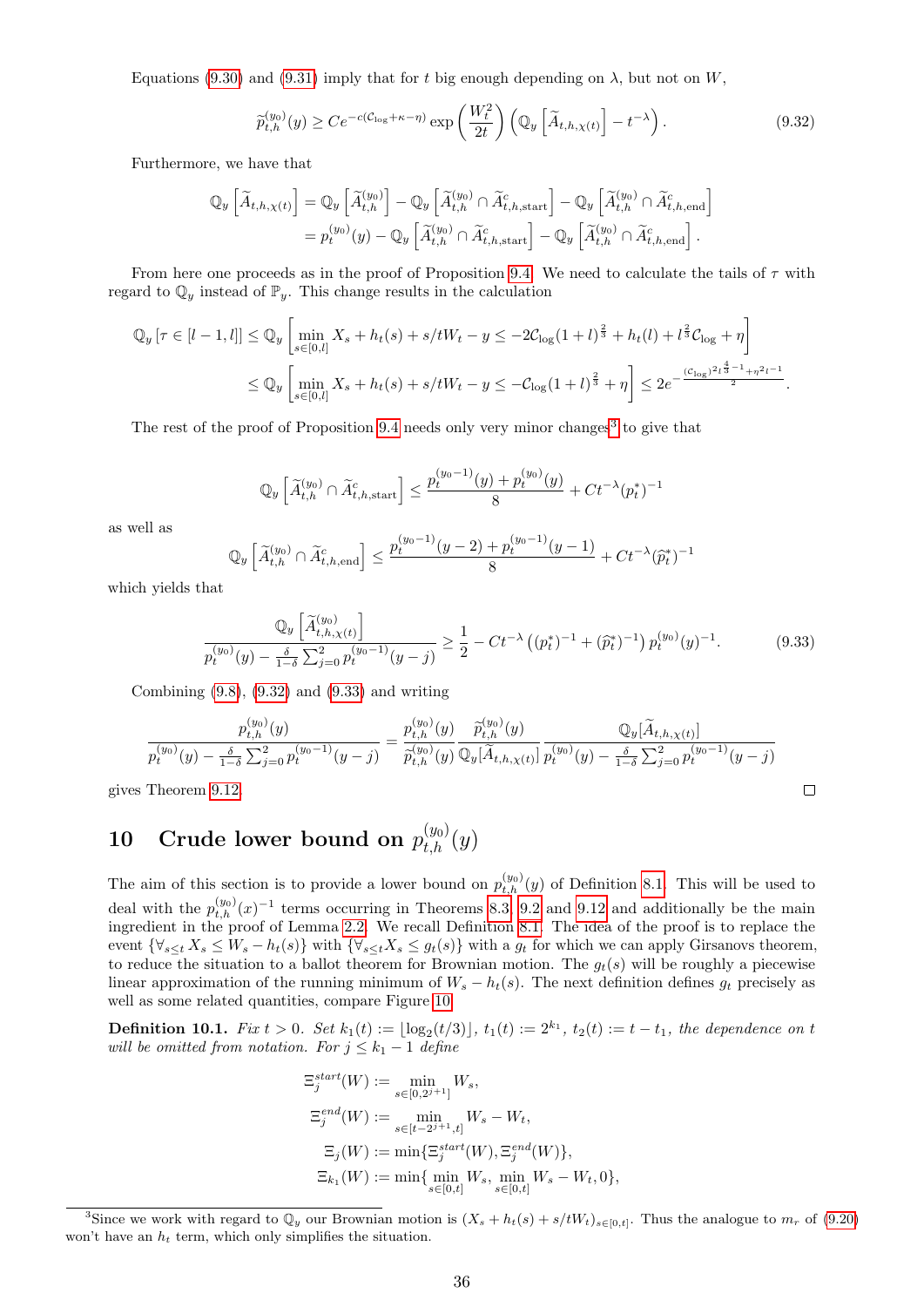

Figure 3: The event in [\(10.1\)](#page-37-0). Drawn are  $(W_s)_{0 \le s \le t}$  (dotted line),  $\Xi_j(W)$ ,  $j \in \{0, \ldots, 5\}$  (dashed lines) and  $g_t$  (solid piecewise linear curve) with parameters  $h = 0, t = 96, t_1 = 32, t_2 = 64, k_1 = 5$ . We note that it is less likely to stay below  $(g_s)_{s \leq t}$  than below  $(W_s)_{s \leq t}$ .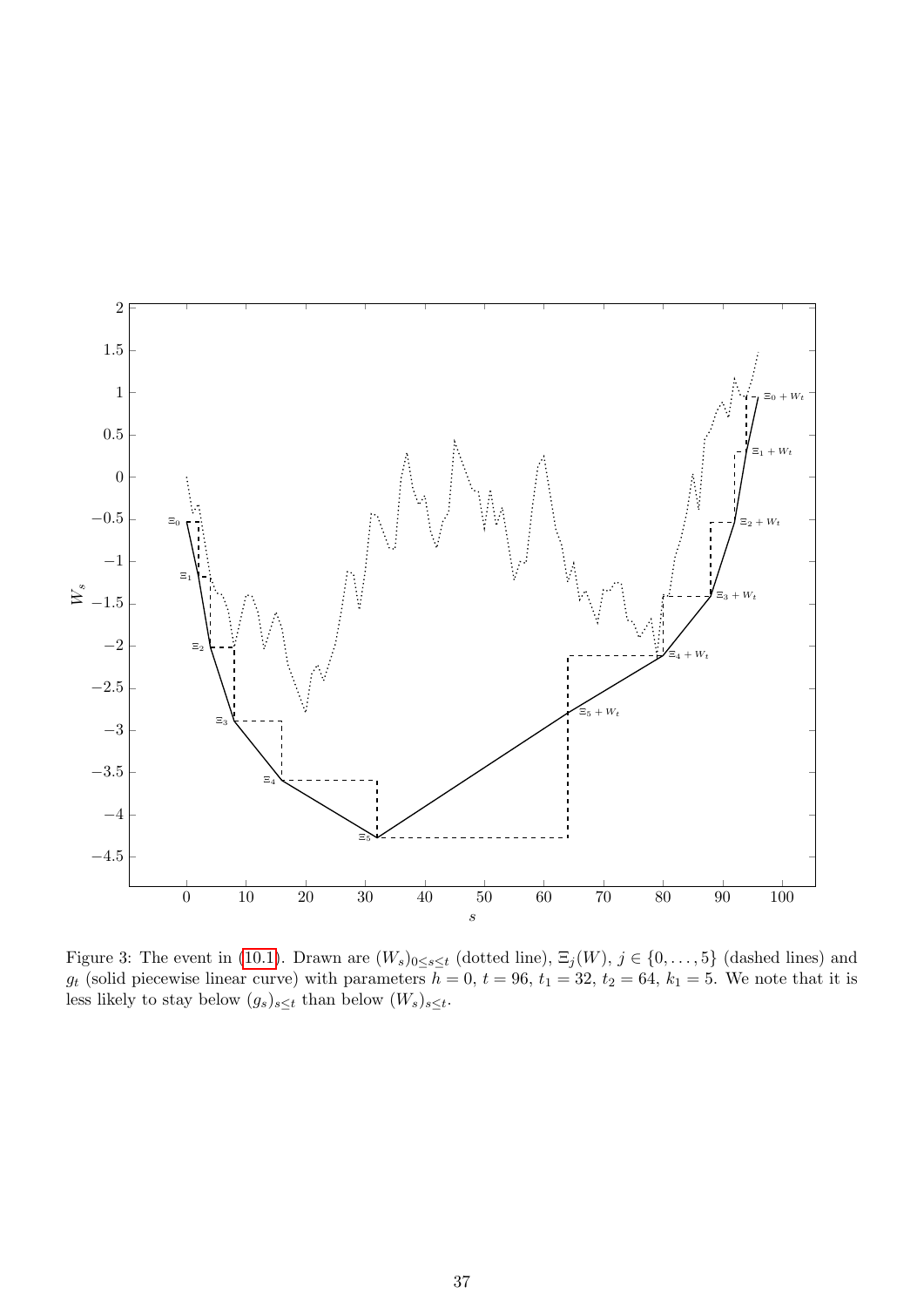$$
\Delta_j(W) := \frac{\Xi_{j+1}(W) - \Xi_j(W)}{2^j}.
$$

For  $j \in \{1, ..., k_1 - 1\}$  define  $\Xi_j(h)$  (and analogous variables) as above, substituting  $-h_t(s)$  for  $W_s$ ,  $s \in [0, t]$ . Furthermore, choose  $\Xi_0(h)$  such that  $s\Xi_0(h) \leq -h_t(s)$  for all  $s \in [0, 1]$  and  $(t-s)\Xi_0(h) \leq -h_t(s)$ for all  $s \in [t-1, t]$ .

 $Set \Xi_j := \Xi_j(W) + \Xi_j(h)$  and  $\Delta_j = \Delta_j(W) + \Delta_j(h)$ . Finally, set

$$
g_t(s) = \begin{cases} s\Xi_0, & s \in [0,1), \\ \Xi_j + (s-2^j)\Delta_j, & s \in [2^j, 2^{j+1}] \\ \Xi_{k_1} + (s-t_1)/(t_2-t_1)(W_t - h_t(t)), & s \in [t_1, t_2], \\ \Xi_j + (t-2^j - s)\Delta_j + (W_t - h_t(t)), & s \in [t-2^{j+1}, t-2^j], \\ (t-s)\Xi_0 + W_t, & s \in (t-1, t]. \end{cases}
$$

<span id="page-37-1"></span>**Theorem 10.1.** For W piecewise linear and  $y, y_0 \in$  [− √  $(t, 0]$ , there is a  $\gamma_0 > 0$  deterministic such that for  $t \geq 2$ ,

$$
\mathbb{P}_{y}\left[\mathcal{B}_{[0,t],h_t(\cdot)-W_\cdot}^{J_{y_0}}(X_\cdot)\right]
$$
\n
$$
\geq t^{-\gamma_0-\log(t)^{-1}\left(\sum_{j=0}^{k_1-1}\Delta_j^22^j+2(1-2^{3/2})\sum_{j=0}^{k_1-1}\Delta_j2^{j/2}+\Xi_0^2+\Xi_0\cdot(4+y+y_0)+3\frac{W_t^2+h_t(t)^2}{t_2-t_1}+\sqrt{t_1}\frac{|W_t|+|h_t(t)|}{t_2-t_1}\right)}.
$$

*Proof.* As illustrated in figure [10](#page-35-0) we have that by definition  $g_t(s) \leq W_s$  for all  $s \in [0, t]$  and thus

$$
\mathbb{P}_y \left[ \mathcal{B}_{[0,t], h_t(\cdot) - W_\cdot}^{J_{y_0}}(X_\cdot) \right] \ge \mathbb{P}_y \left[ \forall_{s \le t} \, X_s \le g_t(s), X_t - g_t(t) \in [y_0 - 1, y_0] \right]. \tag{10.1}
$$

We apply Girsanov to remove the  $g_t$ . For controlling the Radon-Nikodym derivative appearing in the application of Girsanov, we need control over  $X_{2^{j+1}} - X_{2^j}$ ,  $j \in \{0, \ldots, k_1 - 1\}$ . Thus define

$$
A_j^{(1)} := \left\{ X_{2^{j+1}} - g_t(2^{j+1}) \in [-2\sqrt{2^{j+1}}, -\sqrt{2^{j+1}}] \right\},\newline A_j^{(2)} := \left\{ X_{t-2^{j+1}} - g_t(t-2^{j+1}) \in [-2\sqrt{2^{j+1}}, -\sqrt{2^{j+1}}] \right\}.
$$

Furthermore, set

<span id="page-37-0"></span>
$$
A_{\text{start}} := \{-2 \le X_1 - g_t(1) \le -1\}
$$
  

$$
A_{\text{end}} := \{-2 \le X_{t-1} - g_t(t-1) \le -1\}.
$$

By monotonicity and [\(10.1\)](#page-37-0)

$$
\mathbb{P}_{y}\left[\mathcal{B}_{[0,t],h_t(\cdot)-W_\cdot}^{J_{y_0}}(X_\cdot)\right] \geq \mathbb{P}_{y}\left[A_{\text{start}}, \bigcap_{i \in \{1,2\}} \bigcap_{j=0}^{k_1-1} A_j^{(i)}, A_{\text{end}}, \forall_{s \leq t} X_s \leq g_t(s), X_t - g_t(t) \in [y_0 - 1, y_0]\right]
$$
  
:=  $\mathbb{P}_{y}[A(y_0)].$ 

Consider  $\mathbb{Q}_y$  with

$$
Z_t := \frac{dQ_y}{dP_y} = \exp\left(\int_0^t g_t'(s) dX_s - \frac{1}{2} \int_0^t (g_t'(s))^2 ds\right)
$$
  
= 
$$
\exp\left(\sum_{j=0}^{k_1-1} \Delta_j (X_{2^{j+1}} - X_{2^j}) - \Delta_j (X_{t-2^j} - X_{t-2^{j+1}}) - \sum_{j=0}^{k_1-1} \Delta_j^2 2^j - \Xi_0^2
$$
  
+ 
$$
\Xi_0 \cdot \left(X_1 - X_0 - (X_t - X_{t-1}) + (X_{t_2} - X_{t_1}) \frac{W_t - h_t(t)}{t_2 - t_1} - \frac{(W_t - h_t(t))^2}{2(t_2 - t_1)}\right)\right).
$$

On  $A(y_0)$  we have that

$$
X_{2^{j+1}} - X_{2^j} \ge \Delta_j + 2^{\frac{j}{2}} \left( 1 - 2^{\frac{3}{2}} \right),
$$
  
\n
$$
X_{t-2^j} - X_{t-2^{j+1}} \le -\Delta_j + 2^{\frac{j}{2}} \left( 2^{\frac{3}{2}} - 1 \right),
$$
  
\n
$$
X_1 - X_0 \ge \Xi_0 - 2 - y,
$$
  
\n
$$
X_t - X_{t-1} \le 2 - \Xi_0 + y_0,
$$
  
\n
$$
|X_{t_2} - X_{t_1}| \le \sqrt{t_1} + |W_t - h_t(t)|.
$$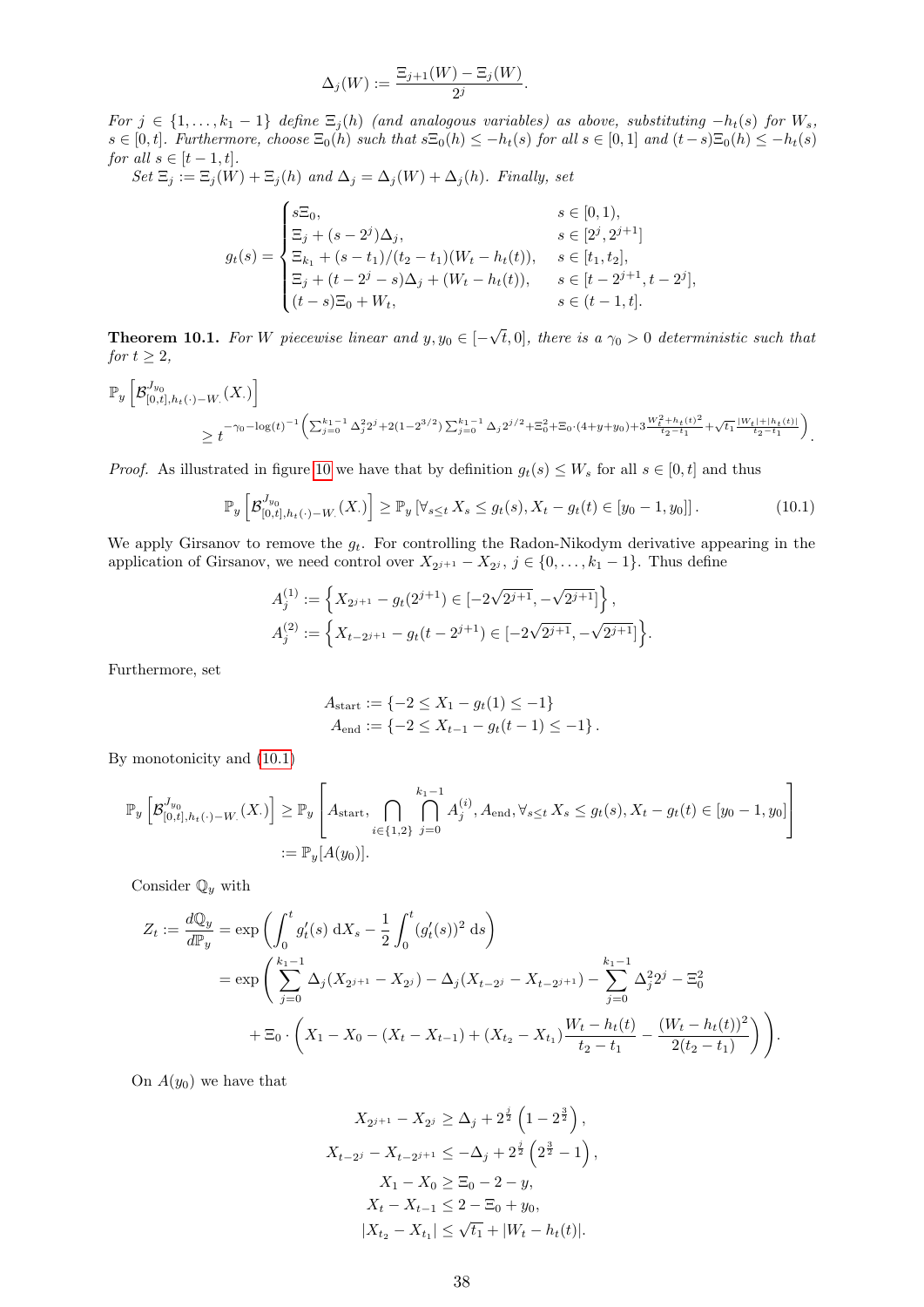Thus we have that

$$
\mathbb{P}_y[A(y_0)] = \mathbb{Q}_y[Z_t^{-1}; A(y_0)]
$$
\n
$$
\geq \exp\left(-\sum_{j=0}^{k_1-1} \Delta_j^2 2^j - \left(2 - 2^{\frac{5}{2}}\right) \sum_{j=0}^{k_1-1} \Delta_j 2^{\frac{j}{2}} - \Xi_0^2 - \Xi_0(4 + y + y_0) - \frac{3(W_t - h_t(t))^2}{2(t_2 - t_1)} - \frac{\sqrt{t_1}|W_t - h_t(t)|}{t_2 - t_1}\right)
$$
\n
$$
\cdot \mathbb{Q}_y[A(y_0)].
$$

By the Girsanov theorem we have that  $(X_s - g_t(s))_{s \in [0,t]}$  is a Brownian motion with regard to  $\mathbb{Q}_y$ . This implies that there is a constant  $\gamma_0 > 0$  such that for  $t \geq 2$  arbitrary  $\mathbb{Q}_y[A(y_0)] \geq t^{-\gamma_0}$ . Thus we have that

$$
\begin{split} &\mathbb{P}_{y}[A(y_{0})] \\ &\geq t^{-\log(t)^{-1}\left(\sum_{j=0}^{k_{1}-1}\Delta_{j}^{2}2^{j}+2(1-2^{3/2})\sum_{j=0}^{k_{1}-1}\Delta_{j}2^{j/2}+\Xi_{0}^{2}+\Xi_{0}\cdot(4+y+y_{0})+3\frac{W_{t}^{2}+\mathbf{h}_{t}(t)^{2}}{\mathbf{h}_{2}-t_{1}}+\sqrt{t_{1}}\frac{|W_{t}|+|\mathbf{h}_{t}(t)|}{\mathbf{h}_{2}-t_{1}}\right)}\mathbb{Q}_{y}[A(y_{0})] \\ &\geq t^{-\gamma_{0}-\log(t)^{-1}\left(\sum_{j=0}^{k_{1}-1}\Delta_{j}^{2}2^{j}+2(1-2^{3/2})\sum_{j=0}^{k_{1}-1}\Delta_{j}2^{j/2}+\Xi_{0}^{2}+\Xi_{0}\cdot(4+y+y_{0})+3\frac{W_{t}^{2}+\mathbf{h}_{t}(t)^{2}}{\mathbf{h}_{2}-t_{1}}+\sqrt{t_{1}}\frac{|W_{t}|+|\mathbf{h}_{t}(t)|}{\mathbf{h}_{2}-t_{1}}\right)}.\end{split}
$$

# <span id="page-38-0"></span>11 Control for the Constants Introduced in Section [8.1,](#page-17-4) Definition [9.3](#page-30-5) and the Proof of Lemma [2.2](#page-3-7)

We recall Definitions [2.1](#page-2-4) and [2.2.](#page-2-0) From now on W will be as in Definition 2.2. For  $t > 0$  define  $\widehat{W}$  via  $\widehat{W}_s := W_{t-s} - W_t$ , where the dependence on t is not reflected in the notation. Furthermore, from now on we will mostly care about h given by  $h_t : [0, t] \to \mathbb{R}$ ,  $s \mapsto \pm((1 + s) \wedge (1 + t - s)^{1/6} - 1)$ . We note here, that for these h the  $C_1(h)$  from [\(8.3\)](#page-17-7) is finite. We recall Section [8.1,](#page-17-4) we use  $\hat{C}$  to denote variants of constants using  $\widehat{W}$  instead of W, for example we set  $\widehat{C}_{\log} := C_{\log}(\widehat{W}, t)$ . We point out that in [\(8.4\)](#page-17-6) the P will from now on be denoted by  $\mathbb{P}_{\mathcal{L}}$ , since the probability is taken given W, i.e. given the environment.

Consider  $f : \mathbb{R}_{\geq 0} \to \mathbb{R}$ . For  $a, b > 0$  set

$$
\gamma_{a,b}(W,f,t):=\inf\left\{\gamma>0:\forall_{t\geq s\geq 2}\,\mathbb{P}_{\mathcal{L}}\left[\mathcal{B}_{[0,s],f(\cdot)-W.}^{-1,[-b\sqrt{s},-a\sqrt{s}]}(B.)\right]\geq s^{-\gamma}\right\}
$$

and  $\gamma_{a,b}(\widehat{W}, f, t)$  analogous.

<span id="page-38-3"></span>**Lemma 11.1.** Let  $\beta \in \{\pm 1\}$ . We consider  $(h_t)_{t>0}$  given by  $h_t : [0, t] \to \mathbb{R}$ ,  $s \mapsto \beta(((1+s)\wedge(1+t-s))^{1/6}-1)$ ,  $b > a \geq 0$ . The families of random variables  $(\gamma(W, h, t))_{t \geq 0}$ ,  $(\gamma(\widehat{W}, h, t))_{t \geq 0}$  are tight.

*Proof.* On [2, t/2] we have that  $h_t(s) = \beta((1+s)^{1/6}-1) := f(s)$ . Thus it suffices to prove that  $(\gamma_{a,b}(\widetilde{W},f,t))_{t\geq0},\ \widetilde{W}\in\{W,\widehat{W}\}\)$  are tight. Furthermore, by definition of W we have that  $(W_s)_{s\in[0,t]}$   $\stackrel{d}{=}$  $(\widehat{W}_s)_{s\in[0,t]}$  for all  $t\geq 0$  and thus we know that  $\gamma_{a,b}(W,f,t)\stackrel{d}{=} \gamma_{a,b}(\widehat{W},f,t)$  for all  $t\geq 0$  and it suffices to prove that  $(\gamma_{a,b}(W, f, t))_{t\geq 0}$  is tight.

By Theorem 1.10 in [\[16\]](#page-48-1) we know that there exists  $\gamma > 0$  independent of a, b such that P-almost surely

$$
\lim_{n \to \infty} \frac{\log \left( \mathbb{P}_{\mathcal{L}} \left[ \mathcal{B}_{\{0,\ldots,n\},f(\cdot)-W_\cdot}^{-1,(a\sqrt{n}]}(B_\cdot) \right] \right)}{\log(n)} = -\gamma.
$$

in particular P-a.s.

<span id="page-38-1"></span>
$$
\widetilde{\gamma} := \inf_{n \in \mathbb{N}} \frac{\log \left( \mathbb{P}_{\mathcal{L}} \left[ \mathcal{B}_{\{0,\dots,n\},f(\cdot) - W_\cdot}^{-1, [-b\sqrt{n}, -a\sqrt{n}]}(B_\cdot) \right] \right)}{\log(n)} > -\infty.
$$
\n(11.1)

Now take  $a', b'$  such that  $b > b' > a' > a$ . We claim that there is a  $c_{\varepsilon} > 0$  such that for all  $t \geq 2$ 

$$
\mathbb{P}\left[\frac{\mathbb{P}_{\mathcal{L}}\left[\mathcal{B}_{[0,t],f(\cdot)-W_{\cdot}}^{-1,[-b\sqrt{t},-a\sqrt{t}]}(B_{\cdot})\right]}{\mathbb{P}_{\mathcal{L}}\left[\mathcal{B}_{\{0,\cdots,\lfloor t\rfloor\},2^{\beta}f(\cdot)-W_{\cdot}}^{-1,[-a'\sqrt{\lceil t\rceil}]}(B_{\cdot})\right]} \geq c_{\varepsilon}\right] \geq 1-\varepsilon.
$$
\n(11.2)

Combining [\(11.1\)](#page-38-1) with [\(11.2\)](#page-38-2) allows to conclude the statement of the lemma, it remains to prove that [\(11.2\)](#page-38-2) holds. We do this in two steps, first going from the time interval [0, t] to [0, [t]], and then going from continuous time to discrete time. For this purpose define

<span id="page-38-2"></span>
$$
A_1 := \mathcal{B}_{[0,\lfloor t \rfloor],f(\cdot)-W.}^{-1,[-b'\sqrt{\lfloor t \rfloor},-a'\sqrt{\lfloor t \rfloor}]}(B.),
$$
  

$$
A_2 := \mathcal{B}_{\{0,\cdots,\lfloor t \rfloor\},2^{\beta}f(\cdot)-W.}^{-1,[-b'\sqrt{\lfloor t \rfloor},-a'\sqrt{\lfloor t \rfloor}]}(B.).
$$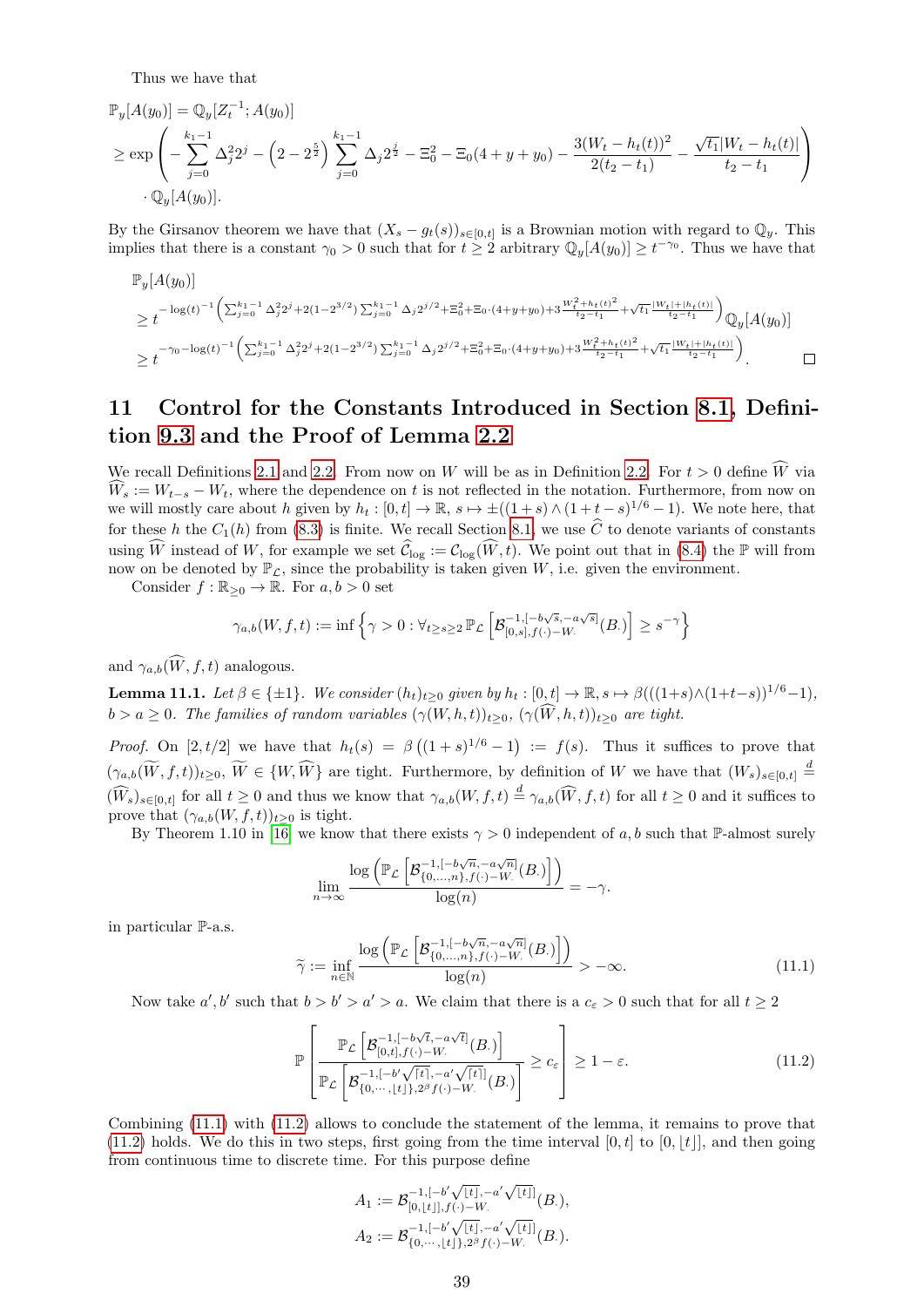We have that

$$
\mathbb{P}_{\mathcal{L}}\left[\mathcal{B}_{[0,t],f(\cdot)-W}^{-1,[-b\sqrt{t},-a\sqrt{t}]}(B.)\right]
$$
\n
$$
= \mathbb{E}_{\mathcal{L}}\left[\mathbb{P}_{\mathcal{L}}\left[\mathcal{B}_{[0,t],f(\cdot)-W}^{-1,[-b\sqrt{t},-a\sqrt{t}]}(B.)|\sigma(B_s,s\leq \lfloor t\rfloor)\right]\right]
$$
\n
$$
= \mathbb{E}_{\mathcal{L}}\left[\mathbf{1}_{A_1}\mathbb{P}_{\mathcal{L}}\left[\forall_{\lfloor t\rfloor\leq s\leq t}-1+B_s+f(s)\leq W_s,B_t+f(t)-W_t\in[-b\sqrt{t},-a\sqrt{t}][B_{\lfloor t\rfloor}]\right]\right]
$$
\n
$$
\geq \mathbb{E}_{\mathcal{L}}\left[\mathbf{1}_{A_1}\left(1-\mathbb{P}\left[\left\{\exists_{s\in[\lfloor t\rfloor,t\rfloor}:B_s-B_{\lfloor t\rfloor}>a'\sqrt{\lfloor t\rfloor}+W_s-W_{\lfloor t\rfloor}+f(\lfloor t\rfloor)-f(s)\right\}\right.\right]
$$
\n
$$
\cup\left\{B_t-B_{\lfloor t\rfloor}+W_{\lfloor t\rfloor}-W_t+f(t)-f(\lfloor t\rfloor)\notin[-b\sqrt{t}+b'\sqrt{t},a'\sqrt{\lfloor t\rfloor}-a\sqrt{t}]\right]\right).
$$
\n(11.3)

Combining [\(11.3\)](#page-39-0) with bounds on the maximum of a Brownian motion implies that there is a  $c_{\varepsilon} > 0$ such that √ √

<span id="page-39-4"></span><span id="page-39-0"></span>
$$
\mathbb{P}\left[\frac{\mathbb{P}_{\mathcal{L}}\left[\mathcal{B}_{[0,t],f}^{-1,[-b\sqrt{t},-a\sqrt{t}]} \right]}{\mathbb{P}_{\mathcal{L}}[A_1]}\geq c_{\varepsilon}\right] \geq 1-\varepsilon.
$$
\n(11.4)

Next we bound  $\mathbb{P}_{\mathcal{L}}[A_1]/\mathbb{P}_{\mathcal{L}}[A_2]$ . In essence this calculation boils down to the fact, that if at times  $\{0, \ldots, |t|\}$  B is below a (curved) barrier, then it is unlikely that B crosses a multiple of the barrier in-between these times. We have that

$$
\mathbb{P}_{\mathcal{L}}[A_{1}] = \mathbb{E}_{\mathcal{L}}\left[\mathbb{P}_{\mathcal{L}}\left[A_{1}|(B_{1},...,B_{\lceil t\rceil})\right]\right] \geq \mathbb{E}_{\mathcal{L}}\left[\mathbf{1}_{A_{2}}\mathbb{P}_{\mathcal{L}}\left[A_{1}|(B_{1},...,B_{\lceil t\rceil})\right]\right]
$$
\n
$$
= \mathbb{E}_{\mathcal{L}}\left[\mathbf{1}_{A_{2}}\prod_{j=1}^{\lfloor t\rfloor}\mathbb{P}_{\mathcal{L}}\left[\mathcal{B}_{\lceil j-1,j\rceil,f(\cdot)-W}(B_{\cdot})|(B_{j-1},B_{j})\right]\right].
$$
\n(11.5)

To get a lower bound on  $\mathbf{1}_{A_2} \prod_{j=1}^{\lfloor t \rfloor} \mathbb{P}_{\mathcal{L}} \left[ \mathcal{B}_{\lfloor j-1,j \rfloor,f(\cdot)-W_\cdot}(B_\cdot) | (B_{j-1},B_j) \right]$  it suffices to prove that there are  $c, C > 0$  independent of t such that  $\mathbb{P}\text{-a.s.}$ 

$$
\mathbf{1}_{A_2} \mathbb{P}_{\mathcal{L}} \left[ \mathcal{B}_{[j-1,j],f(\cdot)-W_\cdot}^{-1}(B_\cdot) \middle| (B_{j-1}, B_j) \right] \ge c \mathbf{1}_{A_2}, \qquad \forall_{j \in \{2,\dots, \lfloor t \rfloor\}},
$$
(11.6)

$$
\mathbf{1}_{A_2} \sum_{j=2}^{\lfloor t \rfloor} \left( 1 - \mathbb{P}_{\mathcal{L}} \left[ \mathcal{B}_{[j-1,j],f(\cdot)-W_\cdot}^{-1}(B_\cdot) \middle| (B_{j-1}, B_j) \right] \right) \le C, \tag{11.7}
$$

$$
\mathbf{1}_{A_2} \mathbb{P} \left[ \mathcal{B}_{[0,1],f(\cdot)-W_\cdot}^{-1} | (B_0, B_1) \right] \geq c \mathbf{1}_{A_2}.
$$
 (11.8)

Equations [\(11.5\)](#page-39-1) and [\(11.6\)](#page-39-2)–[\(11.8\)](#page-39-3) directly imply that there is a  $c > 0$  such that

<span id="page-39-8"></span><span id="page-39-6"></span><span id="page-39-5"></span><span id="page-39-3"></span><span id="page-39-2"></span><span id="page-39-1"></span>
$$
\frac{\mathbb{P}_{\mathcal{L}}[A_1]}{\mathbb{P}_{\mathcal{L}}[A_2]} \ge c.
$$
\n(11.9)

Equations [\(11.4\)](#page-39-4) and [\(11.9\)](#page-39-5) imply [\(11.2\)](#page-38-2). Thus to finish the proof, we only need to prove that  $(11.6)$ – $(11.8)$ hold.

We proceed towards this, by first proving [\(11.6\)](#page-39-2) and [\(11.7\)](#page-39-6) in one calculation. Set  $x_j := W_j + 1 - 2^{\beta} f(j)$ for  $j \in \{1, \ldots, \lfloor t \rfloor\}$ . On  $A_2$  and given  $B_{j-1}$ ,  $B_j$  we can couple  $(B_s)_{s\in [j-1,j]}$  with a Brownian bridge  $(E_s^j)_{s \in [0,1]}$  with  $E_0^j = x_{j-1}, E_1^j = x_j$  and  $B_s \le E_{s-j+1}^j$  for all  $j \in \{2, \ldots, \lfloor t \rfloor\}, s \in [j-1, j]$ . This coupling yields that

$$
\mathbf{1}_{A_2} \mathbb{P}_{\mathcal{L}} \left[ \exists_{s \in [j-1,j]} -1 + B_s + f(s) > W_s | (B_{j-1}, B_j) \right] \\
 \leq \mathbf{1}_{A_2} P \left[ \exists_{s \in [0,1]} E_s^j > W_{s+j-1} - f(s+j-1) + 1 | W \right] \n \tag{11.10}
$$

Let  $E'_s$  be a standard Brownian bridge. We have that

<span id="page-39-7"></span>
$$
(E_s^j)_{j \in [0,1]} \stackrel{d}{=} (E_s' + sx_j + (1-s)x_{j-1})_{s \in [0,1]}.
$$
\n(11.11)

Plugging  $(11.11)$  into  $(11.10)$  and simplifying, using that W is piecewise linear, gives that

$$
\mathbf{1}_{A_2} \mathbb{P}_{\mathcal{L}} \left[ \exists_{s \in [j-1,j]} -1 + B_s + f(s) > W_s | (B_{j-1}, B_j) \right] \\
 \leq \mathbf{1}_{A_2} P \left[ \exists_{s \in [j-1,j]} E'_s > -f(j - \mathbf{1}_{\beta=-1}) + 2^{\beta} f(j - \mathbf{1}_{\beta=1}) \right]. \tag{11.12}
$$

Direct calculation yields that there is a  $c' > 1/2$  such that for  $j \ge 1$ 

<span id="page-39-10"></span><span id="page-39-9"></span>
$$
\frac{f(j)}{f(j+1)} \ge c'.\tag{11.13}
$$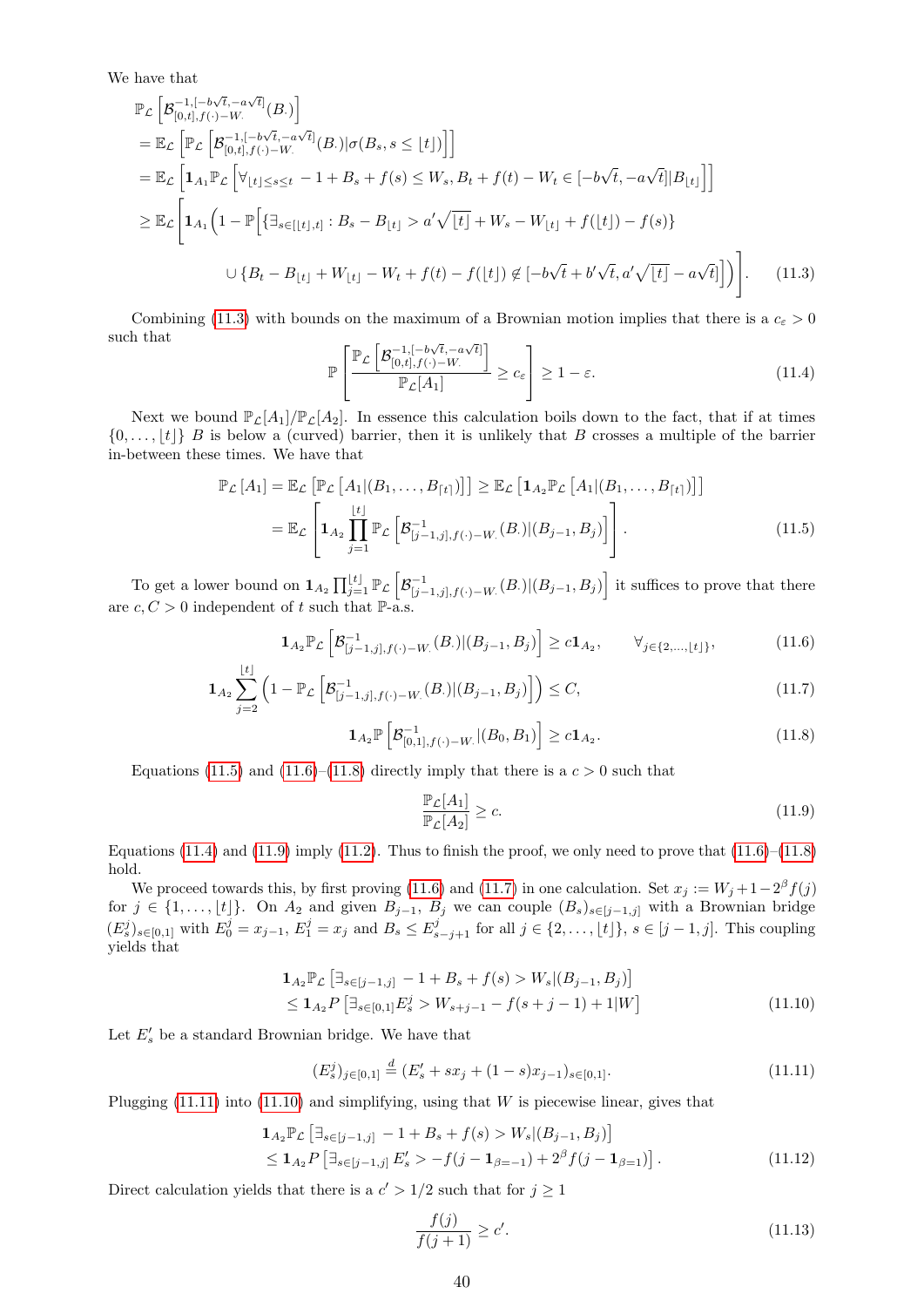Plugging [\(11.13\)](#page-39-9) into [\(11.12\)](#page-39-10) yields that there is a  $c'' > 0$  such that

$$
\mathbf{1}_{A_2} \mathbb{P}_{\mathcal{L}} \left[ \exists_{s \in [j-1,j]} -1 + B_s + f(s) > W_s | (B_{j-1}, B_j) \right] \leq \mathbf{1}_{A_2} \mathbb{P}_{\mathcal{L}} \left[ \exists_{s \in [j-1,j]} E'_s > c''((1+j)^{1/6} - 1) \right]. \tag{11.14}
$$

Since the maximum of a standard Brownian bridge is stochastically dominated by the maximum of a standard Brownian motion, which can be proved using e.g. Slepians lemma, [\(11.14\)](#page-40-0) yields that for  $j \in \{2, \ldots, |t|\}$ 

<span id="page-40-1"></span>
$$
\mathbf{1}_{A_2} \mathbb{P}_{\mathcal{L}} \left[ \exists_{s \in [j-1,j]} - 1 + B_s + f(s) > W_s | (B_{j-1}, B_j) \right] \leq 2 \mathbf{1}_{A_2} \int_{c((1+j)^{1/6}-1)}^{\infty} \frac{1}{\sqrt{2\pi}} e^{-\frac{t^2}{2}} \, \mathrm{d}t. \tag{11.15}
$$

The equations [\(11.6\)](#page-39-2) and [\(11.7\)](#page-39-6) are directly implied by [\(11.15\)](#page-40-1).

One can prove [\(11.8\)](#page-39-3) similarly taking  $x_0 = 0$  and showing by calculation, that  $(1-s) - f(s) + s2^{\beta} f(1) > 0$ is bounded away from zero.  $\Box$ 

<span id="page-40-2"></span>**Lemma 11.2.** We have that  $(\mathcal{C}_{\text{log}}(W, t))_{t \geq 0}$  and  $(\mathcal{C}_{\text{log}}(\widehat{W}, t))_{t \geq 0}$  are tight.

Proof. By construction we have that

<span id="page-40-0"></span>
$$
\mathcal{C}_{\log} \le \sup_{k \in \mathbb{N}} \frac{|W_{k+1}|}{\sqrt{k} \sqrt{\log(k)}} < \infty \quad \mathbb{P}\text{-a.s.}.
$$

For the last inequality we recall that by Remark [2.1](#page-2-5) we can apply the law of iterated logarithms for the random walk  $(W_k)_{k \in \mathbb{N}}$ . The second statement of the lemma follows from the first, since  $\mathcal{C}_{\log}(\widehat{W}, t) \stackrel{d}{=}$  $\Box$  $\mathcal{C}_{\log}(W, t)$  for all  $t \geq 0$ .

**Lemma 11.3.** For all  $\lambda > 0$   $(C_3(W, h, \lambda, t))_{t>0}$  and  $(C_3(\widehat{W}, h, \lambda, t))_{t>0}$  are tight.

*Proof.* This is an immediate consequence of Lemmata [11.1,](#page-38-3) [11.2](#page-40-2) and the Definition of  $C_3$  in [\(8.7\)](#page-17-10).  $\Box$ 

<span id="page-40-6"></span>**Lemma 11.4.** We have that  $(C_2(W, h, t)^{-1})_{t \geq 0} < \infty$  and  $(C_2(W, h, t)^{-1})_{t \geq 0}$  are tight.

*Proof.* Follows from Lemma [11.2,](#page-40-2) [\(8.3\)](#page-17-7), and the definition of  $C_2$  in [\(8.5\)](#page-17-11).

**Proof of Lemma [2.2](#page-3-7)** We recall Definitions [8.1,](#page-17-12) [10.1](#page-35-4) and Theorem [10.1.](#page-37-1) We prove a more general statement than Lemma [2.2,](#page-3-7) for this we need one additional definition.

**Definition 11.1.** We call  $(h_t)_{t\in I}$ ,  $I \in \{\mathbb{N}, \mathbb{R}_{\geq 0}\}$ ,  $h_t : [0, t] \to \mathbb{R}$ , nice, if there is a  $\eta < 1/2$  such that for all  $t \in I$ 

$$
\max_{s \in [0,t] \cap I} |h_t(s)| \le t^{\eta},
$$

$$
\max_{s \in [0,t/3] \cap I} \frac{|h_t(s)|}{(1+s)^{\eta}} \le C(h),
$$

$$
\max_{s \in [0,t/3] \cap I} \frac{|h_t(t) - h_t(t-s)|}{(1+s)^{\eta}} \le C(h).
$$

<span id="page-40-3"></span>**Lemma 11.5.** For  $(h_n)_{n\in\mathbb{N}}$  nice and  $y(n), y_0(n) \in [-c \log(n), 0]$  (the arguments are omitted in what follows), there is a deterministic constant  $C_2(h) > 0$  such that  $\mathbb{P}\text{-}a.s.$ 

<span id="page-40-4"></span>
$$
\limsup_{n \to \infty} \frac{|\log(p_{n,h}^{(y_0)}(y))|}{\log(n)} \le C_2(h),\tag{11.16}
$$

and in P-probability

<span id="page-40-5"></span>
$$
\limsup_{t \to \infty} \frac{|\log(p_{t,h}^{(y_0)}(y))|}{\log(t)} \le C_2(h). \tag{11.17}
$$

**Remark 11.1.** Lemma [2.2](#page-3-7) is an immediate corollary of Lemma [11.5](#page-40-3) by taking  $h \equiv 0$  and  $y(n) = y_0(n) = \xi_0$ for all  $n \in \mathbb{N}$ .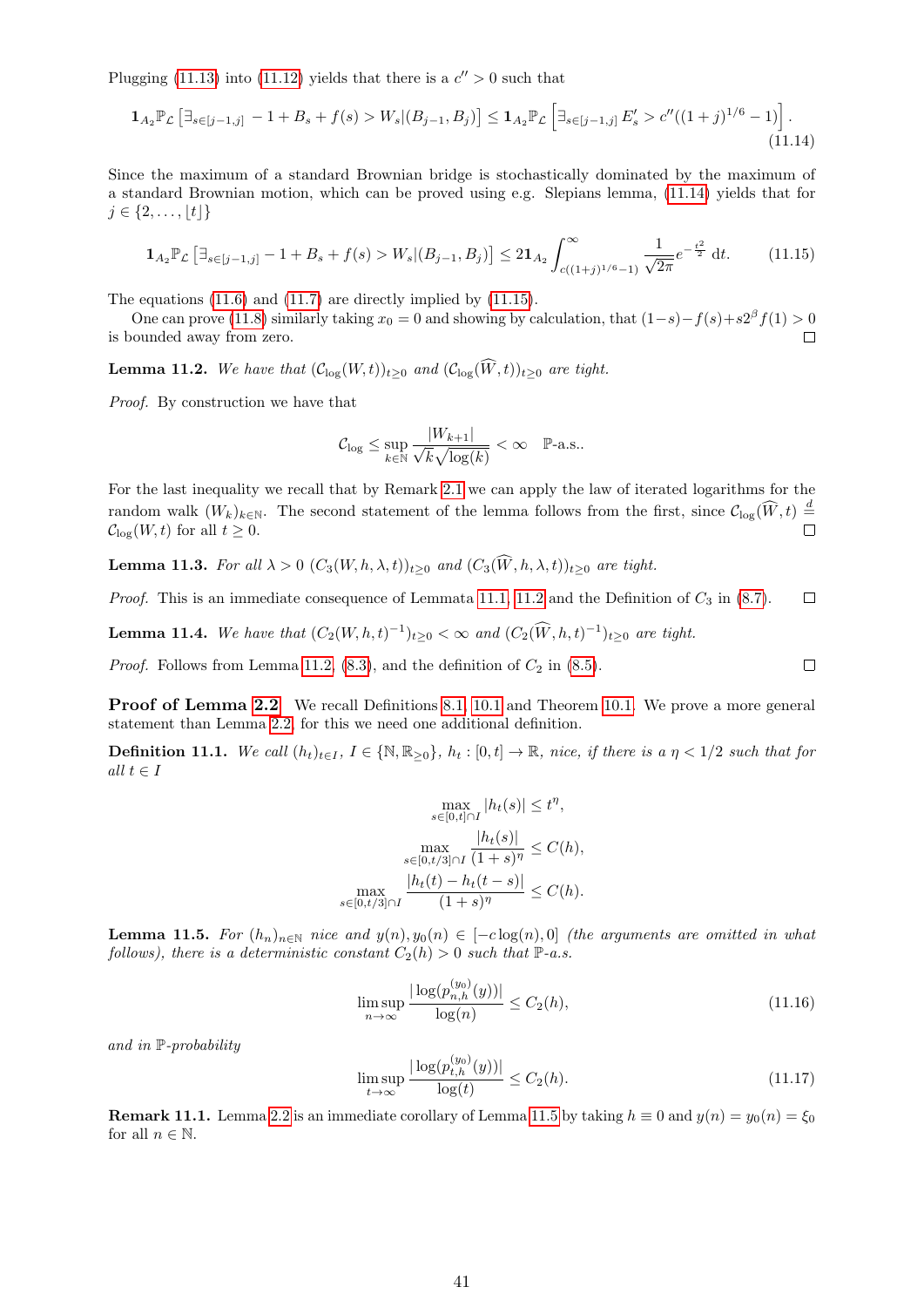*Proof.* Since  $p_{n,h}^{(y_0)}(y)$  is a probability it is smaller than 1, thus  $log(p_{n,h}^{(y_0)}(y)) \leq 0$ , and we only need to prove a lower bound on  $p_{n,h}^{(y_0)}(y)$ . In the following we will use  $C(h)$  for a positive constant depending on h, but on neither  $W$  nor  $n$ , which may change from line to line.

Use the notation from Definition [10.1.](#page-35-4) By Theorem [10.1](#page-37-1) we have that for  $n \geq 2$  P-a.s.

$$
p_{n,h}^{(y_0)}(y) \ge n^{-\gamma_0 - \log(n)^{-1} \left( \sum_{j=0}^{k_1-1} \Delta_j^2 2^j + 2(1-2^{3/2}) \sum_{j=0}^{k_1-1} \Delta_j 2^{j/2} + \Xi_0^2 + \Xi_0 (4+y+y_0) + 3 \frac{W_n^2 + h_n(n)^2}{t_2 - t_1} + \sqrt{t_1} \frac{|W_n| + |h_n(n)|}{t_2 - t_1} \right)},
$$

where  $k_1$ ,  $t_1$  and  $t_2$  are n dependent, which we omit from notation. Using that  $(h_n)_{n\in\mathbb{N}}$  is nice and using the law of iterated logarithm for  $(W_k)_{k\in\mathbb{N}}$ , recall Remark [2.1,](#page-2-5) yields that there is a  $C(h) \in (0,\infty)$  such that P-a.s.

$$
\limsup_{n \to \infty} \frac{\left(\Xi_0^2 + \Xi_0(4 + y + y_0) + \frac{3W_n^2 + h_n(n)^2}{2(t_2 - t_1)} + \sqrt{t_1} \frac{|W_n| + |h_n(n)|}{t_2 - t_1} + \Delta_{k_1 - 1}^2 2^{k_1 - 1} + (2 - 2^{5/2})\Delta_{k_1 - 1} 2^{(k_1 - 1)/2}\right)}{\log(n)}
$$
  
  $\leq C(h)$ .

Thus it suffices to prove that there are  $C, C(h) > 0$  such that in P-a.s.

$$
\limsup_{n \to \infty} \log(n)^{-1} \sum_{j=0}^{k_1 - 2} \Delta_j(h)^2 2^j + |\Delta_j(h)| 2^{j/2} \le C(h),\tag{11.18}
$$

$$
\limsup_{n \to \infty} \log(n)^{-1} \sum_{j=0}^{k_1 - 2} \Delta_j(W)^2 2^j + |\Delta_j(W)| 2^{j/2} \le C,\tag{11.19}
$$

Since  $(h_n)_{n\in\mathbb{N}}$  is nice we have that for all  $j \leq k_1 - 2$ 

<span id="page-41-1"></span><span id="page-41-0"></span>
$$
|\Delta_j(h)| \le ct^{\eta-1} + 2^{\eta(j+2)-1},
$$

which gives [\(11.18\)](#page-41-0). It is left to prove [\(11.19\)](#page-41-1). For this purpose notice, that for all  $n \in \mathbb{N}$ ,  $j \leq k_1 - 2$ 

$$
2^{j}|\Delta_j(W)| \le \max\{\max_{s \in [2^{j+1}, 2^{j+2}]} |W_s - W_{2^{j+1}}|, \underbrace{\max_{s \in [n-2^{j+2}, n-2^{j+1}]} |W_s - W_{n-2^{j+1}}|}_{:=a_{j,n,2}}\}.
$$
\n(11.20)

We have that  $a_{j,n,1}$  does not depend on n and  $(a_{j,n,1})_{n\geq 1}$  is a sequence of independent random variables. With for example Doobs maximal inequality one can show that there is a  $c > 0$  such that for  $j \leq k_1 - 2$ 

<span id="page-41-4"></span><span id="page-41-3"></span><span id="page-41-2"></span>
$$
\mathbb{E}[a_{j,n,1}^2 2^{-j}] \leq c,
$$
  

$$
\mathbb{E}[|a_{j,n,1}| 2^{-j/2}] \leq c.
$$

Thus the strong law of large numbers gives that there is a  $C > 0$  such that  $\mathbb{P}\text{-a.s.}$ 

$$
\limsup_{n \to \infty} \log(n)^{-1} \sum_{j=0}^{k_1 - 2} a_{j,n,1}^2 2^{-j} + |a_{j,n,1}| 2^{-j/2} \le C. \tag{11.21}
$$

For the sum involving  $a_{j,n,2}$  we want to use Borell-Cantelli, and thus want to bound  $\mathbb{P}[\sum_{j=0}^{k_1-2} a_{j,n,2} 2^{j/2} >$ x. For this we use the exponential Chebyshev inequality to get that for  $x > 0$ 

$$
\mathbb{P}\left[\sum_{j=0}^{k_1-2} |a_{j,n,2}| 2^{-j/2} > x \cdot \log(n) \right] \le e^{-x \log(n)} \prod_{j=0}^{k_1-2} \mathbb{E}\left[e^{|a_{j,n,2}| 2^{-j/2}}\right].\tag{11.22}
$$

Thus we want an upper bound on the tails of  $|a_{j,n,2}|$ . A union bound gives that for  $(\lambda_k)_{k\in\mathbb{N}}>0$ 

$$
\mathbb{P}\left[|a_{j,n,2}|2^{-j/2} > x\right] \leq \sum_{k=1}^{2^j} \mathbb{P}\left[\left|\sum_{r=1}^k W_r\right| > 2^{j/2} x\right] \leq \sum_{k=1}^{2^j} e^{-\lambda_k 2^{j/2} x} \left(\mathbb{E}\left[e^{\lambda_k W_1}\right]^k + \mathbb{E}\left[e^{-\lambda_k W_1}\right]^k\right).
$$

Direct calculation yields that  $W_1$  is sub-Gaussian, in particular there are  $C, c > 0$  such that  $\mathbb{E}\left[e^{\pm \lambda_k W_1}\right] \leq$  $Ce^{c\lambda_k^2}$ . This implies that

$$
\mathbb{P}\left[|a_{j,n,2}|2^{-j/2} > x\right] \leq \sum_{k=1}^{2^j} C e^{-\lambda_k 2^{j/2} x + c\lambda_k^2 k} \stackrel{\lambda_k = 2^{j/2} x (2ck)^{-1}}{\leq} \sum_{k=1}^{2^j} C e^{-\frac{2^j x^2}{4ck}} \leq 2^j C e^{-\frac{x^2}{4c}}
$$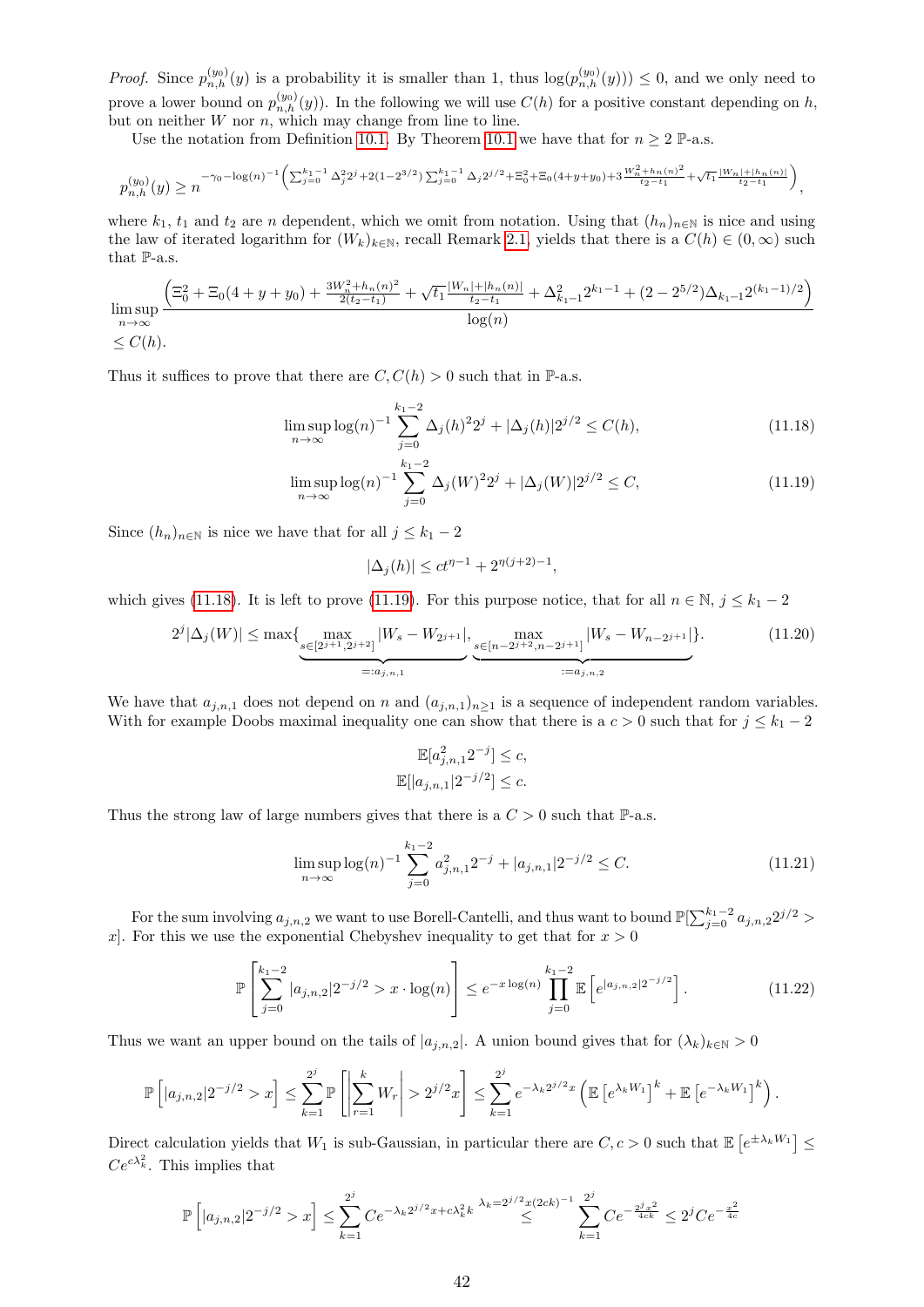This implies that for  $x \geq 1$ 

$$
\mathbb{P}\left[e^{|a_{j,n,2}|2^{-j/2}} > x\right] = \mathbb{P}\left[|a_{j,n,2}| > 2^{j/2}\log(x)\right] \le 2^j Ce^{-\frac{\log(x)^2 2^j}{4c}}.
$$

and since  $|a_{j,n,2}|2^{-j/2} \ge 0$  we have that  $\mathbb{P}\left[e^{\lambda |a_{j,n,2}|2^{-j/2}} > x\right] = 1$  for  $x \in [0,1]$ . Thus

<span id="page-42-1"></span>
$$
\mathbb{E}\left[e^{|a_{j,n,2}|2^{-j/2}}\right] \le 1 + \frac{2^j c^2 4}{2^j - 4c} \le e^{\frac{2^j c^2 4}{2^j - 4c}}.\tag{11.23}
$$

For j big enough, we have  $\frac{2^j c^2 4}{2^j-4c} \leq 8c^2$ , especially by changing c we get from [\(11.22\)](#page-41-2) and [\(11.23\)](#page-42-1) that

$$
\mathbb{P}\left[\sum_{j=0}^{k_1-2} |a_{j,n,2}| 2^{-j/2} > x \cdot \log(n)\right] \le e^{-x \log(n)} e^{c^2 \log(n)},
$$

which is summable in n for all x big enough, deterministic, which implies that there is a  $C > 0$ , such that P-a.s.

<span id="page-42-2"></span>
$$
\limsup_{n \to \infty} \log(n)^{-1} \sum_{j=0}^{k_1 - 2} |a_{j,n,2}| 2^{-j/2} \le C. \tag{11.24}
$$

Very similar one can prove that there is a  $C > 0$  such that  $\mathbb{P}\text{-a.s.}$ 

<span id="page-42-3"></span>
$$
\limsup_{n \to \infty} \log(n)^{-1} \sum_{j=0}^{k_1 - 2} a_{j, n, 2}^2 2^{-j} \le C. \tag{11.25}
$$

Equations [\(11.24\)](#page-42-2) and [\(11.25\)](#page-42-3) imply that there is a  $C > 0$  such that P-a.s.

$$
\limsup_{n \to \infty} \log(n)^{-1} \sum_{j=0}^{k_1 - 2} a_{j,n,2}^2 2^{-j} + |a_{j,n,2}| 2^{-j/2} \le C. \tag{11.26}
$$

Equation  $(11.20)$ ,  $(11.21)$  and  $(11.21)$  yield  $(11.19)$ , which finishes the proof of  $(11.16)$ .

The proof of [\(11.17\)](#page-40-5) goes along the same lines defining  $a_{i,t,i}$ ,  $i \in \{1,2\}$ ,  $t \ge 0$  analogous to [\(11.20\)](#page-41-3) and noticing, that the distribution of  $a_{j,t,i}$  doesn't depend on t.  $\Box$ 

We come back to controling three more constants which pop up in the bounds we derived, recall  $(9.4)$ , Definition [9.3](#page-30-5) and that for given t we set  $\widehat{W}_s := W_{t-s} - W_t$ 

<span id="page-42-4"></span>**Lemma 11.6.** In [\(9.4\)](#page-29-6) we can choose  $(C_4(W,t))_{t\geq0}$ ,  $(c_2(W,t)^{-1})_{t\geq0}$ ,  $(C_4(\widetilde{W},t))_{t\geq0}$ ,  $(c_2(\widetilde{W},t)^{-1})_{t\geq0}$ tight.

*Proof.* As in the proof of [11.1](#page-38-3) using that for all  $t \geq 0$   $(W_s)_{s\in[0,t]} \stackrel{d}{=} (\widehat{W}_s)_{s\in[0,t]}$  it suffices to prove that we can choose  $(C_4(W,t))_{t\geq0}$ ,  $(c_2(W,t)^{-1})_{t\geq0}$  tight. This can be proved similarly to [\(11.17\)](#page-40-5) in Lemma  $\Box$ [11.5.](#page-40-3)

<span id="page-42-5"></span>**Lemma 11.7.** For  $y = y_0 = \xi_0$  and  $\delta \in (0, 1/8)$  fixed in Theorems [9.2](#page-30-1) and [9.12](#page-34-4)  $(\eta(W, \widehat{W}, t, h, \delta, y, y_0))_{t \geq 0}$ and  $(\kappa(W, \tilde{W}, t, h, y, y_0))_{t>0}$  can be chosen to be tight.

*Proof.* As mentioned in Remark [9.1](#page-30-9) we can choose  $\kappa$  and  $\eta$  as a continuous function of  $\gamma$ ,  $C_3$ ,  $C_2^{-1}$ ,  $C_{\log}$ ,  $\hat{\gamma}, \hat{C}_3, \hat{C}_2^{-1}, \hat{C}_{\log}, y, y_0, C_4, c_2^{-1}, \hat{C}_4, \hat{c}_2^{-1}$  which together with Lemmata [11.1](#page-38-3)[–11.4](#page-40-6) and Lemma [11.6](#page-42-4) yields the claim the claim. П

# <span id="page-42-0"></span>12 Barrier Computations – Proof of Propositions [4.4,](#page-6-2) [4.10](#page-7-5) and [4.12](#page-8-0) and Lemmata [5.7,](#page-12-0) [6.2](#page-14-1)

#### <span id="page-42-6"></span>12.1 Proof of Proposition [4.4](#page-6-2)

We will change the start- and endpoint, the  $h$  and the logarithmic drift one-by-one and start by defining all the probabilities, which we encounter on the way. We recall Definition [2.1](#page-2-4) and  $h, m_{t,h}$  from Definition [4.1.](#page-6-7) Recall  $p_t^{(x)}(y)$  and  $p_{t,h}^{(x)}(y)$  from Definition [9.2.](#page-29-3) We recall that in this section we use the W defined in Definition [2.2](#page-2-0) and that the probability measure used is  $\mathbb{P}_{\mathcal{L}}$ .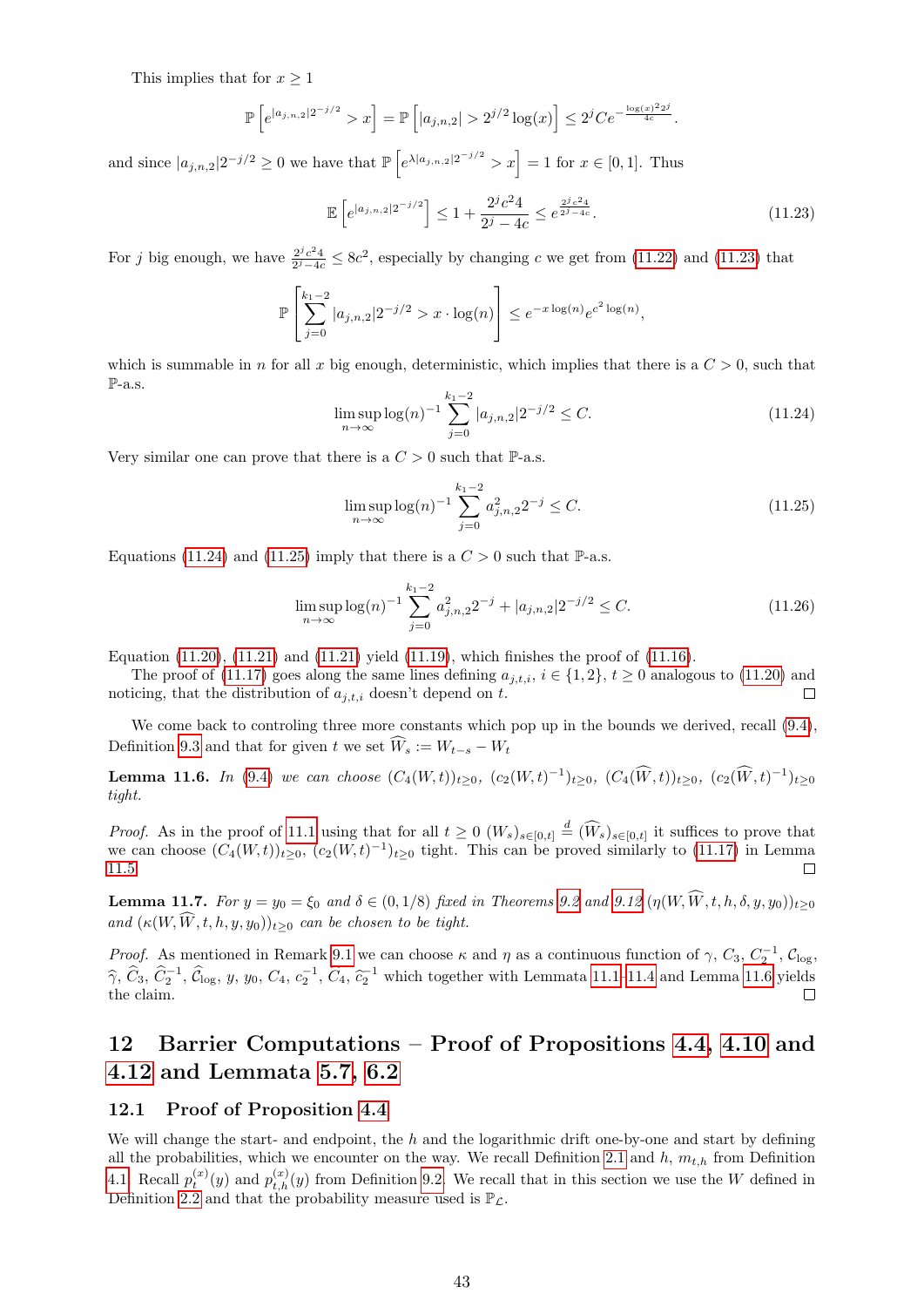<span id="page-43-7"></span>**Definition 12.1.** Let  $t > 0$ . For  $x, y \leq 0$ , define

$$
p_{t,h,barr}^{(x)}(y) := \mathbb{P}_{\mathcal{L}}\left[\mathcal{B}_{[0,t],m_{t,h}}^{y,J_x}(T)\right],
$$

and recall [\(4.4\)](#page-6-1). Furthermore, define  $\widehat{W}_s := W_{t-s} - W_t$ ,  $s \in [0, t]$ , and  $\widehat{T}_s := B_s - \widehat{W}_s$  and

$$
\widehat{p}_{t,h}^{(x)}(y) := \mathbb{P}_{\mathcal{L}}\left[\mathcal{B}_{[0,t],h_t}^{y, J_x}(\widehat{T})\right].
$$

We will now state the lemmata necessary to prove Proposition [4.4,](#page-6-2) then show the proof and after that prove the lemmata. We recall the definition of  $p_n^{\frown,x}(y)$  in [\(4.4\)](#page-6-1).

<span id="page-43-0"></span>**Lemma 12.1.** There is a  $C > 0$  such that for  $n \in \mathbb{N}$  and all  $x, y \leq \xi_0$ ,  $\mathbb{P}\text{-}a.s.$ 

$$
\frac{p_n^{\frown,x}(y)}{p_{n,h,barr}^{(x)}(y)} \leq C.
$$

The proof of Lemma [12.1](#page-43-0) is similar to the proof of  $(11.6)–(11.7)$  $(11.6)–(11.7)$  $(11.6)–(11.7)$  in Lemma [11.1](#page-38-3) for  $\beta = -1$ , so we won't give details. In words Lemma [12.1](#page-43-0) means, that the events to be below the barrier for all  $j \in \{1, \ldots, n\}$ and to be below the barrier for all  $s \leq n$  do only differ by a constant, where for the discrete case we use  $h_n/2$  instead of  $h_n$ .

<span id="page-43-1"></span>**Lemma 12.2.** For all  $\varepsilon > 0$ , there is a  $C_{\varepsilon} > 0$  such that

$$
\liminf_{t\to\infty}\mathbb{P}\left[\bigcap_{\stackrel{y\in[-\log(t)^2,\xi_0]\cap\mathbb{Z}}{x\in[-\log(t),\xi_0]\cap\mathbb{Z}}} \frac{p_{t,h,barr}^{(x)}(y)}{p_{t,h}^{(x)}(y)}\leq C_\varepsilon\right]\geq 1-\varepsilon.
$$

In words Lemma [12.2](#page-43-1) means, that removing the  $\frac{j}{n} \log(p_n)$  factor costs a multiplicative constant.

<span id="page-43-2"></span>**Lemma 12.3.** For all  $\varepsilon > 0$ , there are  $c_{\varepsilon}, C_{\varepsilon} > 0$  such that

$$
\liminf_{t \to \infty} \mathbb{P}\left[\bigcap_{\substack{y \in [-\log(t)^2, \xi_0] \cap \mathbb{Z} \\ x \in [-\log(t), \xi_0] \cap \mathbb{Z}}} \left\{ \frac{p_{t,h}^{(x)}(y)}{p_{t,h}^{(x)}(\xi_0 + 1)} \le C_{\varepsilon} |y|^{c_{\varepsilon}} \right\} \right] \ge 1 - \varepsilon,
$$
\n(12.1)

$$
\liminf_{t \to \infty} \mathbb{P} \left[ \bigcap_{\substack{y \in [-\log(t)^2, \xi_0 + 1] \cap \mathbb{Z} \\ x \in [-\log(t), \xi_0 + 1] \cap \mathbb{Z}}} \left\{ \frac{\widehat{p}_{t,h}^{(x)}(y)}{\widehat{p}_{t,h}^{(x)}(\xi_0)} \le C_{\varepsilon} |y|^{c_{\varepsilon}} \right\} \right] \ge 1 - \varepsilon. \tag{12.2}
$$

<span id="page-43-3"></span>Lemma [12.3](#page-43-2) states that moving the startpoint or endpoint of from y to  $\xi_0$  costs a power of |y|. **Lemma 12.4.** For all  $n \in \mathbb{N}$ ,  $x, y \leq 0$ , we have that  $\mathbb{P}\text{-}a.s.$ 

<span id="page-43-6"></span><span id="page-43-5"></span>
$$
p_{n,h}^{(x)}(y) \le \widehat{p}_{n,h}^{(y)}(x-1),
$$
  

$$
\widehat{p}_{n,h}^{(x)}(y) \le p_{n,h}^{(y)}(x-1).
$$

Lemma [12.4](#page-43-3) states that reversing time makes (close to) no difference.

<span id="page-43-4"></span>**Lemma 12.5.** For all  $\varepsilon > 0$ , there is a  $C_{\varepsilon} > 0$  such that

$$
\liminf_{t \to \infty} \mathbb{P}\left[\frac{p_{t,h}^{(\xi_0)}(\xi_0)}{p_t} \le C_{\varepsilon}\right] \ge 1 - \varepsilon.
$$

Lemma [12.5](#page-43-4) states that when starting and ending at  $\xi_0$ , the curve of the barrier can be removed by paying a multiplicative constant.

Now we have stated everything we need to prove Proposition [4.4.](#page-6-2)

*Proof of Propositions [4.4](#page-6-2) assuming L. [12.1–](#page-43-0)[12.5.](#page-43-4)* We can write

$$
\frac{p_n^{\gamma,x}(y)}{p_n} = \frac{p_n^{\gamma,x}(y)}{p_{n,h,\text{barr}}^{(x)}(y)} \frac{p_{n,h,\text{barr}}^{(x)}(y)}{p_{n,h}^{(x)}(y)} \frac{p_{n,h}^{(x)}(y)}{p_{n,h}^{(x)}(\xi_0+1)} \frac{p_{n,h}^{(x)}(\xi_0+1)}{p_{n,h}^{(x)}(\xi_0+1)} \frac{p_{n,h}^{(\xi_0+1)}(x-1)}{p_{n,h}^{(\xi_0+1)}(\xi_0)} \frac{p_{n,h}^{(\xi_0+1)}(\xi_0)}{p_{n,h}^{(\xi_0)}(\xi_0)} \frac{p_{n,h}^{(\xi_0)}(\xi_0)}{p_n}
$$

Applying Lemmata [12.1](#page-43-0) to [12.5](#page-43-4) then immediatly yields the claim.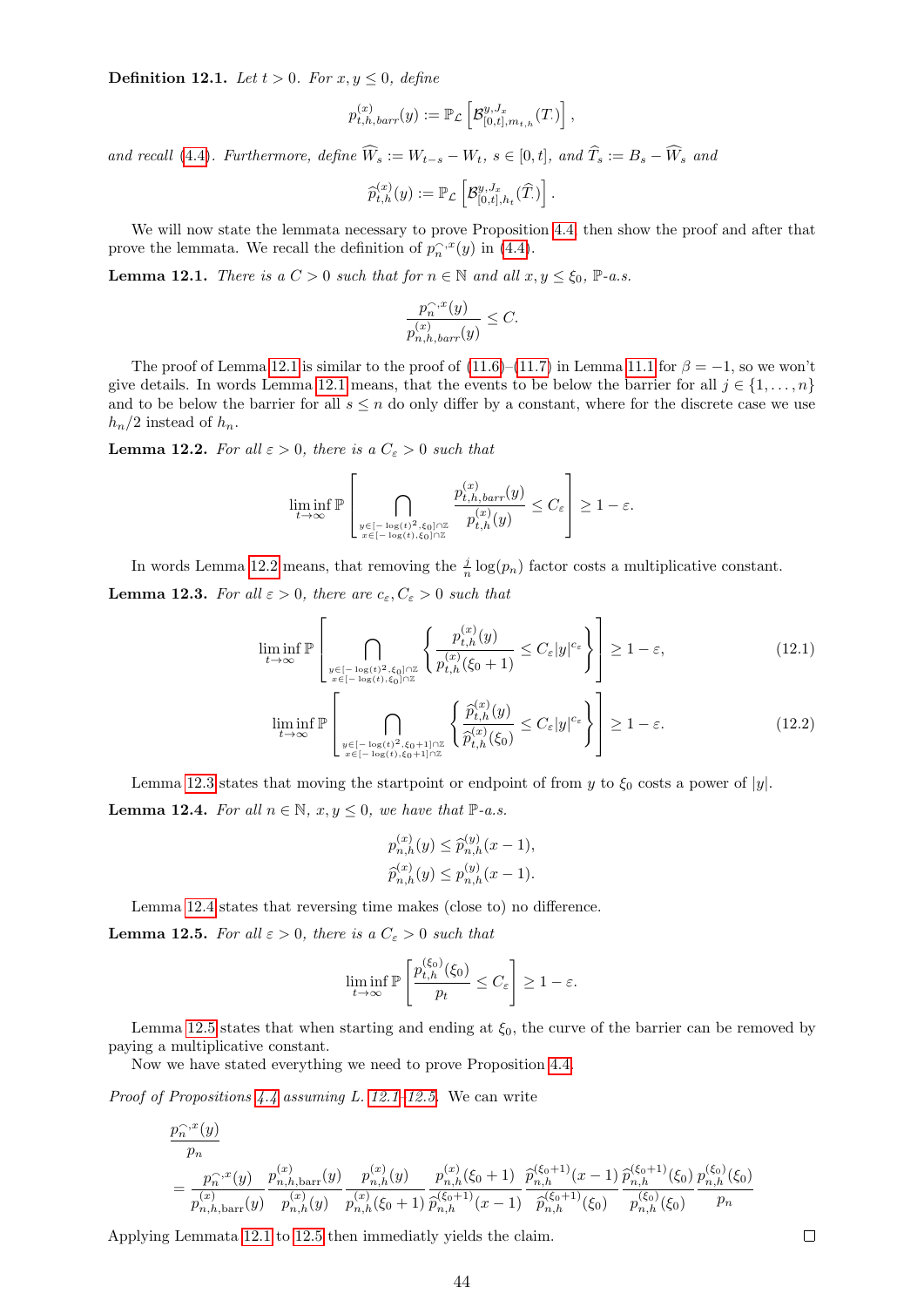Now we prove Lemma [12.2](#page-43-1) to [12.5.](#page-43-4) We note that these proofs will make heavy use of Sections [8](#page-17-0) through [9.](#page-28-0)

*Proof of Lemma [12.2.](#page-43-1)* Applying Theorem [9.1](#page-28-2) yields that for all  $t \ge 0$ ,  $y \in [-\log(t)^2, 0]$ ,  $x \in [-\log(t), 0]$ ,  $\mathbb{P}\text{-a.s.}$ 

$$
\frac{p_{t,h,\text{barr}}^{(x)}(y)}{p_{t,h}^{(x)}(y)} \leq e^{-\frac{\log(p_t)^2}{2t(\vartheta^*)^2}} e^{-3\log(t)^2 \frac{\log(p_t)}{\vartheta^* t}} e^{W_t \frac{\log(p_t)}{\vartheta^* t}}.
$$

Since by Lemma [11.5](#page-40-3) in P-probability  $\log(p_t)/\log(t)^2 \to 0$  and furthermore  $\log(t)W_t/t \to 0$  P-a.s.almost surely, the statement of the lemma follows.  $\Box$ 

Proof of Lemma [12.3.](#page-43-2) Applying Theorems [8.1](#page-18-2) and [8.3](#page-18-4) yields that

$$
1 = \liminf_{t \to \infty} \mathbb{P} \Bigg[ \bigcap_{\substack{y \in [-\log(t)^2, \xi_0] \\ x \in [-\log(t), \xi_0]}} \left\{ \frac{p_{t,h}^{(x)}(y)}{p_{t,h}^{(x)}(\xi_0 + 1)} \le C_2^{-2} 4^{\gamma + 2} e^{4C_1} |y|^{4\gamma + 3C_3} + C e^{-\lambda \log(t)} p_{t,h}^{(x)}(\xi_0 + 1)^{-1} (2 \log(t)^2)^{2\gamma} C_2^{-1} \right\} \Bigg].
$$

By Lemma [11.1](#page-38-3) to [11.4](#page-40-6) we have that  $(\gamma(W, h, t))_{t \geq 0}$ ,  $(C_3(W, h, \lambda, t))_{t \geq 0}$ ,  $(C_2(W, h, t)^{-1})_{t \geq 0}$  are tight, and Lemma [11.5](#page-40-3) implies that there is a  $\lambda > 0$  such that

<span id="page-44-0"></span>
$$
\sup_{x \in [-\log(t), \xi_0]} C e^{-\lambda \log(t)} p_t^{(x)} (\xi_0 + 1)^{-1} (2 \log(t)^2)^{2\gamma} C_2^{-1}
$$

converges to 0 in P-probability as  $t \to \infty$ . This allows to conclude [\(12.1\)](#page-43-5).

Equation [\(12.2\)](#page-43-6) follows the same way, only replacing W by  $\widehat{W}$  in the above and using that by Lemma 1 to 11.4  $(\gamma(\widehat{W}, h, t))_{t>0}$ ,  $(C_3(\widehat{W}, h, \lambda, t))_{t>0}$ ,  $(C_2(\widehat{W}, h, t)^{-1})_{t>0}$  are tight. [11.1](#page-38-3) to [11.4](#page-40-6)  $(\gamma(\hat{W}, h, t))_{t \geq 0}, (C_3(\hat{W}, h, \lambda, t))_{t \geq 0}, (C_2(\hat{W}, h, t)^{-1})_{t \geq 0}$  are tight.

Proof of Lemma [12.4.](#page-43-3) We have that

$$
\mathbb{P}_{\mathcal{L}}\left[\mathcal{B}_{\{0,\ldots,n\},h_n(\cdot)-W_\cdot}^{y,J_x}(B_\cdot)\right] \n= \int_{x-1}^x \mathbb{P}_{\mathcal{L}}\left[B_{n} = du + W_n - y\right] \mathbb{P}_{\mathcal{L}}\left[\mathcal{B}_{\{0,\ldots,n\},h_n(\cdot)-W_\cdot}^{y}(B_\cdot)|B_n = u + W_n - y\right]
$$
\n(12.3)

Set  $\widehat{W}_j := W_{n-j} - W_n$ ,  $\widehat{B}_j := B_{n-j} - B_n$ . Since  $h_n$  is symmetric we can reverse time in [\(12.3\)](#page-44-0), which gives that

<span id="page-44-1"></span>
$$
\mathbb{P}_{\mathcal{L}}\left[\mathcal{B}_{\{0,\ldots,n\},h_n(\cdot)-W_\cdot}^{y,J_x}(B_\cdot)\right]
$$
\n
$$
=\int_{x-1}^x \mathbb{P}_{\mathcal{L}}\left[B_n = \mathrm{d}u + W_n - y\right] \mathbb{P}_{\mathcal{L}}\left[\mathcal{B}_{\{0,\ldots,n\},h_n(\cdot)-\widehat{W}_\cdot}^{u}(\widehat{B}_\cdot)|B_n = u + W_n - y\right]
$$
\n
$$
=\int_{-x}^{-x+1} \mathbb{P}_{\mathcal{L}}\left[\widehat{B}_n = \mathrm{d}u + \widehat{W}_n + y\right] \mathbb{P}_{\mathcal{L}}\left[\mathcal{B}_{\{0,\ldots,n\},h_n(\cdot)-\widehat{W}_\cdot}^{u}(\widehat{B}_\cdot)|\widehat{B}_n = u + \widehat{W} + y\right],\tag{12.4}
$$

where the last step used that  $B_n = -B_n$  and  $W_n = -W_n$ .

Since  $\mathbb{P}_{\mathcal{L}}\left[\mathcal{B}_{\mathcal{L}}^{u}\right]$  ${u \choose {0,\ldots,n},h_{n}(\cdot)-\widehat{W}}(\widehat{B})|\widehat{B}_n=u-W_n+y\Bigr]$  is monotone in u we can replace the u by  $-x+1$ . Furthermore, we can shift the region of integration by  $y - 1 + x$  in [\(12.4\)](#page-44-1), which yields that

<span id="page-44-2"></span>
$$
\mathbb{P}_{\mathcal{L}}\left[\mathcal{B}_{\{0,\ldots,n\},h_n(\cdot)-W}^{y,J_x}(\tilde{B})\right]
$$
\n
$$
\leq \int_{y-1}^{y} \mathbb{P}_{\mathcal{L}}\left[\widehat{B}_n = \mathrm{d}r + \widehat{W} - x + 1\right] \mathbb{P}_{\mathcal{L}}\left[\mathcal{B}_{\{0,\ldots,n\},h_n(\cdot)-\widehat{W}(\cdot)}^{x-1}(\widehat{B})|\widehat{B}_n = r + \widehat{W} - x + 1\right]
$$
\n
$$
= \mathbb{P}_{\mathcal{L}}\left[\mathcal{B}_{\{0,\ldots,n\},h_n(\cdot)-\widehat{W}(\cdot)}^{x-1}(\widehat{B})\right].
$$
\n(12.5)

Since  $(\widehat{B}_j)_{j\in\{0,\ldots,n\}} \stackrel{d}{=} (B_j)_{j\in\{0,\ldots,n\}}$  equation [\(12.5\)](#page-44-2) implies the claim of the lemma.

Proof of Lemma [12.5.](#page-43-4) Denote  $A_t := \left\{ \log(t)^{-0.5} \max\{ \mathcal{C}_{\log}, \widehat{\mathcal{C}}_{\log} \} \leq \frac{1}{3} \right\}$ . By Lemma [11.2](#page-40-2) we have that  $\log(t)^{-0.5} \max\{\mathcal{C}_{\log}, \widehat{\mathcal{C}}_{\log}\} \to 0$  in P-probability and thus  $\mathbf{1}_{A_t} \to 1$  in P-probability. On  $A_t$  condition [\(9.3\)](#page-29-4) holds, and thus we can apply Theorem [9.2](#page-30-1) to get that there are  $c, C, t_0(\lambda) > 0$  such that for  $t \ge t_0(\lambda)$ 

$$
\mathbf{1}_{A_t} \frac{p_{t,h}^{(\xi_0)}(\xi_0) - \frac{\delta}{1-\delta} \sum_{j=0}^2 p_{t,h}^{(\xi_0-1)}(\xi_0-j)}{p_t}
$$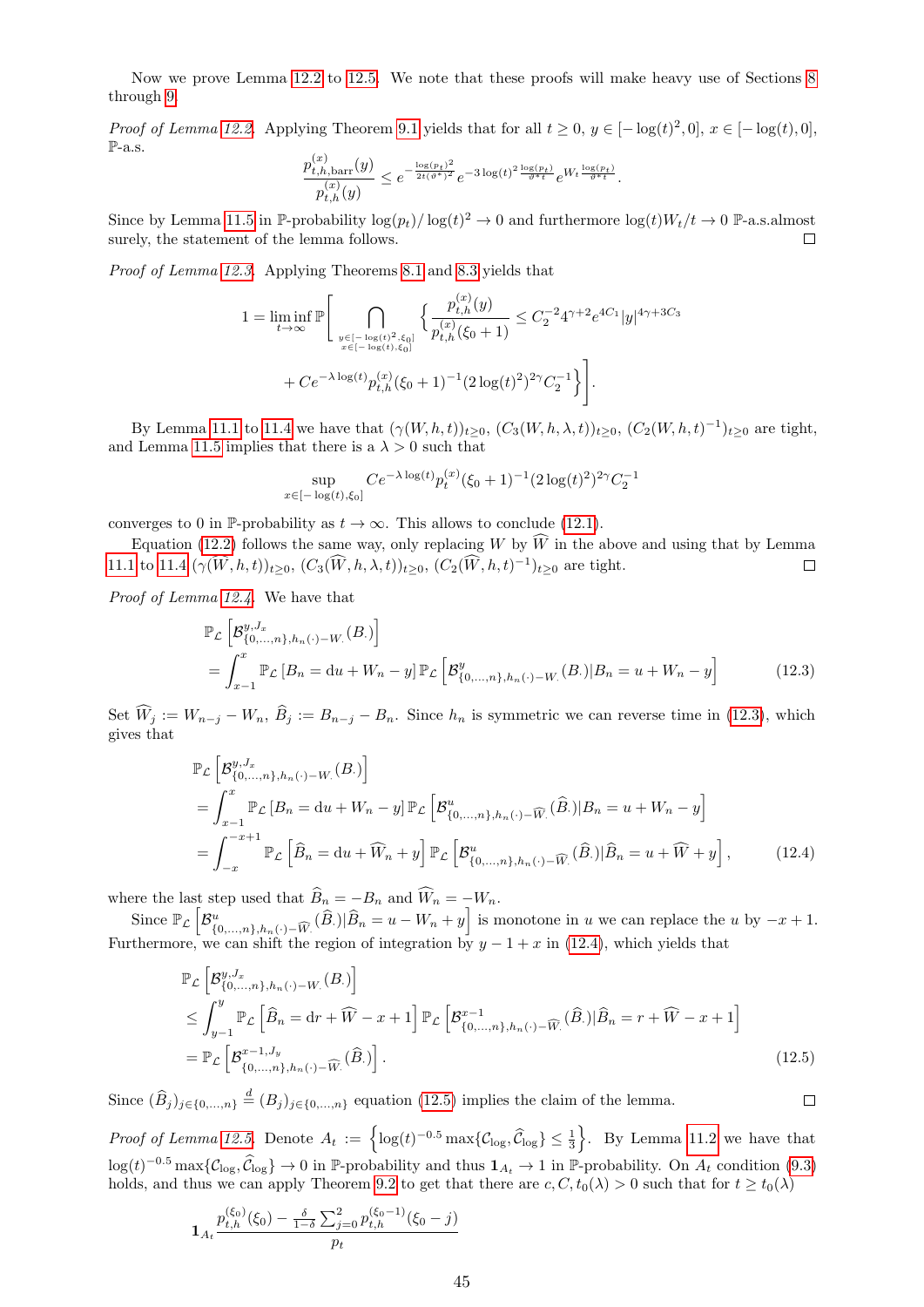$$
\leq \mathbf{1}_{A_t} \Bigg( C e^{c(C_{\log} + \kappa - \eta)} \left( 1 + t^{-\lambda} p_t^{(y_0)}(y)^{-1} \right) + C t^{-\lambda} ((p_t^*)^{-1} + (\widehat{p}_t^*)^{-1}) p_t^{(y_0)}(y)^{-1} \Bigg). \tag{12.6}
$$

By Lemma [12.3](#page-43-2) we know that there is a  $C_{\varepsilon,1} > 0$  such that

<span id="page-45-2"></span><span id="page-45-1"></span><span id="page-45-0"></span>
$$
1 - \varepsilon/2 \le \liminf_{t \to \infty} \mathbb{P}\left[\frac{\sum_{j=0}^{2} p_{t,h}^{(\xi_0 - 1)}(\xi_0 - j)}{p_{t,h}^{(\xi_0)}(\xi_0)} \le C_{\varepsilon,1}\right].
$$
\n(12.7)

Choosing  $\delta_{\varepsilon} := \frac{1}{2C_{\varepsilon,1}+1} \wedge \frac{1}{8}$  in [\(12.6\)](#page-45-0), applying [\(12.7\)](#page-45-1) and using  $\mathbf{1}_{A_t} \to 1$  in P-probability implies that for all  $\lambda > 0$ 

$$
1 - \varepsilon/2 \le \liminf_{t \to \infty} \mathbb{P}\left[\frac{p_{t,h}^{(\xi_0)}(\xi_0)}{p_t} \le \left( Ce^{c(C_{\log} + \kappa(W, \widehat{W}, t, h, \xi_0, \xi_0) - \eta(W, \widehat{W}, t, h, \delta_{\varepsilon}, \xi_0, \xi_0))} \left( 1 + t^{-\lambda} p_t^{(y_0)}(y)^{-1} \right) + Ct^{-\lambda}((p_t^*)^{-1} + (\widehat{p}_t^*)^{-1}) p_t^{(y_0)}(y)^{-1} \right].
$$
\n(12.8)

By Lemma [11.2](#page-40-2) we have that  $(C_{\log}(W,t))_{t\geq 0}$  is tight. By Lemma [11.7](#page-42-5)  $(\eta(W,\widehat{W},t,h,\delta_{\varepsilon},\xi_0,\xi_0))_{t\geq 0}$  and  $(\kappa(W, \widehat{W}, t, h, \xi_0, \xi_0))_{t \geq 0}$  are tight. By Lemma [11.5](#page-40-3) and Definition [9.3](#page-30-5) there is a  $\lambda > 0$  such that the terms  $Ct^{-\lambda}((p_t^*)^{-1} + (\hat{p}_t^*)^{-1})p_t^{(y_0)}(y)^{-1}$  and  $t^{-\lambda}p_t^{-1}$  go to zero in P-probability. Thus we can conclude the statement of Lemma [12.5](#page-43-4) from [\(12.8\)](#page-45-2).  $\Box$ 

#### 12.2 Proof of Proposition [4.10.](#page-7-5)

This section parallels Section [12.1,](#page-42-6) although it is slightly simpler, since we do not need to consider endpoints other than the (negative) constant  $\xi_0$ . Thus recall h and  $m_{t,h}$  from Definition [4.2](#page-7-8) as well as Definition [12.1.](#page-43-7) The proof of Proposition [4.10](#page-7-5) is split into several lemmata, we will next state those and then prove the Proposition assuming the lemmata. Since the proofs of the lemmata are very similar to Section [12.1,](#page-42-6) we won't repeat them, but instead just reference the corresponding lemmata in Section [12.1.](#page-42-6)

<span id="page-45-3"></span>**Lemma 12.6.** For all  $\varepsilon > 0$  there is a  $C_{\varepsilon} > 0$  such that for  $y \in [-\log(t)^2, \xi_0]$ ,

$$
\liminf_{t \to \infty} \mathbb{P}\left[\frac{p_{t,h,barr}^{(\xi_0)}(y)}{p_{t,h}^{(\xi_0)}(y)} \ge C_{\varepsilon}\right] \ge 1 - \varepsilon.
$$

The proof of Lemma [12.6](#page-45-3) parallels the proof of Lemma [12.2](#page-43-1) and thus is based on Theorem [9.1.](#page-28-2)

<span id="page-45-4"></span>**Lemma 12.7.** For all  $\varepsilon > 0$ , there are  $C_{\varepsilon}, c_{\varepsilon} > 0$  such that for  $y \in [-\log(t)^2, \xi_0]$ ,

$$
\liminf_{t \to \infty} \mathbb{P}\left[\frac{p_{t,h}^{(\xi_0)}(y)}{p_{t,h}^{(\xi_0)}(\xi_0)} \ge C_{\varepsilon}|y|^{-c_{\varepsilon}}\right] \ge 1 - \varepsilon.
$$

The proof of Lemma [12.7](#page-45-4) is parallel to the proof of Lemma [12.3,](#page-43-2) but uses Theorem [8.2](#page-18-3) instead of Theorem [8.3.](#page-18-4)

<span id="page-45-5"></span>**Lemma 12.8.** For all  $\varepsilon > 0$ , there is a  $C_{\varepsilon} > 0$  such that

$$
\liminf_{t \to \infty} \mathbb{P}\left[\frac{p_{t,h}^{(\xi_0)}(\xi_0)}{p_t} \ge C_{\varepsilon}\right] \ge 1 - \varepsilon.
$$

The proof of Lemma [12.8](#page-45-5) is parallel to the proof of Lemma [12.5](#page-43-4) using Theorem [9.12](#page-34-4) in place of Theorem [9.2.](#page-30-1)

*Proof of Proposition [4.10](#page-7-5) assuming Lemma [12.6](#page-45-3)[–12.8.](#page-45-5)* We have that

$$
\frac{p_n^{\sim,\xi_0}(y)}{p_n} = \frac{p_n^{\sim,\xi_0}(y)}{p_{n,h,\text{barr}}^{(\xi_0)}(y)} \frac{p_{n,h,\text{barr}}^{(\xi_0)}(y)}{p_{n,h}^{(\xi_0)}(y)} \frac{p_n^{(\xi_0)}(y)}{p_{n,h}^{(\xi_0)}(\xi_0)} \frac{p_n^{(\xi_0)}(\xi_0)}{p_n}
$$
\n
$$
\geq \frac{p_{n,h,\text{barr}}^{(\xi_0)}(y)}{p_{n,h}^{(\xi_0)}(y)} \frac{p_n^{(\xi_0)}(y)}{p_{n,h}^{(\xi_0)}(\xi_0)} \frac{p_n^{(\xi_0)}(\xi_0)}{p_n},
$$

(ξ0)

(ξ0)

where the first factor is  $\geq 1$  by monotonicity. Then applying Lemmata [12.6](#page-45-3) to [12.8](#page-45-5) immediately yields the claim of the Proposition. П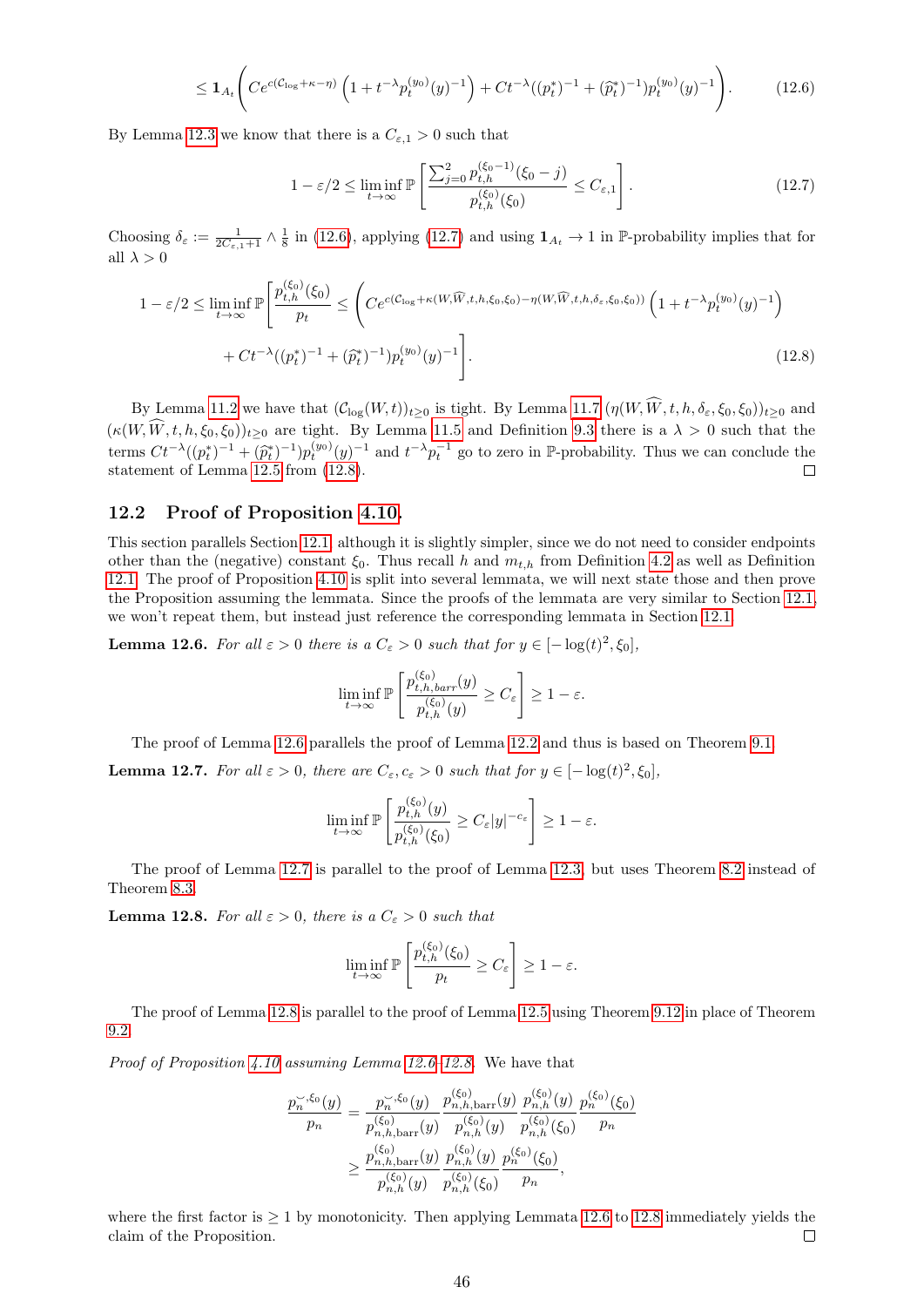#### 12.3 Proof of Proposition [4.12](#page-8-0)

We recall h and  $m_{t,h}$  from Definition [4.2](#page-7-8) as well as Definition [12.1.](#page-43-7) We won't give proofs for the lemmata used in the proof of Proposition [4.12,](#page-8-0) but instead reference lemmata, which are proved similarly.

<span id="page-46-0"></span>**Lemma 12.9.** For all  $\varepsilon > 0$ , there is a  $C_{\varepsilon} > 0$  such that

$$
\liminf_{n\to\infty} \mathbb{P}\left[\bigcap_{y\in[-2\log(n)^2,\xi_0]\cap\mathbb{Z}}\left\{\frac{p_n^{\sim,\xi_0}(y)}{p_{n,h/2,barr}^{(\xi_0)}(y)}\leq C_{\varepsilon}\right\}\right] \geq 1-\varepsilon.
$$

The proof is similar to the proof of Lemma [12.1.](#page-43-0)

<span id="page-46-1"></span>**Lemma 12.10.** For all  $\varepsilon > 0$ , there is a  $C_{\varepsilon} > 0$  such that

$$
\liminf_{n \to \infty} \mathbb{P} \left[ \bigcap_{y \in [-2\log(n)^2, \xi_0] \cap \mathbb{Z}} \left\{ \frac{p_{n,h/2,bar}(y)}{p_{n,h/2}^{(\xi_0)}(y)} \le C_{\varepsilon} \right\} \right] \ge 1 - \varepsilon.
$$

The proof is parallel to the proof of Lemma [12.2.](#page-43-1)

<span id="page-46-2"></span>**Lemma 12.11.** For all  $\varepsilon > 0$ , there are  $C_{\varepsilon}, c_{\varepsilon} > 0$  such that

$$
\liminf_{n\to\infty} \mathbb{P}\left[\bigcap_{y\in[-2\log(n)^2,\xi_0]\cap\mathbb{Z}}\left\{\frac{p_{n,h/2}^{(\xi_0)}(y)}{p_{n,h/2}^{(\xi_0)}(\xi_0)}\leq C_{\varepsilon}|y|^{c_{\varepsilon}}\right\}\right] \geq 1-\varepsilon.
$$

The proof is analogous to the proof of Lemma [12.3.](#page-43-2)

*Proof of Proposition [4.12](#page-8-0) assuming Lemmata [12.9,](#page-46-0) [12.10](#page-46-1) and [12.11.](#page-46-2)* By monotonicity  $p_{n,h}^{(\xi_0)}$  $\zeta_{n,h/2}^{(50)}(\xi_0)/p_n \leq 1.$ Thus writing  $\sqrt{2}$  $\sqrt{2}$  $\sqrt{2}$ 

$$
\frac{p_n^{\sim,\xi_0}(y)}{p_n} = \frac{p_n^{\sim,\xi_0}(y)}{p_{n,h/2,\text{barr}}^{(\xi_0)}(y)} \frac{p_{n,h/2,\text{barr}}^{(\xi_0)}(y)}{p_{n,h/2}^{(\xi_0)}(y)} \frac{p_{n,h/2}^{(\xi_0)}(y)}{p_{n,h/2}^{(\xi_0)}(\xi_0)} \frac{p_{n,h/2}^{(\xi_0)}(\xi_0)}{p_n}
$$

and applying Lemmata [12.9,](#page-46-0) [12.10](#page-46-1) and [12.11](#page-46-2) yields the claim of Proposition [4.12.](#page-8-0)

#### 12.4 Proof of Lemma [5.7](#page-12-0)

We recall Definitions [2.1,](#page-2-4)  $(2.1)$  and  $(5.6)$ . Before we can proceed with the proof, we need one additional definition.

Definition 12.2. Define

$$
W_j^{(k)} := W_{n-k-1+j} - W_{n-k-1},
$$
  
\n
$$
C_{lin,k}(W) := e^{-(k+1)\frac{\left(\frac{1}{k+1}\left((2+k)^{1/6}-1\right)+\log\left(p_n\right)/\left(\vartheta^*\right)n\right)^2}{2}} e^{\left((2+k)^{1/6}-1\right)\frac{\log\left(p_n\right)}{n\vartheta^*} + \xi_0\frac{\left(2+k\right)^{1/6}-1}{k+1}}.
$$
  
\n
$$
e^{W_{k+1}^{(k)}\left(-\frac{\left(2+k\right)^{1/6}-1}{k+1}-\frac{\log\left(p_n\right)}{n\vartheta^*}\right)} e^{-\frac{\left(2+k\right)^{1/6}-1}{k+1}+\frac{\log\left(p_n\right)}{n\vartheta^*}}.
$$

*Proof of Lemma [5.7.](#page-12-0)* Shorten  $((2 + k)^{1/6} - (2 + k - s)^{1/6}) =: \eta_k(s)$ .

By applying Theorem [9.1](#page-28-2) for  $c_{k+1} = -\frac{(2+k)^{1/6}-1}{k+1} - \frac{\log(p_n)}{n\vartheta^*}$  we get for all  $k \leq \log(n)^7$ 

$$
\inf_{x \in [\xi_0 - 2, -1]} q_{k, \text{end}}(x) \geq C_{\text{lin}, k}(W) \cdot \inf_{x \in [\xi_0 - 2, -1]} \mathbb{P}_{\mathcal{L}}^{n-k-1} \left[ \mathcal{B}_{[0, k+1], \eta_k(s) - s/(k+1) \eta_k(k+1)}^{x, J_{\xi_0}}(T) \right].
$$

Since  $\eta(s)$  is convex and  $\eta_k(0) = 0$  we have that  $\eta_k(s) - \frac{s}{k+1}\eta_k(k+1) \leq 0$  for all  $s \in [0, k+1]$  and can just drop that term only making the probability smaller. Thus we have that for all  $k \leq \log(n)^7$ 

$$
\inf_{x \in [\xi_0 - 2, -1]} q_{k, \text{end}}(x) \geq C_{\text{lin}, k}(W) \inf_{x \in [\xi_0 - 2, -1]} \mathbb{P}_{\mathcal{L}}^{n-k-1} \left[ \mathcal{B}_{[0, k+1]}^{x, J_{\xi_0}}(T) \right]
$$
(12.9)

We continue by providing lower bounds for both factors in  $(12.9)$ . Applying the law of iterated logarithms for  $(W_k)_{k\in\mathbb{N}}$ , which has been justified in Remark [2.1,](#page-2-5) allows to conclude that there is a  $c_{\varepsilon} > 0$  such that

<span id="page-46-4"></span>
$$
\liminf_{n \to \infty} \mathbb{P}\left[\left\{\bigcap_{k \le \log(n)^7} \frac{|W_{k+1}^{(k)}|}{(k+1)^{3/4}} \le c_{\varepsilon}\right\}\right] \ge 1 - \varepsilon/4. \tag{12.10}
$$

<span id="page-46-3"></span>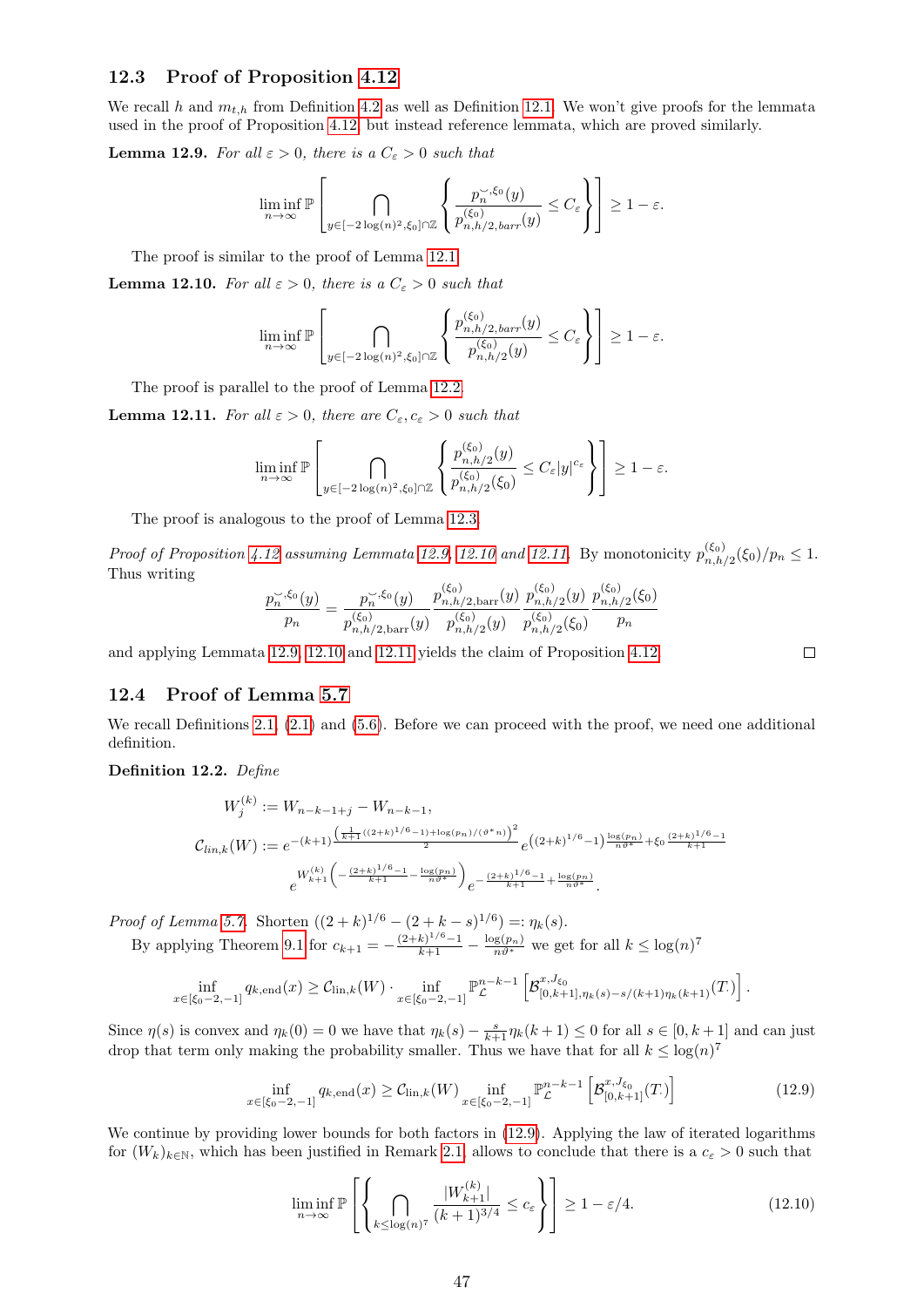Furthermore, by Lemma [11.5](#page-40-3) we have that  $\mathbb{P}\text{-a.s.}$ 

<span id="page-47-0"></span>
$$
\frac{|\log(p_n)|}{\log(n)^2} \to 0. \tag{12.11}
$$

Plugging [\(12.10\)](#page-46-4) and [\(12.11\)](#page-47-0) into the definition of  $C_{\text{lin},k}(W)$  and using that we only care about  $k \leq \log(n)^7$ yields that there is a  $C_\varepsilon>0$  such that

<span id="page-47-1"></span>
$$
\liminf_{n \to \infty} \mathbb{P}\left[\bigcap_{k \le \log(n)^7} \{\mathcal{C}_{\text{lin},k}(W) \ge C_{\varepsilon}\}\right] \ge 1 - \varepsilon/2. \tag{12.12}
$$

By Lemma [11.5](#page-40-3) for all  $n \in \mathbb{N}$  there are random variables  $\mathcal{C}_1^{(n)}$ ,  $\mathcal{C}_2^{(n)}$  such that for all  $k \le n$ 

$$
\inf_{x \in [\xi_0 - 2, -1]} \mathbb{P}_{\mathcal{L}}^{n-k} \left[ \mathcal{B}_{[0,k]}^{x, J_{\xi_0}}(T) \right] \geq \mathcal{C}_1^{(n)} k^{-\mathcal{C}_2^{(n)}}
$$

and since the environment is i.i.d. we can choose them such that for  $i \in \{1,2\}$  the distribution of  $\mathcal{C}_i^{(n)}$ does not depend on *n*. This implies that there are  $C_{\varepsilon}, c_{\varepsilon} > 0$  such that

<span id="page-47-2"></span>
$$
\liminf_{n \to \infty} \mathbb{P}\left[\bigcap_{k \leq \log(n)^7} \left\{ \inf_{x \in [\xi_0 - 2, -1]} \mathbb{P}_{\mathcal{L}}^{n-k-1} \left[ \mathcal{B}_{[0, k+1]}^{x, J_{\xi_0}}(T) \right] \geq C_{\varepsilon}(k+1)^{-c_{\varepsilon}} \right\} \right] \geq 1 - \varepsilon/2. \tag{12.13}
$$

Plugging equations [\(12.12\)](#page-47-1) and [\(12.13\)](#page-47-2) into [\(12.9\)](#page-46-3) and the observation that

$$
\sup_{n}\sum_{k=1}^{\lfloor \log(n)^{7} \rfloor} e^{\vartheta^{*}h_{n}(k)/2}C_{\varepsilon}(k+1)^{c_{\varepsilon}} < \infty
$$

finishes the proof.

#### 12.5 Proof of Lemma [6.2](#page-14-1)

We recall Definition [6.1.](#page-14-7)

Before we can proceed with the proof of Lemma [6.2](#page-14-1) we need one additional definition.

Definition 12.3. Set

$$
\mathcal{C}'_{lin,k}(W) := e^{-h_n(k)\frac{\log(p_n)}{n\vartheta^*} + \frac{\log(p_n)}{n\vartheta^*}} e^{-\frac{k\log(p_n)^2}{2n(\vartheta^*)^2}} e^{-\frac{\log(p_n)W_k}{n\vartheta^*}} e^{-\xi_0\frac{\log(p_n)}{n\vartheta^*}}.
$$

Proof of Lemma [6.2.](#page-14-1) The proof is parallel to the proof of Corollary [5.7.](#page-12-0) Applying Theorem [9.1](#page-28-2) for  $c_k = -\frac{\log(p_n)}{n\vartheta^*}$  yields that  $\mathbb{P}\text{-a.s.}$  for all  $k \le \log(n)^7$ 

<span id="page-47-5"></span>
$$
p_{\text{start},k} \geq C'_{\text{lin},k}(W) \inf_{x \in [\xi_0 - 1,0]} \mathbb{P}_{\mathcal{L}} \left[ \mathcal{B}^{\xi_0, J_x}_{\{0, \dots, k\}, h_n}(T) \right] \tag{12.14}
$$

As in the proof of Corollary [5.7](#page-12-0) combining Lemma [11.5](#page-40-3) with the fact that there is a  $c_{\varepsilon} > 0$  such that

$$
\liminf_{n \to \infty} \mathbb{P}\left[\left\{\bigcap_{k \le \log(n)^7} \frac{|W_{k+1}|}{(k+1)^{3/4}} \le c_{\varepsilon}\right\}\right] \ge 1 - \varepsilon/4,
$$

yields that there is a  $C_{\varepsilon} > 0$  such that

<span id="page-47-3"></span>
$$
\liminf_{n \to \infty} \mathbb{P}\left[\bigcap_{k \le \log(n)^7} \left\{ \mathcal{C}'_{\text{lin},k}(W) \ge C_{\varepsilon} \right\} \right] \ge 1 - \varepsilon/2. \tag{12.15}
$$

Furthermore, by setting  $g_k : [0, k] \to \mathbb{R}, s \mapsto (1 + s)^{1/6} - 1$  we have that

$$
\mathbb{P}_{\mathcal{L}}\left[\mathcal{B}_{\{0,\ldots,k\},h_n}^{\xi_0,J_x}(T.)\right] = p_{k,g_k}^{(x)}(\xi_0)
$$

and applying Lemma [11.5](#page-40-3) yields that there are  $c_{\varepsilon} > 0$ ,  $C_{\varepsilon} > 0$  such that

<span id="page-47-4"></span>
$$
\liminf_{n \to \infty} \mathbb{P}\left[\bigcap_{k \leq \log(n)^7} \left\{ \inf_{x \in [\xi_0 - 2, -1]} \mathbb{P}_{\mathcal{L}}\left[\mathcal{B}_{\{0, \ldots, k\}, h_n}^{\xi_0, J_x}(T) \right] \geq C_{\varepsilon} k^{-c_{\varepsilon}} \right\} \right] \geq 1 - \varepsilon/2. \tag{12.16}
$$

Plugging [\(12.15\)](#page-47-3) and [\(12.16\)](#page-47-4) into [\(12.14\)](#page-47-5) together with the observation that

$$
\sup_{n}\sum_{k=0}^{\log(n)^7} e^{-\vartheta^*h_n(k)}C_{\varepsilon}k^{c_{\varepsilon}} < \infty
$$

finishes the proof.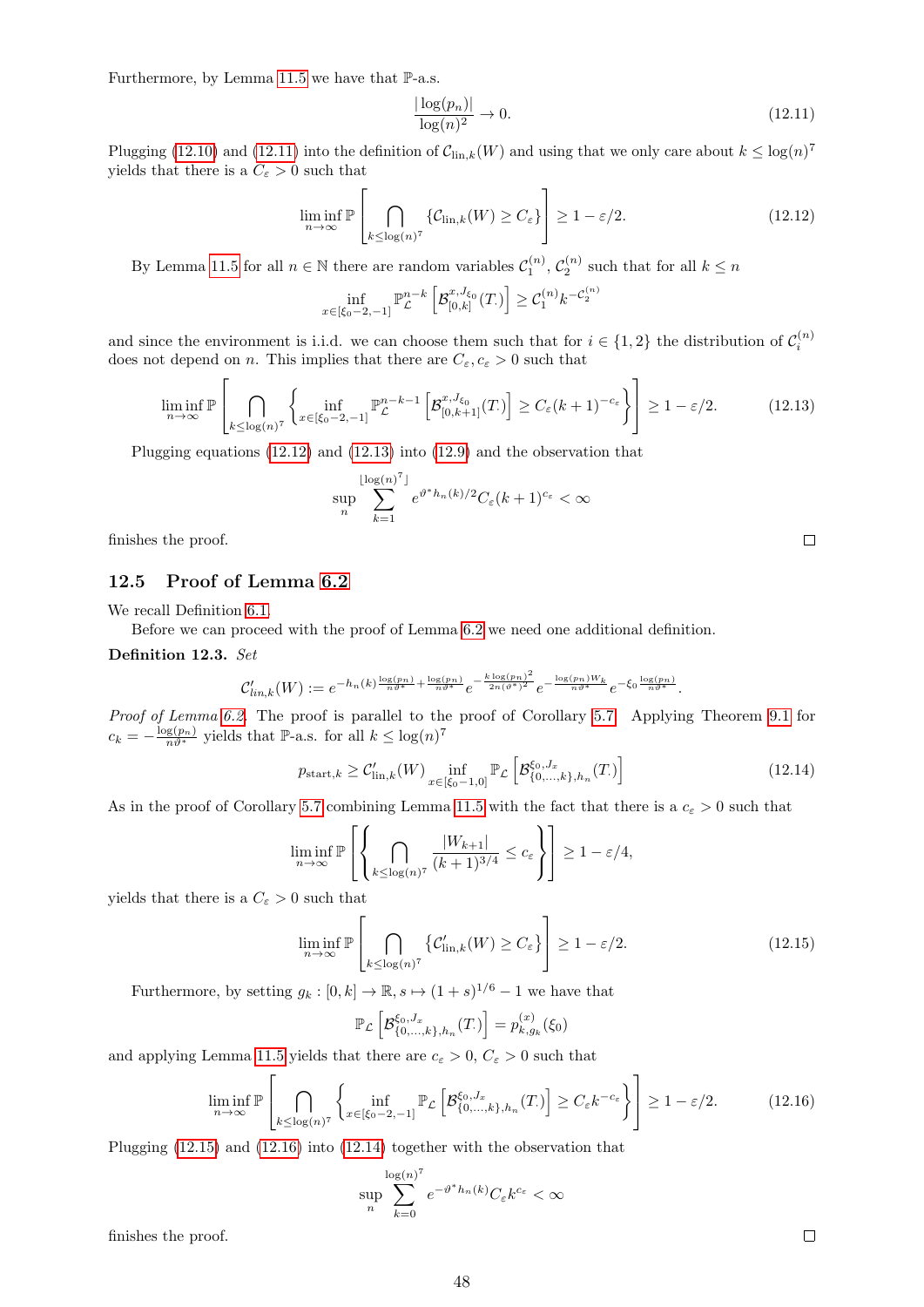## References

- <span id="page-48-2"></span>[1] J. D. Biggins and A. E. Kyprianou. "Measure Change in Multitype Branching". In: Advances in Applied Probability 36.2 (2004), pp. 544–581. ISSN: 00018678. DOI: [10 . 1239 / aap /](https://doi.org/10.1239/aap/1086957585) [1086957585](https://doi.org/10.1239/aap/1086957585).
- <span id="page-48-7"></span>[2] A. Bovier and L. Hartung. "The extremal process of two-speed branching Brownian motion". In: Electronic Journal of Probability 19.none (2014), pp. 1–28. doi: [10.1214/EJP.v19-2982](https://doi.org/10.1214/EJP.v19-2982).
- <span id="page-48-16"></span>[3] M. Bramson, J. Ding, and O. Zeitouni. "Convergence in law of the maximum of nonlattice branching random walk". In: Annales de l'Institut Henri Poincaré, Probabilités et Statistiques 52.4 (2016), pp. 1897-1924. DOI: [10.1214/15-AIHP703](https://doi.org/10.1214/15-AIHP703).
- <span id="page-48-4"></span>[4] J. Černý and A. Drewitz. "Quenched invariance principles for the maximal particle in branching random walk in random environment and the parabolic Anderson model". In: The Annals of Probability 48.1 (2020), pp. 94–146. DOI: 10.1214/19-A0P1347.
- <span id="page-48-17"></span>[5] R. Durrett. Probability: Theory and Examples. 5th ed. Cambridge Series in Statistical and Probabilistic Mathematics. Cambridge University Press, 2019. isbn: 9781108473682.
- <span id="page-48-6"></span>[6] M. Fang. "Tightness for maxima of generalized branching random walks". In: Journal of Applied Probability 49.3 (2012), pp. 652-670. DOI: [10.1239/jap/1346955324](https://doi.org/10.1239/jap/1346955324).
- <span id="page-48-8"></span>[7] M. Fang and O. Zeitouni. "Branching random walks in time inhomogeneous environments". In: *Electronic Journal of Probability* 17 (2012), pp. 1–18. DOI: [10.1214/EJP.v17-2253](https://doi.org/10.1214/EJP.v17-2253).
- <span id="page-48-13"></span>[8] F. Hamel et al. "The logarithmic delay of KPP fronts in a periodic medium". eng. In: Journal of the European Mathematical Society 18.3 (2016), pp. 465–505. DOI: [10.4171/JEMS/595](https://doi.org/10.4171/JEMS/595).
- <span id="page-48-3"></span>[9] C. Huang, X. Liang, and Q. Liu. "Branching random walks with random environments in time". In: Frontiers of Mathematics in China 9.4, 835 (2014), p. 835. DOI: [10.1007/s11464-](https://doi.org/10.1007/s11464-014-0407-1) [014-0407-1](https://doi.org/10.1007/s11464-014-0407-1).
- <span id="page-48-5"></span>[10] X. Kriechbaum. "Subsequential tightness for branching random walk in random environment". In: Electronic Communications in Probability 26 (2021), pp.  $1-12$ . DOI: [10.1214/21-](https://doi.org/10.1214/21-ECP386) [ECP386](https://doi.org/10.1214/21-ECP386).
- <span id="page-48-14"></span>[11] S. Lalley and T. Sellke. "Traveling Waves in Inhomogeneous Branching Brownian Motions. I". In: The Annals of Probability 16.3 (1988), pp. 1051–1062. doi: [10.1214/aop/1176991677](https://doi.org/10.1214/aop/1176991677).
- <span id="page-48-15"></span>[12] S. Lalley and T. Sellke. "Travelling Waves in Inhomogeneous Branching Brownian Motions. II". In: The Annals of Probability 17.1 (1989), pp. 116–127. issn: 00911798. doi: [10.1214/](https://doi.org/10.1214/aop/1176991498) [aop/1176991498](https://doi.org/10.1214/aop/1176991498).
- <span id="page-48-12"></span>[13] E. Lubetzky, C. Thornett, and O. Zeitouni. Maximum of Branching Brownian motion in a periodic environment. 2020. DOI: [10.48550/arXiv.1812.04189](https://doi.org/10.48550/arXiv.1812.04189). arXiv: [1812.04189](https://arxiv.org/abs/1812.04189).
- <span id="page-48-9"></span>[14] P. Maillard and O. Zeitouni. "Slowdown in branching Brownian motion with inhomogeneous variance". In: Annales de l'Institut Henri Poincaré, Probabilités et Statistiques 52.3 (2016), pp. 1144-1160. doi: [10.1214/15-AIHP675](https://doi.org/10.1214/15-AIHP675).
- <span id="page-48-10"></span>[15] B. Mallein. "Maximal displacement of a branching random walk in time-inhomogeneous environment". In: Stochastic Processes and their Applications 125.10 (2015), pp. 3958–4019. ISSN: 0304-4149. DOI: [10.1016/j.spa.2015.05.011](https://doi.org/10.1016/j.spa.2015.05.011).
- <span id="page-48-1"></span>[16] B. Mallein and P. Miloś. "Brownian motion and random walk above quenched random wall". In: Annales de l'Institut Henri Poincaré, Probabilités et Statistiques 54.4 (Nov. 2018). ISSN: 0246-0203. DOI: [10.1214/17-aihp859](https://doi.org/10.1214/17-aihp859). URL: <http://dx.doi.org/10.1214/17-AIHP859>.
- <span id="page-48-0"></span>[17] B. Mallein and P. Milos. "Maximal displacement of a supercritical branching random walk in a time-inhomogeneous random environment". In: Stochastic Processes and their Applications 129.9 (Sept. 2019), pp. 3239–3260. issn: 0304-4149. doi: [10.1016/j.spa.2018.09.008](https://doi.org/10.1016/j.spa.2018.09.008). url: <http://dx.doi.org/10.1016/j.spa.2018.09.008>.
- <span id="page-48-11"></span>[18] J. Nolen, J.-M. Roquejoffre, and L. Ryzhik. "Power-Like Delay in Time Inhomogeneous Fisher-KPP Equations". In: Communications in Partial Differential Equations 40.3 (2015), pp. 475–505. doi: [10.1080/03605302.2014.972744](https://doi.org/10.1080/03605302.2014.972744).